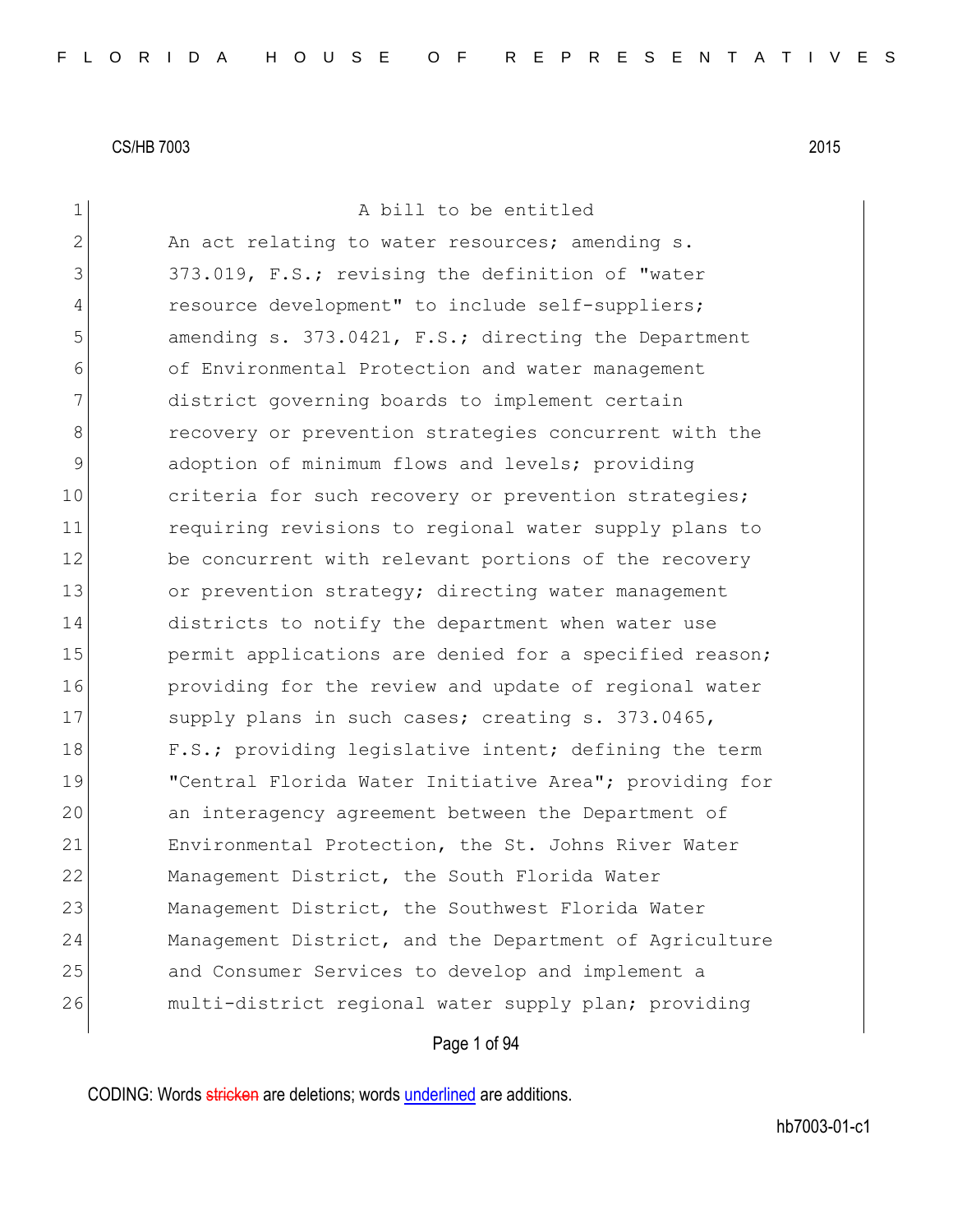27 plan criteria and requirements; providing 28 applicability; amending s. 373.1501, F.S.; specifying 29 authority of the South Florida Water Management 30 District to allocate quantities of, and assign 31 priorities for the use of, water within its 32 **jurisdiction;** directing the district to provide 33 recommendations to the United States Army Corps of 34 Engineers when developing or implementing certain 35 water control plans or regulation schedules; amending 36 s. 373.2234, F.S.; directing water management district 37 governing boards to give priority consideration to the 38 identification of preferred water supply sources for 39 certain water users; amending s. 373.233, F.S.; 40 providing conditions under which the department and 41 water management district governing boards are 42 directed to give preference to certain applications; 43 amending s. 373.4591, F.S.; providing priority 44 consideration to certain public-private partnerships 45 for water storage, groundwater recharge, and water 46 quality improvements on private agricultural lands; 47 amending s. 373.4595, F.S.; revising and providing 48 definitions relating to the Northern Everglades and 49 Estuaries Protection Program; clarifying provisions of 50 the Lake Okeechobee Watershed Protection Program; 51 directing the South Florida Water Management District 52 to revise certain rules and provide for a water

### Page 2 of 94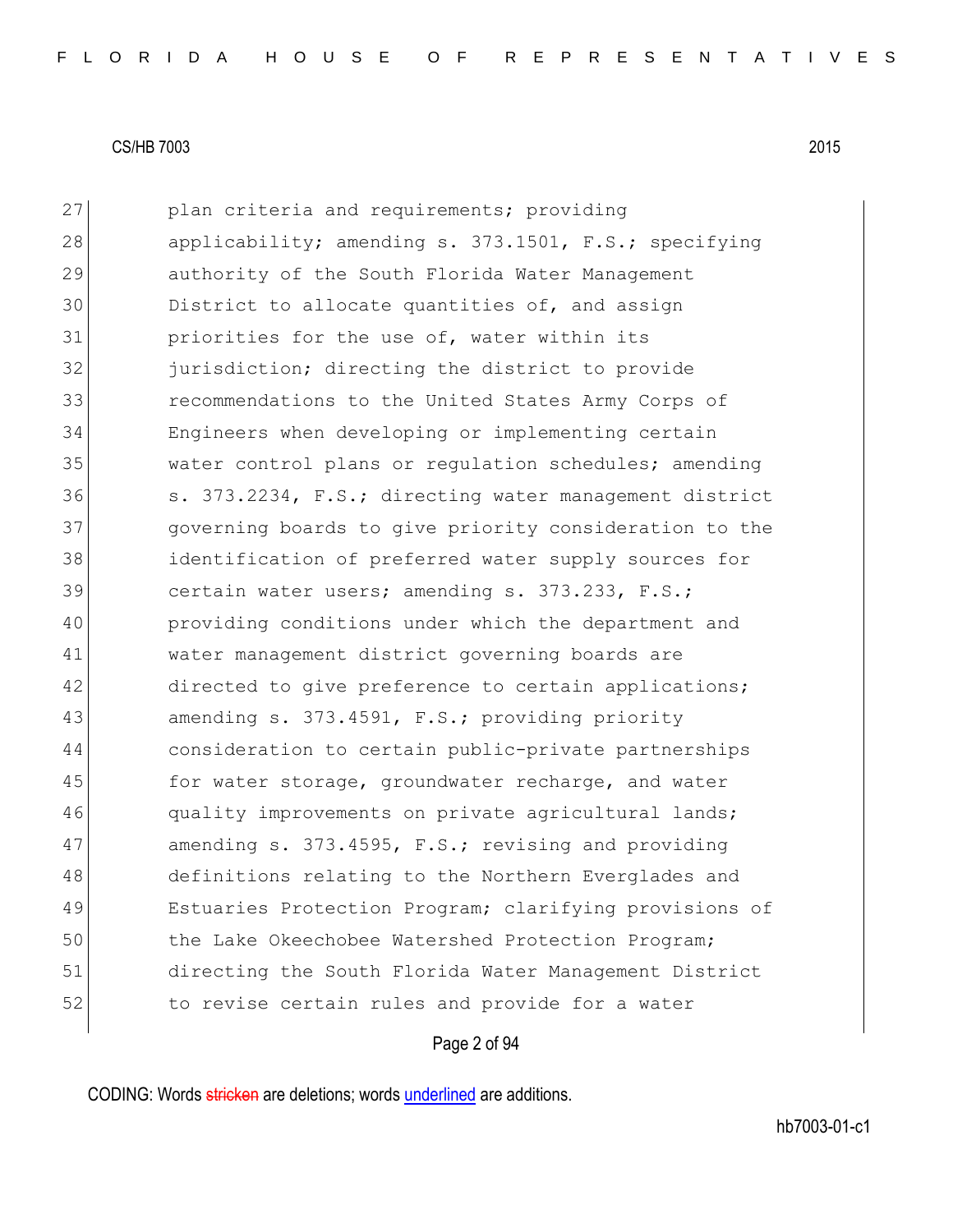53 quality monitoring program; revising provisions for 54 the Caloosahatchee River Watershed Protection Program 55 and the St. Lucie River Watershed Protection Program; 56 revising permitting and annual reporting requirements 57 **Fig.** relating to the Northern Everglades and Estuaries 58 Protection Program; amending s. 373.536, F.S.; 59 requiring a water management district to include an 60 annual funding plan in the water resource development 61 work program; directing the department to post the 62 work program on its website; amending s. 373.703, 63 F.S.; authorizing water management districts to 64 contract with private landowners for water production; 65 amending s.  $373.705$ , F.S.; providing first 66 consideration for funding assistance to certain water 67 supply development projects; requiring governing 68 boards to include certain information in their annual 69 budget submittals; amending s. 373.707, F.S.; 70 authorizing water management districts to provide 71 technical and financial assistance to self-suppliers 72 and to waive certain construction costs of alternative 73 water supply development projects by certain water 74 users; amending s. 373.709, F.S.; requiring water 75 Supply plans to include traditional and alternative 76 water supply project options that are technically and 77 financially feasible; directing the department to 78 include certain funding analyses and project

### Page 3 of 94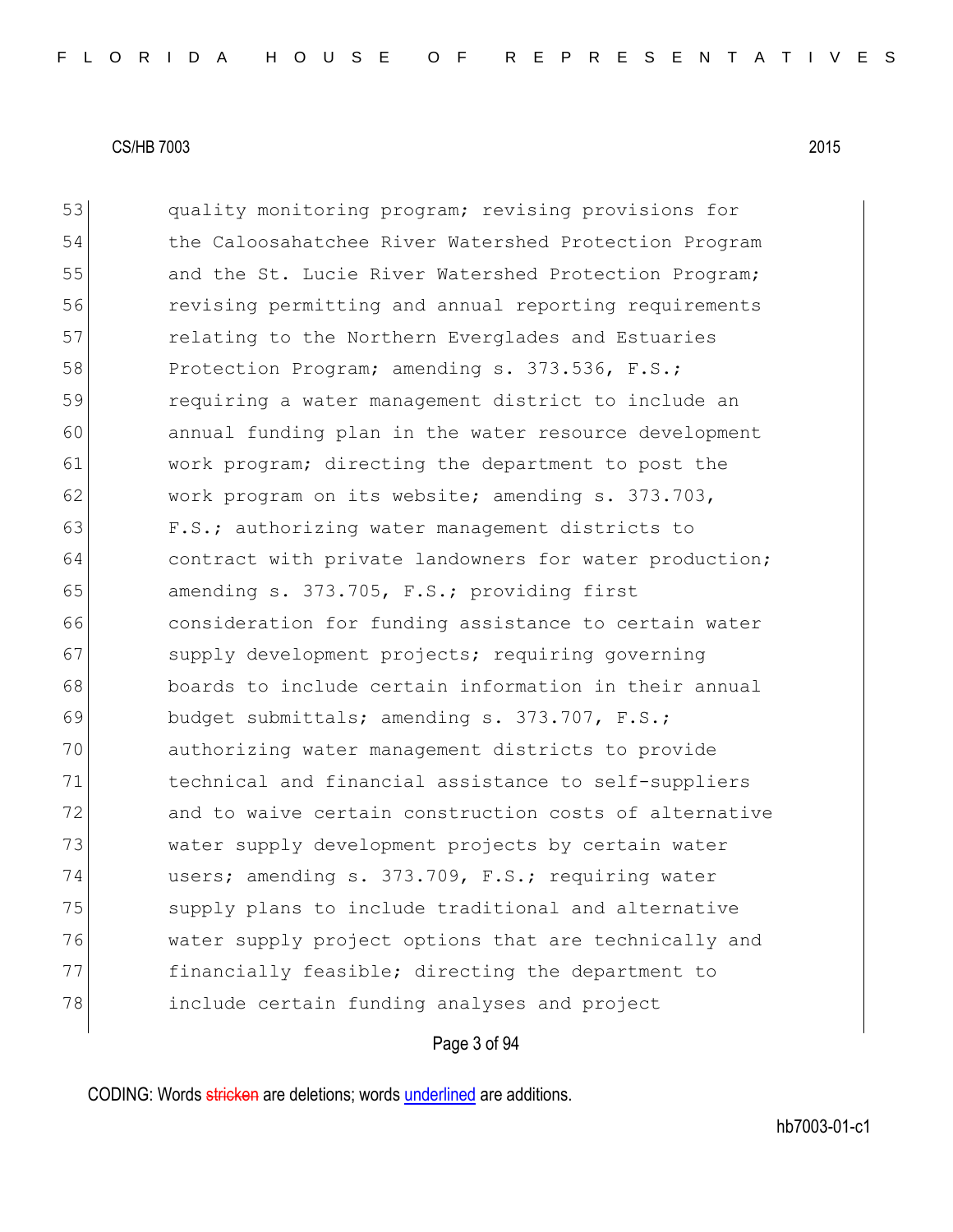79 explanations in regional water supply planning 80 reports; creating part VIII of chapter 373, F.S., 81 relating to the Florida Springs and Aquifer Act; 82 **providing legislative findings and intent; defining** 83 berms; providing criteria and requirements for the 84 development of recovery or prevention strategies for 85 Priority Florida Springs; directing the department to 86 perform water quality assessments, establish total 87 maximum daily loads, and establish basin management 88 action plans for Priority Florida Springs; providing 89 **b** criteria and requirements for agricultural best 90 management practices within the geographic area 91 encompassed by a basin management action plan that 92 includes a Priority Florida Spring; requiring each 93 person engaged in the occupation of agriculture within 94 such geographic area to implement certain best 95 management practices or conduct certain water quality 96 monitoring; amending s. 403.061, F.S.; directing the 97 department to adopt by rule a specific surface water 98 classification to protect surface waters used for 99 treated potable water supply; providing criteria for 100 such rule; authorizing the reclassification of surface 101 waters used for treated potable water supply 102 notwithstanding such rule; amending s. 403.067, F.S.; 103 directing the department to establish working groups 104 in areas where sewage treatment and disposal systems

#### Page 4 of 94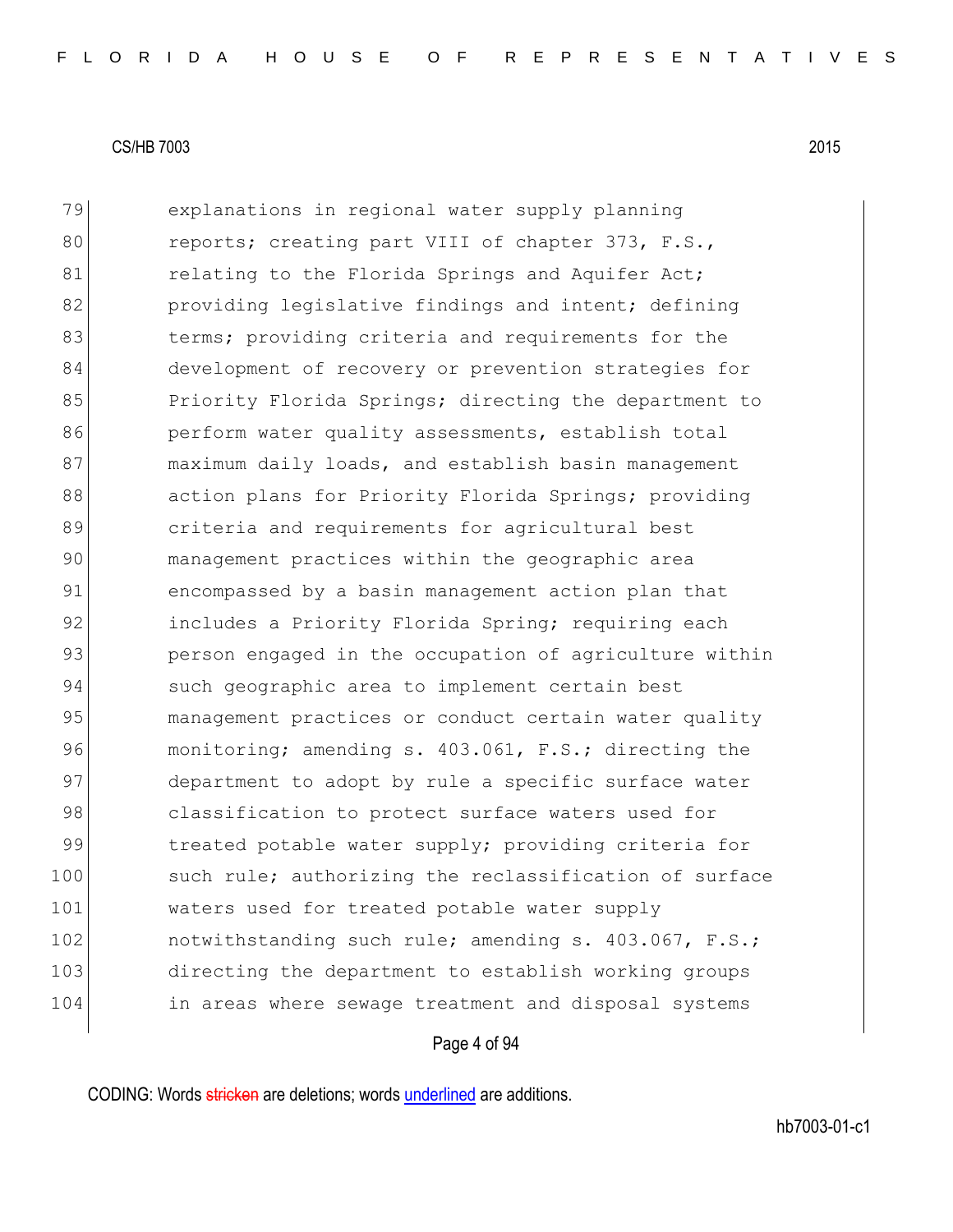105 **represent sources of excess nitrate-nitrite in certain** 106 springs or spring systems; providing duties for the 107 working groups; requiring the department to award 108 funds, subject to appropriation, for projects relating 109 109 to reducing nutrient impacts; authorizing the 110 department to consider certain factors in awarding 111 funds for capital outlay projects; amending s. 112 403.861, F.S.; directing the department to establish 113 rules concerning the use of surface waters for public 114 water supply; requiring permit applicants using 115 surface water to provide potable public water supply 116 to petition the department to reclassify the surface 117 water or to certify that the potable public water 118 supply will meet certain drinking water standards; 119 directing the department to designate treated potable 120 water supplies as a use of surface water; providing an 121 effective date. 122 123 Be It Enacted by the Legislature of the State of Florida: 124 125 Section 1. Subsection (24) of section 373.019, Florida 126 Statutes, is amended to read: 127 373.019 Definitions.—When appearing in this chapter or in 128 any rule, regulation, or order adopted pursuant thereto, the 129 term: 130 (24) "Water resource development" means the formulation

Page 5 of 94

CODING: Words stricken are deletions; words underlined are additions.

hb7003-01-c1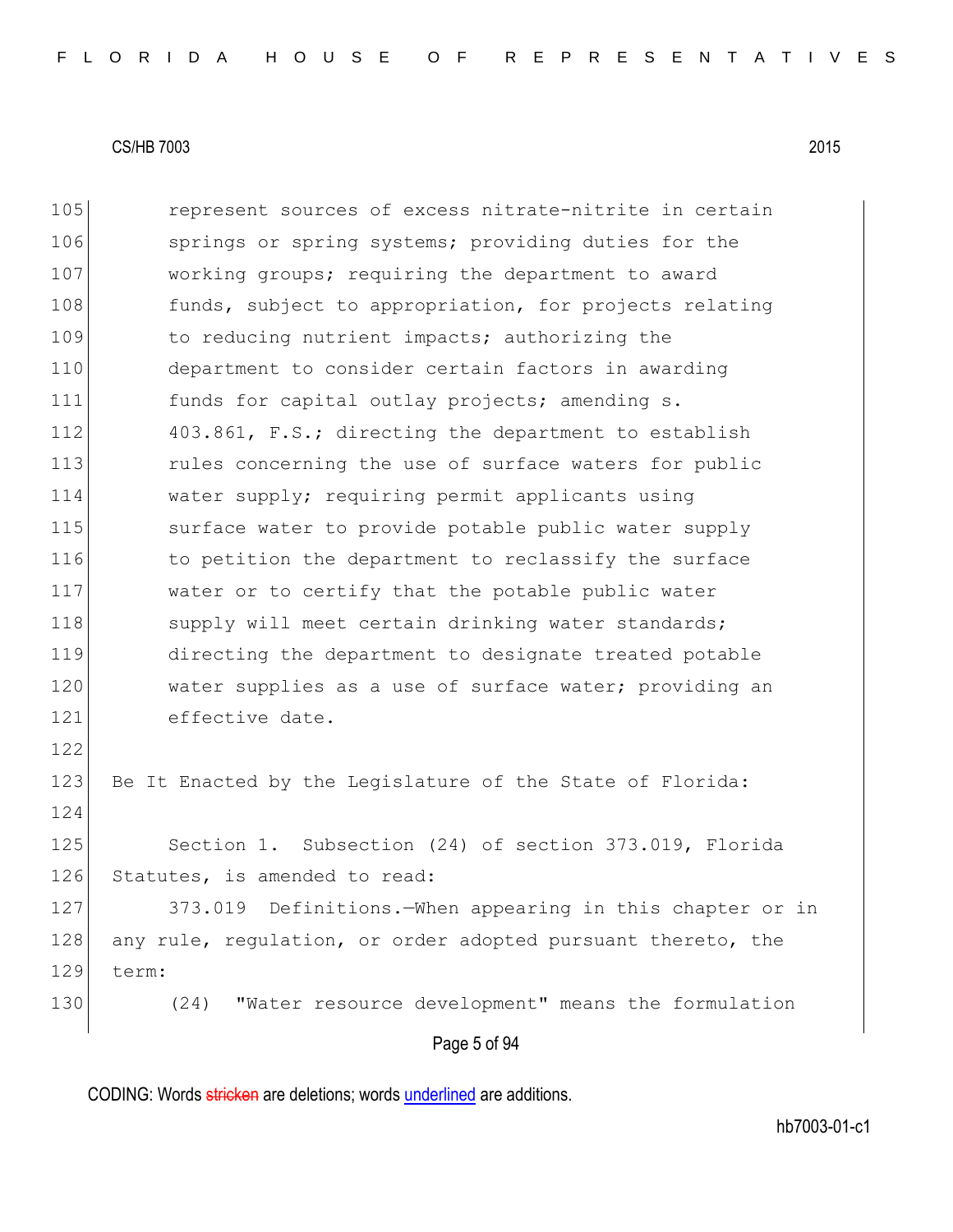131 and implementation of regional water resource management 132 strategies, including the collection and evaluation of surface 133 water and groundwater data; structural and nonstructural 134 programs to protect and manage water resources; the development 135 of regional water resource implementation programs; the 136 construction, operation, and maintenance of major public works 137 facilities to provide for flood control, surface and underground 138 water storage, and groundwater recharge augmentation; and 139 related technical assistance to local governments, and to 140 government-owned and privately owned water utilities, and self-141 suppliers.

142 Section 2. Subsection (2) of section 373.0421, Florida 143 Statutes, is amended, subsection (3) is renumbered as subsection 144 (5), and new subsections (3) and (4) are added to that section, 145 to read:

146 373.0421 Establishment and implementation of minimum flows 147 and levels.-

148 (2) If the existing flow or level in a water body is 149 below, or is projected to fall within 20 years below, the 150 applicable minimum flow or level established pursuant to s. 151 373.042, the department or governing board, concurrent with the 152 adoption of the minimum flow or level and as part of the 153 regional water supply plan described in s. 373.709, shall 154 expeditiously implement a recovery or prevention strategy, which 155 includes the development of additional water supplies and other 156 actions, consistent with the authority granted by this chapter,

# Page 6 of 94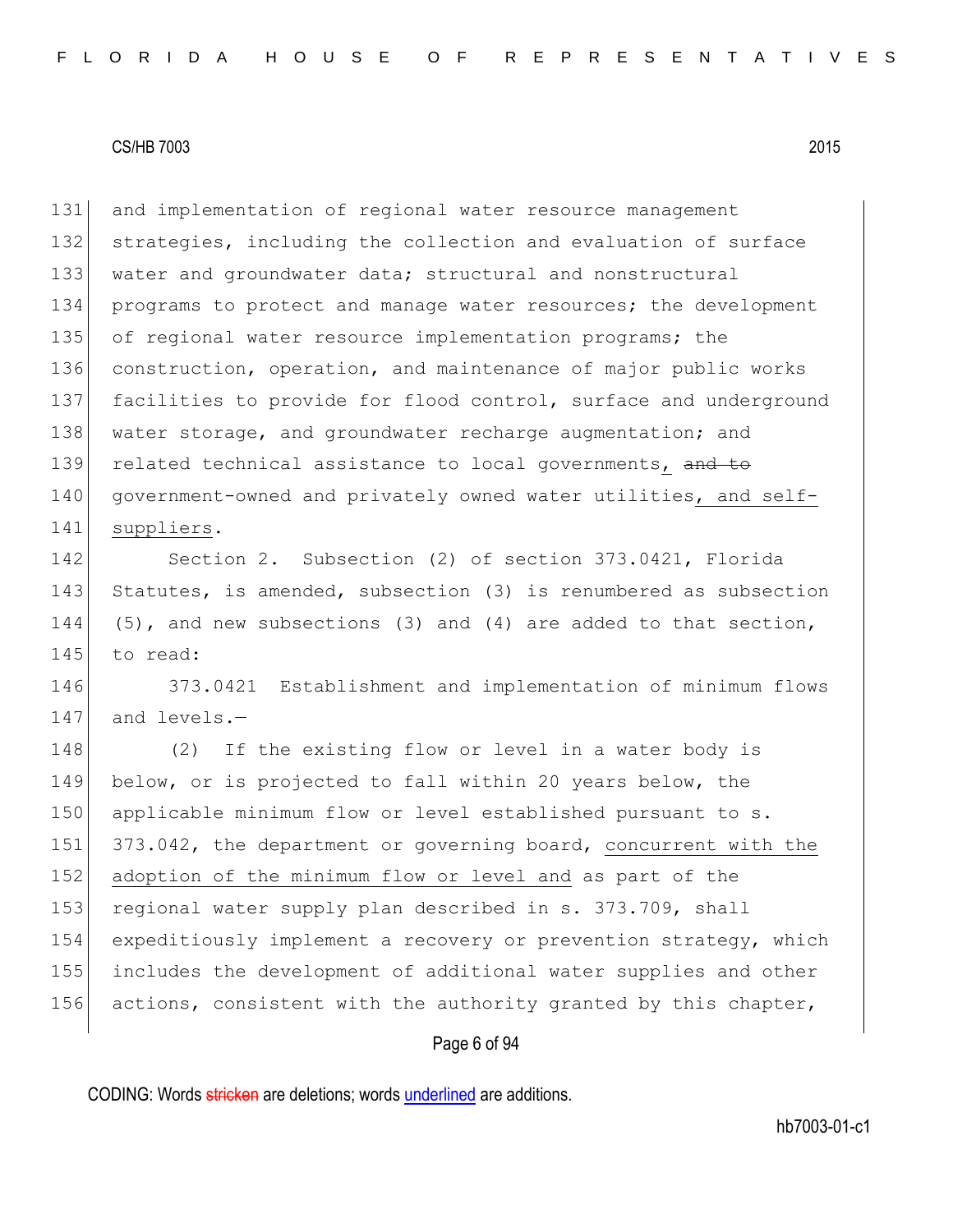157 to: 158 (a) Achieve recovery to the established minimum flow or 159 level as soon as practicable; or 160 (b) Prevent the existing flow or level from falling below 161 the established minimum flow or level. 162 163 The recovery or prevention strategy shall include phasing or a 164 timetable which will allow for the provision of sufficient water 165 supplies for all existing and projected reasonable-beneficial 166 uses, including development of additional water supplies and 167 implementation of conservation and other efficiency measures 168 concurrent with, to the maximum extent practical, and to offset, 169 reductions in permitted withdrawals, consistent with the 170 provisions of this chapter. The recovery or prevention strategy 171 may not depend solely on water shortage restrictions declared 172 pursuant to s. 373.175 or s. 373.246. 173 (3) In order to ensure that sufficient water is available 174 for all existing and future reasonable-beneficial uses and the 175 | natural systems, the applicable regional water supply plan 176 prepared pursuant to s. 373.709 shall be amended to include any 177 water supply development projects and water resource development 178 projects identified in a recovery or prevention strategy. Such 179 amendment shall be approved concurrently with relevant portions 180 of the recovery or prevention strategy. 181 (4) The water management district shall notify the 182 department if an application for a water use permit is denied

Page 7 of 94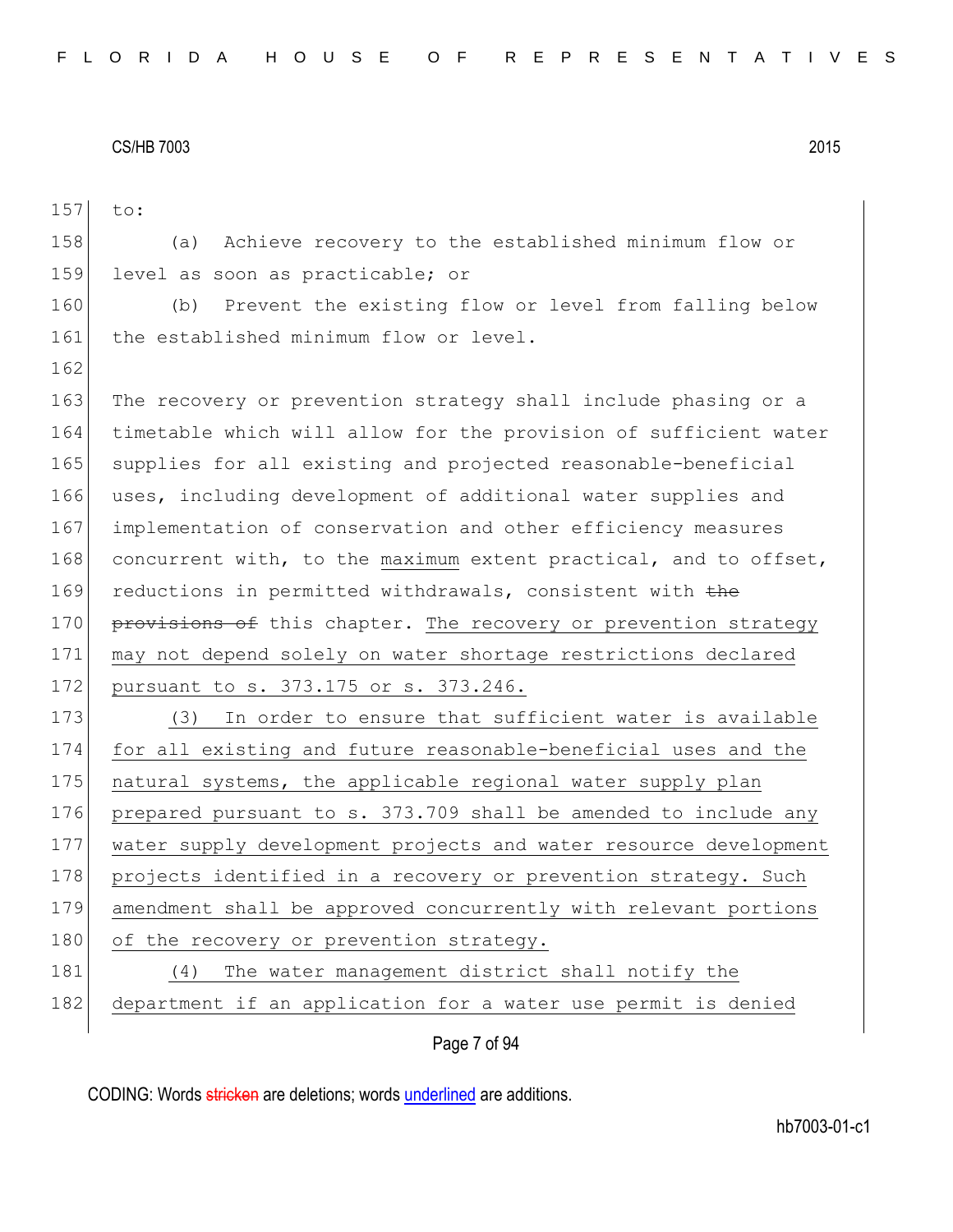| 183 | based upon the impact that the use will have on an established   |
|-----|------------------------------------------------------------------|
| 184 | minimum flow or level. Upon receipt of such notice, the          |
| 185 | department shall, as soon as practicable and in cooperation with |
| 186 | the water management district, conduct a review of the           |
| 187 | applicable regional water supply plan prepared pursuant to s.    |
| 188 | 373.709. Such review shall include an assessment by the          |
| 189 | department of the adequacy of the plan to meet the legislative   |
| 190 | intent of $s. 373.705(2)$ (b) that sufficient water be available |
| 191 | for all existing and future reasonable-beneficial uses and the   |
| 192 | natural systems and that the adverse effects of competition for  |
| 193 | water supplies be avoided. If the department determines, based   |
| 194 | upon this review, that the regional water supply plan does not   |
| 195 | adequately address the legislative intent of s. 373.705(2) (b),  |
| 196 | the water management district shall immediately initiate an      |
| 197 | update of the plan consistent with s. 373.709.                   |
| 198 | Section 3. Section 373.0465, Florida Statutes, is created        |
| 199 | to read:                                                         |
| 200 | 373.0465 Central Florida Water Initiative.-                      |
| 201 | (1) FINDINGS. - The Legislature finds that:                      |
| 202 | (a) Historically, the Floridan aquifer system has supplied       |
| 203 | the vast majority of the water used in the Central Florida       |
| 204 | Coordination Area, as defined in s. 373.0363, which includes     |
| 205 | southern Lake County and all of Orange, Osceola, Polk, and       |
| 206 | Seminole Counties.                                               |
| 207 | Because the boundaries of the St. Johns River Water<br>(b)       |
| 208 | Management District, the South Florida Water Management          |
|     | Page 8 of 94                                                     |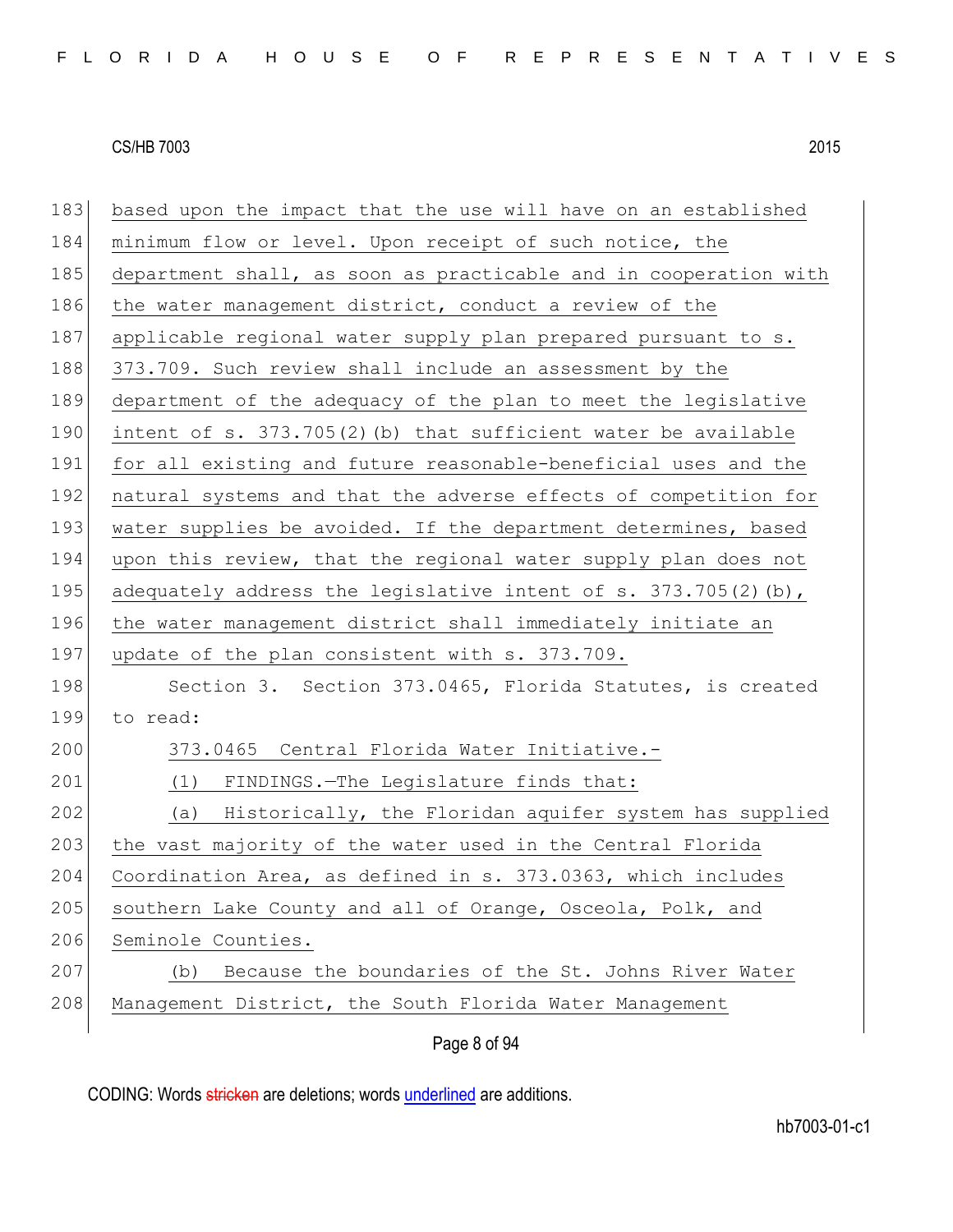Page 9 of 94 District, and the Southwest Florida Water Management District 210 meet within the Central Florida Coordination Area, the three districts and the Department of Environmental Protection have worked cooperatively to determine that the Floridan aquifer system is locally approaching the sustainable limits of use and are exploring the need to develop sources of water to meet the 215 long-term water needs of the area. (c) The Central Florida Water Initiative, a collaborative process involving the Department of Environmental Protection, 218 the St. Johns River Water Management District, the South Florida Water Management District, the Southwest Florida Water 220 Management District, the Department of Agriculture and Consumer 221 Services, regional public water supply utilities, and other stakeholders, has developed a framework, as set forth in the Central Florida Water Initiative Guiding Document of June 27, 2014, for a unified process to address the current and long-term water supply needs of central Florida without causing harm to 226 the water resources and associated natural systems. (d) In order to ensure that the Central Florida Water Initiative participants continue to develop and implement an effective and consistent long-term water resource planning, development, and management strategy for the central Florida area an interagency agreement between the Department of 232 Environmental Protection, the St. Johns River Water Management District, the South Florida Water Management District, the 234 Southwest Florida Water Management District, and the Department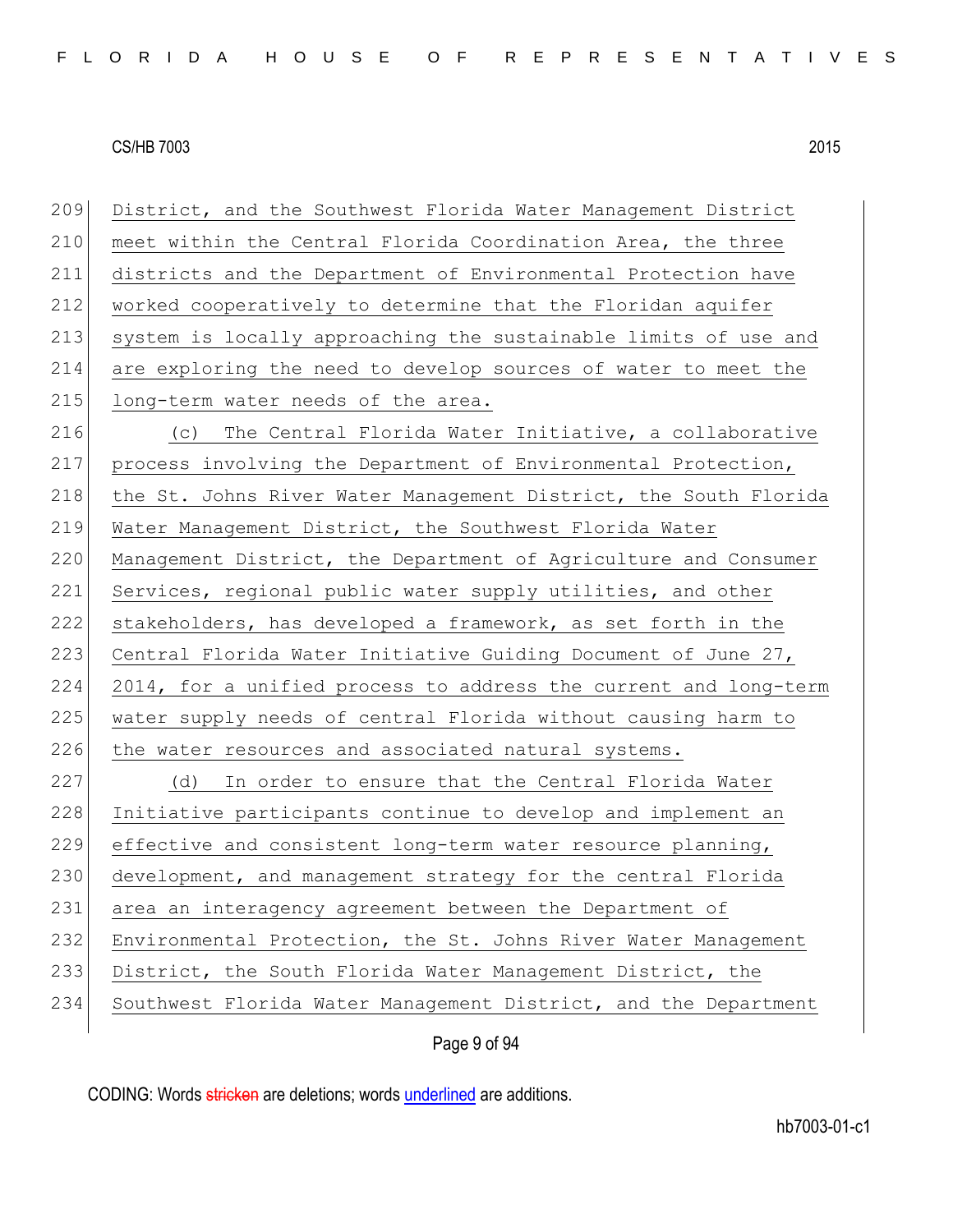| 235 | of Agriculture and Consumer Services is needed.                  |
|-----|------------------------------------------------------------------|
| 236 | Developing water sources as an alternative to<br>(e)             |
| 237 | continued reliance on the Floridan aquifer will benefit human    |
| 238 | and natural systems beyond the boundaries of the Central Florida |
| 239 | Water Initiative.                                                |
| 240 | (2) CENTRAL FLORIDA WATER INITIATIVE INTERAGENCY                 |
| 241 | AGREEMENT.                                                       |
| 242 | (a) As used in this subsection, the term "Central Florida        |
| 243 | Water Initiative Area" means all of Orange, Osceola, Polk, and   |
| 244 | Seminole Counties, and southern Lake County, as designated by    |
| 245 | the Southwest Florida Water Management District, the South       |
| 246 | Florida Water Management District, and the St. Johns River Water |
| 247 | Management District.                                             |
| 248 | (b) By December 31, 2015, the Department of Environmental        |
| 249 | Protection shall complete a Central Florida Water Initiative     |
| 250 | interagency agreement pursuant to s. 373.046 with the St. Johns  |
| 251 | River Water Management District, the South Florida Water         |
| 252 | Management District, the Southwest Florida Water Management      |
| 253 | District, and the Department of Agriculture and Consumer         |
| 254 | Services. The interagency agreement shall apply only to the      |
| 255 | Central Florida Water Initiative Area and shall be adopted       |
| 256 | pursuant to chapter 120 in the same manner as a rule.            |
| 257 | The interagency agreement shall:<br>(C)                          |
| 258 | Provide for a continuation of the collaborative process<br>1.    |
| 259 | among the state agencies, affected water management districts,   |
| 260 | regional public water supply utilities, and other stakeholders.  |

Page 10 of 94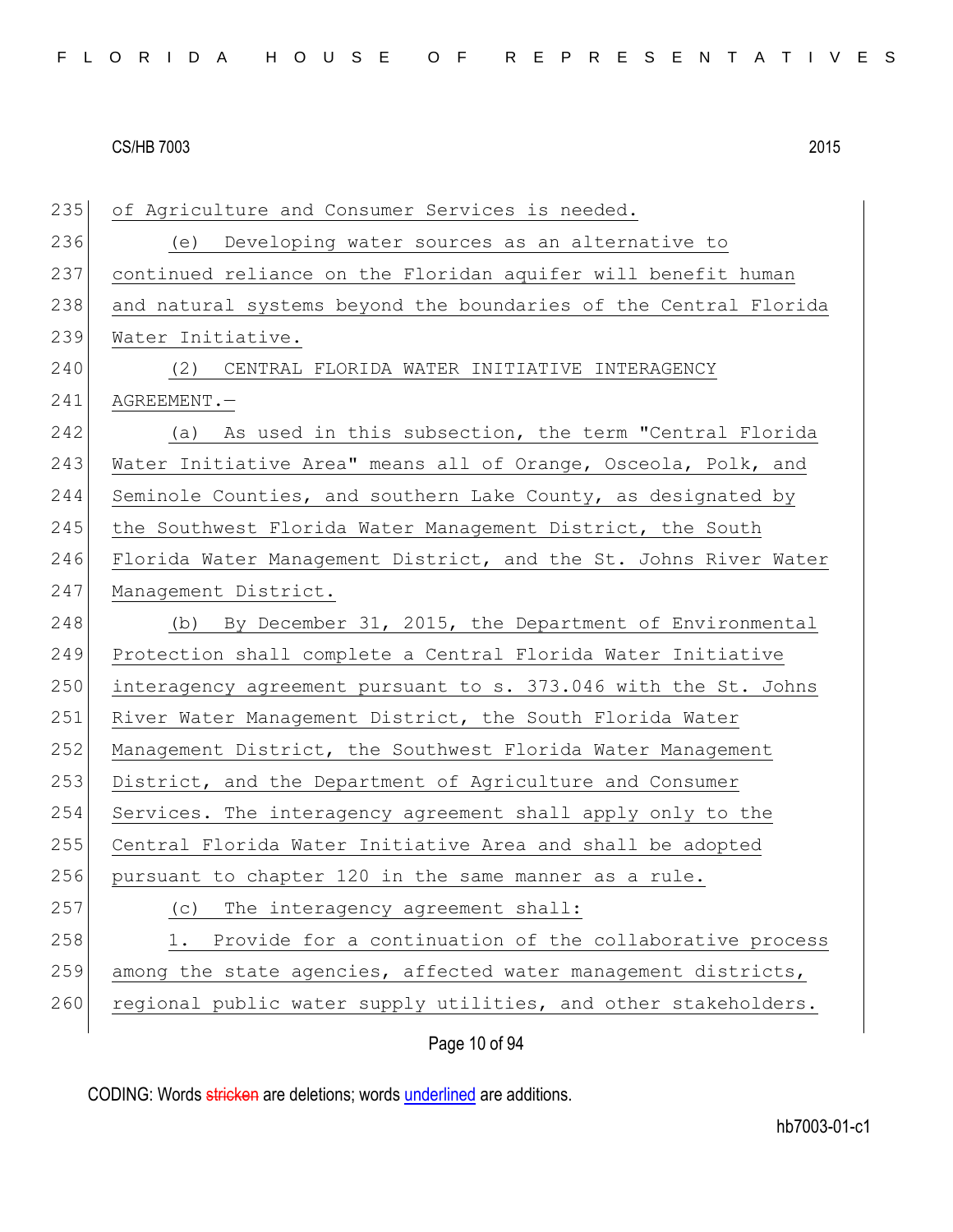Page 11 of 94 261 2. Include the guiding principles and goals set forth in 262 the Central Florida Water Initiative Guiding Document of June  $263$  27, 2014, and build upon the work that has already been 264 accomplished by the Central Florida Water Initiative 265 participants in addressing these quiding principles and goals. 266 3. Require, as set forth in the Central Florida Water 267 Initiative Guiding Document of June 27, 2014, the development 268 and implementation of a single multi-district regional water 269 supply plan, including any needed recovery or prevention 270 strategies and the approved list of water resource or water 271 supply development projects, by the affected water management 272 districts. 273 4. Require uniform rules for regulatory programs that 274 include: 275 a. A single hydrologic model to assess the availability of 276 groundwater. 277 b. A single, uniform definition of "harmful to the water 278 resources" consistent with the term's usage in s. 373.219. 279 c. A single reference condition. 280 d. A single process for permit reviews. 281 e. A single, consistent process, as appropriate, to set 282 minimum flows and levels and reservations. 283 f. A single method for calculating residential per capita 284 water use. 285 (d) In developing the water supply planning and regulatory 286 program consistent with the goals set forth in paragraph (c),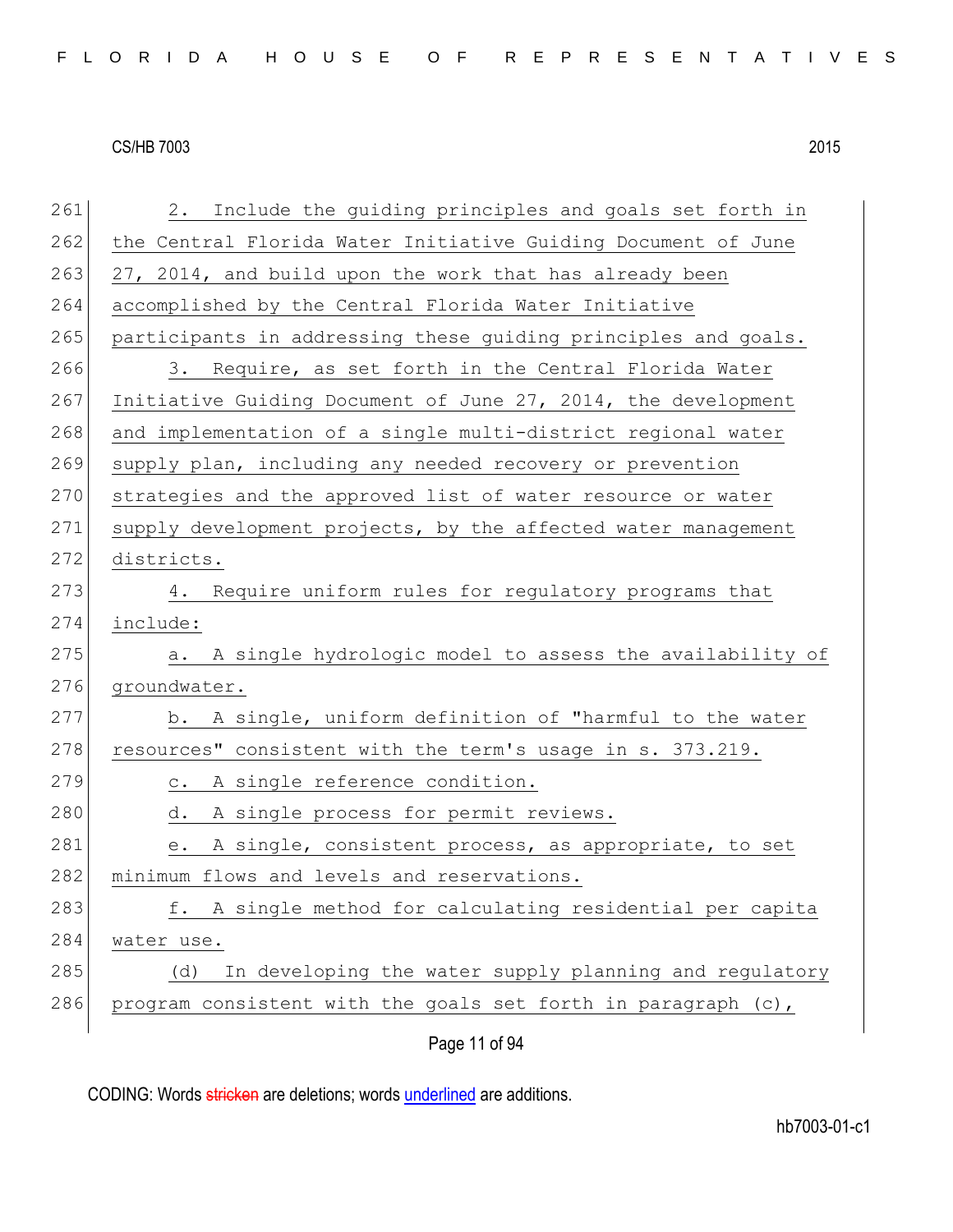287 the parties to the interagency agreement shall: 288 1. Consider limitations on groundwater use together with 289 opportunities for new, increased, or redistributed groundwater 290 uses that are based on environmental constraints. 291 2. Establish a coordinated process for the identification 292 of new or revised environmental constraints. 293 3. Consider existing prevention and recovery strategies. 294 4. Include a list of water supply options sufficient to 295 meet the water needs of all existing and future reasonable-296 beneficial uses which avoid environmental harm and are 297 consistent with the public interest. 298 5. Identify which of the water supply sources are 299 preferred water supply sources pursuant to s. 373.2234. 300 6. Provide for partnership agreements among the Department 301 of Environmental Protection, the Department of Agriculture and 302 Consumer Services, water management districts, and water users. 303 (e) Water management district planning and regulatory 304 programs developed pursuant to the interagency agreement shall 305 be approved or adopted as required under this chapter. However, 306 such planning and regulatory programs may not serve to modify 307 planning and regulatory programs in areas of the affected 308 districts that are not within the Central Florida Water 309 Initiative Area, but may include interregional projects located 310 outside the Central Florida Water Initiative Area that are 311 consistent with planning and regulatory programs in the areas in 312 which they are located.

# Page 12 of 94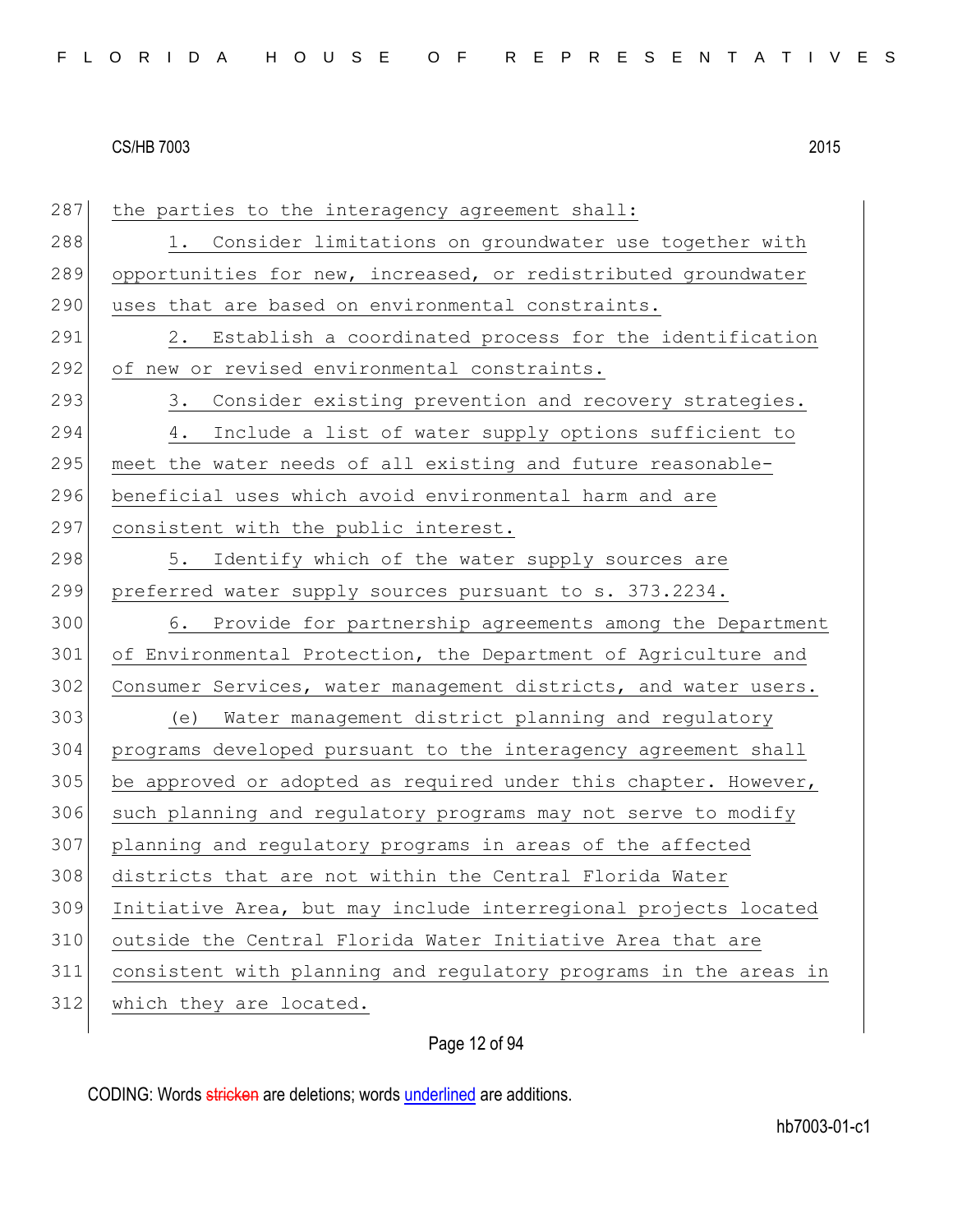Section 4. Subsection (4) of section 373.1501, Florida Statutes, is amended, subsections (7) and (8) are renumbered as 315 subsections (8) and (9), respectively, and a new subsection (7) is added to that section, to read:

 373.1501 South Florida Water Management District as local 318 sponsor.-

 (4) The district is authorized to act as local sponsor of the project for those project features within the district as provided in this subsection and subject to the oversight of the department as further provided in s. 373.026. The district shall continue to exercise the authority of the state to allocate quantities of water within its jurisdiction, including the water supply in relation to the project, and be responsible for allocating water and assigning priorities among the other water uses served by the project pursuant to state law. The district may:

 (a) Act as local sponsor for all project features 330 previously authorized by Congress. $\div$ 

 (b) Continue data gathering, analysis, research, and design of project components, participate in preconstruction engineering and design documents for project components, and further refine the Comprehensive Plan of the restudy as a guide 335 and framework for identifying other project components. $\div$ 

 (c) Construct pilot projects that will assist in determining the feasibility of technology included in the 338 Comprehensive Plan of the restudy.<sup>2</sup> and

# Page 13 of 94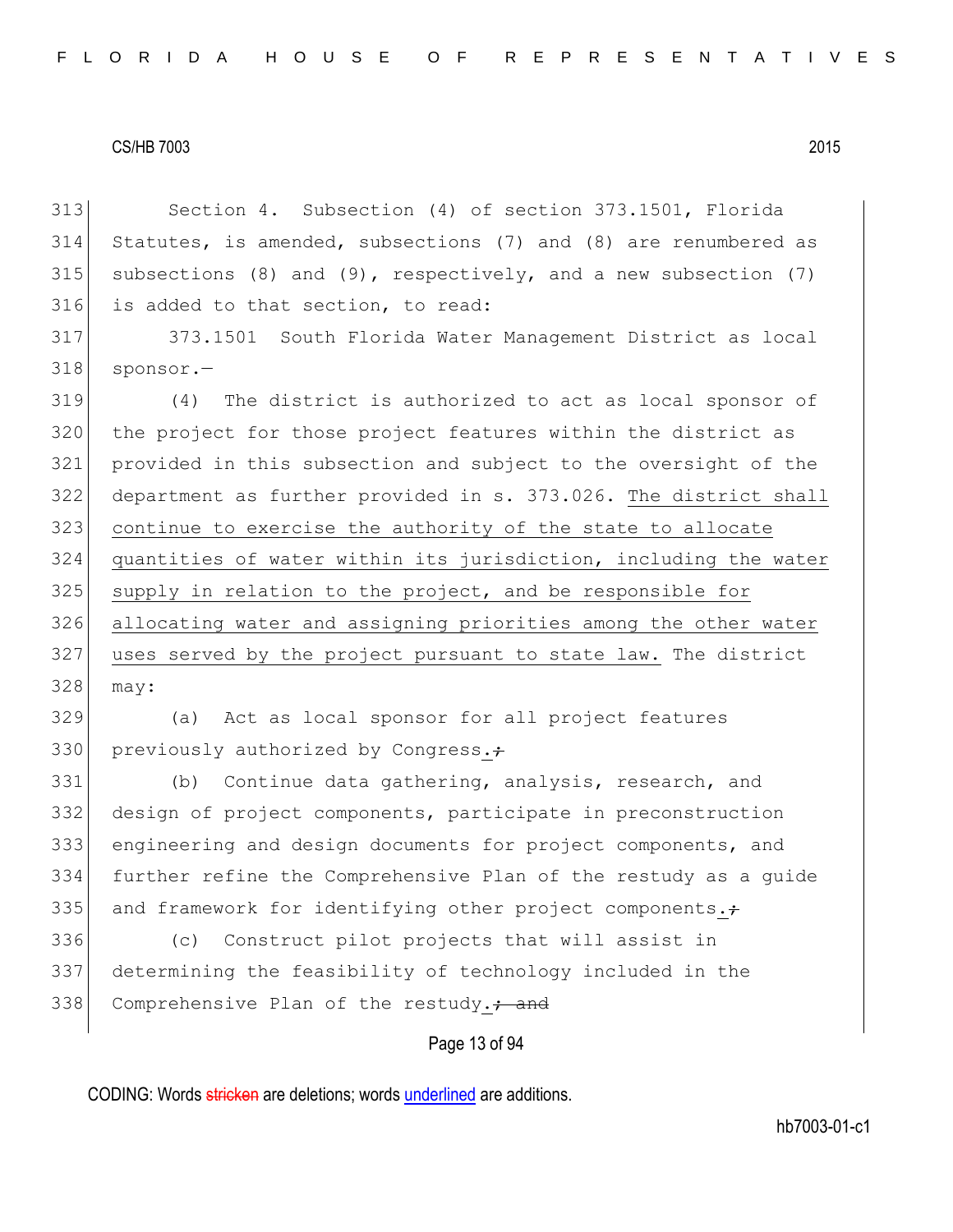(d) Act as local sponsor for project components.

 (7) When developing or implementing water control plans or 341 regulation schedules required for the operation of the project, the district shall provide recommendations to the United States Army Corps of Engineers that are consistent with all district programs and plans.

 Section 5. Section 373.2234, Florida Statutes, is amended to read:

373.2234 Preferred water supply sources.—

 (1) The governing board of a water management district is authorized to adopt rules that identify preferred water supply sources for consumptive uses for which there is sufficient data to establish that a preferred source will provide a substantial new water supply to meet the existing and projected reasonable- beneficial uses of a water supply planning region identified pursuant to s. 373.709(1), while sustaining existing water resources and natural systems. At a minimum, such rules must contain a description of the preferred water supply source and an assessment of the water the preferred source is projected to produce.

 (2)(a) If an applicant proposes to use a preferred water supply source, that applicant's proposed water use is subject to s.  $373.223(1)$ , except that the proposed use of a preferred water 362 supply source must be considered by a water management district when determining whether a permit applicant's proposed use of water is consistent with the public interest pursuant to s.

# Page 14 of 94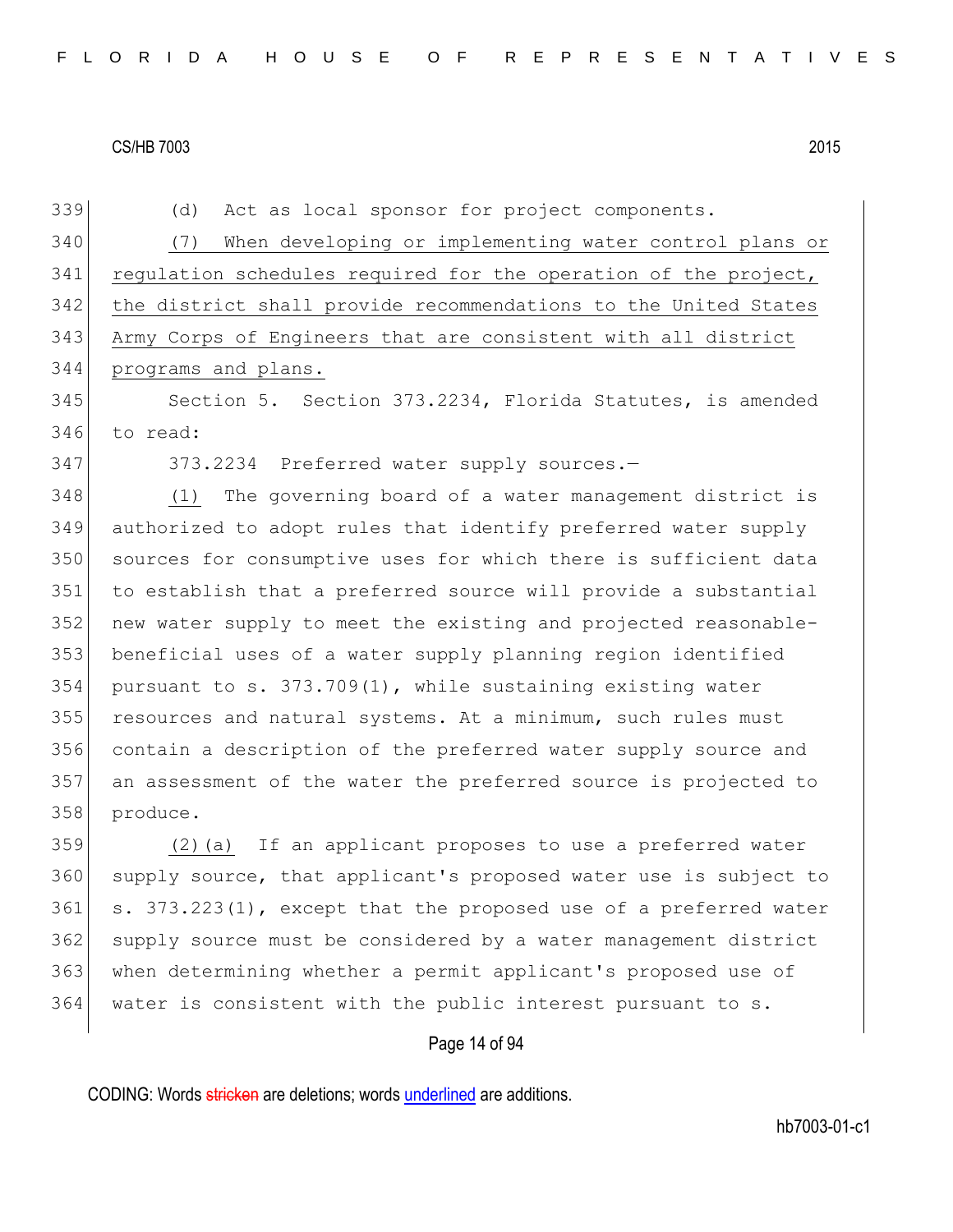365 373.223(1)(c).

366 (b) The governing board of a water management district 367 shall consider the identification of preferred water supply 368 sources for water users for whom access to or development of new 369 water supplies is not technically or financially feasible.

 (c) A consumptive use permit issued for the use of a preferred water supply source must be granted, when requested by the applicant, for at least a 20-year period and may be subject 373 to the compliance reporting provisions of s. 373.236(4).

 $374$  (3)(a) <del>Nothing in</del> This section does not <del>shall be construed</del> 375  $\frac{1}{10}$   $\frac{1}{10}$ 

376 1. Exempt the use of preferred water supply sources from 377 the provisions of ss. 373.016(4) and 373.223(2) and (3).  $\frac{1}{100}$  be 378 construed to

379 2. Provide that permits issued for the use of a 380 | nonpreferred water supply source must be issued for a duration 381 of less than 20 years or that the use of a nonpreferred water 382 supply source is not consistent with the public interest.

383 383 3. Additionally, nothing in this section shall be 384 interpreted to Require the use of a preferred water supply 385 source or to restrict or prohibit the use of a nonpreferred 386 water supply source.

 (b) Rules adopted by the governing board of a water management district to implement this section shall specify that the use of a preferred water supply source is not required and 390 that the use of a nonpreferred water supply source is not

# Page 15 of 94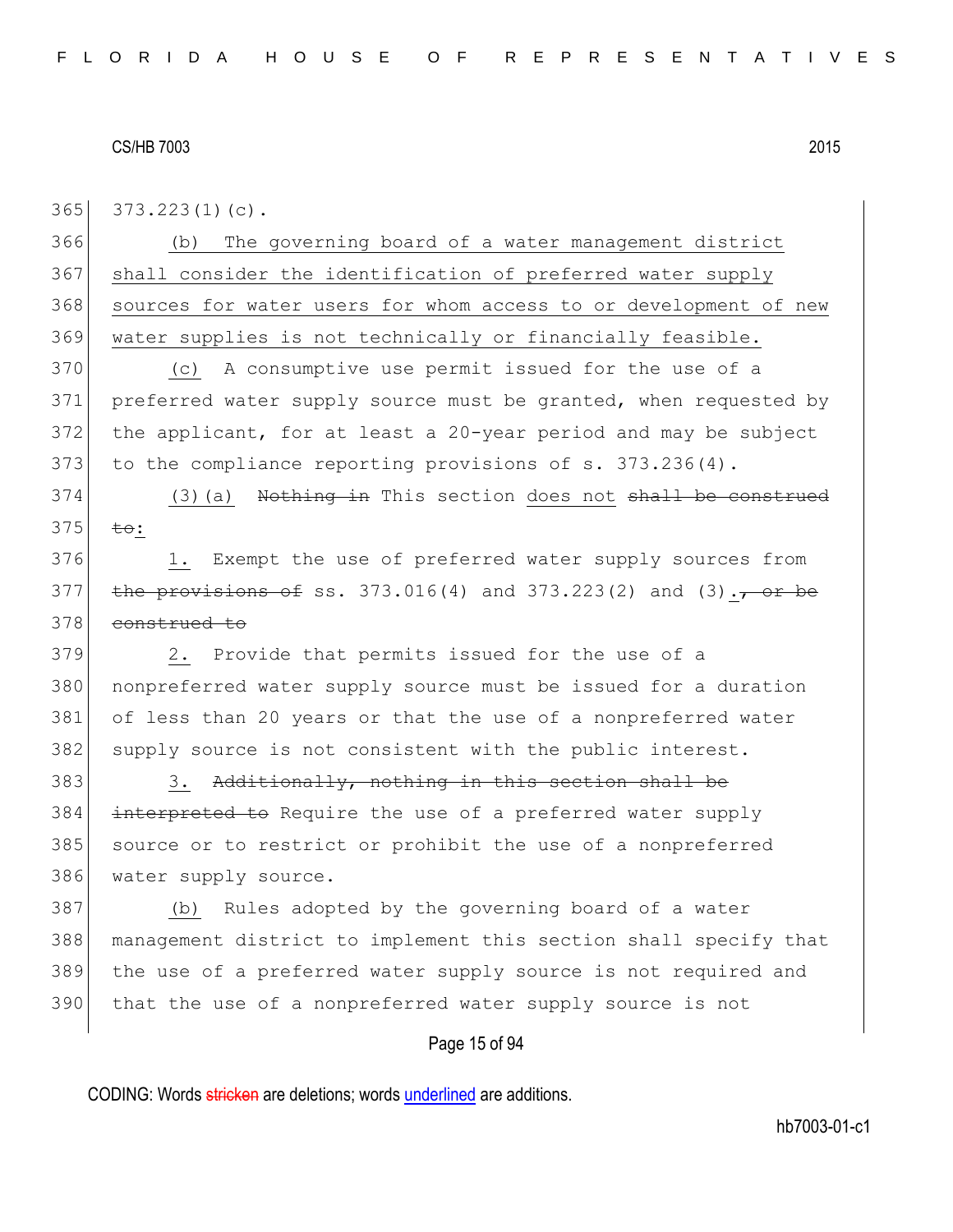| 391 | restricted or prohibited.                                         |
|-----|-------------------------------------------------------------------|
| 392 | Section 6. Subsection (2) of section 373.233, Florida             |
| 393 | Statutes, is amended to read:                                     |
| 394 | 373.233 Competing applications.-                                  |
| 395 | $(2)$ (a) If $\overline{In}$ the event that two or more competing |
| 396 | applications qualify equally under the provisions of subsection   |
| 397 | (1), the governing board or the department shall give preference  |
| 398 | to a renewal application over an initial application.             |
| 399 | (b) If two or more competing applications qualify equally         |
| 400 | under subsection (1) and none of the competing applications is a  |
| 401 | renewal application, the governing board or the department shall  |
| 402 | give preference to the use for which an alternate water supply    |
| 403 | is not technically or financially feasible.                       |
| 404 | Section 7. Section 373.4591, Florida Statutes, is amended         |
| 405 | to read:                                                          |
| 406 | 373.4591 Improvements on private agricultural lands.-             |
| 407 | The Legislature encourages public-private partnerships<br>(1)     |
| 408 | to accomplish water storage, groundwater recharge, and water      |
| 409 | quality improvements on private agricultural lands. Priority      |
| 410 | consideration shall be given to public-private partnerships       |
| 411 | that:                                                             |
| 412 | Store or treat water on private lands for purposes of<br>(a)      |
| 413 | hydrologic improvement, water quality, or water supply;           |
| 414 | Provide critical ground water recharge; or<br>(b)                 |
| 415 | Provide for changes in land use to activities that<br>(C)         |
| 416 | minimize nutrient loads and maximize water conservation.          |
|     | Page 16 of 94                                                     |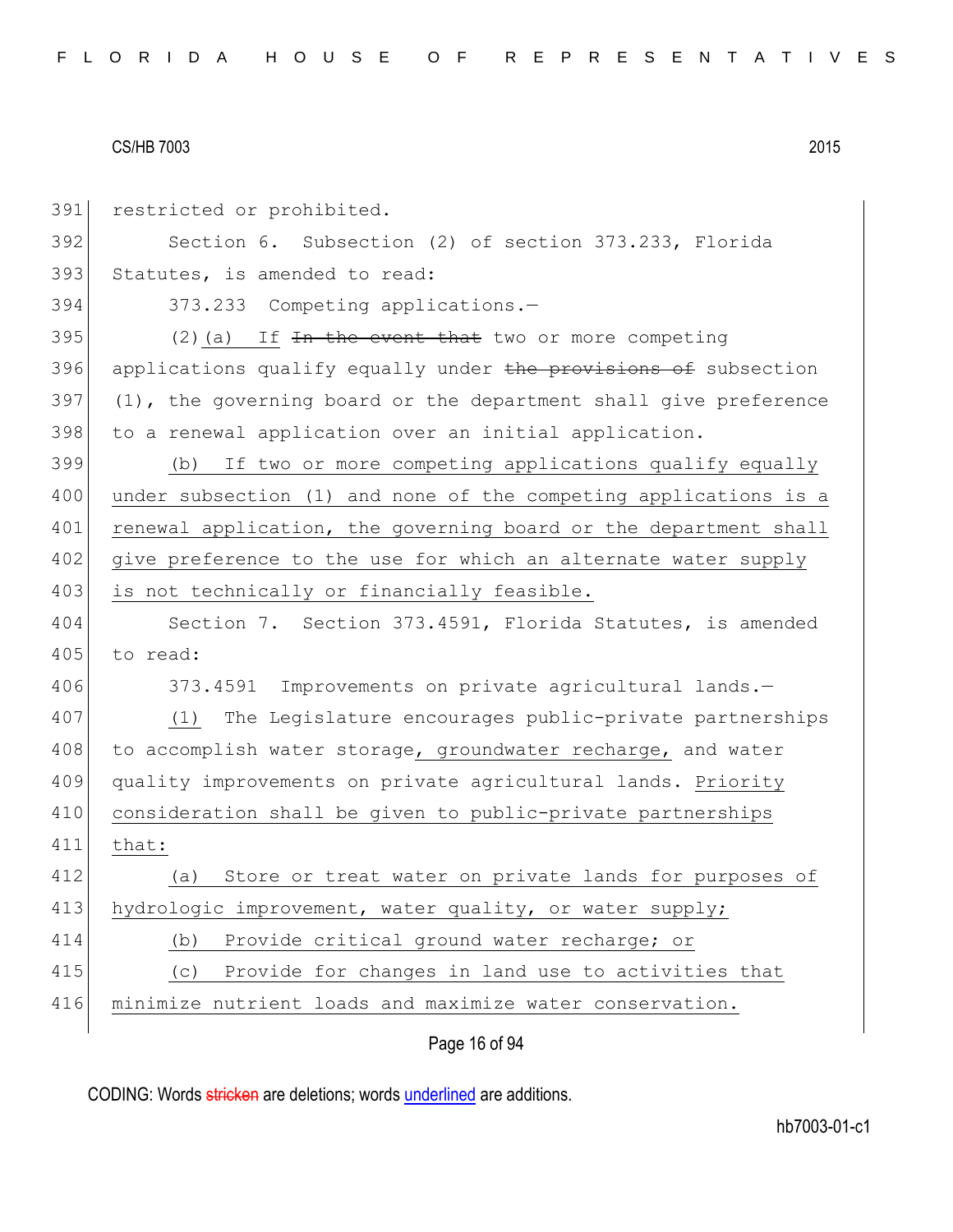417 (2)(a) When an agreement is entered into between the 418 department, a water management district, or the Department of 419 Agriculture and Consumer Services and a private landowner to 420 establish such a public-private partnership that may create or 421 impact wetlands or other surface waters, a baseline condition 422 determining the extent of wetlands and other surface waters on 423 the property shall be established and documented in the 424 agreement before improvements are constructed.

425 (b) When an agreement is entered into between the 426 Department of Agriculture and Consumer Services and a private 427 landowner to implement best management practices pursuant to s. 428 403.067(7)(c), a baseline condition determining the extent of 429 wetlands and other surface water on the property may be 430 established at the option and expense of the private landowner 431 and documented in the agreement before improvements are 432 constructed. The Department of Agriculture and Consumer Services 433 shall submit the landowner's proposed baseline condition 434 documentation to the lead agency for review and approval, and 435 the agency shall use its best efforts to complete the review 436 within 45 days.

437 (3) The Department of Agriculture and Consumer Services, 438 the department, and the water management districts shall provide 439 a process for reviewing these requests in the timeframe 440 specified. The determination of a baseline condition shall be 441 conducted using the methods set forth in the rules adopted 442 pursuant to s. 373.421. The baseline condition documented in an

#### Page 17 of 94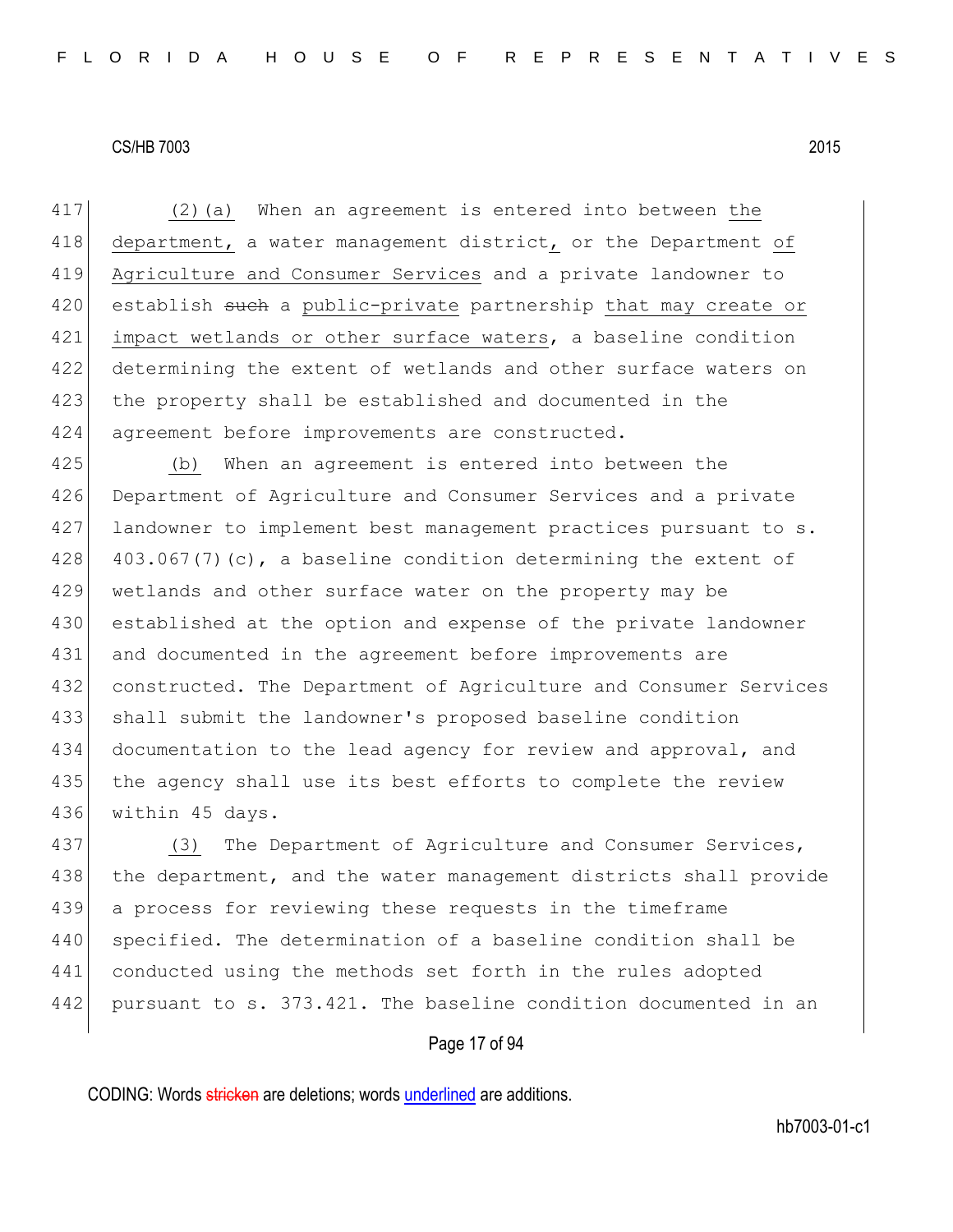agreement shall be considered the extent of wetlands and other surface waters on the property for the purpose of regulation 445 under this chapter for the duration of the agreement and after its expiration.

447 Section 8. Paragraph (h) of subsection (1) and subsections 448 (2) through (7) of section 373.4595, Florida Statutes, are 449 amended to read:

450 373.4595 Northern Everglades and Estuaries Protection 451 Program.—

452 (1) FINDINGS AND INTENT.

453 (h) The Legislature finds that the expeditious 454 implementation of the Lake Okeechobee Watershed Protection 455 Program, the Caloosahatchee River Watershed Protection Program, 456 Plan and the St. Lucie River Watershed Protection Program Plans 457 is needed to improve the quality, quantity, timing, and 458 distribution of water in the northern Everglades ecosystem and 459 that this section, in conjunction with s. 403.067, including the 460 implementation of the plans developed and approved pursuant to 461 subsections (3) and (4), and any related basin management action 462 plan developed and implemented pursuant to s.  $403.067(7)(a)$ , 463 provide a reasonable means of achieving the total maximum daily 464 load requirements and achieving and maintaining compliance with 465 state water quality standards.

466 (2) DEFINITIONS.—As used in this section, the term: 467 (a) "Best management practice" means a practice or 468 combination of practices determined by the coordinating

#### Page 18 of 94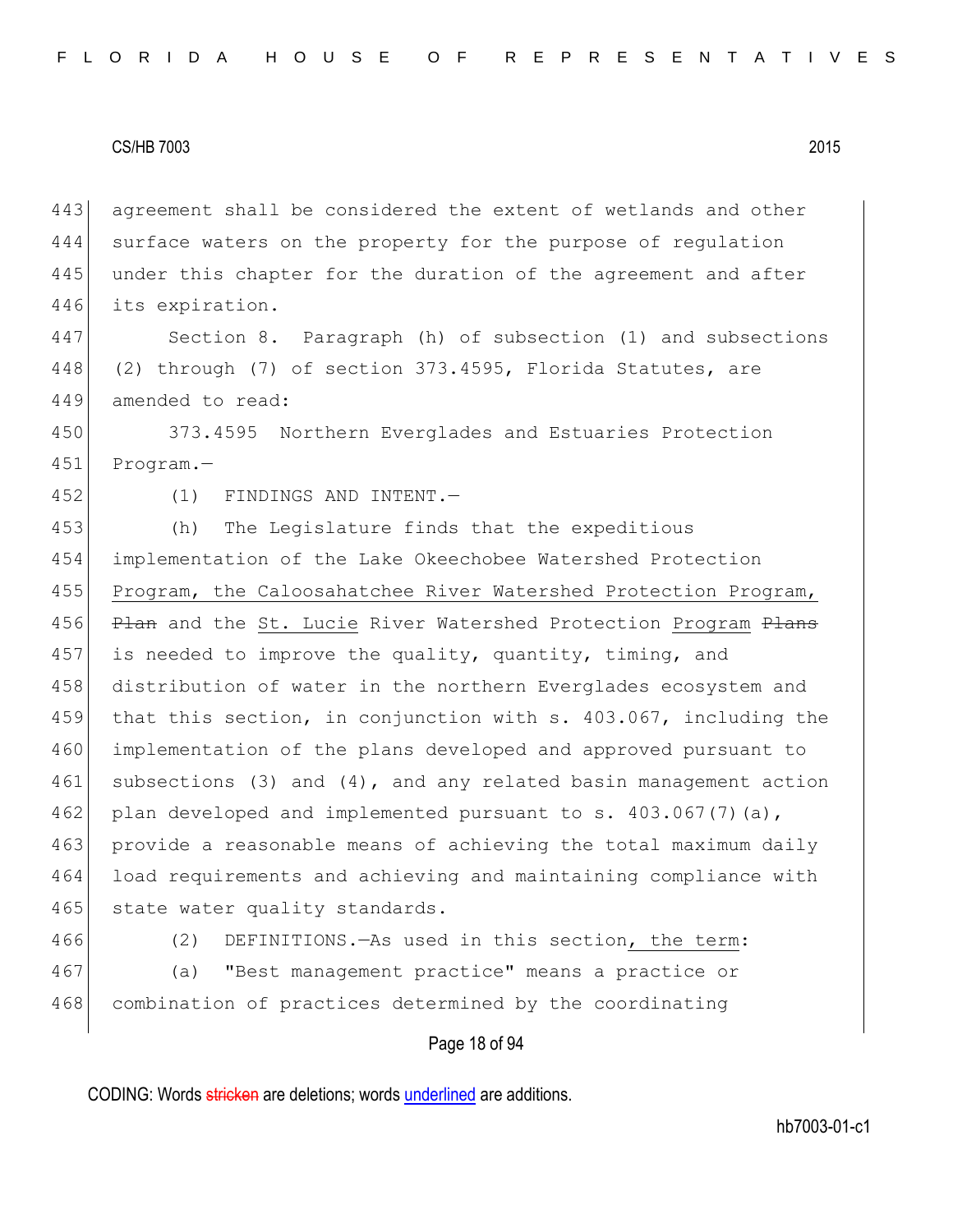469 agencies, based on research, field-testing, and expert review,  $470$  to be the most effective and practicable on-location means, 471 including economic and technological considerations, for 472 improving water quality in agricultural and urban discharges. 473 Best management practices for agricultural discharges shall 474 reflect a balance between water quality improvements and 475 agricultural productivity.

476 (b) "Biosolids" means the solid, semisolid, or liquid 477 residue generated during the treatment of domestic wastewater in 478 a domestic wastewater treatment facility, formerly known as 479 "domestic wastewater residuals" or "residuals," and includes 480 products and treated material from biosolids treatment 481 facilities and septage management facilities regulated by the 482 department. The term does not include the treated effluent or 483 reclaimed water from a domestic wastewater treatment facility, 484 solids removed from pump stations and lift stations, screenings 485 and grit removed from the preliminary treatment components of 486 domestic wastewater treatment facilities, or ash generated 487 during the incineration of biosolids.

488  $(c)$   $(b)$  "Caloosahatchee River watershed" means the 489 Caloosahatchee River, its tributaries, its estuary, and the area 490 within Charlotte, Glades, Hendry, and Lee Counties from which 491 surface water flow is directed or drains, naturally or by 492 constructed works, to the river, its tributaries, or its 493 estuary.

494 (d)  $\left(\text{e}\right)$  "Coordinating agencies" means the Department of

#### Page 19 of 94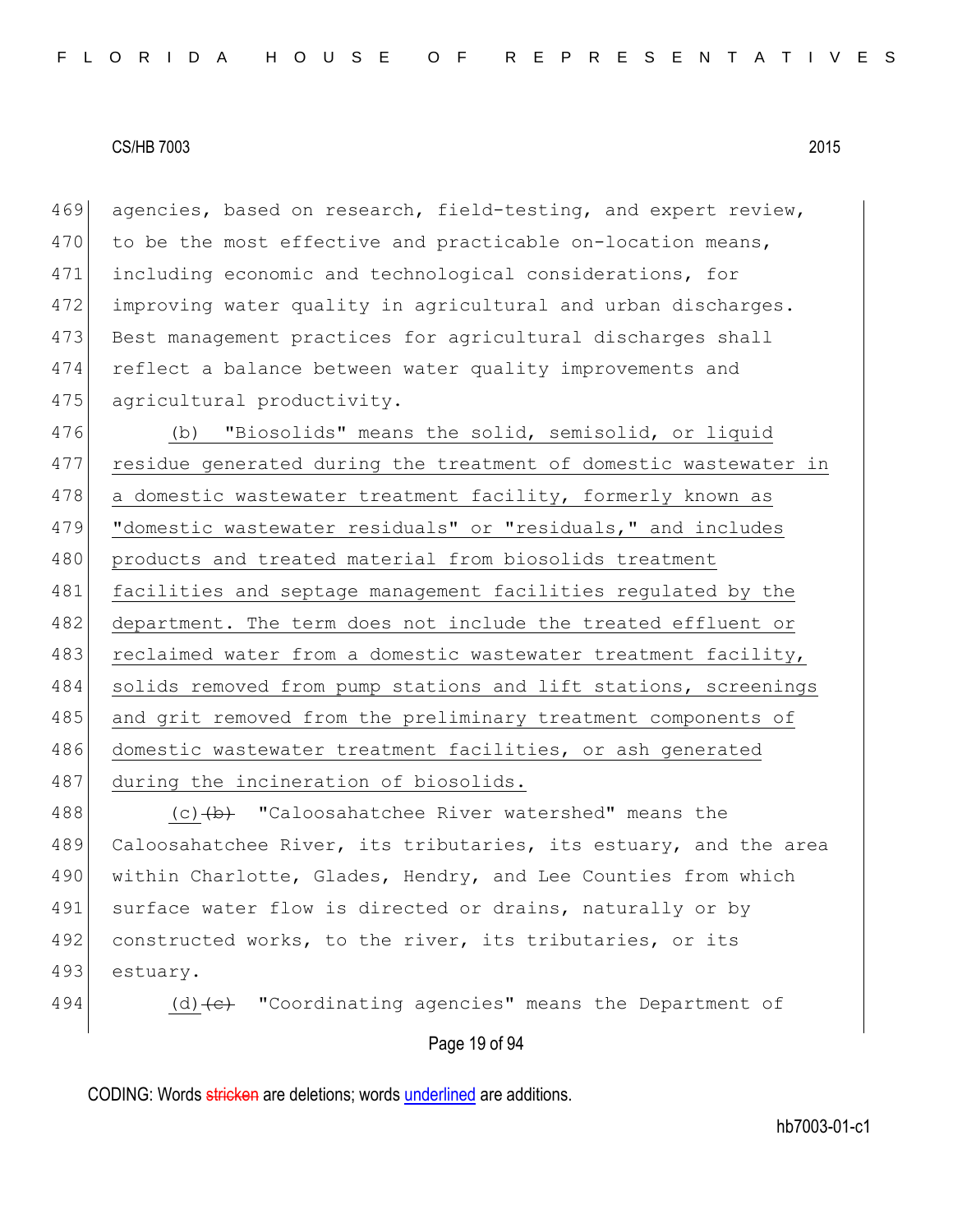495 Agriculture and Consumer Services, the Department of

496 Environmental Protection, and the South Florida Water Management 497 District.

498 (e) (d) "Corps of Engineers" means the United States Army 499 Corps of Engineers.

500  $(f)$  (f)  $(e)$  "Department" means the Department of Environmental 501 Protection.

502  $(q)$   $(f)$  "District" means the South Florida Water Management 503 District.

 $\left( q \right)$  "District's WOD program" means the program implemented pursuant to rules adopted as authorized by this section and ss. 373.016, 373.044, 373.085, 373.086, 373.109, 373.113, 373.118, 507 373.451, and 373.453, entitled "Works of the District Basin."

508 (h) "Lake Okeechobee Watershed Construction Project" means 509 the construction project developed pursuant to this section 510  $\vert$  paragraph  $(3)$  (b).

511 (i) "Lake Okeechobee Watershed Protection Plan" means the 512 Lake Okeechobee Watershed Construction Project and the Lake 513 Okeechobee Watershed Research and Water Quality Monitoring 514 Program <del>plan developed pursuant to this section and ss. 373.451-</del>  $515$   $373.459$ .

516 (j) "Lake Okeechobee watershed" means Lake Okeechobee, its 517 tributaries, and the area within which surface water flow is 518 directed or drains, naturally or by constructed works, to the 519 lake or its tributaries.

520 **(k)** "Lake Okeechobee Watershed Phosphorus Control Program"

Page 20 of 94

CODING: Words stricken are deletions; words underlined are additions.

hb7003-01-c1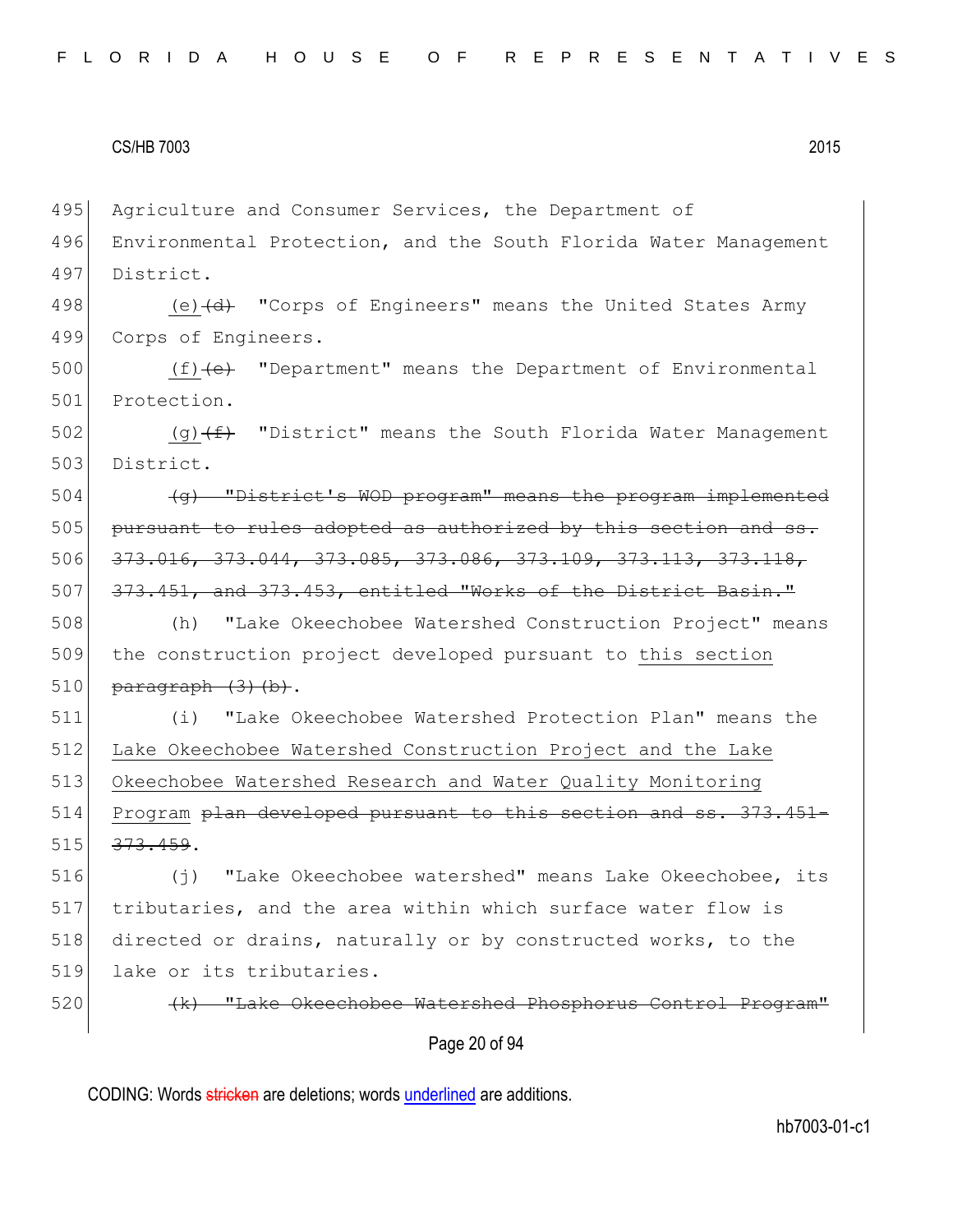$521$  means the program developed pursuant to paragraph  $(3)(c)$ .

522  $(k)$   $\left(\frac{1}{k}\right)$  "Northern Everglades" means the Lake Okeechobee 523 watershed, the Caloosahatchee River watershed, and the St. Lucie 524 River watershed.

525  $(1)$   $(m)$  "Project component" means any structural or 526 operational change, resulting from the Restudy, to the Central 527 and Southern Florida Project as it existed and was operated as 528 of January 1, 1999.

 $(m)$   $(n)$  "Restudy" means the Comprehensive Review Study of 530 the Central and Southern Florida Project, for which federal participation was authorized by the Federal Water Resources Development Acts of 1992 and 1996 together with related Congressional resolutions and for which participation by the South Florida Water Management District is authorized by s. 373.1501. The term includes all actions undertaken pursuant to the aforementioned authorizations which will result in 537 recommendations for modifications or additions to the Central 538 and Southern Florida Project.

539 (n) (o) "River Watershed Protection Plans" means the 540 Caloosahatchee River Watershed Protection Plan and the St. Lucie 541 River Watershed Protection Plan developed pursuant to this 542 section.

 (o) "Soil amendment" means any substance or mixture of substances sold or offered for sale for soil enriching or corrective purposes, intended or claimed to be effective in 546 promoting or stimulating plant growth, increasing soil or plant

# Page 21 of 94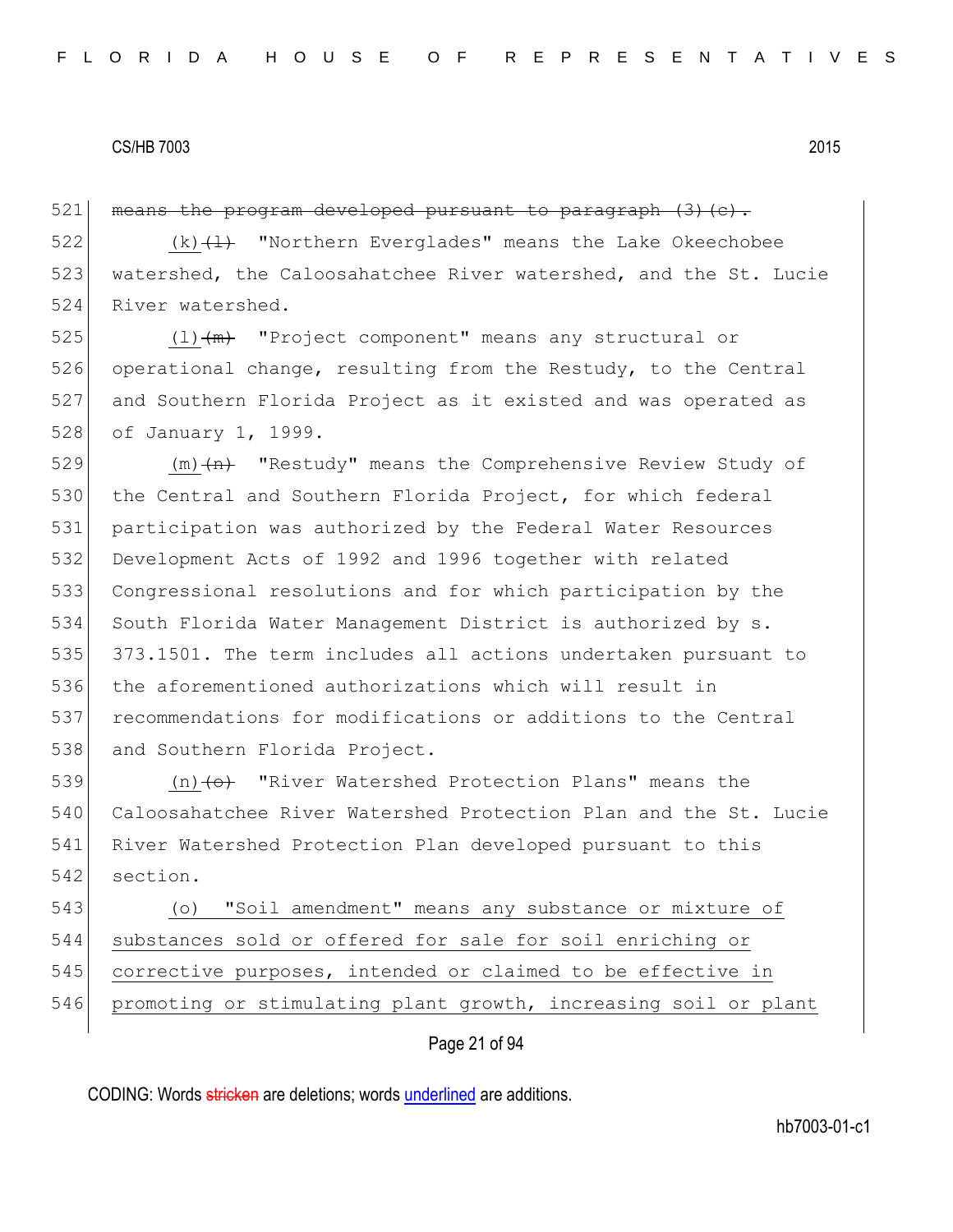547 productivity, improving the quality of crops, or producing any 548 chemical or physical change in the soil, except amendments, 549 conditioners, additives, and related products that are derived 550 solely from inorganic sources and that contain no recognized 551 plant nutrients.

552 (p) "St. Lucie River watershed" means the St. Lucie River, 553 its tributaries, its estuary, and the area within Martin, 554 Okeechobee, and St. Lucie Counties from which surface water flow 555 is directed or drains, naturally or by constructed works, to the 556 river, its tributaries, or its estuary.

 (q) "Total maximum daily load" means the sum of the individual wasteload allocations for point sources and the load allocations for nonpoint sources and natural background adopted 560 pursuant to s. 403.067. Before Prior to determining individual wasteload allocations and load allocations, the maximum amount of a pollutant that a water body or water segment can assimilate 563 from all sources without exceeding water quality standards must 564 first be calculated.

 (3) LAKE OKEECHOBEE WATERSHED PROTECTION PROGRAM.—The Lake Okeechobee Watershed Protection Program shall consist of the Lake Okeechobee Watershed Protection Plan, the Lake Okeechobee 568 Basin Management Action Plan adopted pursuant to s. 403.067, the Lake Okeechobee Exotic Species Control Program, and the Lake Okeechobee Internal Phosphorus Management Program. The Lake Okeechobee Basin Management Action Plan adopted pursuant to s. 403.067 shall be the component of the Lake Okeechobee Watershed

# Page 22 of 94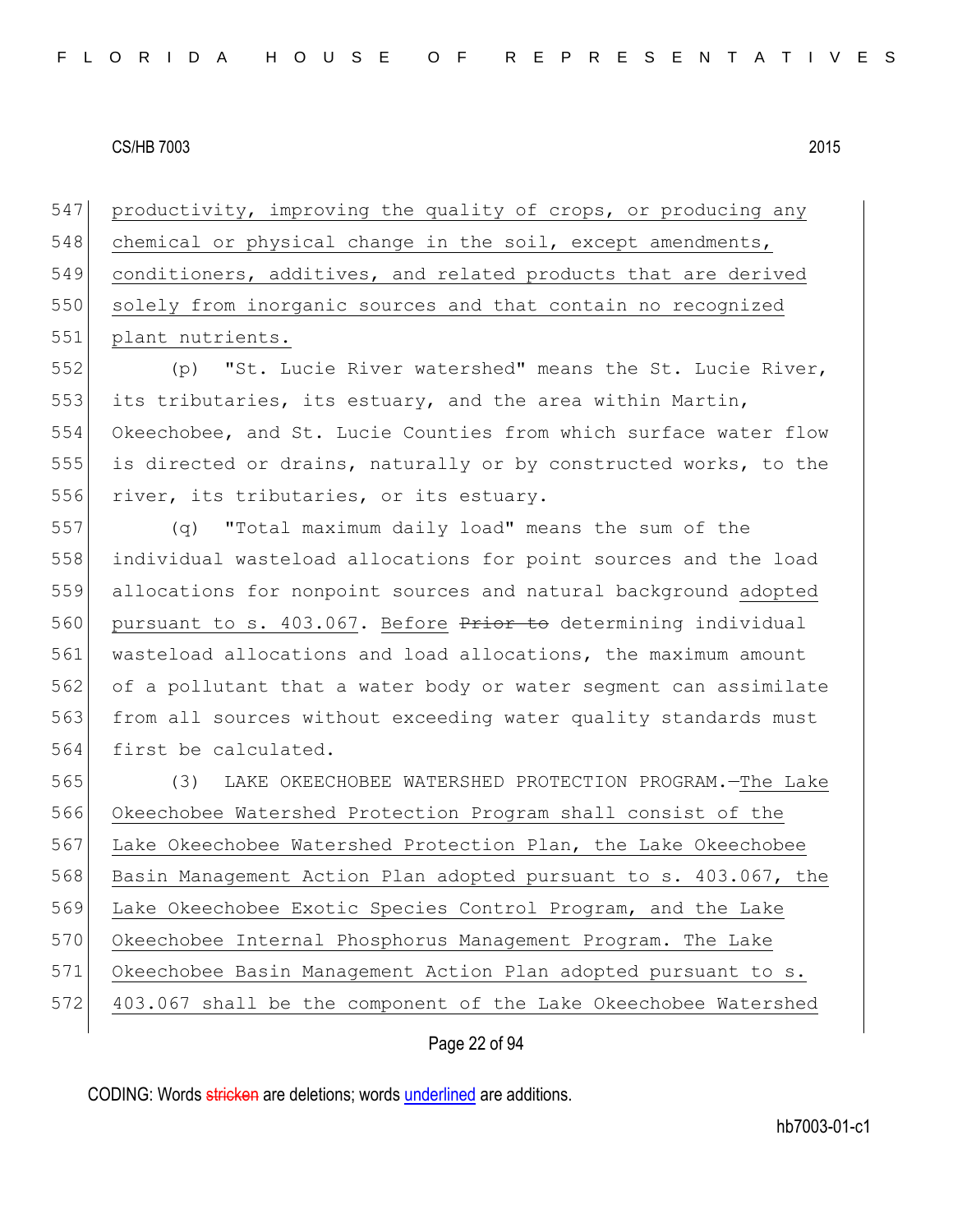573 Protection A protection Program for Lake Okeechobee that 574 achieves phosphorus load reductions for Lake Okeechobee shall be 575 immediately implemented as specified in this subsection. The 576 Lake Okeechobee Watershed Protection Program shall address the 577 reduction of phosphorus loading to the lake from both internal 578 and external sources. Phosphorus load reductions shall be 579 achieved through a phased program of implementation. Initial 580 implementation actions shall be technology-based, based upon a 581 consideration of both the availability of appropriate technology 582 and the cost of such technology, and shall include phosphorus 583 reduction measures at both the source and the regional level. 584 The initial phase of phosphorus load reductions shall be based 585 upon the district's Technical Publication 81-2 and the 586 district's WOD program, with subsequent phases of phosphorus 587 load reductions based upon the total maximum daily loads 588 established in accordance with s. 403.067. In the development 589 and administration of the Lake Okeechobee Watershed Protection 590 Program, the coordinating agencies shall maximize opportunities 591 provided by federal cost-sharing programs and opportunities for 592 partnerships with the private sector.

 (a) Lake Okeechobee Watershed Protection Plan.—In order to 594 protect and restore surface water resources, the district, in cooperation with the other coordinating agencies, shall complete a Lake Okeechobee Watershed Protection Plan in accordance with this section and ss. 373.451-373.459. Beginning March 1, 2020, 598 and every 5 years thereafter, the district shall update the Lake

# Page 23 of 94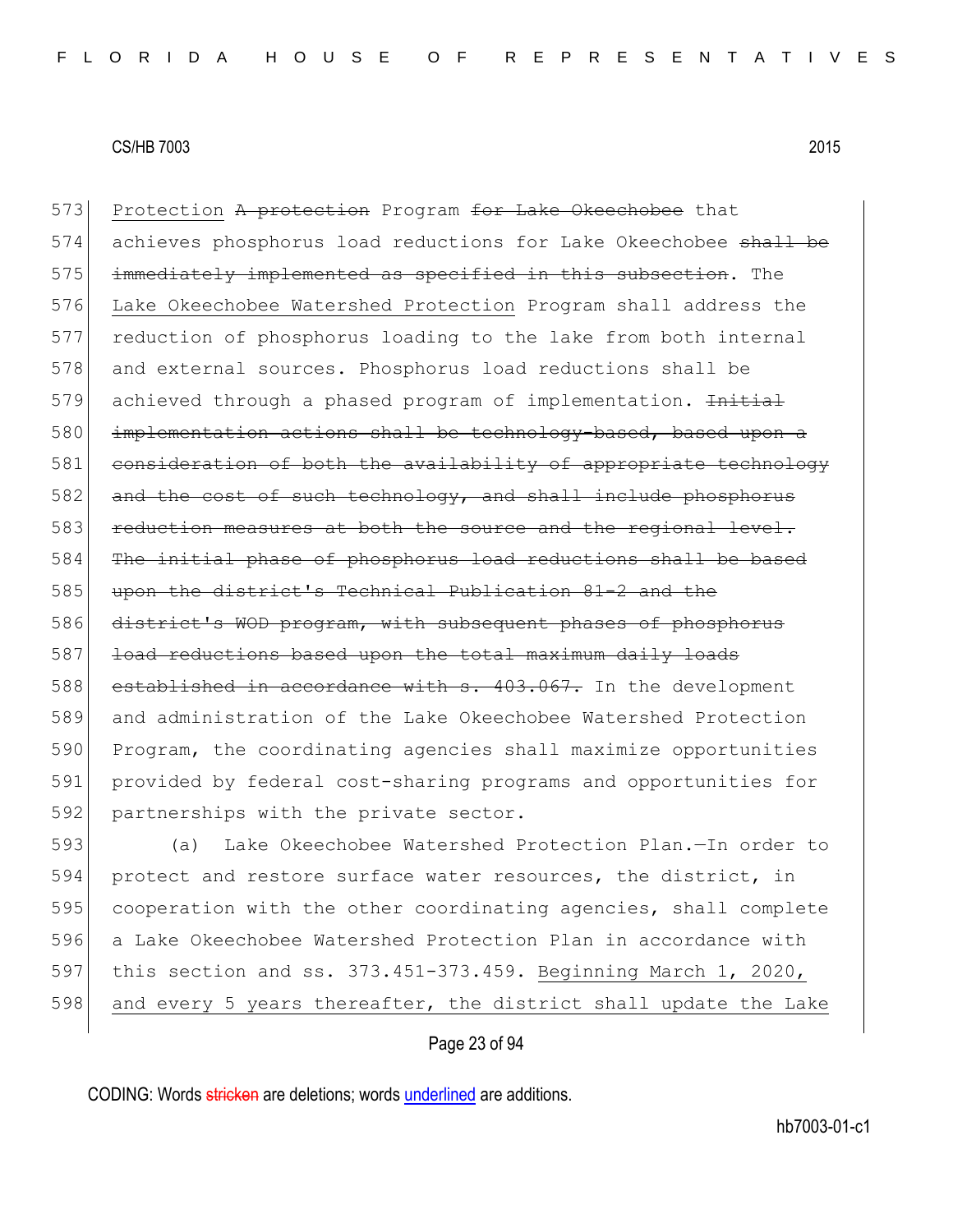| 599 | Okeechobee Watershed Protection Plan to ensure that it is          |
|-----|--------------------------------------------------------------------|
| 600 | consistent with the Lake Okeechobee Basin Management Action Plan   |
| 601 | adopted pursuant to s. 403.067. The Lake Okeechobee Watershed      |
| 602 | Protection Plan shall identify the geographic extent of the        |
| 603 | watershed, be coordinated with the plans developed pursuant to     |
| 604 | paragraphs (4) (a) and (c) $(b)$ , and include the Lake Okeechobee |
| 605 | Watershed Construction Project and the Lake Okeechobee Watershed   |
| 606 | Research and Water Quality Monitoring Program contain an           |
| 607 | implementation schedule for subsequent phases of phosphorus load   |
| 608 | reduction consistent with the total maximum daily loads            |
| 609 | established in accordance with s. 403.067. The plan shall          |
| 610 | consider and build upon a review and analysis of the following:    |
| 611 | 1. the performance of projects constructed during Phase I          |
| 612 | and Phase II of the Lake Okeechobee Watershed Construction         |
| 613 | Project, pursuant to subparagraph $1$ .; paragraph $(b)$ .         |
| 614 | 2. relevant information resulting from the Lake Okeechobee         |
| 615 | Basin Management Action Plan Watershed Phosphorus Control          |
| 616 | Program, pursuant to paragraph (b); $\left\{e\right\}$ .           |
| 617 | 3. relevant information resulting from the Lake Okeechobee         |
| 618 | Watershed Research and Water Quality Monitoring Program,           |
| 619 | pursuant to subparagraph 2.; paragraph (d).                        |
| 620 | 4. relevant information resulting from the Lake Okeechobee         |
| 621 | Exotic Species Control Program, pursuant to paragraph (c); and     |
| 622 | $(e)$ .                                                            |
| 623 | 5. relevant information resulting from the Lake Okeechobee         |
| 624 | Internal Phosphorus Management Program, pursuant to paragraph      |
|     | Page 24 of 94                                                      |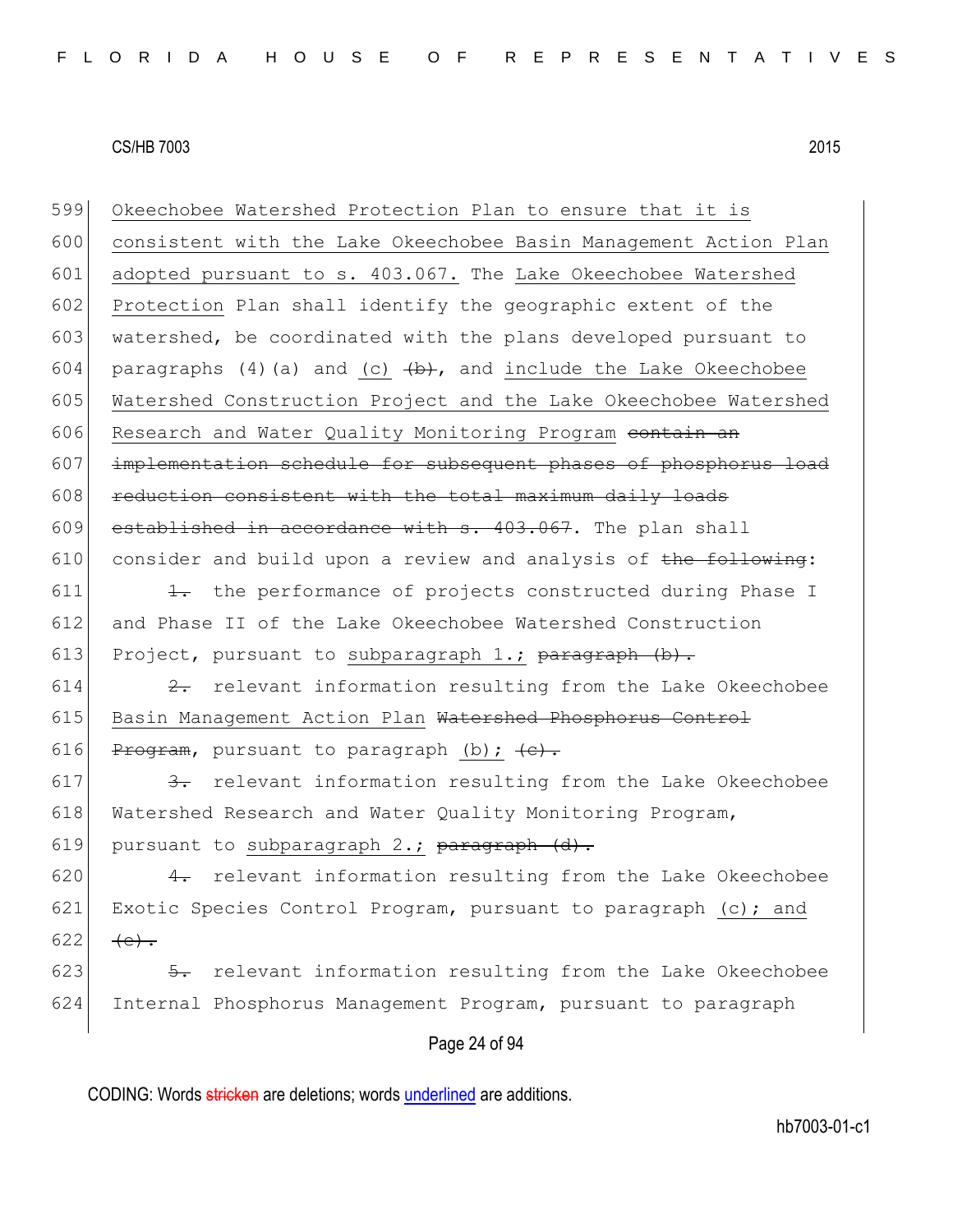625 (d)  $\leftarrow$ .

626 1. $\leftrightarrow$  Lake Okeechobee Watershed Construction Project. - To 627 improve the hydrology and water quality of Lake Okeechobee and 628 downstream receiving waters, including the Caloosahatchee and 629 St. Lucie Rivers and their estuaries, the district, in 630 cooperation with the other coordinating agencies, shall design 631 and construct the Lake Okeechobee Watershed Construction 632 Project. The project shall include:

 $a.1.$  Phase I.-Phase I of the Lake Okeechobee Watershed Construction Project shall consist of a series of project 635 features consistent with the recommendations of the South Florida Ecosystem Restoration Working Group's Lake Okeechobee Action Plan. Priority basins for such projects include S-191, S-638 154, and Pools D and E in the Lower Kissimmee River. In order to obtain phosphorus load reductions to Lake Okeechobee as soon as 640 possible, the following actions shall be implemented:

 $(I)$   $\rightarrow$  The district shall serve as a full partner with the Corps of Engineers in the design and construction of the Grassy Island Ranch and New Palm Dairy stormwater treatment facilities as components of the Lake Okeechobee Water Retention/Phosphorus Removal Critical Project. The Corps of Engineers shall have the 646 lead in design and construction of these facilities. Should delays be encountered in the implementation of either of these 648 facilities, the district shall notify the department and 649 recommend corrective actions.

650  $(II)$   $\rightarrow$  The district shall obtain permits and complete

# Page 25 of 94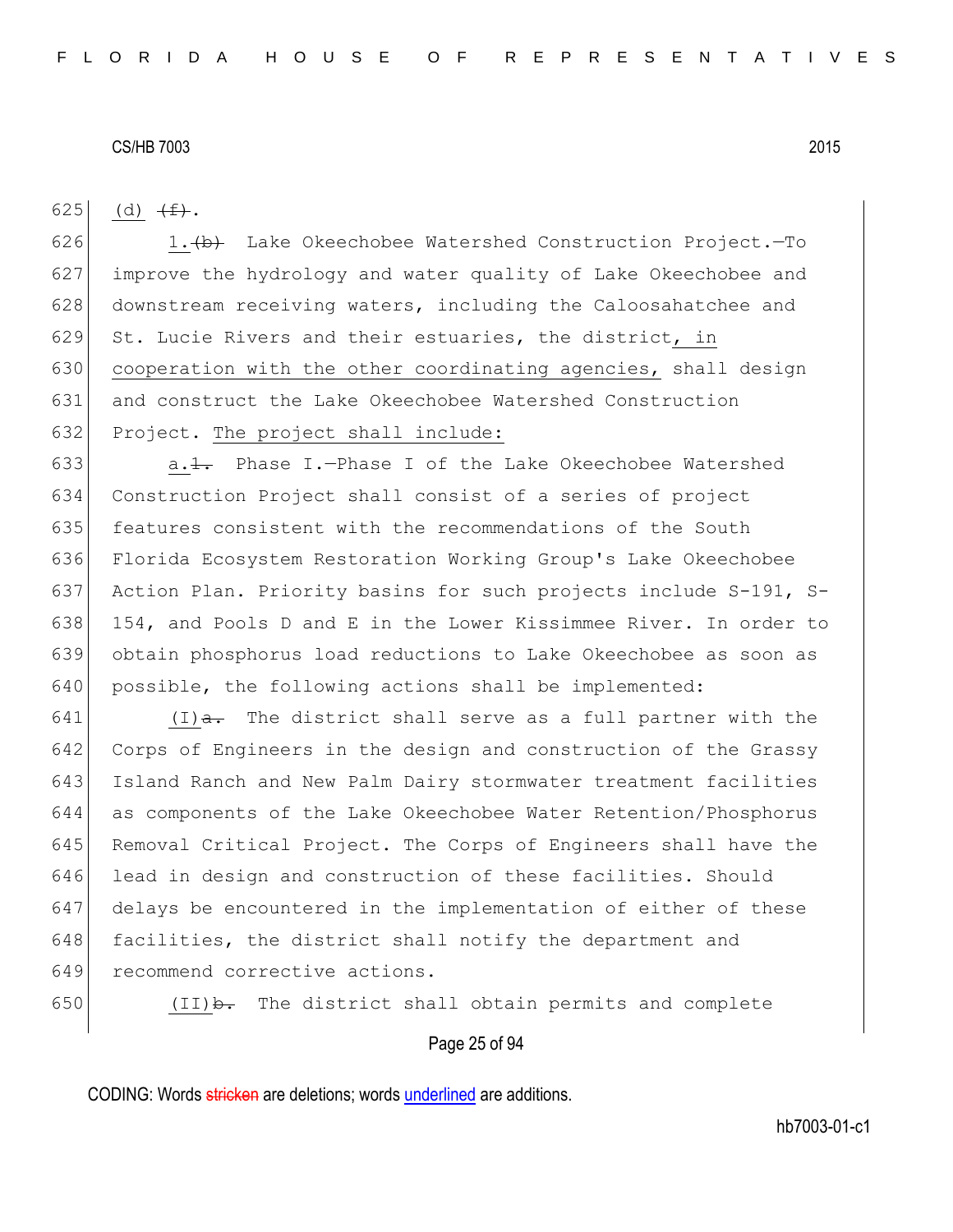651 construction of two of the isolated wetland restoration projects 652 that are part of the Lake Okeechobee Water Retention/Phosphorus 653 Removal Critical Project. The additional isolated wetland 654 projects included in this critical project shall further reduce 655 phosphorus loading to Lake Okeechobee.

656 (III) $e$ . The district shall work with the Corps of Engineers to expedite initiation of the design process for the Taylor Creek/Nubbins Slough Reservoir Assisted Stormwater 659 Treatment Area, a project component of the Comprehensive 660 Everglades Restoration Plan. The district shall propose to the Corps of Engineers that the district take the lead in the design and construction of the Reservoir Assisted Stormwater Treatment Area and receive credit towards the local share of the total cost of the Comprehensive Everglades Restoration Plan.

665 b.2. Phase II technical plan and construction.—By February 666  $\left| \frac{1}{1} \right|$ ,  $2008$ , The district, in cooperation with the other 667 coordinating agencies, shall develop a detailed technical plan 668 for Phase II of the Lake Okeechobee Watershed Construction 669 Project which provides the basis for the Lake Okeechobee Basin 670 Management Action Plan adopted by the department pursuant to s. 671 403.067. The detailed technical plan shall include measures for 672 the improvement of the quality, quantity, timing, and 673 distribution of water in the northern Everglades ecosystem, 674 including the Lake Okeechobee watershed and the estuaries, and 675 for facilitating the achievement of water quality standards. Use 676 of cost-effective biologically based, hybrid wetland/chemical

# Page 26 of 94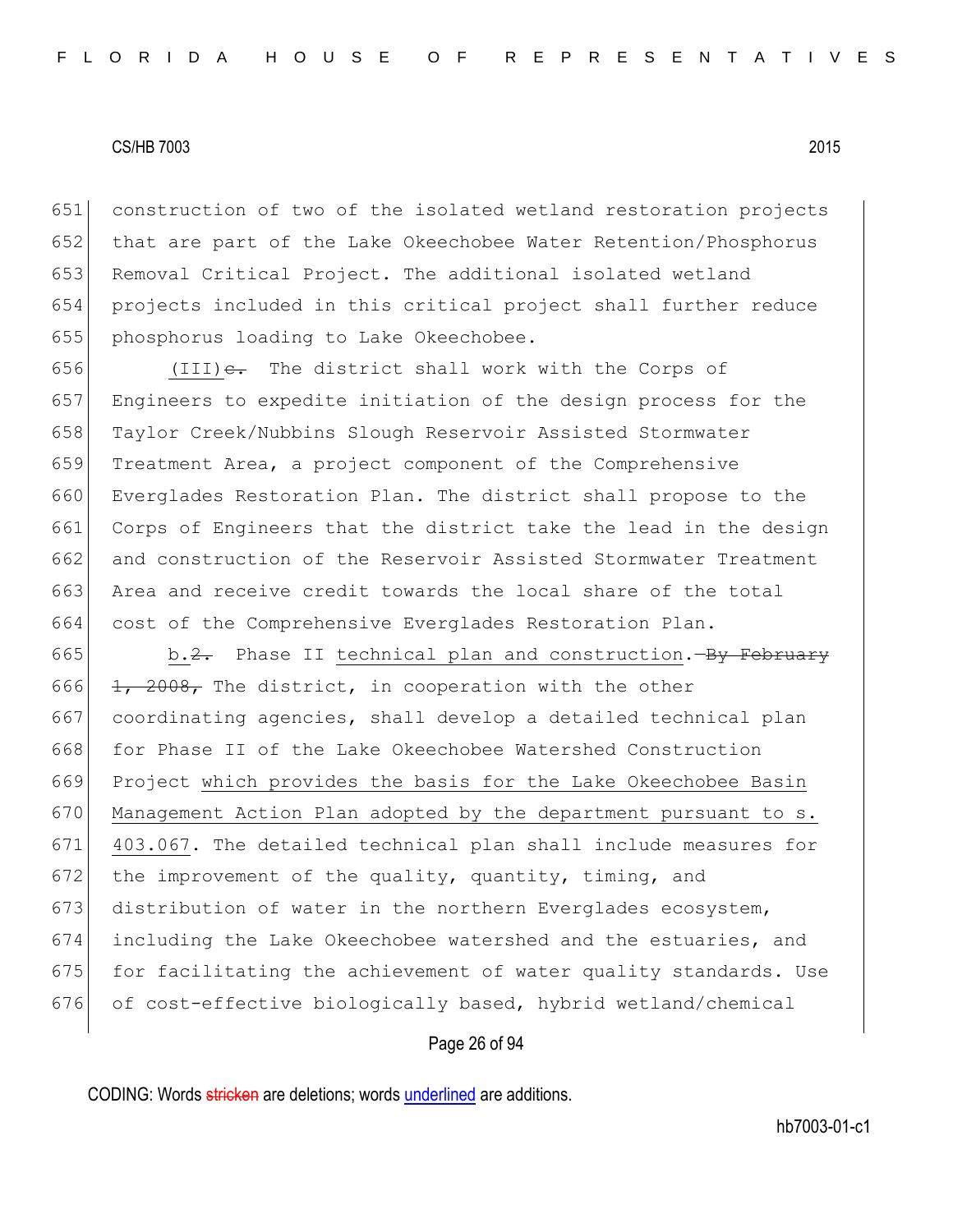and other innovative nutrient control technologies shall be incorporated in the plan where appropriate. The detailed technical plan shall also include a Process Development and Engineering component to finalize the detail and design of Phase II projects and identify additional measures needed to increase 682 the certainty that the overall objectives for improving water quality and quantity can be met. Based on information and recommendations from the Process Development and Engineering component, the Phase II detailed technical plan shall be 686 periodically updated. Phase II shall include construction of additional facilities in the priority basins identified in sub-688 subparagraph 1.a. subparagraph 1., as well as facilities for 689 other basins in the Lake Okeechobee watershed. This detailed technical plan will require legislative ratification pursuant to 691 paragraph  $(i)$ . The technical plan shall:

692  $(I)$ a. Identify Lake Okeechobee Watershed Construction 693 Project facilities designed to contribute to achieving all 694 applicable total maximum daily loads established pursuant to s. 695 403.067 within the Lake Okeechobee watershed.

696  $(II)$ b. Identify the size and location of all such Lake 697 Okeechobee Watershed Construction Project facilities.

698 (III) $e$ . Provide a construction schedule for all such Lake 699 Okeechobee Watershed Construction Project facilities, including 700 the sequencing and specific timeframe for construction of each 701 Lake Okeechobee Watershed Construction Project facility.

702 (IV)<del>d.</del> Provide a schedule for the acquisition of lands or

# Page 27 of 94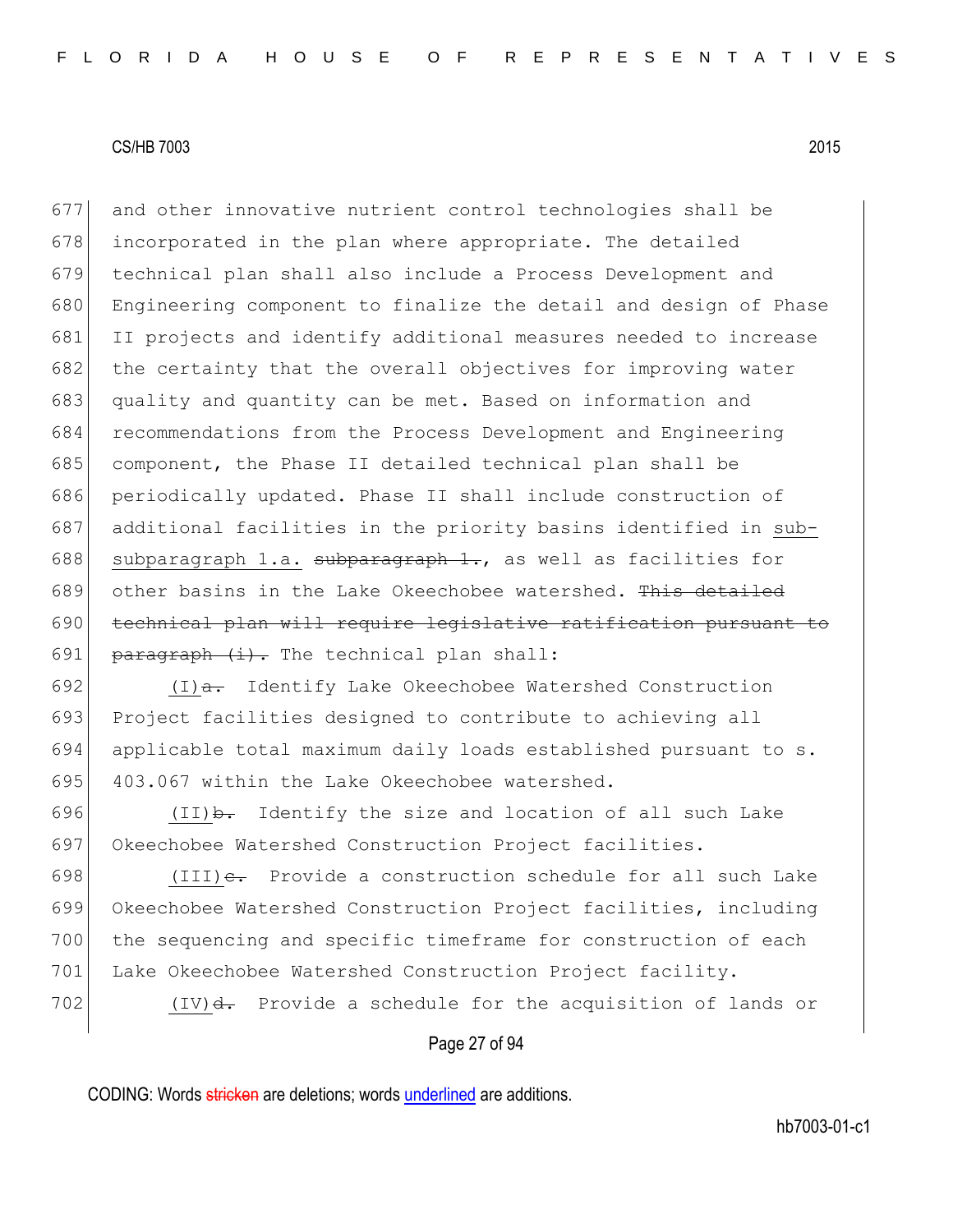703 sufficient interests necessary to achieve the construction 704 schedule.

705  $|V\rangle$  e. Provide a detailed schedule of costs associated with 706 the construction schedule.

707 (VI) $f$ . Identify, to the maximum extent practicable, 708 impacts on wetlands and state-listed species expected to be 709 associated with construction of such facilities, including 710 potential alternatives to minimize and mitigate such impacts, as 711 appropriate.

712 (VII)  $\theta$ . Provide for additional measures, including voluntary water storage and quality improvements on private land, to increase water storage and reduce excess water levels in Lake Okeechobee and to reduce excess discharges to the estuaries.

717 (VIII) <del>The technical plan shall also</del> Develop the appropriate water quantity storage goal to achieve the desired Lake Okeechobee range of lake levels and inflow volumes to the Caloosahatchee and St. Lucie estuaries while meeting the other water-related needs of the region, including water supply and 722 flood protection.

723  $(IX)$   $\frac{h}{1}$  Provide for additional source controls needed to 724 enhance performance of the Lake Okeechobee Watershed 725 Construction Project facilities. Such additional source controls 726 shall be incorporated into the Lake Okeechobee Basin Management 727 Action Plan Watershed Phosphorous Control Program pursuant to 728 paragraph (b)  $\left\{e\right\}$ .

# Page 28 of 94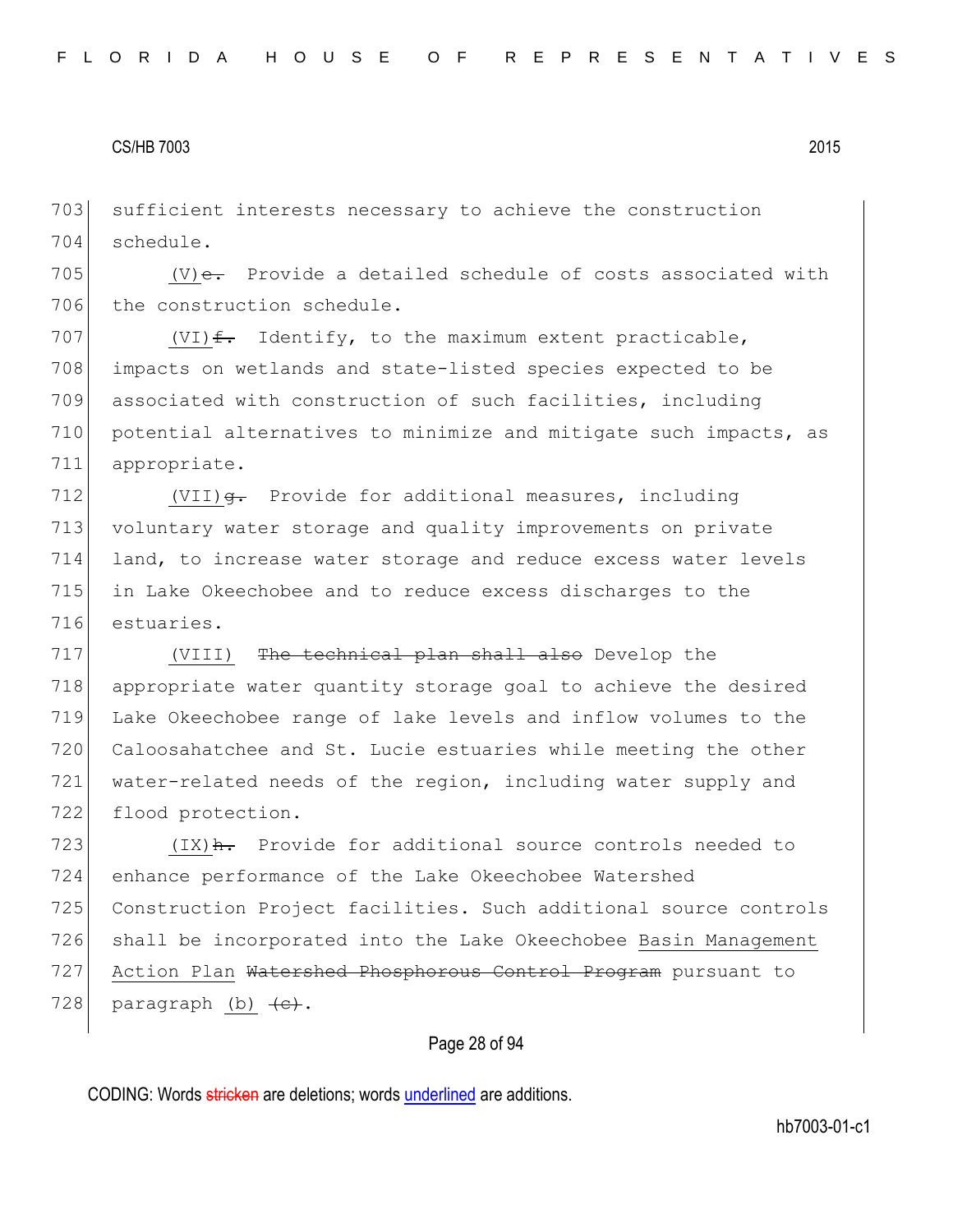729 c.3. Evaluation.—Within 5 years after the adoption of the 730 Lake Okeechobee Basin Management Action Plan pursuant to s. 731 403.067 and every 5 By January 1, 2004, and every 3 years 732 thereafter, the department district, in cooperation with the 733 other coordinating agencies, shall conduct an evaluation of the 734 Lake Okeechobee Watershed Construction Project and identify any 735 further load reductions necessary to achieve compliance with the 736 all Lake Okeechobee watershed total maximum daily loads 737 established pursuant to s. 403.067. Additionally, The district 738 shall identify modifications to facilities of the Lake 739 Okeechobee Watershed Construction Project as appropriate to meet 740 the total maximum daily loads. Modifications to the Lake 741 Okeechobee Watershed Construction Project resulting from this 742 evaluation shall be incorporated into the Lake Okeechobee Basin 743 Management Action Plan and The evaluation shall be included in 744 the applicable annual progress report submitted pursuant to 745 subsection (6). 746  $d.4$ . Coordination and review.—To ensure the timely

 implementation of the Lake Okeechobee Watershed Construction 748 Project, the design of project facilities shall be coordinated with the department and other interested parties, including affected local governments, to the maximum extent practicable. Lake Okeechobee Watershed Construction Project facilities shall 752 be reviewed and commented upon by the department before prior to the execution of a construction contract by the district for 754 that facility.

# Page 29 of 94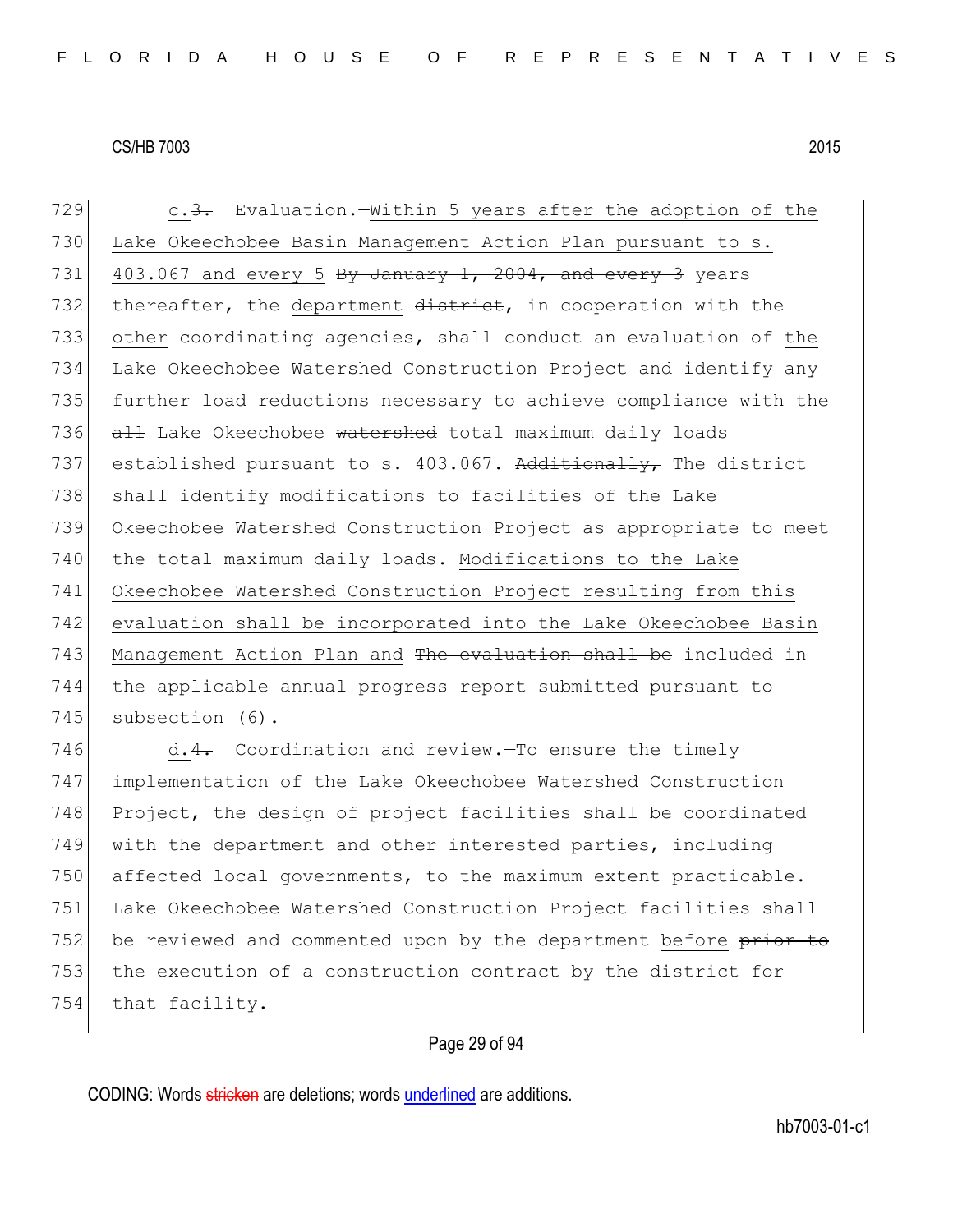Page 30 of 94 755 2. Lake Okeechobee Watershed Research and Water Quality 756 Monitoring Program.—The coordinating agencies shall implement a 757 Lake Okeechobee Watershed Research and Water Quality Monitoring 758 Program. Results from the program shall be used by the 759 department, in cooperation with the other coordinating agencies, 760 to make modifications to the Lake Okeechobee Basin Management 761 Action Plan adopted pursuant to s. 403.067, as appropriate. The 762 program shall: 763 a. Evaluate all available existing water quality data 764 concerning total phosphorus in the Lake Okeechobee watershed, 765 develop a water quality baseline to represent existing 766 conditions for total phosphorus, monitor long-term ecological 767 changes, including water quality for total phosphorus, and 768 measure compliance with water quality standards for total 769 phosphorus, including any applicable total maximum daily load  $770$  for the Lake Okeechobee watershed as established pursuant to s. 771 403.067. Beginning March 1, 2020, and every 5 years thereafter, 772 the department shall reevaluate water quality and quantity data 773 to ensure that the appropriate projects are being designated and 774 incorporated into the Lake Okeechobee Basin Management Action 775 Plan adopted pursuant to s.  $403.067$ . The district shall 776 implement a total phosphorus monitoring program at appropriate 777 structures owned or operated by the district and within the Lake 778 Okeechobee watershed. 779 b. Develop a Lake Okeechobee water quality model that 780 reasonably represents the phosphorus dynamics of Lake Okeechobee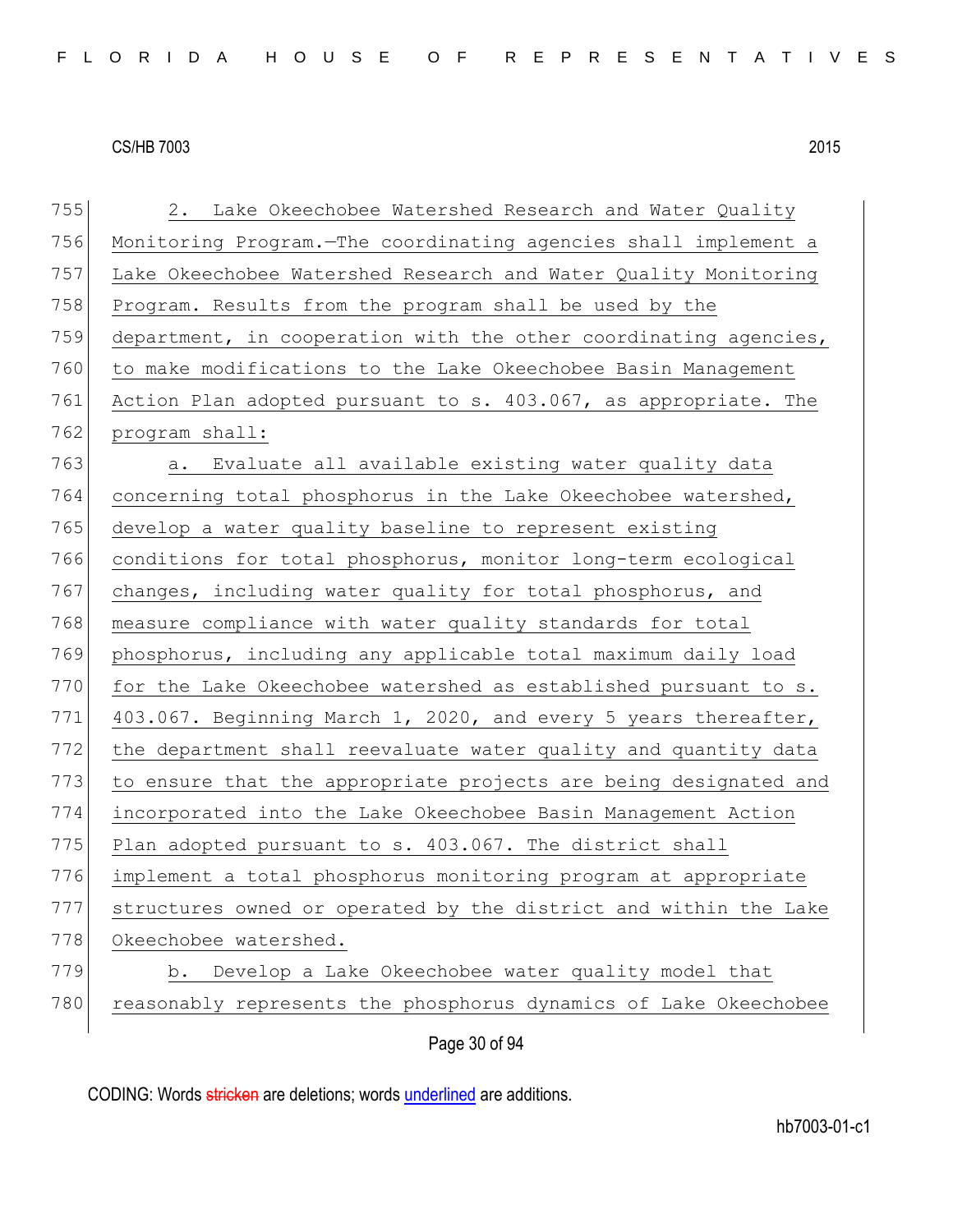781 and incorporates an uncertainty analysis associated with model 782 predictions. 783 c. Determine the relative contribution of phosphorus from 784 all identifiable sources and all primary and secondary land 785 uses. 786 d. Conduct an assessment of the sources of phosphorus from 787 the Upper Kissimmee Chain-of-Lakes and Lake Istokpoga, and their 788 relative contribution to the water quality of Lake Okeechobee. 789 The results of this assessment shall be used by the coordinating 790 agencies as part of the Lake Okeechobee Basin Management Action 791 Plan adopted pursuant to s. 403.067 to develop interim measures, 792 best management practices, or regulations, as applicable. 793 e. Assess current water management practices within the 794 Lake Okeechobee watershed and develop recommendations for 795 structural and operational improvements. Such recommendations 796 shall balance water supply, flood control, estuarine salinity, 797 maintenance of a healthy lake littoral zone, and water quality 798 considerations. 799 f. Evaluate the feasibility of alternative nutrient 800 reduction technologies, including sediment traps, canal and 801 ditch maintenance, fish production or other aquaculture, 802 bioenergy conversion processes, and algal or other biological 803 treatment technologies and include any alternative nutrient 804 reduction technologies determined to be feasible in the Lake 805 Okeechobee Basin Management Action Plan adopted pursuant to s. 806 403.067.

# Page 31 of 94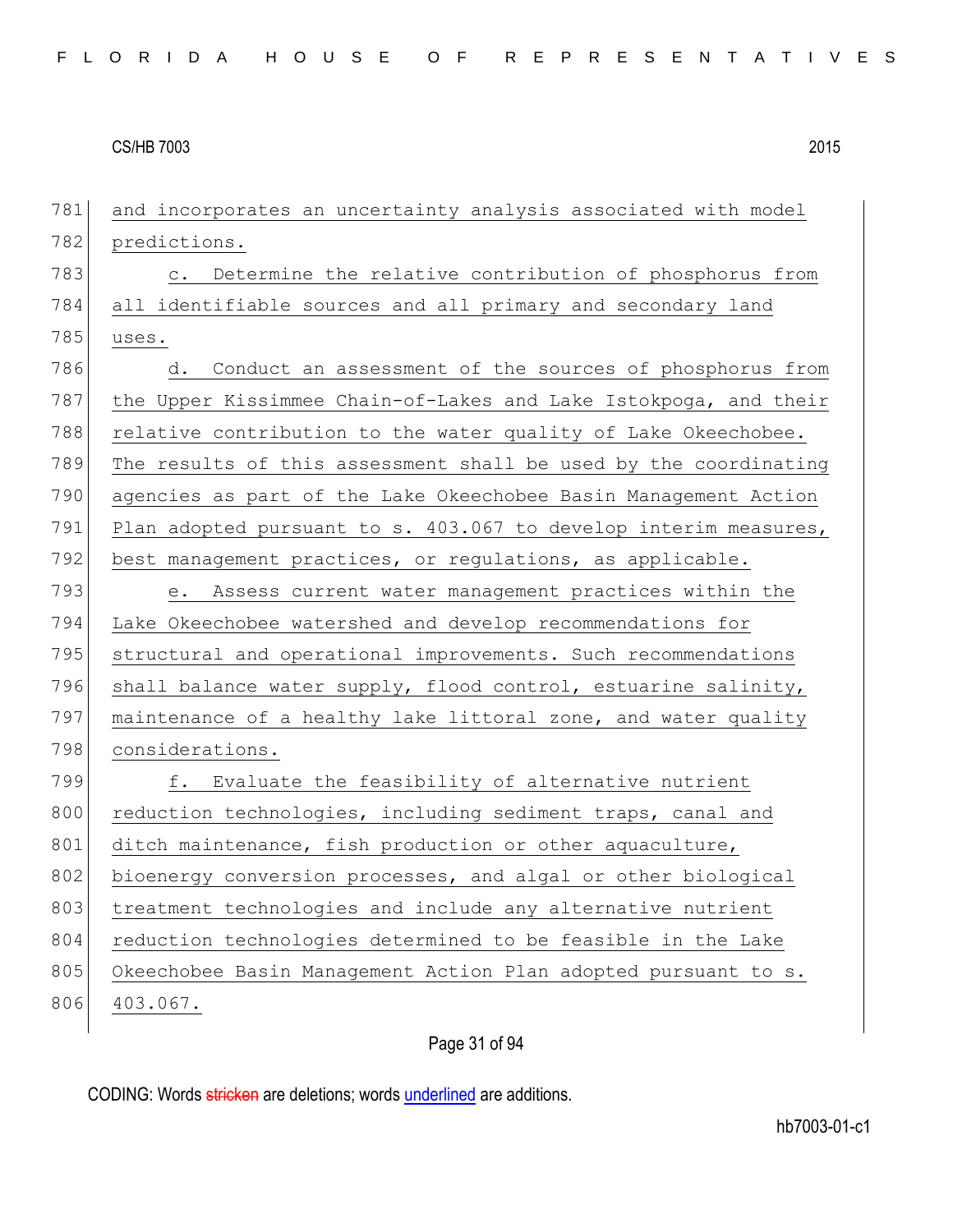807 g. Conduct an assessment of the water volumes and timing 808 from the Lake Okeechobee watershed and their relative 809 contribution to the water level changes in Lake Okeechobee and 810 to the timing and volume of water delivered to the estuaries. 811 (b) (c) Lake Okeechobee Basin Management Action Plan 812 Watershed Phosphorus Control Program. The Lake Okeechobee Basin 813 Management Action Plan adopted pursuant to s. 403.067 shall be 814 the watershed phosphorus control component for Lake Okeechobee 815 and shall be  $P_{\text{F}}$  and  $P_{\text{F}}$  designed to be a multifaceted approach 816 to reducing phosphorus loads by improving the management of 817 phosphorus sources within the Lake Okeechobee watershed through 818 implementation of regulations and best management practices, 819 continued development and continued implementation of improved 820 best management practices, improvement and restoration of the 821 hydrologic function of natural and managed systems, and use 822 utilization of alternative technologies for nutrient reduction. 823 The plan shall contain an implementation schedule for pollutant 824 load reductions consistent with the adopted total maximum daily 825 load. The coordinating agencies shall develop an interagency 826 agreement pursuant to ss. 373.046 and 373.406 that is consistent 827 with the department taking the lead on water quality protection 828 measures through the Lake Okeechobee Basin Management Action 829 Plan adopted pursuant to s. 403.067; the district taking the 830 lead on hydrologic improvements pursuant to paragraph  $(3)$  (a); 831 and the Department of Agriculture and Consumer Services taking 832 the lead on agricultural interim measures, best management

Page 32 of 94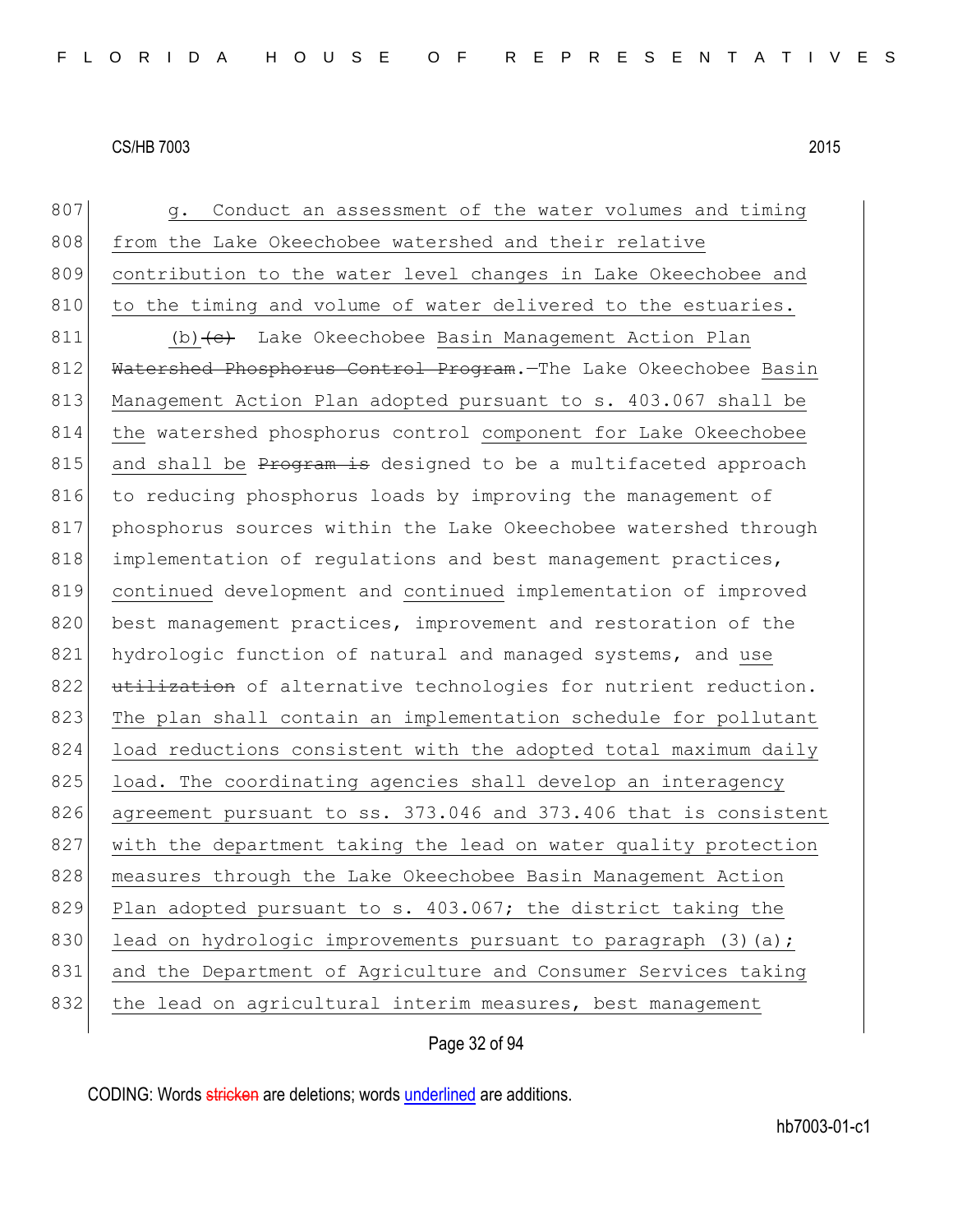833 practices, and other measures adopted pursuant to s. 403.067. 834 The interagency agreement shall specify how best management 835 practices for nonagricultural nonpoint sources are developed and 836 how all best management practices are implemented and verified 837 consistent with s. 403.067 and this section. The interagency 838 agreement shall address measures to be taken by the coordinating 839 agencies during any best management practice reevaluation 840 performed pursuant to subparagraphs 5. and 10. The department 841 shall use best professional judgment in making the initial 842 determination of best management practice effectiveness. The 843 coordinating agencies may develop an intergovernmental agreement 844 with local governments to implement nonagricultural nonpoint 845 source best management practices within their respective 846 geographic boundaries. The coordinating agencies shall 847 facilitate the application of federal programs that offer 848 opportunities for water quality treatment, including 849 preservation, restoration, or creation of wetlands on 850 agricultural lands.

851 1. Agricultural nonpoint source best management practices, 852 developed in accordance with s. 403.067 and designed to achieve 853 the objectives of the Lake Okeechobee Watershed Protection 854 Program as part of a phased approach of management strategies 855 within the Lake Okeechobee Basin Management Action Plan, shall 856 be implemented on an expedited basis. The coordinating agencies 857 shall develop an interagency agreement pursuant  $858$  and  $373.406(5)$  that assures the development of best

# Page 33 of 94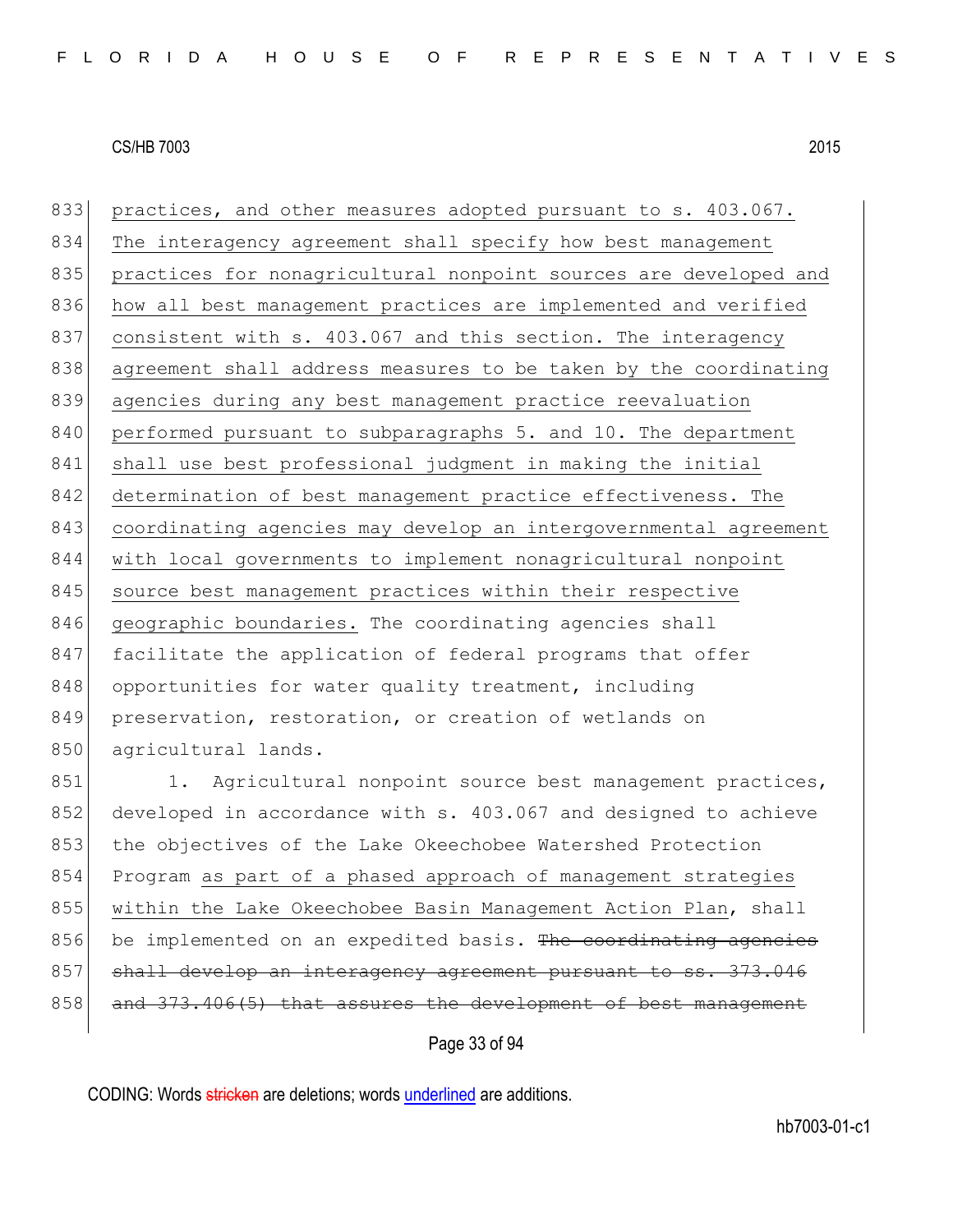859 practices that complement existing regulatory programs and 860 specifies how those best management practices are implemented 861 and verified. The interagency agreement shall address measures 862 to be taken by the coordinating agencies during any best 863 management practice reevaluation performed pursuant to sub-864 subparagraph d. The department shall use best professional 865 | iudgment in making the initial determination of best management 866 practice effectiveness.

867 2.<del>a.</del> As provided in s. 403.067 403.067 (7) (c), the 868 Department of Agriculture and Consumer Services, in consultation 869 with the department, the district, and affected parties, shall 870 initiate rule development for interim measures, best management 871 practices, conservation plans, nutrient management plans, or 872 other measures necessary for Lake Okeechobee watershed total 873 maximum daily load reduction. The rule shall include thresholds 874 for requiring conservation and nutrient management plans and 875 criteria for the contents of such plans. Development of 876 agricultural nonpoint source best management practices shall 877 initially focus on those priority basins listed in paragraph (a) 878 subparagraph (b)1. The Department of Agriculture and Consumer 879 Services, in consultation with the department, the district, and 880 affected parties, shall conduct an ongoing program for 881 improvement of existing and development of new agricultural 882 nonpoint source interim measures and  $\theta$  best management 883 practices. The Department of Agriculture and Consumer Services 884 shall adopt for the purpose of adoption of such practices by

Page 34 of 94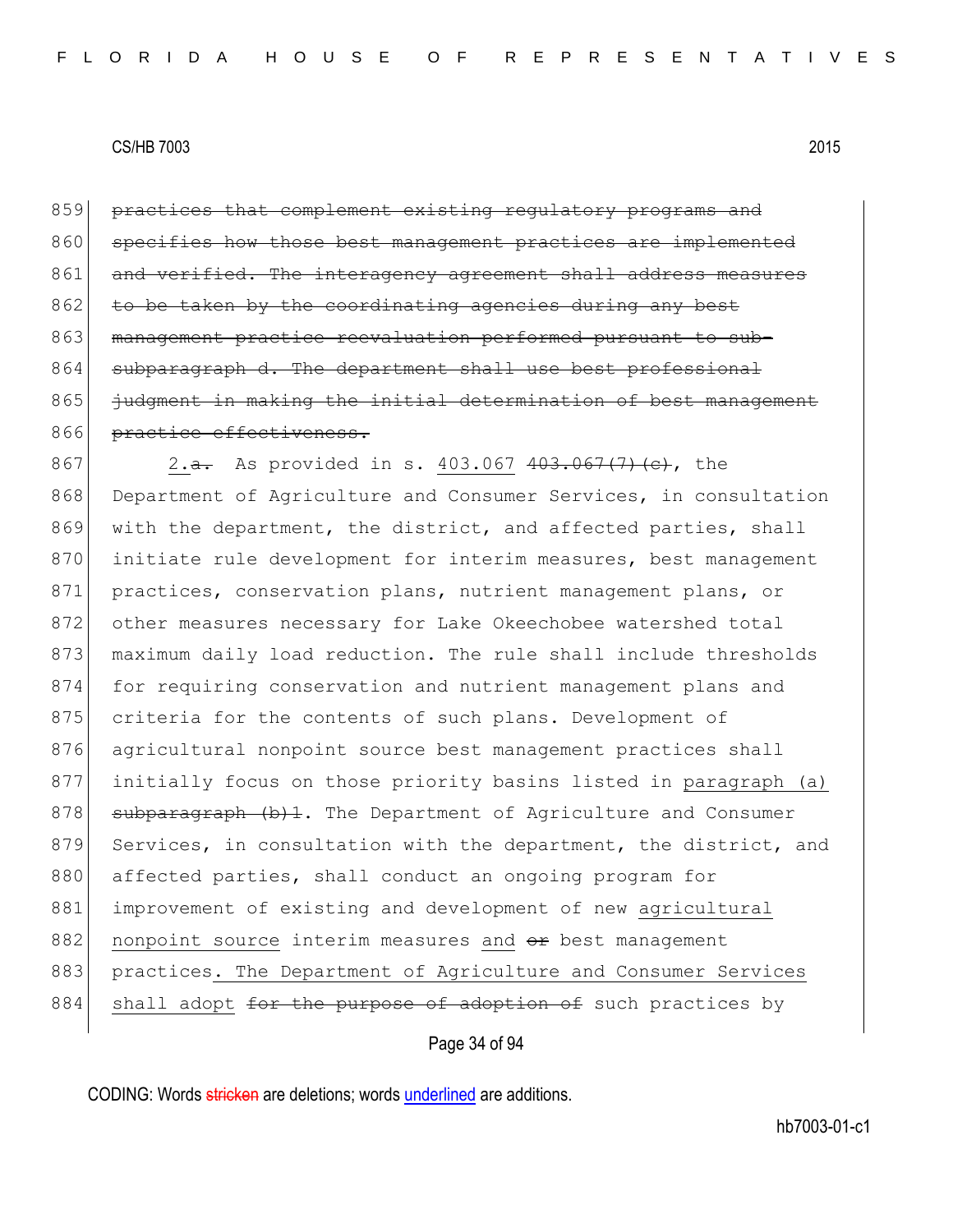885 rule. The Department of Agriculture and Consumer Services shall 886 work with the University of Florida Florida's Institute of Food 887 and Agriculture Sciences to review and, where appropriate, 888 develop revised nutrient application rates for all agricultural 889 soil amendments in the watershed.

890  $\overline{3.b.}$  As provided in s. 403.067, where agricultural 891 nonpoint source best management practices or interim measures 892 have been adopted by rule of the Department of Agriculture and 893 Consumer Services, the owner or operator of an agricultural 894 nonpoint source addressed by such rule shall either implement 895 interim measures or best management practices or demonstrate 896 compliance with state water quality standards addressed by the 897 Lake Okeechobee Basin Management Action Plan adopted pursuant to 898 s. 403.067 the district's WOD program by conducting monitoring 899 prescribed by the department or the district. Owners or 900 operators of agricultural nonpoint sources who implement interim 901 measures or best management practices adopted by rule of the 902 Department of Agriculture and Consumer Services shall be subject 903 to the provisions of s.  $403.067$   $403.067$   $(7)$ . The Department of 904 Agriculture and Consumer Services, in cooperation with the 905 department and the district, shall provide technical and 906 financial assistance for implementation of agricultural best 907 management practices, subject to the availability of funds.

908 4.c. The district or department shall conduct monitoring 909 at representative sites to verify the effectiveness of 910 agricultural nonpoint source best management practices.

Page 35 of 94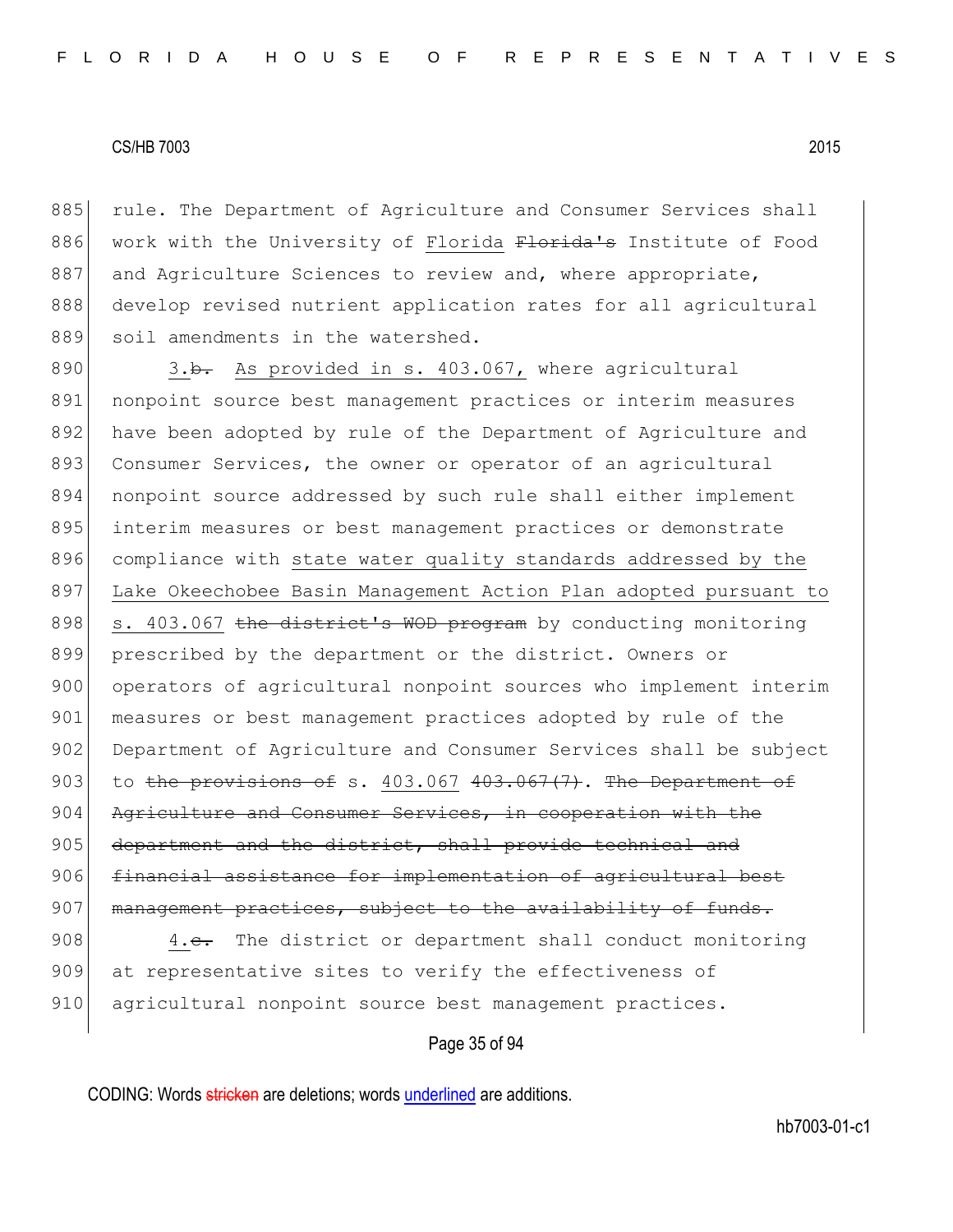911 5.<del>d.</del> Where water quality problems are detected for 912 agricultural nonpoint sources despite the appropriate 913 implementation of adopted best management practices, the 914 Department of Agriculture and Consumer Services, in consultation  $915$  with the other coordinating agencies and affected parties, shall 916 institute a reevaluation of the best management practices shall 917 be conducted pursuant to s.  $403.067(7)(c)4$ . and make appropriate 918 changes to the rule adopting best management practices.

919 6.2. As provided in s. 403.067, nonagricultural nonpoint 920 source best management practices, developed in accordance with 921 s. 403.067 and designed to achieve the objectives of the Lake 922 Okeechobee Watershed Protection Program as part of a phased 923 approach of management strategies within the Lake Okeechobee 924 Basin Management Action Plan, shall be implemented on an 925 expedited basis. The department and the district shall develop  $926$  an interagency agreement pursuant to ss.  $373.046$  and  $373.406(5)$ 927 that assures the development of best management practices that 928 complement existing requlatory programs and specifies how those 929 best management practices are implemented and verified. The 930 interagency agreement shall address measures to be taken by the 931 department and the district during any best management practice 932 reevaluation performed pursuant to sub-subparagraph d.

933  $\sim$  7.<del>a.</del> The department and the district are directed to work 934 with the University of Florida Florida's Institute of Food and 935 Agricultural Sciences to develop appropriate nutrient 936 application rates for all nonagricultural soil amendments in the

# Page 36 of 94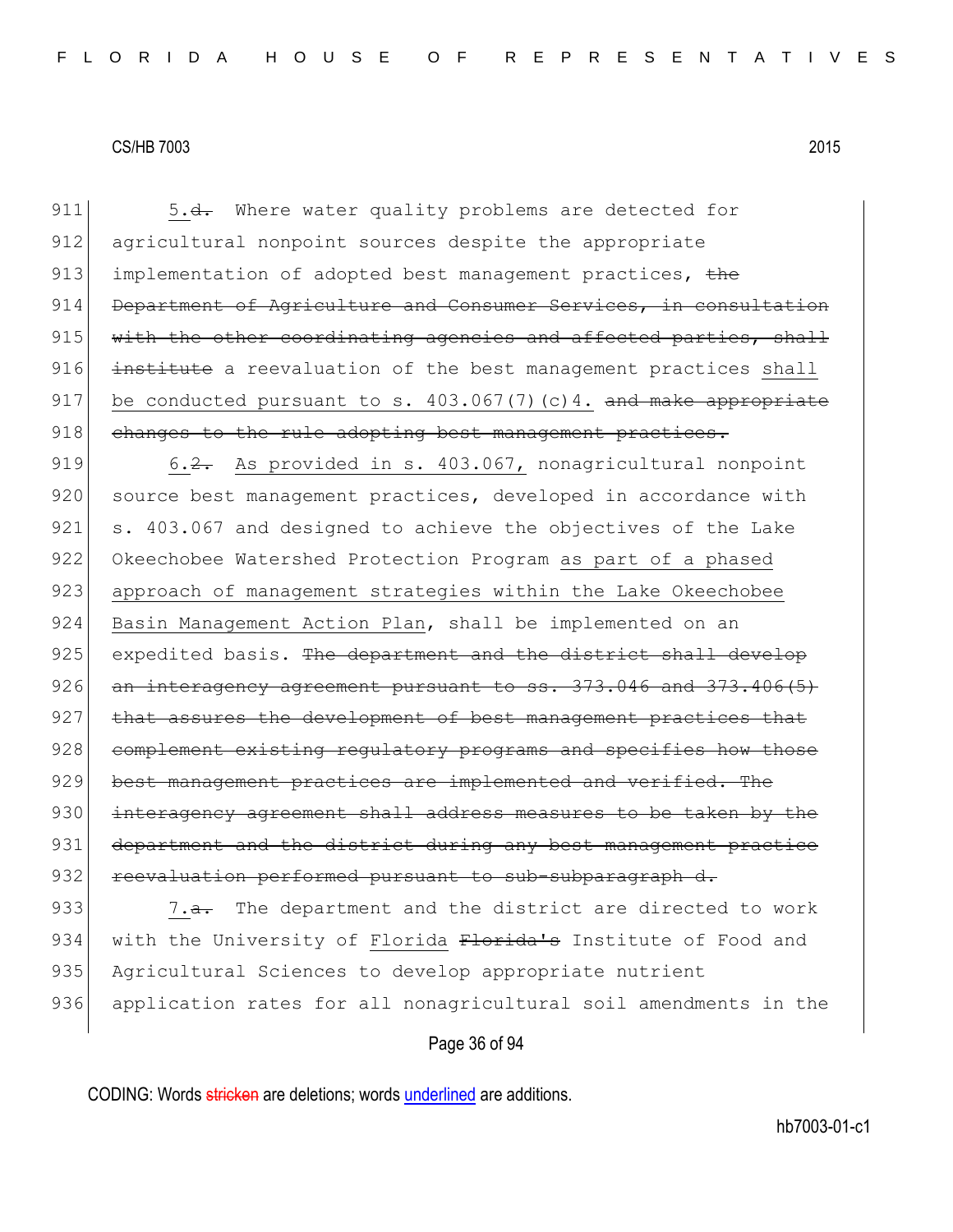937 watershed. As provided in s.  $403.067$   $403.067$   $(7)$   $(e)$ , the 938 department, in consultation with the district and affected 939 parties, shall develop nonagricultural nonpoint source interim 940 measures, best management practices, or other measures necessary 941 for Lake Okeechobee watershed total maximum daily load 942 reduction. Development of nonagricultural nonpoint source best 943 management practices shall initially focus on those priority 944 basins listed in paragraph (a)  $subparam$   $(b)$   $\vdots$  The 945 department, the district, and affected parties shall conduct an 946 ongoing program for improvement of existing and development of 947 new interim measures and  $e_{\text{F}}$  best management practices. The 948 department or the district shall adopt such practices by rule 949 The district shall adopt technology-based standards under the 950 district's WOD program for nonagricultural nonpoint sources of 951 phosphorus. Nothing in this sub-subparagraph shall affect the 952 authority of the department or the district to adopt basin-953 specific criteria under this part to prevent harm to the water 954 resources of the district.

955 8.b. Where nonagricultural nonpoint source best management 956 practices or interim measures have been developed by the 957 department and adopted by the district, the owner or operator of 958 a nonagricultural nonpoint source shall implement interim 959 measures or best management practices and be subject to the 960 provisions of s.  $403.067$   $403.067$  (7). The department and district 961 shall provide technical and financial assistance 962 implementation of nonagricultural nonpoint source best

Page 37 of 94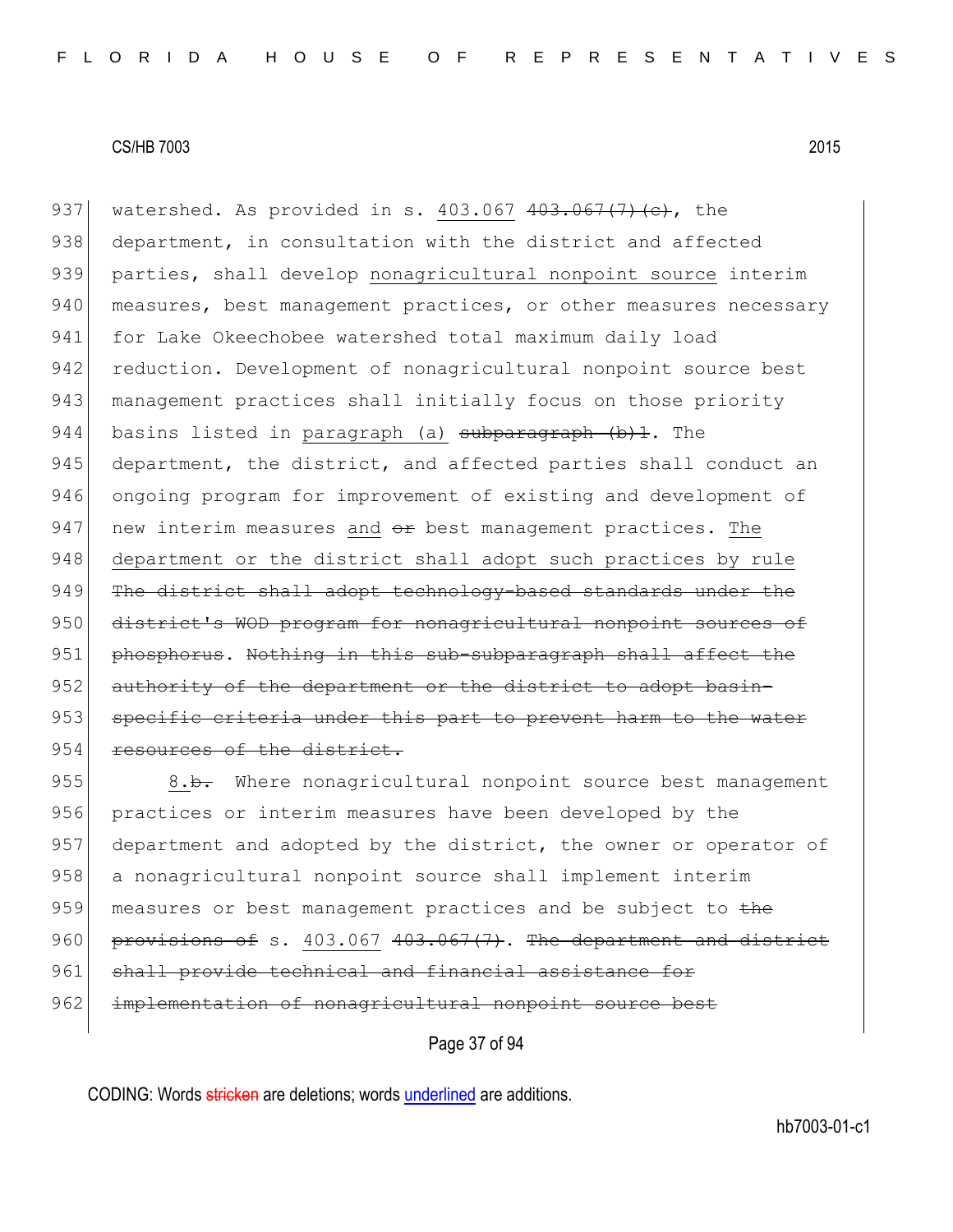963 management practices, subject to the availability of funds.

964 9.e. As provided in s. 403.067, the district or the 965 department shall conduct monitoring at representative sites to 966 verify the effectiveness of nonagricultural nonpoint source best 967 management practices.

968 10.<del>d.</del> Where water quality problems are detected for 969 nonagricultural nonpoint sources despite the appropriate 970 implementation of adopted best management practices, the 971 department and the district shall institute a reevaluation of 972 the best management practices shall be conducted pursuant to s.  $973$  403.067(7)(c)4.

974 11.<del>3. The provisions of</del> Subparagraphs <del>1. and</del> 2. and 7. do 975  $\overline{may}$  not preclude the department or the district from requiring 976 compliance with water quality standards or with current best 977 management practices requirements set forth in any applicable 978 regulatory program authorized by law for the purpose of 979 protecting water quality. Additionally, Subparagraphs 1. and 2. 980 and 7. are applicable only to the extent that they do not 981 conflict with any rules adopted by the department that are 982 necessary to maintain a federally delegated or approved program. 983 12. The program of agricultural best management practices 984 set forth in chapter 40E-63, Florida Administrative Code, meets 985 the requirements of this paragraph and s. 403.067(7) for the 986 Lake Okeechobee watershed. An entity in compliance with best 987 | management practices set forth in chapter 40E-63, Florida 988 Administrative Code, may elect to use that permit in lieu of the

Page 38 of 94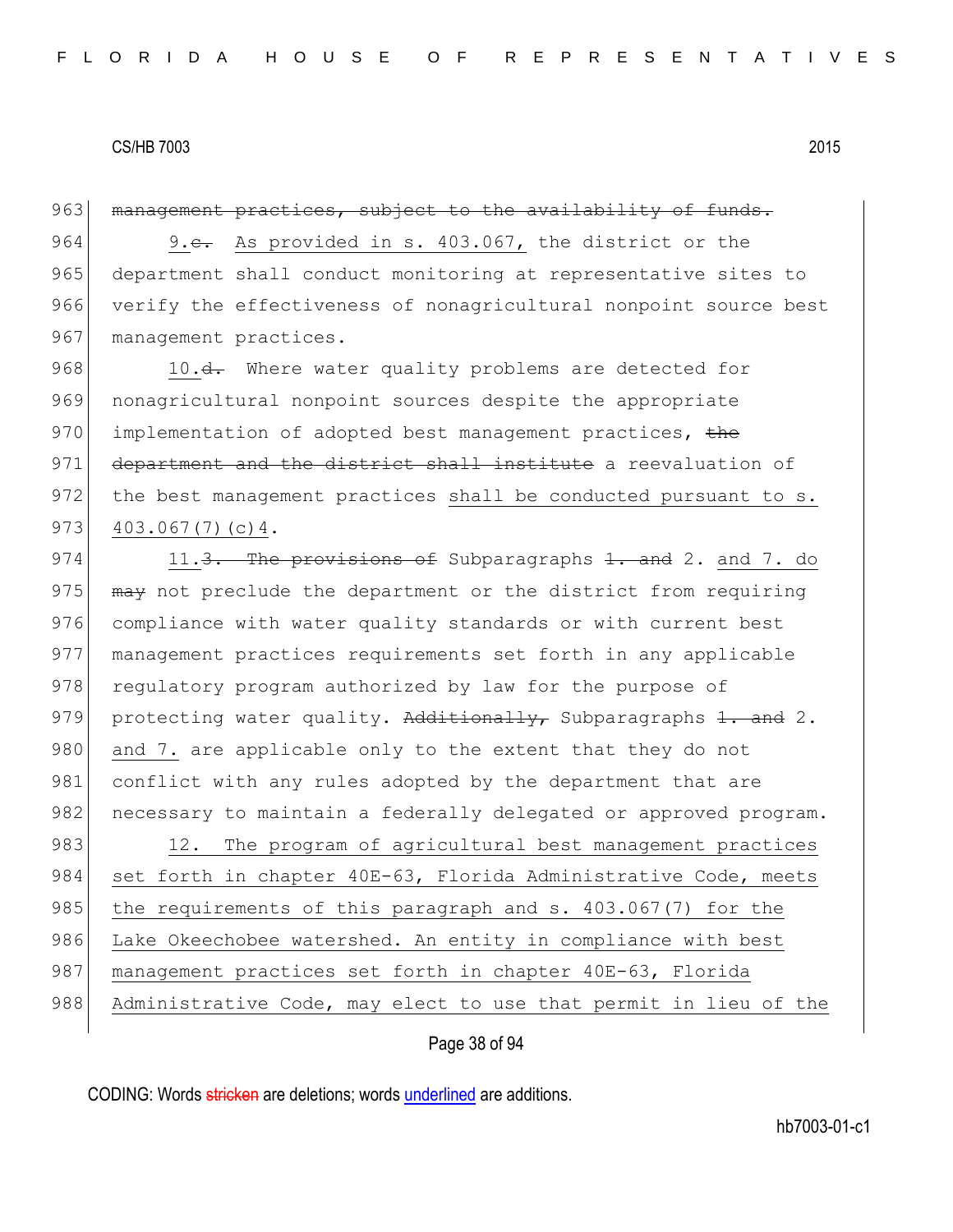989 requirements of this paragraph. The provisions of s. 990  $373.4595(3)$  (b) 5. apply to this subparagraph. 991 13. The Department of Agriculture and Consumer Services, 992 in cooperation with the department and the district, shall 993 provide technical and financial assistance for implementation of 994 agricultural best management practices, subject to the 995 availability of funds. The department and district shall provide 996 technical and financial assistance for implementation of 997 nonagricultural nonpoint source best management practices, 998 subject to the availability of funds.

999 14.4. Projects that reduce the phosphorus load originating 1000 from domestic wastewater systems within the Lake Okeechobee 1001 watershed shall be given funding priority in the department's 1002 revolving loan program under s. 403.1835. The department shall 1003 coordinate and provide assistance to those local governments 1004 seeking financial assistance for such priority projects.

1005 15.5. Projects that make use of private lands, or lands 1006 held in trust for Indian tribes, to reduce nutrient loadings or 1007 concentrations within a basin by one or more of the following 1008 methods: restoring the natural hydrology of the basin, restoring 1009 wildlife habitat or impacted wetlands, reducing peak flows after 1010 storm events, increasing aquifer recharge, or protecting range 1011 and timberland from conversion to development, are eligible for 1012 grants available under this section from the coordinating 1013 agencies. For projects of otherwise equal priority, special 1014 funding priority will be given to those projects that make best

# Page 39 of 94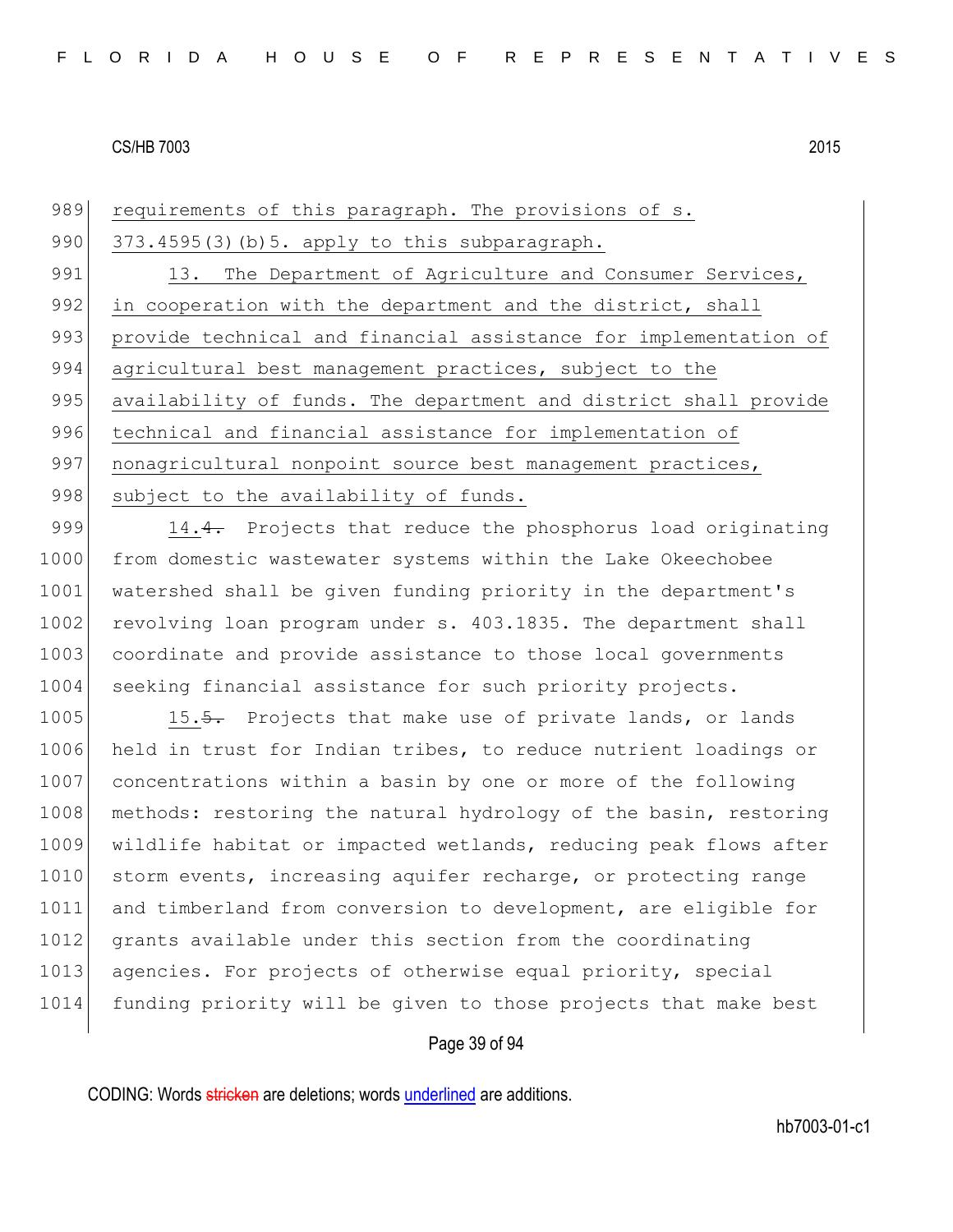1015 use of the methods outlined above that involve public-private 1016 partnerships or that obtain federal match money. Preference 1017 ranking above the special funding priority will be given to 1018 projects located in a rural area of opportunity designated by 1019 the Governor. Grant applications may be submitted by any person 1020 or tribal entity, and eligible projects may include, but are not 1021 limited to, the purchase of conservation and flowage easements, 1022 hydrologic restoration of wetlands, creating treatment wetlands, 1023 development of a management plan for natural resources, and 1024 financial support to implement a management plan.

1025 16.<del>6.a.</del> The department shall require all entities 1026 disposing of domestic wastewater biosolids residuals within the 1027 Lake Okeechobee watershed and the remaining areas of Okeechobee, 1028 Glades, and Hendry Counties to develop and submit to the 1029 department an agricultural use plan that limits applications 1030 based upon phosphorus loading consistent with the Lake 1031 Okeechobee Basin Management Action Plan adopted pursuant to s. 1032 403.067. By July 1, 2005, phosphorus concentrations originating 1033 from these application sites may not exceed the limits 1034 established in the district's WOD program. After December 31, 1035  $\left| \right|$  2007, The department may not authorize the disposal of domestic 1036 wastewater biosolids residuals within the Lake Okeechobee 1037 watershed unless the applicant can affirmatively demonstrate 1038 that the phosphorus in the biosolids residuals will not add to 1039 phosphorus loadings in Lake Okeechobee or its tributaries. This 1040 demonstration shall be based on achieving a net balance between

#### Page 40 of 94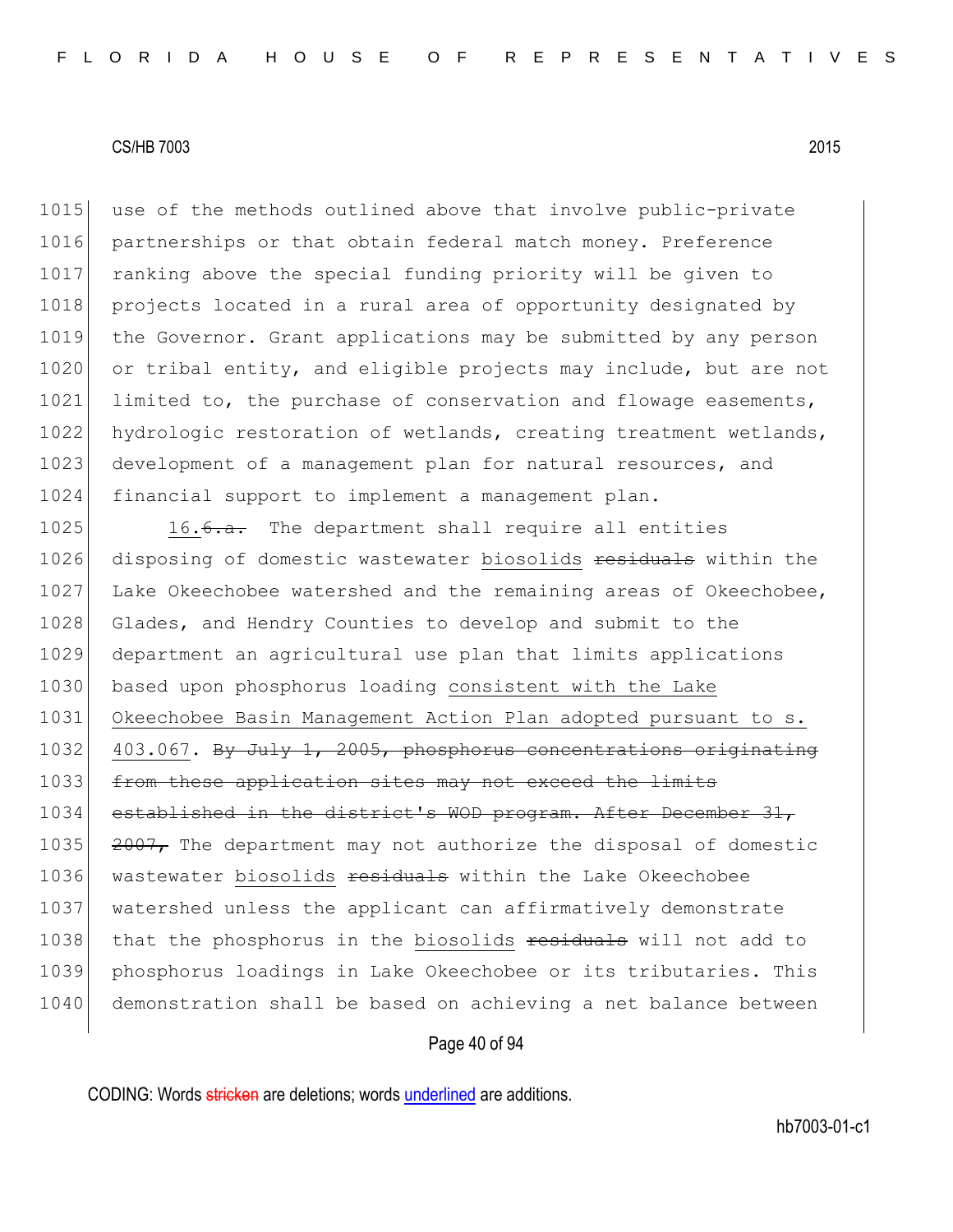1041 phosphorus imports relative to exports on the permitted 1042 application site. Exports shall include only phosphorus removed 1043 from the Lake Okeechobee watershed through products generated on 1044 the permitted application site. This prohibition does not apply 1045 to Class AA biosolids residuals that are marketed and 1046 distributed as fertilizer products in accordance with department 1047 rule.

1048 17.b. Private and government-owned utilities within 1049 Monroe, Miami-Dade, Broward, Palm Beach, Martin, St. Lucie, 1050 Indian River, Okeechobee, Highlands, Hendry, and Glades Counties 1051 that dispose of wastewater biosolids residual sludge from 1052 utility operations and septic removal by land spreading in the 1053 Lake Okeechobee watershed may use a line item on local sewer 1054 rates to cover wastewater biosolids residual treatment and 1055 disposal if such disposal and treatment is done by approved 1056 alternative treatment methodology at a facility located within 1057 the areas designated by the Governor as rural areas of 1058 opportunity pursuant to s. 288.0656. This additional line item 1059 is an environmental protection disposal fee above the present 1060 sewer rate and may not be considered a part of the present sewer 1061 rate to customers, notwithstanding provisions to the contrary in 1062 chapter 367. The fee shall be established by the county 1063 commission or its designated assignee in the county in which the 1064 alternative method treatment facility is located. The fee shall 1065 be calculated to be no higher than that necessary to recover the 1066 facility's prudent cost of providing the service. Upon request

#### Page 41 of 94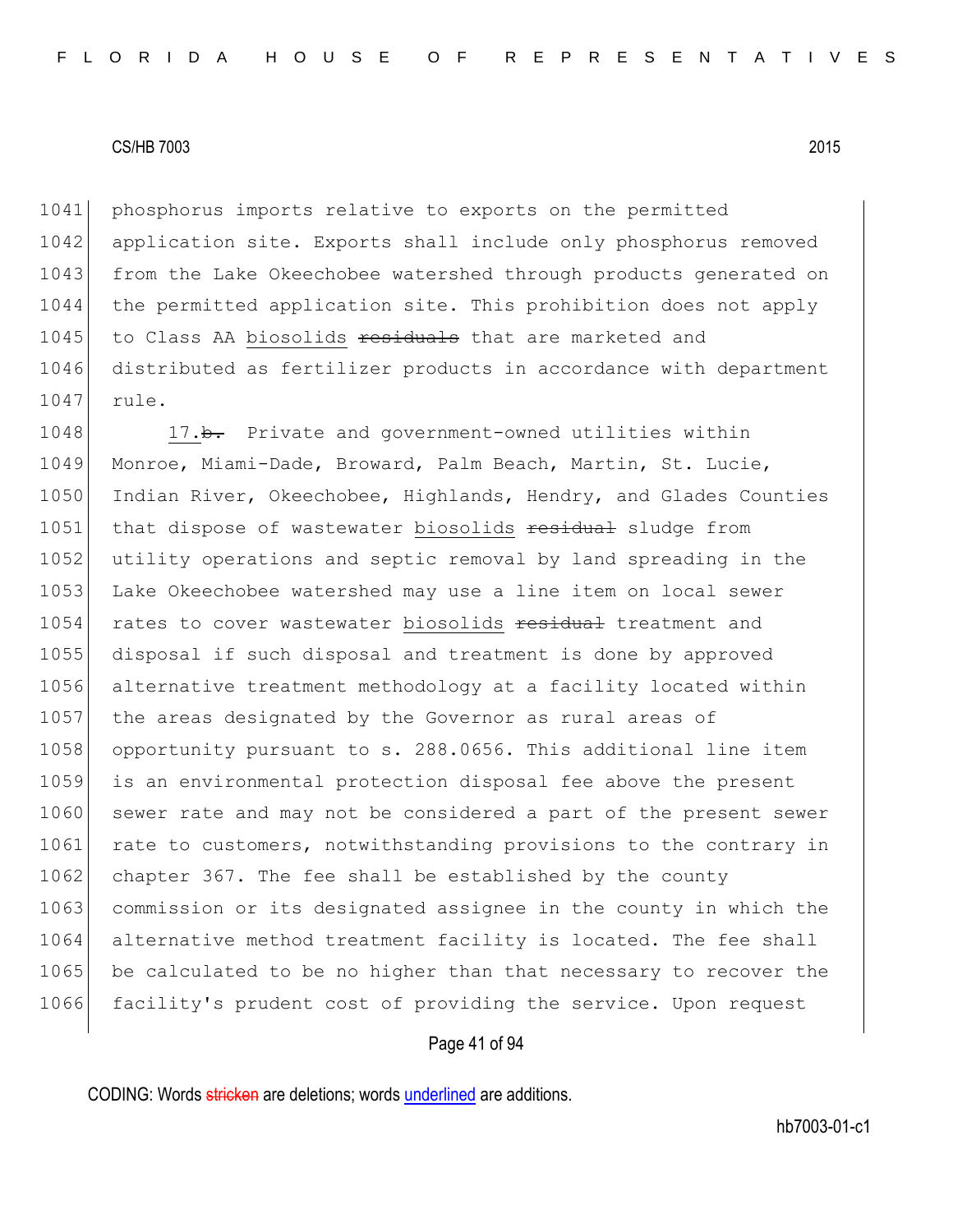1067 by an affected county commission, the Florida Public Service 1068 Commission will provide assistance in establishing the fee. 1069 Further, for utilities and utility authorities that use the 1070 additional line item environmental protection disposal fee, such 1071 fee may not be considered a rate increase under the rules of the 1072 Public Service Commission and shall be exempt from such rules. 1073 Utilities using the provisions of this section may immediately 1074 include in their sewer invoicing the new environmental 1075 | protection disposal fee. Proceeds from this environmental 1076 protection disposal fee shall be used for treatment and disposal 1077 of wastewater biosolids residuals, including any treatment 1078 technology that helps reduce the volume of biosolids residuals 1079 that require final disposal, but such proceeds may not be used 1080 for transportation or shipment costs for disposal or any costs 1081 relating to the land application of biosolids residuals in the 1082 Lake Okeechobee watershed.

1083 18.<del>c.</del> No less frequently than once every 3 years, the 1084 Florida Public Service Commission or the county commission 1085 through the services of an independent auditor shall perform a 1086 financial audit of all facilities receiving compensation from an 1087 environmental protection disposal fee. The Florida Public 1088 Service Commission or the county commission through the services 1089 of an independent auditor shall also perform an audit of the 1090 methodology used in establishing the environmental protection 1091 disposal fee. The Florida Public Service Commission or the 1092 county commission shall, within 120 days after completion of an

#### Page 42 of 94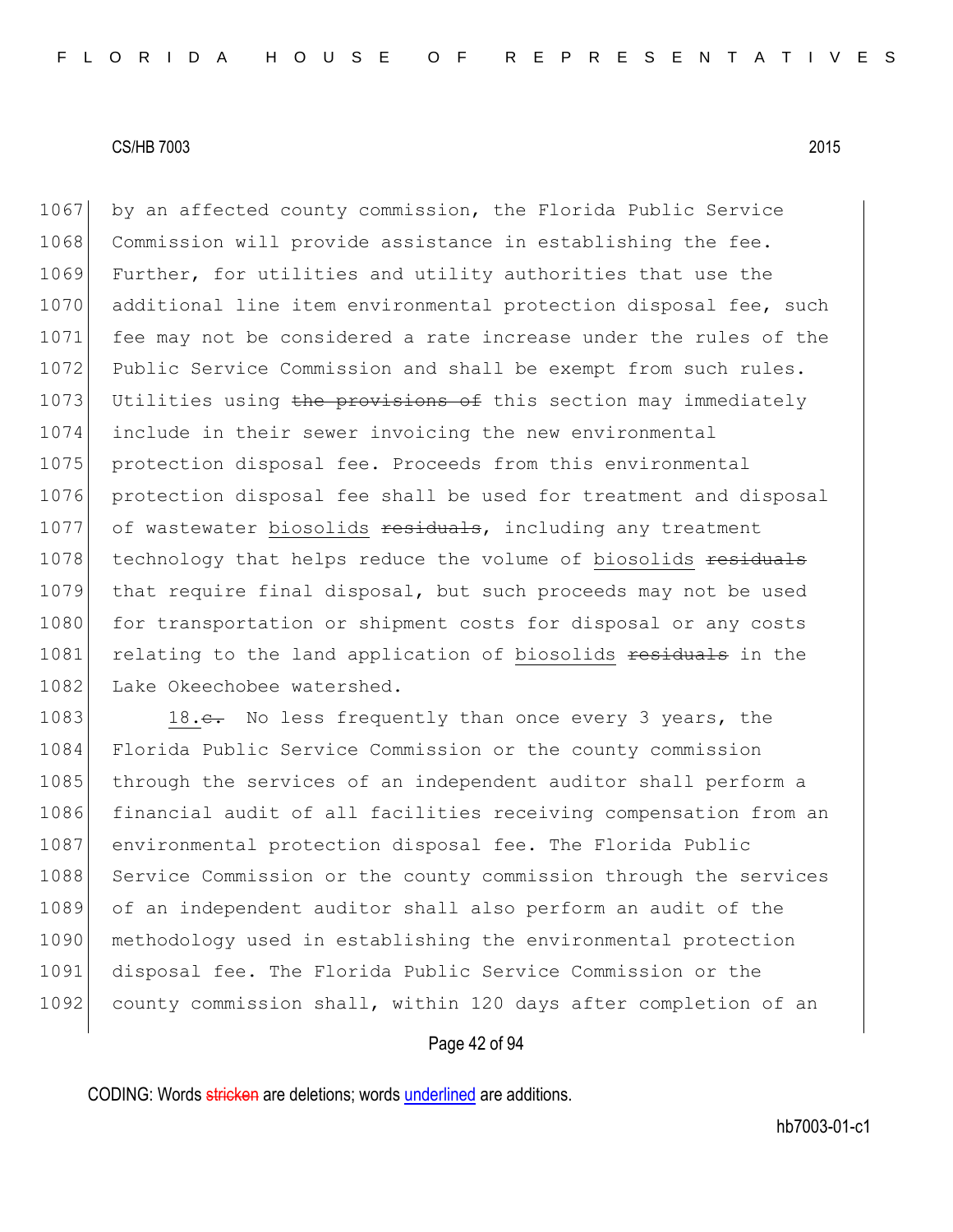1093 audit, file the audit report with the President of the Senate 1094 and the Speaker of the House of Representatives and shall 1095 provide copies to the county commissions of the counties set 1096 forth in subparagraph 17 sub-subparagraph b. The books and 1097 records of any facilities receiving compensation from an 1098 environmental protection disposal fee shall be open to the 1099 Florida Public Service Commission and the Auditor General for 1100 review upon request.

1101 19.7. The Department of Health shall require all entities 1102 disposing of septage within the Lake Okeechobee watershed to 1103 develop and submit to that agency an agricultural use plan that 1104 limits applications based upon phosphorus loading consistent 1105 with the Lake Okeechobee Basin Management Action Plan adopted 1106 pursuant to s.  $403.067$ . By July 1, 2005, phosphorus 1107 concentrations originating from these application sites may not 1108 exceed the limits established in the district's WOD program.

1109 20.8. The Department of Agriculture and Consumer Services 1110 shall initiate rulemaking requiring entities within the Lake 1111 Okeechobee watershed which land-apply animal manure to develop 1112 resource management system level conservation plans, according 1113 to United States Department of Agriculture criteria, which limit 1114 such application. Such rules may include criteria and thresholds 1115 for the requirement to develop a conservation or nutrient 1116 management plan, requirements for plan approval, and 1117 recordkeeping requirements.

1118 21. The district shall revise chapter 40E-61, Florida

Page 43 of 94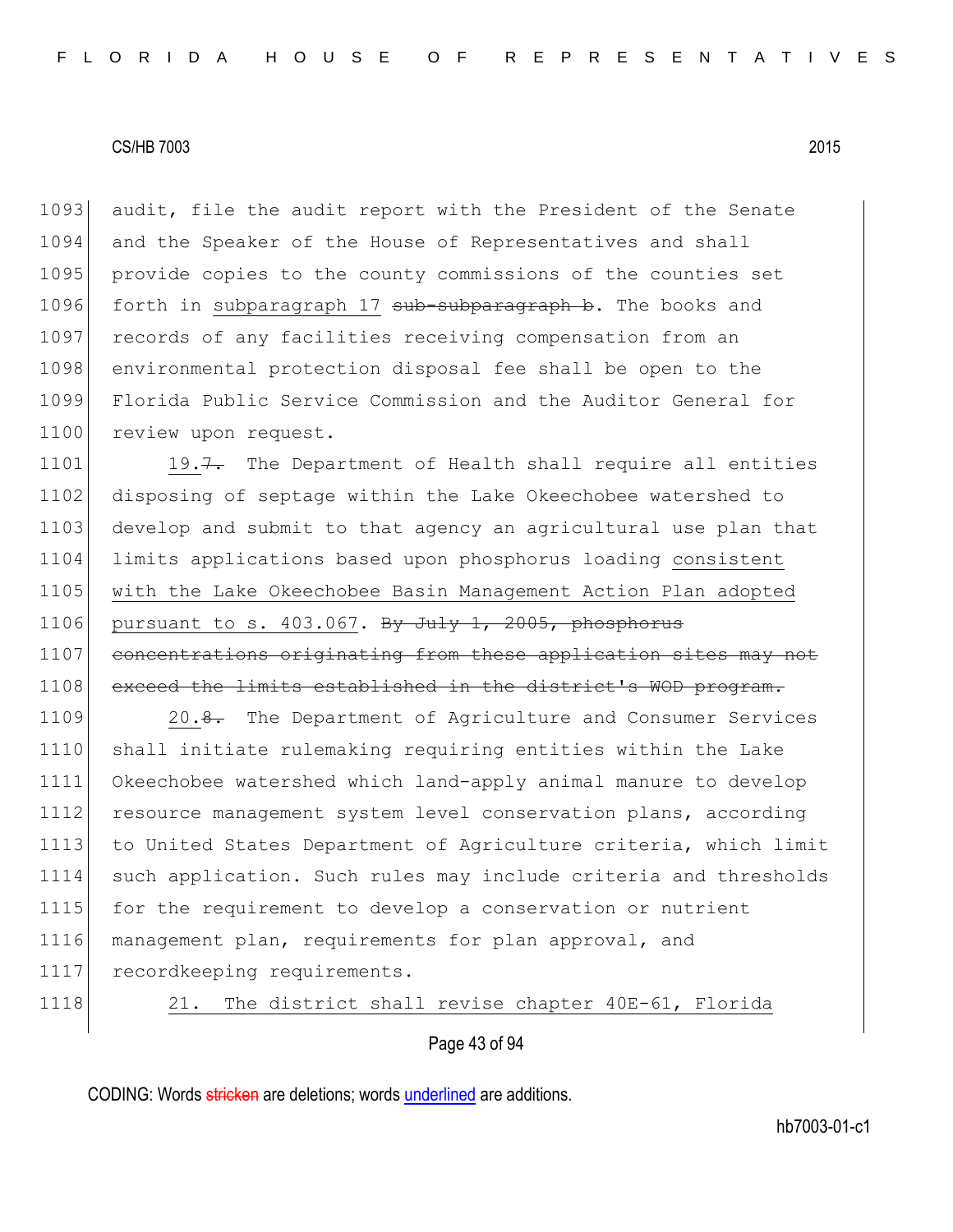Administrative Code, to be consistent with this section and s. 403.067; provide for a monitoring program for nonpoint source dischargers required to monitor water quality by s. 403.067; and provide for the results of such monitoring to be reported to the 1123 coordinating agencies. 9. The district, the department, or the Department of

1125 Agriculture and Consumer Services, as appropriate, shall 1126 implement those alternative nutrient reduction technologies 1127 determined to be feasible pursuant to subparagraph (d) 6.

1128 (d) Lake Okeechobee Watershed Research and Water Quality 1129 Monitoring Program. The district, in cooperation with the other 1130 coordinating agencies, shall establish a Lake Okeechobee 1131 Watershed Research and Water Quality Monitoring Program that 1132 builds upon the district's existing Lake Okeechobee research 1133 program. The program shall:

1134 1. Evaluate all available existing water quality data 1135 concerning total phosphorus in the Lake Okeechobee watershed, 1136 develop a water quality baseline to represent existing 1137 conditions for total phosphorus, monitor long-term ecological 1138 changes, including water quality for total phosphorus, and 1139 measure compliance with water quality standards for total 1140 phosphorus, including any applicable total maximum daily load 1141 for the Lake Okeechobee watershed as established pursuant to s. 1142 403.067. Every 3 years, the district shall reevaluate water 1143 quality and quantity data to ensure that the appropriate 1144 projects are being designated and implemented to meet the water

Page 44 of 94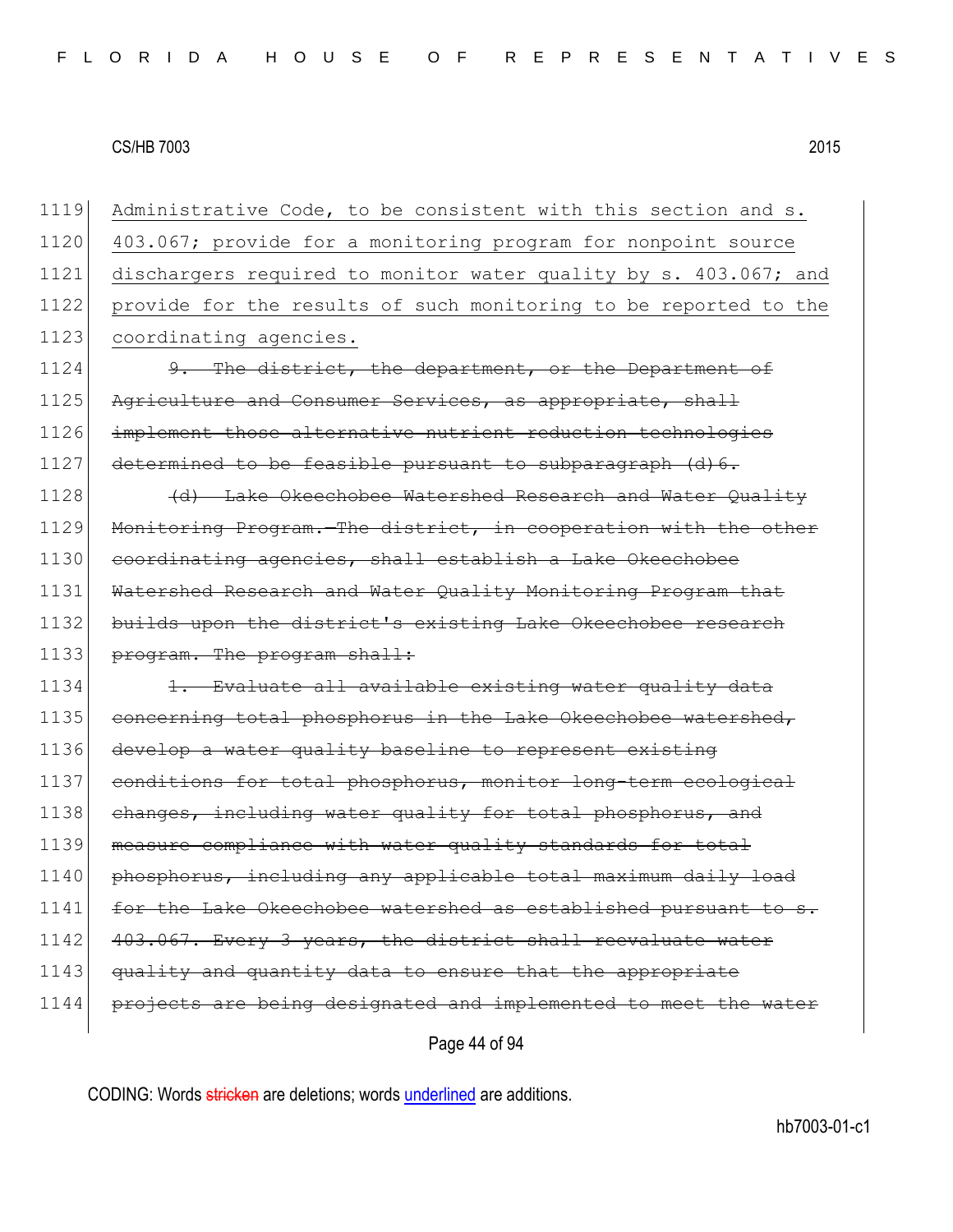| 1145 | quality and storage goals of the plan. The district shall also    |
|------|-------------------------------------------------------------------|
| 1146 | implement a total phosphorus monitoring program at appropriate    |
| 1147 | structures owned or operated by the South Florida Water           |
| 1148 | Management District and within the Lake Okeechobee watershed.     |
| 1149 | 2. Develop a Lake Okeechobee water quality model that             |
| 1150 | reasonably represents phosphorus dynamics of the lake and         |
| 1151 | incorporates an uncertainty analysis associated with model        |
| 1152 | predictions.                                                      |
| 1153 | 3. Determine the relative contribution of phosphorus from         |
| 1154 | all identifiable sources and all primary and secondary land       |
| 1155 | uses.                                                             |
| 1156 | 4. Conduct an assessment of the sources of phosphorus from        |
| 1157 | the Upper Kissimmee Chain-of-Lakes and Lake Istokpoga, and their  |
| 1158 | relative contribution to the water quality of Lake Okeechobee.    |
| 1159 | The results of this assessment shall be used by the coordinating  |
| 1160 | agencies to develop interim measures, best management practices,  |
| 1161 | or regulation, as applicable.                                     |
| 1162 | 5. Assess current water management practices within the           |
| 1163 | Lake Okeechobee watershed and develop recommendations for         |
| 1164 | structural and operational improvements. Such recommendations     |
| 1165 | shall balance water supply, flood control, estuarine salinity,    |
| 1166 | maintenance of a healthy lake littoral zone, and water quality    |
| 1167 | considerations.                                                   |
| 1168 | Evaluate the feasibility of alternative nutrient<br><del>6.</del> |
| 1169 | reduction technologies, including sediment traps, canal and       |
| 1170 | ditch maintenance, fish production or other aquaculture,          |
|      | Page 45 of 94                                                     |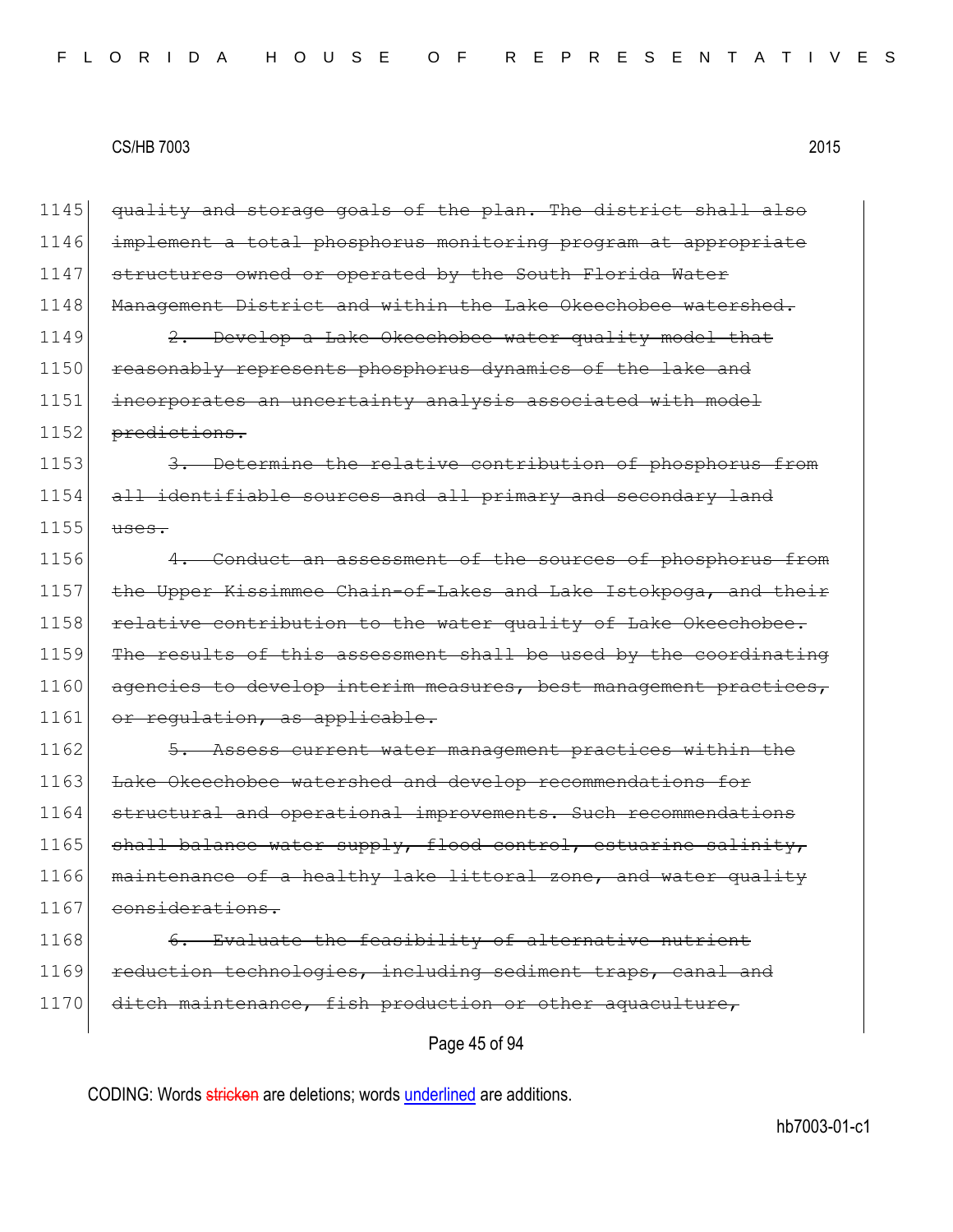1171 bioenergy conversion processes, and algal or other biological 1172 treatment technologies.

1173  $\left| \right|$  7. Conduct an assessment of the water volumes and timing 1174 from the Lake Okeechobee watershed and their relative 1175 contribution to the water level changes in Lake Okeechobee and 1176 to the timing and volume of water delivered to the estuaries.

1177 (c) (e) Lake Okeechobee Exotic Species Control Program. - The 1178 coordinating agencies shall identify the exotic species that 1179 threaten the native flora and fauna within the Lake Okeechobee 1180 watershed and develop and implement measures to protect the 1181 native flora and fauna.

1182 (d) $(f+$  Lake Okeechobee Internal Phosphorus Management 1183 Program.—The district, in cooperation with the other 1184 coordinating agencies and interested parties, shall evaluate the 1185 feasibility of complete a Lake Okeechobee internal phosphorus 1186 load removal projects  $f$ easibility study. The evaluation 1187 feasibility study shall be based on technical feasibility, as 1188 well as economic considerations, and shall consider address all 1189 reasonable methods of phosphorus removal. If projects methods 1190 are found to be feasible, the district shall immediately pursue 1191 the design, funding, and permitting for implementing such 1192 projects methods.

1193 (e) $\left\{\theta\right\}$  Lake Okeechobee Watershed Protection Program Plan 1194 implementation.—The coordinating agencies shall be jointly 1195 responsible for implementing the Lake Okeechobee Watershed 1196 Protection Program Plan, consistent with the statutory authority

#### Page 46 of 94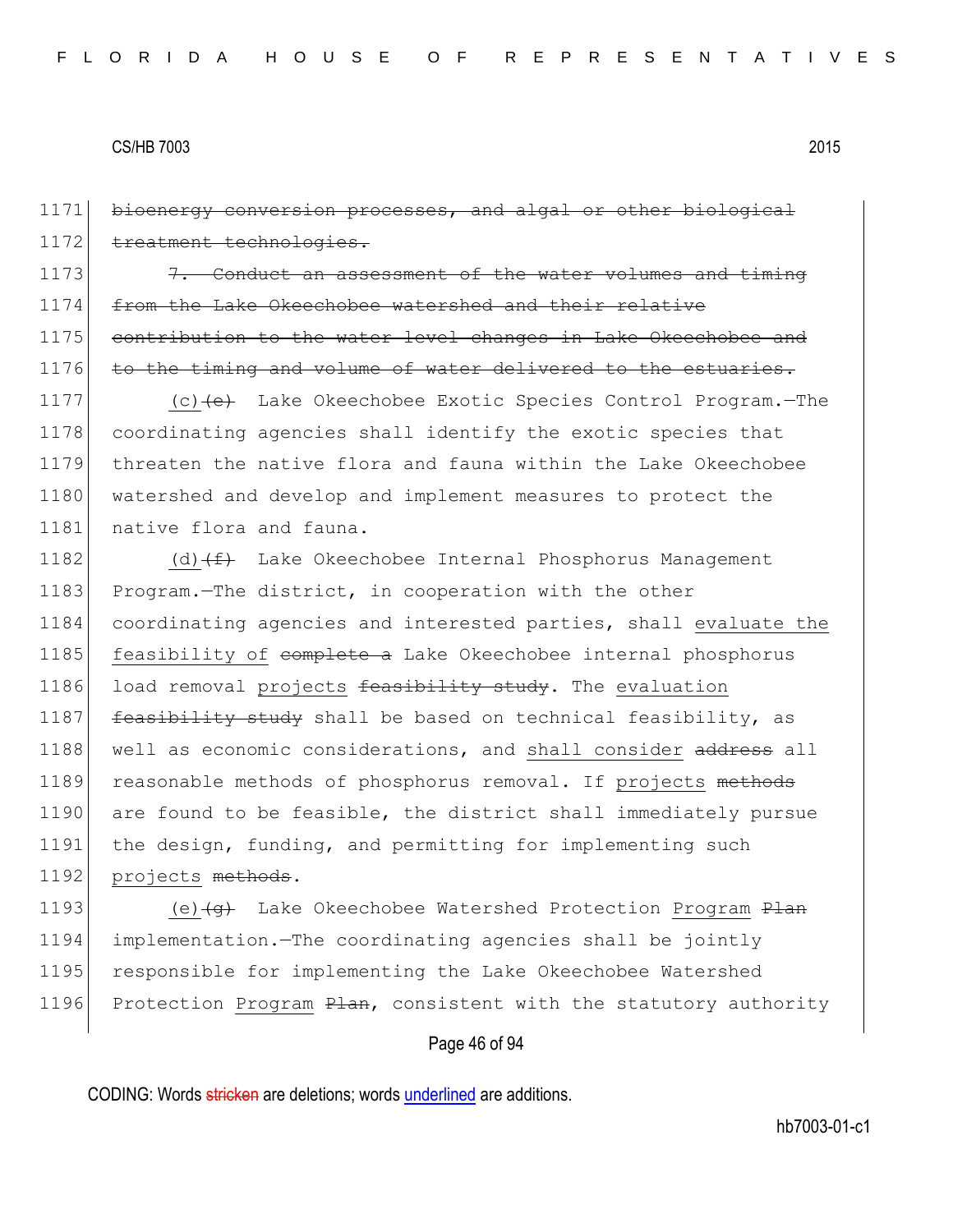1197 and responsibility of each agency. Annual funding priorities 1198 shall be jointly established, and the highest priority shall be 1199 assigned to programs and projects that address sources that have 1200 the highest relative contribution to loading and the greatest 1201 potential for reductions needed to meet the total maximum daily 1202 loads. In determining funding priorities, the coordinating 1203 agencies shall also consider the need for regulatory compliance, 1204 the extent to which the program or project is ready to proceed, 1205 and the availability of federal matching funds or other nonstate 1206 funding, including public-private partnerships. Federal and 1207 other nonstate funding shall be maximized to the greatest extent 1208 practicable.

1209 (f)(h) Priorities and implementation schedules.—The 1210 coordinating agencies are authorized and directed to establish 1211 priorities and implementation schedules for the achievement of 1212 total maximum daily loads, compliance with the requirements of 1213 s. 403.067, and compliance with applicable water quality 1214 standards within the waters and watersheds subject to this 1215 section.

 $1216$  (i) Legislative ratification. The coordinating agencies 1217 shall submit the Phase II technical plan developed pursuant to 1218 paragraph (b) to the President of the Senate and the Speaker of 1219 the House of Representatives prior to the 2008 legislative 1220 session for review. If the Legislature takes no action on the 1221 plan during the 2008 legislative session, the plan is deemed 1222 approved and may be implemented.

Page 47 of 94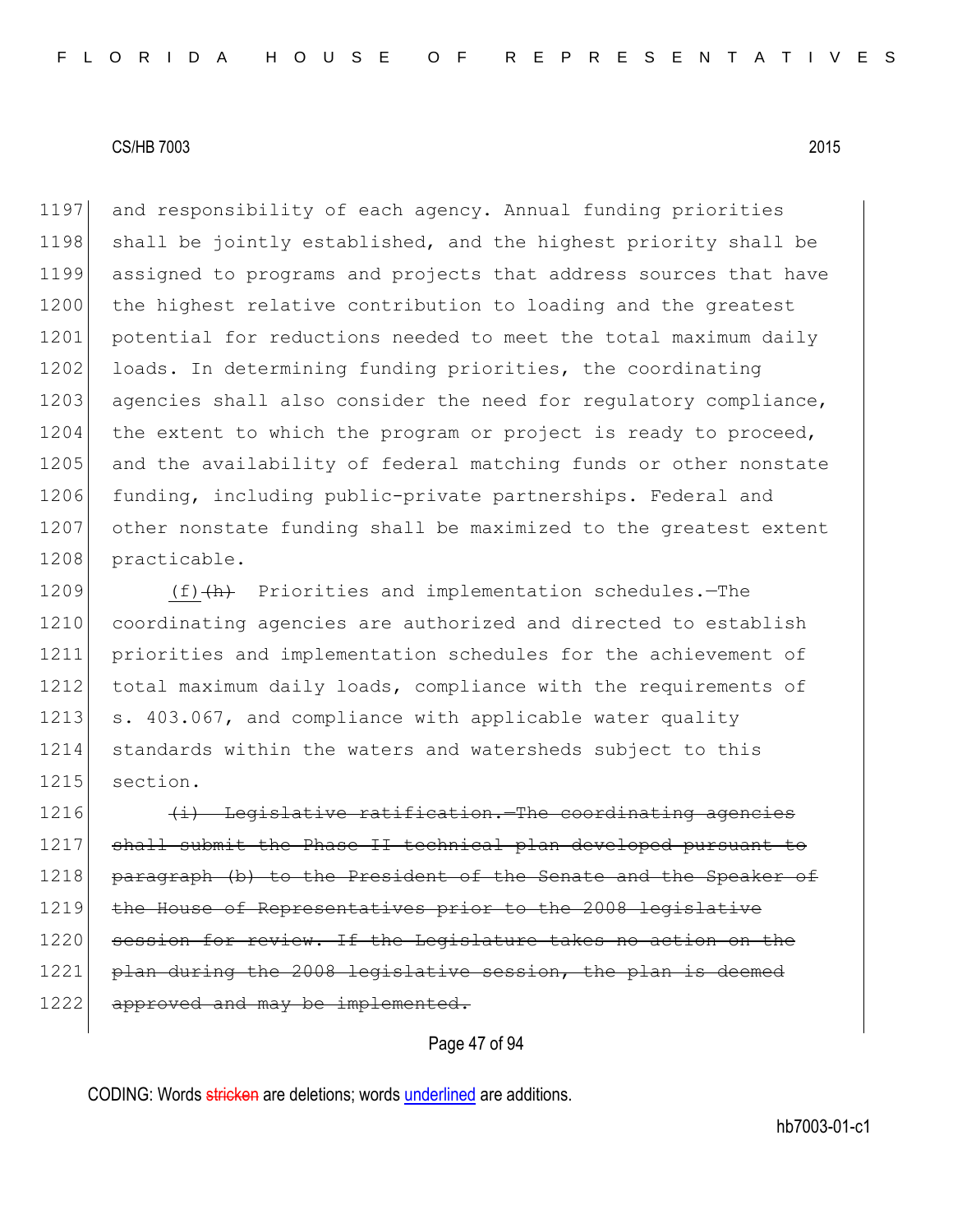1223 (4) CALOOSAHATCHEE RIVER WATERSHED PROTECTION PROGRAM AND 1224 ST. LUCIE RIVER WATERSHED PROTECTION PROGRAM.—A protection 1225 program shall be developed and implemented as specified in this 1226 subsection. In order to protect and restore surface water 1227 resources, the program shall address the reduction of pollutant 1228 loadings, restoration of natural hydrology, and compliance with 1229 applicable state water quality standards. The program shall be 1230 achieved through a phased program of implementation. In 1231 addition, pollutant load reductions based upon adopted total 1232 maximum daily loads established in accordance with s. 403.067 1233 shall serve as a program objective. In the development and 1234 administration of the program, the coordinating agencies shall 1235 maximize opportunities provided by federal and local government 1236 cost-sharing programs and opportunities for partnerships with 1237 the private sector and local government. The program plan shall 1238 include a goal for salinity envelopes and freshwater inflow 1239 targets for the estuaries based upon existing research and 1240 documentation. The goal may be revised as new information is 1241 available. This goal shall seek to reduce the frequency and 1242 duration of undesirable salinity ranges while meeting the other 1243 water-related needs of the region, including water supply and 1244 flood protection, while recognizing the extent to which water 1245 inflows are within the control and jurisdiction of the district. 1246 (a) Caloosahatchee River Watershed Protection Plan. - No

1247 <del>later than January 1, 2009,</del> The district, in cooperation with 1248 the other coordinating agencies, Lee County, and affected

#### Page 48 of 94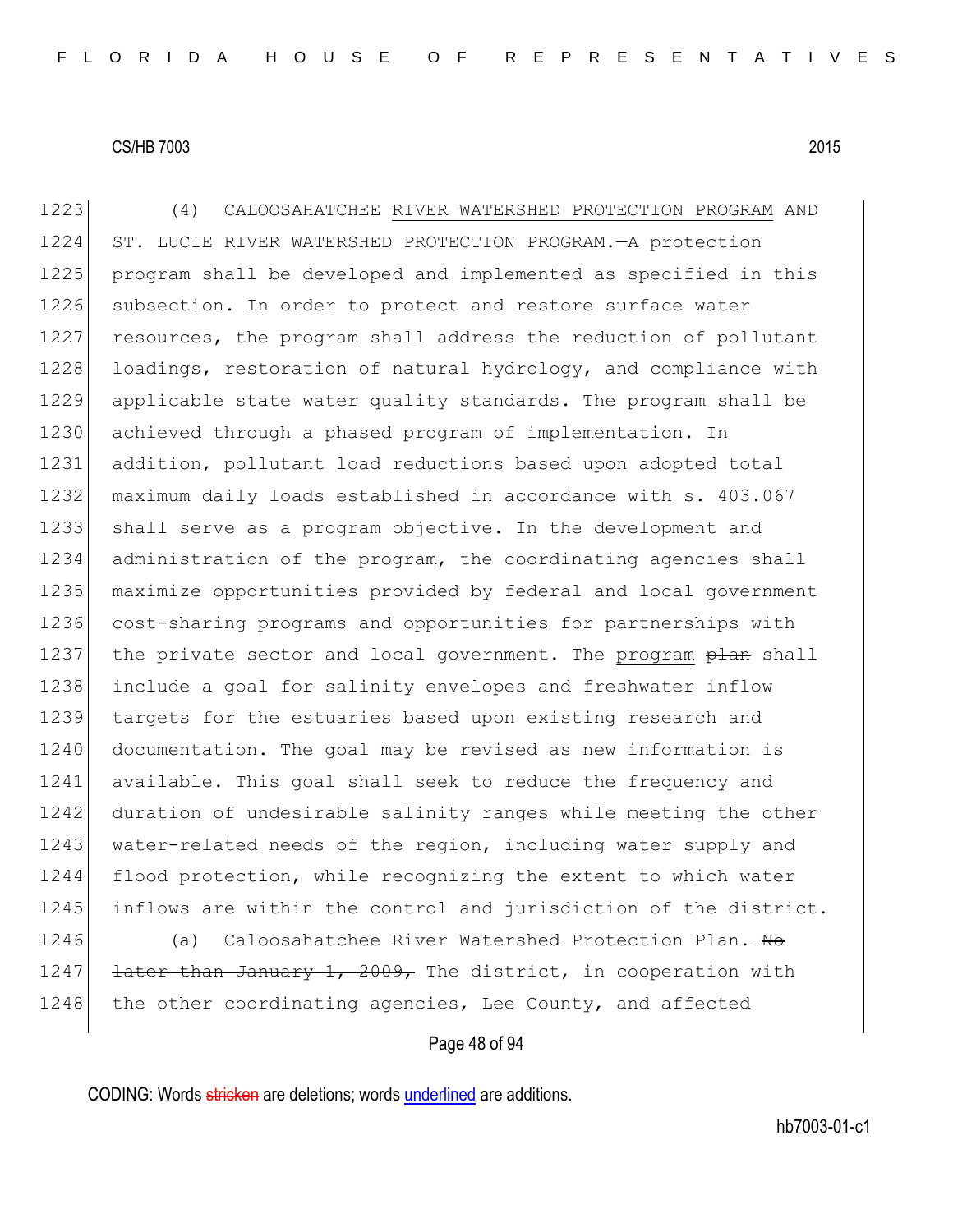1249 counties and municipalities, shall complete a River Watershed 1250 Protection Plan in accordance with this subsection. The 1251 Caloosahatchee River Watershed Protection Plan shall identify 1252 the geographic extent of the watershed, be coordinated as needed 1253 with the plans developed pursuant to paragraph (3)(a) and 1254 paragraph (c)  $\left\{\rightarrow\right\}$  of this subsection, and contain an 1255 implementation schedule for pollutant load reductions consistent 1256 with any adopted total maximum daily loads and compliance with 1257 applicable state water quality standards. The plan shall include 1258 the Caloosahatchee River Watershed Construction Project and the 1259 Caloosahatchee River Watershed Research and Water Quality 1260 Monitoring Program.:

1261 1. Caloosahatchee River Watershed Construction Project.—To 1262 improve the hydrology, water quality, and aquatic habitats 1263 within the watershed, the district shall, no later than January 1264 1, 2012, plan, design, and construct the initial phase of the 1265 Watershed Construction Project. In doing so, the district shall:

1266 a. Develop and designate the facilities to be constructed 1267 to achieve stated goals and objectives of the Caloosahatchee 1268 River Watershed Protection Plan.

1269 b. Conduct scientific studies that are necessary to 1270 support the design of the Caloosahatchee River Watershed 1271 Construction Project facilities.

1272 c. Identify the size and location of all such facilities. 1273 d. Provide a construction schedule for all such

1274 facilities, including the sequencing and specific timeframe for

# Page 49 of 94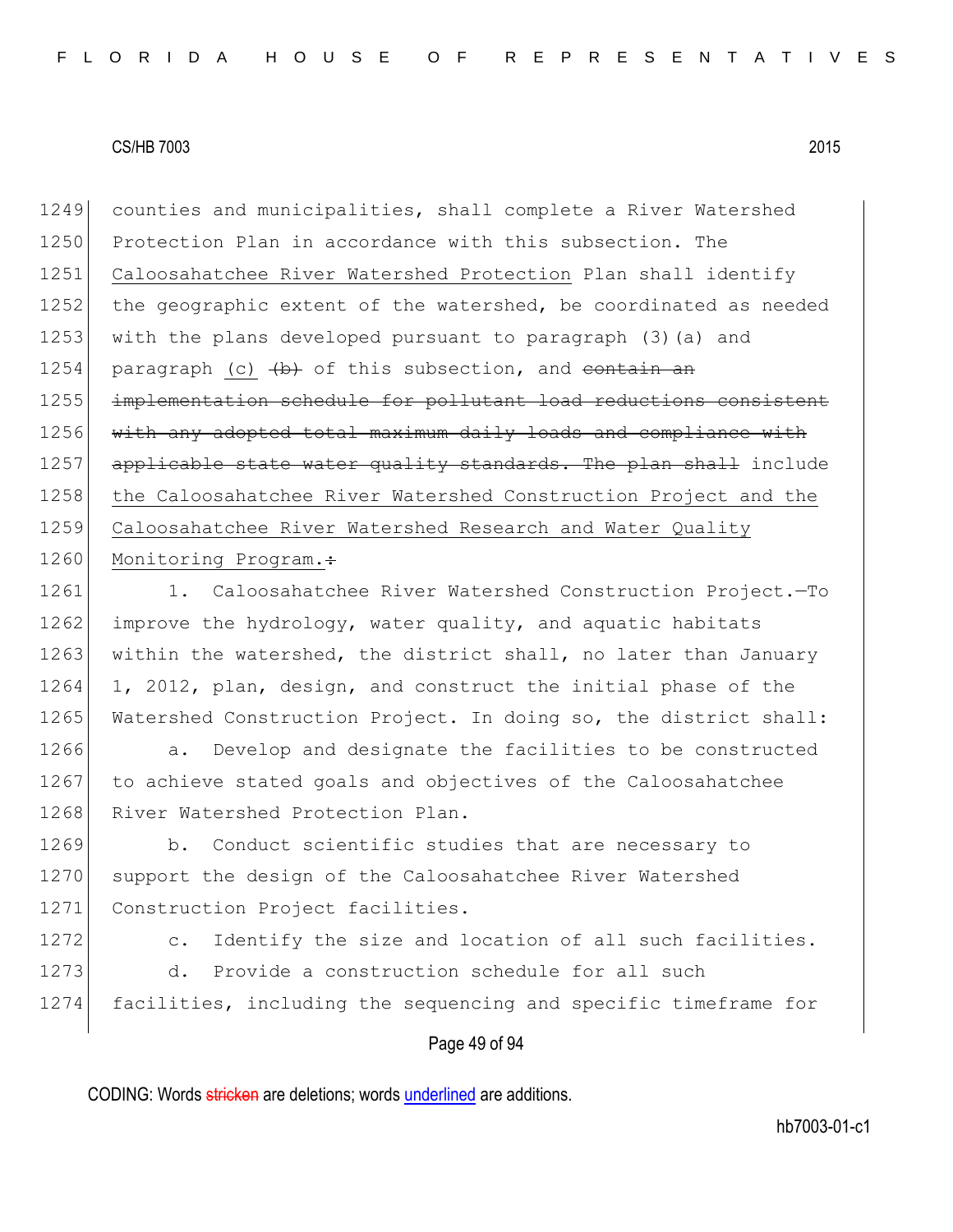1275 construction of each facility.

1276 e. Provide a schedule for the acquisition of lands or 1277 sufficient interests necessary to achieve the construction 1278 schedule.

1279 f. Provide a schedule of costs and benefits associated 1280 with each construction project and identify funding sources.

1281 g. To ensure timely implementation, coordinate the design, 1282 scheduling, and sequencing of project facilities with the 1283 coordinating agencies, Lee County, other affected counties and 1284 municipalities, and other affected parties.

1285 2. Caloosahatchee River Watershed Research and Water 1286 Quality Monitoring Program.—The district, in cooperation with 1287 the other coordinating agencies and local governments, shall 1288 implement a Caloosahatchee River Watershed Research and Water 1289 Quality Monitoring Program that builds upon the district's 1290 existing research program and that is sufficient to carry out, 1291 comply with, or assess the plans, programs, and other 1292 responsibilities created by this subsection. The program shall 1293 also conduct an assessment of the water volumes and timing from 1294 Lake Okeechobee and the Caloosahatchee River watershed and their 1295 relative contributions to the timing and volume of water 1296 delivered to the estuary. 1297 (b) 2. Caloosahatchee River Watershed Basin Management 1298 Action Plans Pollutant Control Program. The basin management 1299 action plans adopted pursuant to s. 403.067 for the

1300 Caloosahatchee River watershed shall be the Caloosahatchee River

Page 50 of 94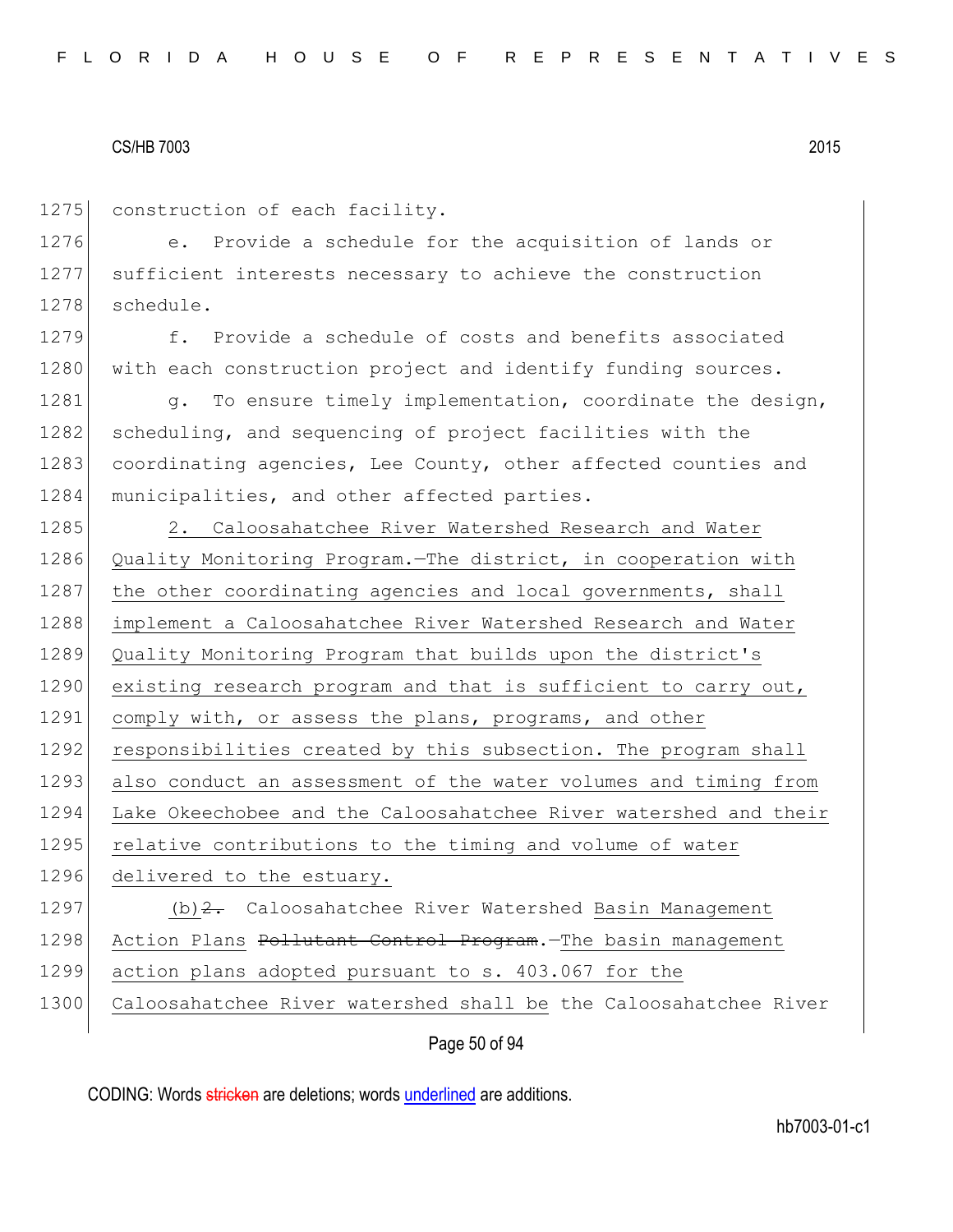1301 Watershed Pollutant Control Program. The plans shall be  $\pm$ 1302 designed to be a multifaceted approach to reducing pollutant 1303 loads by improving the management of pollutant sources within 1304 the Caloosahatchee River watershed through implementation of 1305 regulations and best management practices, development and 1306 implementation of improved best management practices, 1307 improvement and restoration of the hydrologic function of 1308 natural and managed systems, and utilization of alternative 1309 technologies for pollutant reduction, such as cost-effective 1310 biologically based, hybrid wetland/chemical and other innovative 1311 nutrient control technologies. The plans shall contain an 1312 implementation schedule for pollutant load reductions consistent 1313 with the adopted total maximum daily load. The coordinating 1314 agencies shall facilitate the use utilization of federal 1315 programs that offer opportunities for water quality treatment, 1316 including preservation, restoration, or creation of wetlands on 1317 agricultural lands.

1318 1.a. Nonpoint source best management practices consistent 1319 with s. 403.067 paragraph  $(3)$   $(e)$ , designed to achieve the 1320 objectives of the Caloosahatchee River Watershed Protection 1321 Program, shall be implemented on an expedited basis. The 1322 coordinating agencies may develop an intergovernmental agreement 1323 with local governments to implement the nonagricultural, 1324 nonpoint-source best management practices within their 1325 respective geographic boundaries.

1326 2.b. This subsection does not preclude the department or

#### Page 51 of 94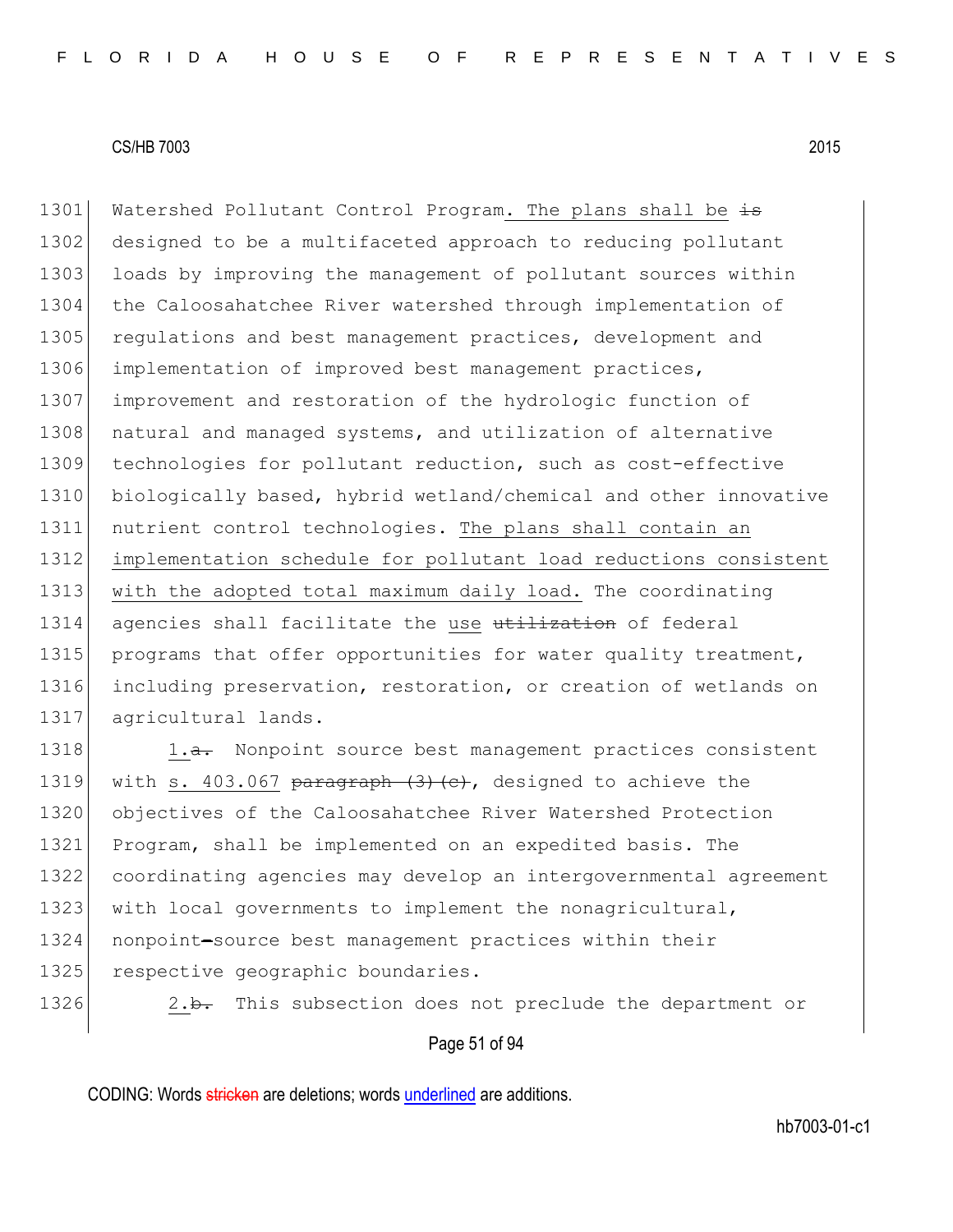1327 the district from requiring compliance with water quality 1328 standards, adopted total maximum daily loads, or current best management practices requirements set forth in any applicable 1330 regulatory program authorized by law for the purpose of protecting water quality. This subsection applies only to the extent that it does not conflict with any rules adopted by the department or district which are necessary to maintain a federally delegated or approved program.

1335 3.e. Projects that make use of private lands, or lands 1336 held in trust for Indian tribes, to reduce pollutant loadings or 1337 concentrations within a basin, or that reduce the volume of 1338 harmful discharges by one or more of the following methods: 1339 restoring the natural hydrology of the basin, restoring wildlife 1340 habitat or impacted wetlands, reducing peak flows after storm 1341 events, or increasing aquifer recharge, are eligible for grants 1342 available under this section from the coordinating agencies.

1343 4.<del>d.</del> The Caloosahatchee River Watershed Basin Management 1344 Action Plans Pollutant Control Program shall require assessment 1345 of current water management practices within the watershed and 1346 shall require development of recommendations for structural, 1347 | nonstructural, and operational improvements. Such 1348 recommendations shall consider and balance water supply, flood 1349 control, estuarine salinity, aquatic habitat, and water quality 1350 considerations.

1351 5.e. After December 31, 2007, The department may not 1352 authorize the disposal of domestic wastewater biosolids

#### Page 52 of 94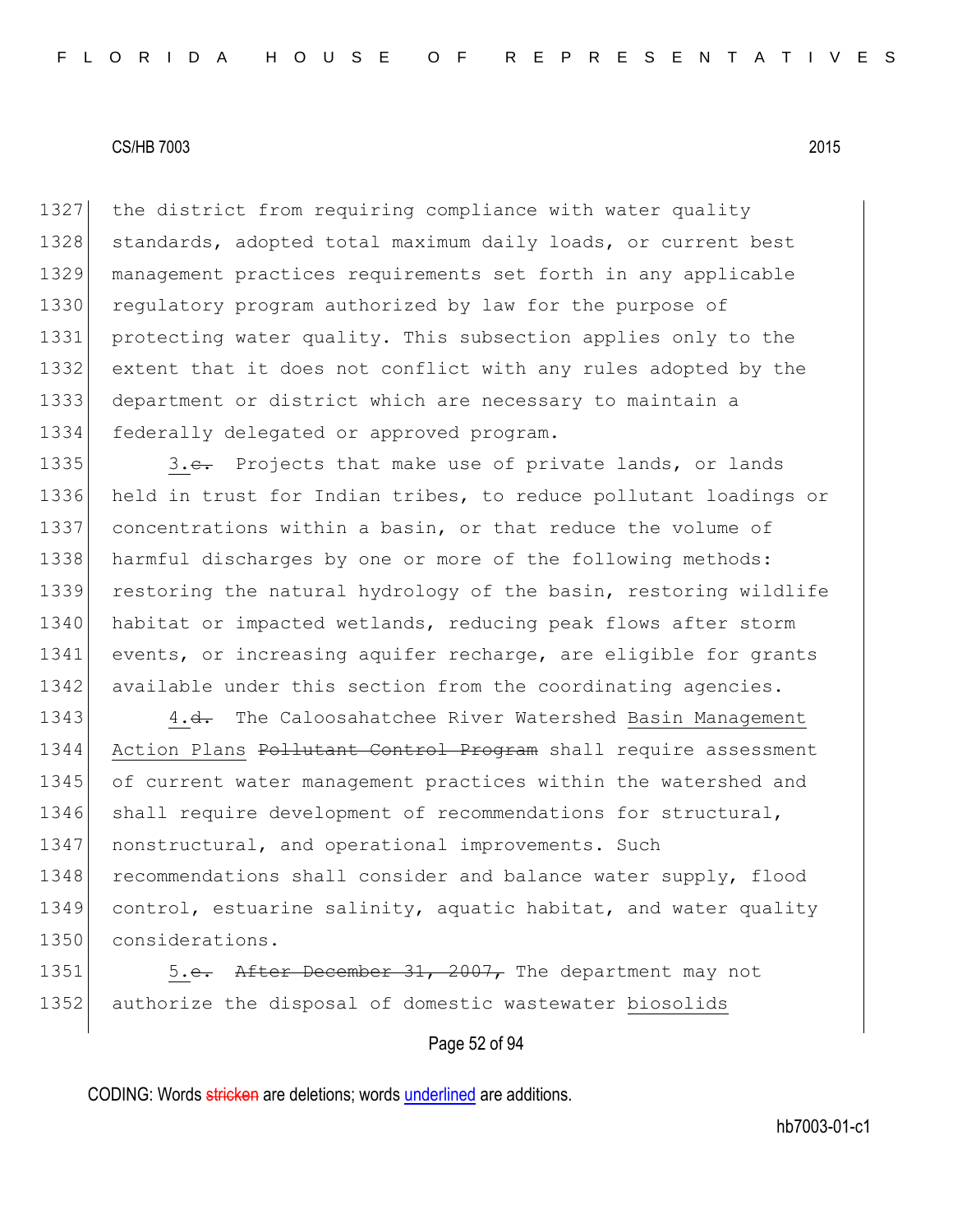1353 residuals within the Caloosahatchee River watershed unless the 1354 applicant can affirmatively demonstrate that the nutrients in 1355 the biosolids residuals will not add to nutrient loadings in the 1356 watershed. This demonstration shall be based on achieving a net 1357 balance between nutrient imports relative to exports on the 1358 permitted application site. Exports shall include only nutrients 1359 removed from the watershed through products generated on the 1360 permitted application site. This prohibition does not apply to 1361 Class AA biosolids residuals that are marketed and distributed 1362 as fertilizer products in accordance with department rule.

1363 6. $\text{f}$ . The Department of Health shall require all entities 1364 disposing of septage within the Caloosahatchee River watershed 1365 to develop and submit to that agency an agricultural use plan 1366 that limits applications based upon nutrient loading consistent 1367 with any basin management action plan adopted pursuant to s. 1368 403.067. By July 1, 2008, nutrient concentrations originating 1369 from these application sites may not exceed the limits 1370 established in the district's WOD program.

1371 7.<del>g.</del> The Department of Agriculture and Consumer Services 1372 shall require initiate rulemaking requiring entities within the 1373 Caloosahatchee River watershed which land-apply animal manure to 1374 develop a resource management system level conservation plan, 1375 according to United States Department of Agriculture criteria, 1376 which limit such application. Such rules may include criteria 1377 and thresholds for the requirement to develop a conservation or 1378 nutrient management plan, requirements for plan approval, and

#### Page 53 of 94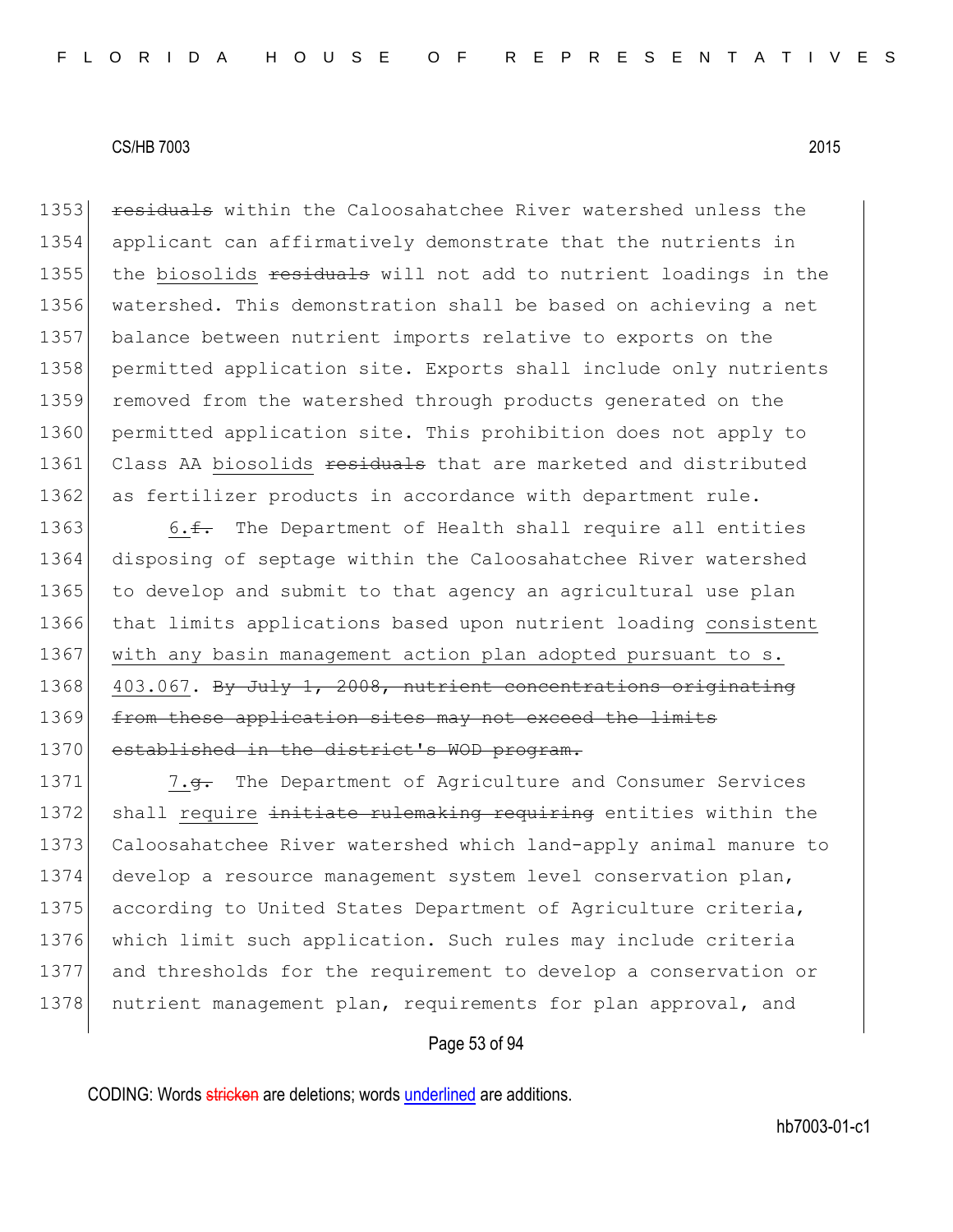1379 recordkeeping requirements.

1380 3. Caloosahatchee River Watershed Research and Water 1381 Quality Monitoring Program. The district, in cooperation with 1382 the other coordinating agencies and local governments, shall 1383 establish a Caloosahatchee River Watershed Research and Water 1384 Quality Monitoring Program that builds upon the district's 1385 existing research program and that is sufficient to carry out, 1386 comply with, or assess the plans, programs, and other 1387 responsibilities created by this subsection. The program shall 1388 also conduct an assessment of the water volumes and timing from 1389 the Lake Okeechobee and Caloosahatchee River watersheds and 1390 their relative contributions to the timing and volume of water 1391 delivered to the estuary.

1392 (c) (d) St. Lucie River Watershed Protection Plan.—No later 1393 than January 1, 2009, The district, in cooperation with the 1394 other coordinating agencies, Martin County, and affected 1395 counties and municipalities shall complete a plan in accordance 1396 with this subsection. The St. Lucie River Watershed Protection 1397 Plan shall identify the geographic extent of the watershed, be 1398 coordinated as needed with the plans developed pursuant to 1399 paragraph (3)(a) and paragraph (a) of this subsection, and 1400 contain an implementation schedule for pollutant load reductions 1401 consistent with any adopted total maximum daily loads and 1402 compliance with applicable state water quality standards. The 1403 **plan shall** include the St. Lucie River Watershed Construction 1404 Project and St. Lucie River Watershed Research and Water Quality

#### Page 54 of 94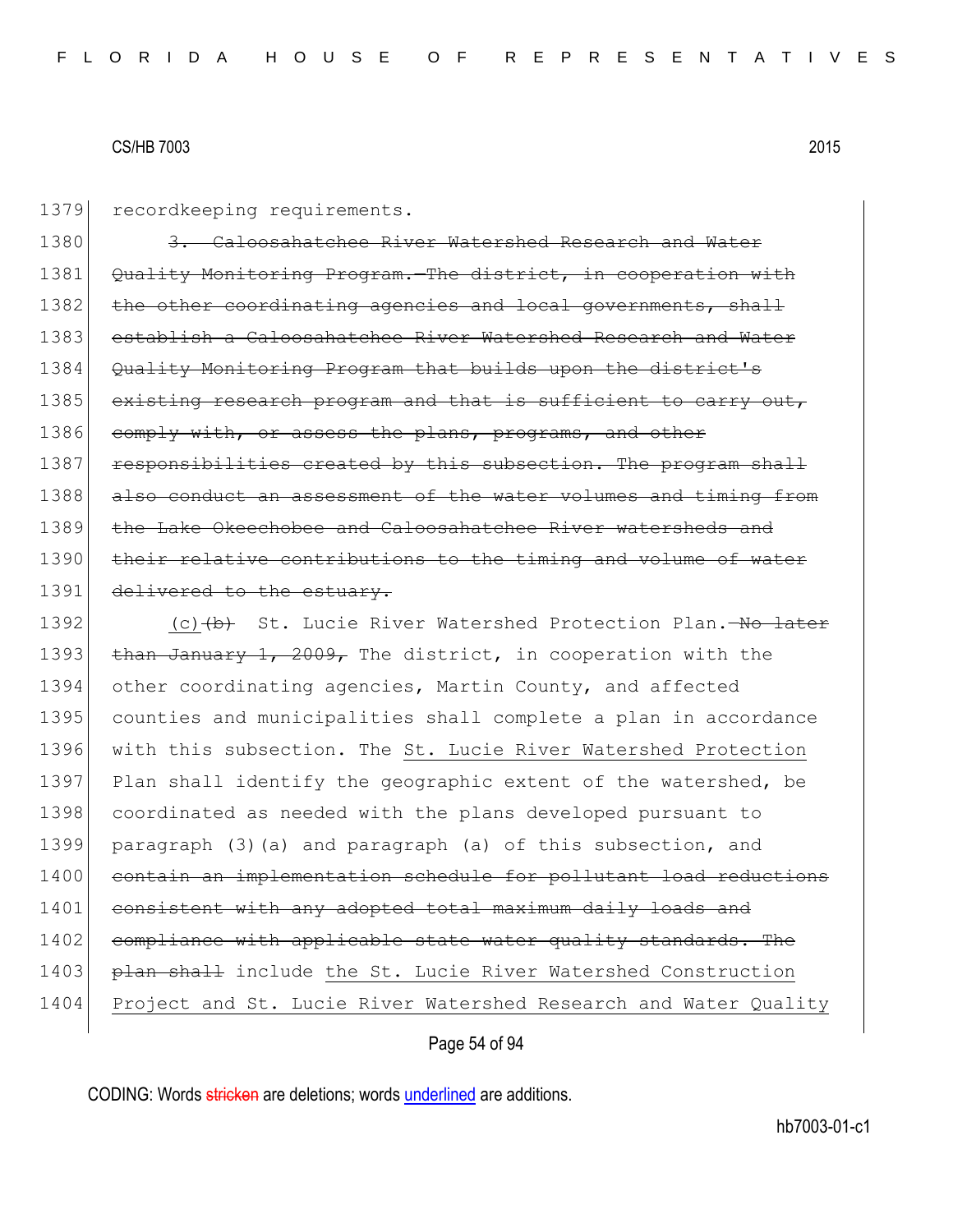1405 Monitoring Program.: 1406 1. St. Lucie River Watershed Construction Project.-To 1407 improve the hydrology, water quality, and aquatic habitats 1408 within the watershed, the district shall, no later than January 1409 1, 2012, plan, design, and construct the initial phase of the 1410 Watershed Construction Project. In doing so, the district shall: 1411 a. Develop and designate the facilities to be constructed 1412 to achieve stated goals and objectives of the St. Lucie River 1413 Watershed Protection Plan. 1414 b. Identify the size and location of all such facilities. 1415 c. Provide a construction schedule for all such 1416 facilities, including the sequencing and specific timeframe for 1417 construction of each facility. 1418 d. Provide a schedule for the acquisition of lands or 1419 sufficient interests necessary to achieve the construction 1420 schedule. 1421 e. Provide a schedule of costs and benefits associated 1422 with each construction project and identify funding sources. 1423 f. To ensure timely implementation, coordinate the design, 1424 scheduling, and sequencing of project facilities with the 1425 coordinating agencies, Martin County, St. Lucie County, other 1426 interested parties, and other affected local governments. 1427 2. St. Lucie River Watershed Research and Water Quality 1428 Monitoring Program.—The district, in cooperation with the other 1429 coordinating agencies and local governments, shall establish a 1430 St. Lucie River Watershed Research and Water Quality Monitoring

# Page 55 of 94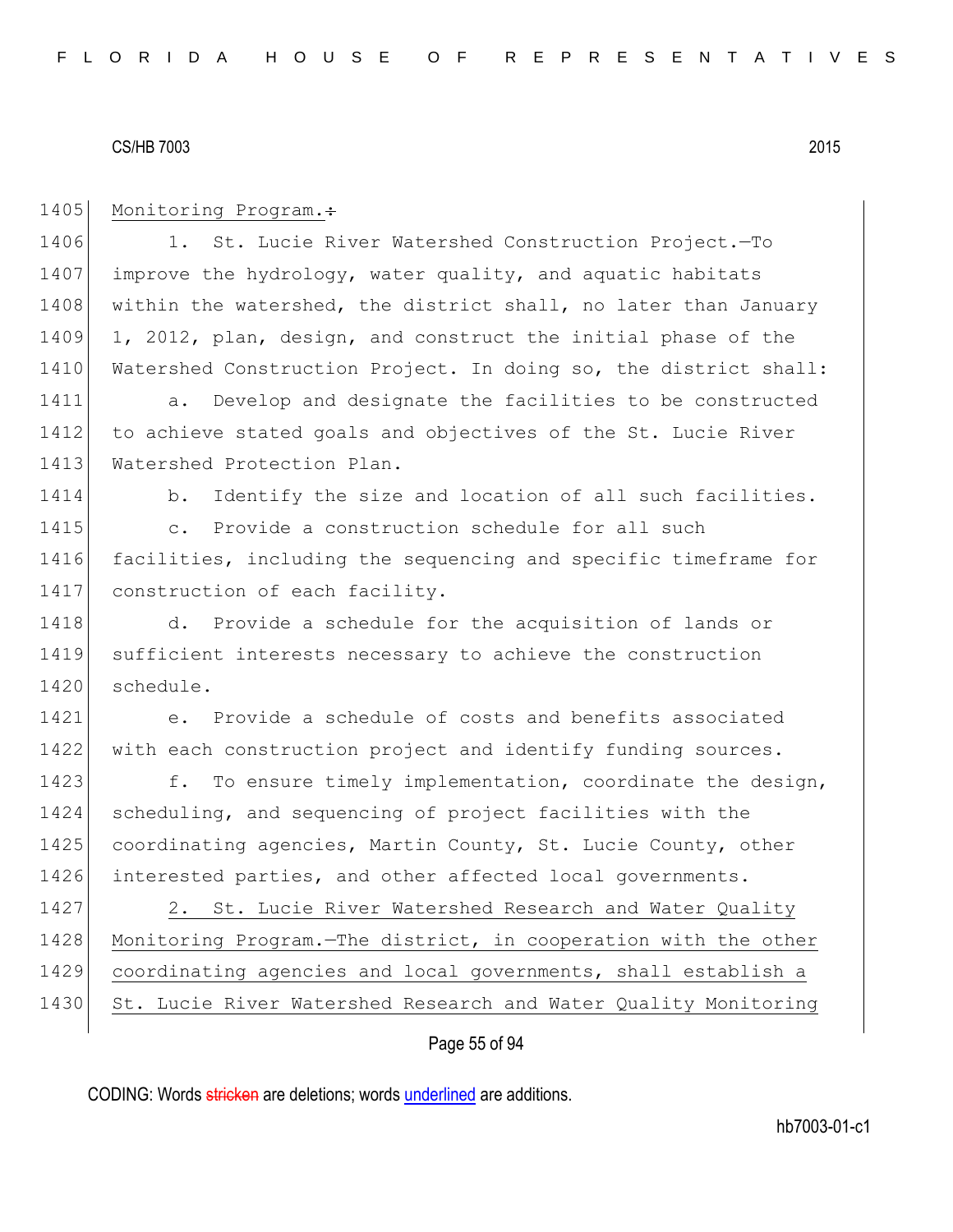1431 Program that builds upon the district's existing research 1432 program and that is sufficient to carry out, comply with, or 1433 assess the plans, programs, and other responsibilities created 1434 by this subsection. The program shall also conduct an assessment 1435 of the water volumes and timing from Lake Okeechobee and the St. 1436 Lucie River watershed and their relative contributions to the 1437 timing and volume of water delivered to the estuary.

1438 (d) 2. St. Lucie River Watershed Basin Management Action 1439 Plans Pollutant Control Program. - Basin management action plans 1440 for the St. Lucie River watershed adopted pursuant to s. 403.067 1441 shall be the St. Lucie River Watershed Pollutant Control Program 1442 and shall be  $\pm$ s designed to be a multifaceted approach to 1443 reducing pollutant loads by improving the management of 1444 pollutant sources within the St. Lucie River watershed through 1445 implementation of regulations and best management practices, 1446 development and implementation of improved best management 1447 practices, improvement and restoration of the hydrologic 1448 function of natural and managed systems, and use utilization of 1449 alternative technologies for pollutant reduction, such as cost-1450 effective biologically based, hybrid wetland/chemical and other 1451 innovative nutrient control technologies. The plan shall contain 1452 an implementation schedule for pollutant load reductions 1453 consistent with the adopted total maximum daily load. The 1454 coordinating agencies shall facilitate the use utilization of 1455 federal programs that offer opportunities for water quality 1456 treatment, including preservation, restoration, or creation of

#### Page 56 of 94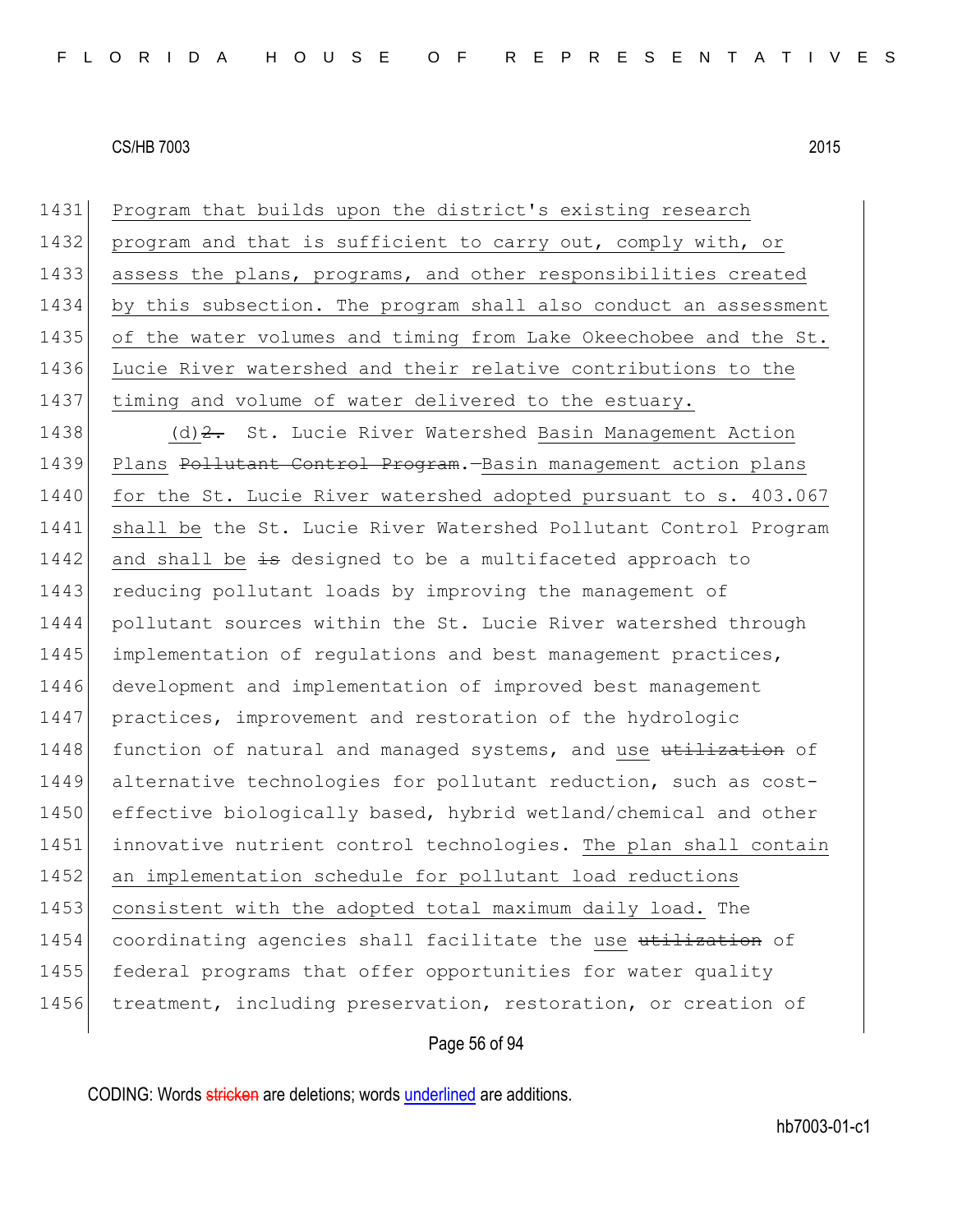1457 | wetlands on agricultural lands.

1458  $\vert$  1.<del>a.</del> Nonpoint source best management practices consistent 1459 with s. 403.067 paragraph  $(3)$  (c), designed to achieve the 1460 objectives of the St. Lucie River Watershed Protection Program, 1461 shall be implemented on an expedited basis. The coordinating 1462 agencies may develop an intergovernmental agreement with local 1463 governments to implement the nonagricultural nonpoint source 1464 best management practices within their respective geographic 1465 boundaries.

1466 2.b. This subsection does not preclude the department or 1467 the district from requiring compliance with water quality 1468 standards, adopted total maximum daily loads, or current best 1469 management practices requirements set forth in any applicable 1470 regulatory program authorized by law for the purpose of 1471 protecting water quality. This subsection applies only to the 1472 extent that it does not conflict with any rules adopted by the 1473 department or district which are necessary to maintain a 1474 federally delegated or approved program.

1475 3.e. Projects that make use of private lands, or lands 1476 held in trust for Indian tribes, to reduce pollutant loadings or 1477 concentrations within a basin, or that reduce the volume of 1478 harmful discharges by one or more of the following methods: 1479 restoring the natural hydrology of the basin, restoring wildlife 1480 habitat or impacted wetlands, reducing peak flows after storm 1481 events, or increasing aquifer recharge, are eligible for grants 1482 available under this section from the coordinating agencies.

#### Page 57 of 94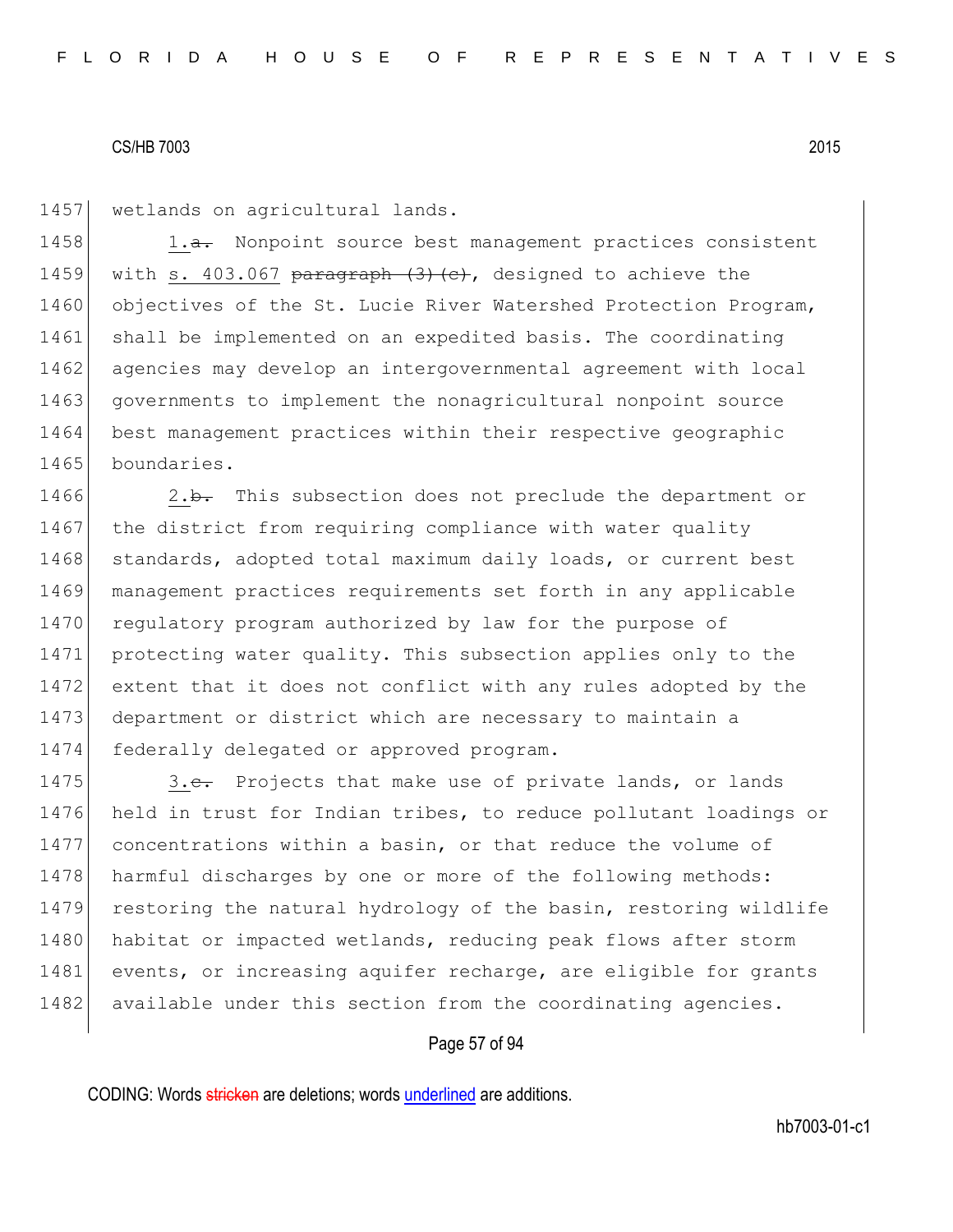1483 4.<del>d.</del> The St. Lucie River Watershed Basin Management Action 1484 Plans Pollutant Control Program shall require assessment of 1485 current water management practices within the watershed and 1486 shall require development of recommendations for structural, 1487 | nonstructural, and operational improvements. Such 1488 recommendations shall consider and balance water supply, flood 1489 control, estuarine salinity, aquatic habitat, and water quality 1490 considerations.

1491 5.e. After December 31, 2007, The department may not 1492 authorize the disposal of domestic wastewater biosolids 1493 residuals within the St. Lucie River watershed unless the 1494 applicant can affirmatively demonstrate that the nutrients in 1495 the biosolids residuals will not add to nutrient loadings in the 1496 watershed. This demonstration shall be based on achieving a net 1497 balance between nutrient imports relative to exports on the 1498 permitted application site. Exports shall include only nutrients 1499 removed from the St. Lucie River watershed through products 1500 generated on the permitted application site. This prohibition 1501 does not apply to Class AA biosolids residuals that are marketed 1502 and distributed as fertilizer products in accordance with 1503 department rule.

1504 6. $\text{f}$ . The Department of Health shall require all entities 1505 disposing of septage within the St. Lucie River watershed to 1506 develop and submit to that agency an agricultural use plan that 1507 limits applications based upon nutrient loading consistent with 1508 any basin management action plan adopted pursuant to s. 403.067.

# Page 58 of 94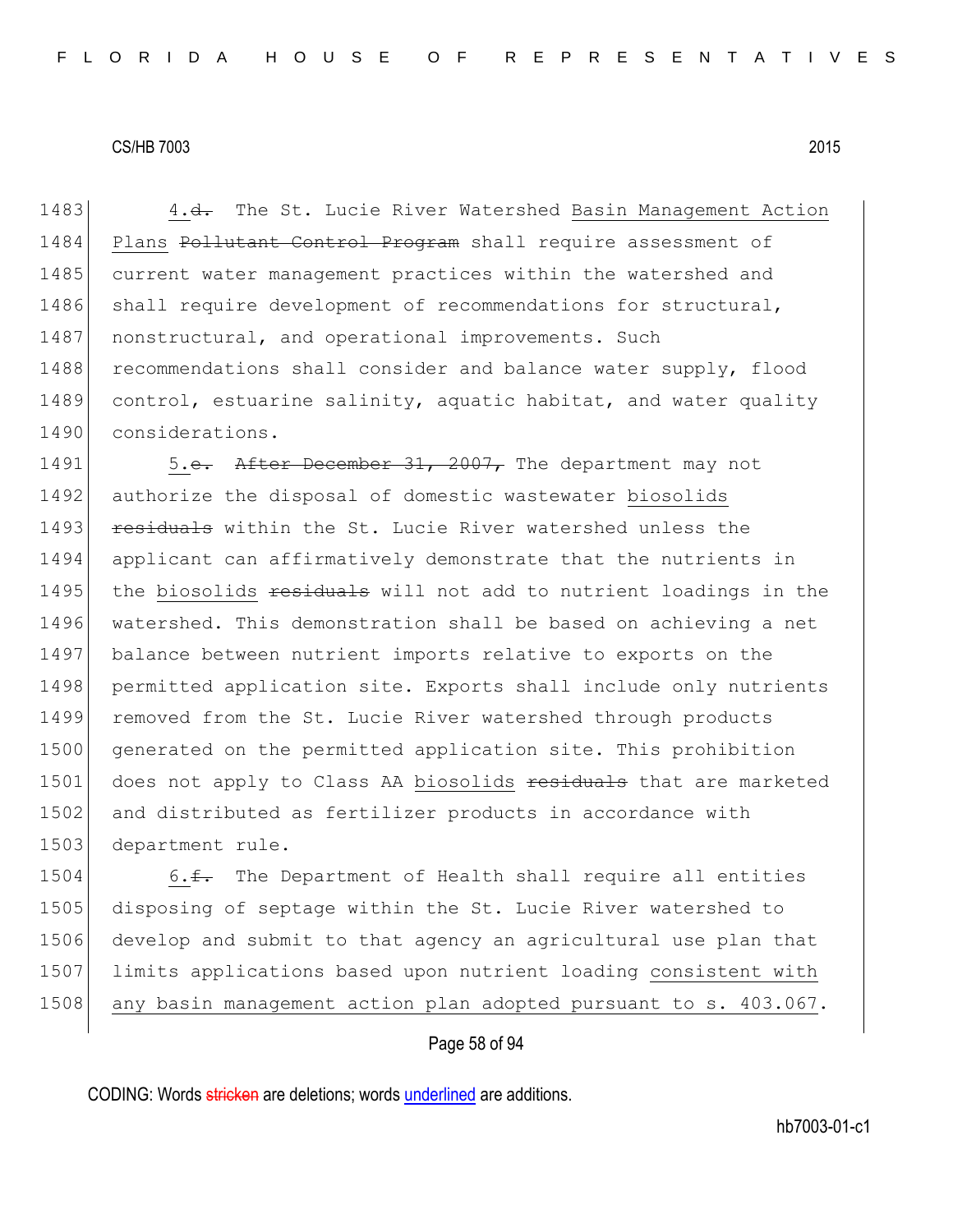1509 By July 1, 2008, nutrient concentrations originating from these 1510 application sites may not exceed the limits established in the 1511 district's WOD program.

1512 7.g. The Department of Agriculture and Consumer Services 1513 shall initiate rulemaking requiring entities within the St. 1514 Lucie River watershed which land-apply animal manure to develop 1515 a resource management system level conservation plan, according 1516 to United States Department of Agriculture criteria, which limit 1517 such application. Such rules may include criteria and thresholds 1518 for the requirement to develop a conservation or nutrient 1519 management plan, requirements for plan approval, and 1520 recordkeeping requirements.

1521 3. St. Lucie River Watershed Research and Water Quality 1522 Monitoring Program. The district, in cooperation with the other 1523 coordinating agencies and local governments, shall establish a 1524 St. Lucie River Watershed Research and Water Quality Monitoring 1525 Program that builds upon the district's existing research 1526 program and that is sufficient to carry out, comply with, or 1527 assess the plans, programs, and other responsibilities created 1528 by this subsection. The program shall also conduct an assessment 1529 of the water volumes and timing from the Lake Okeechobee and St. 1530 Lucie River watersheds and their relative contributions to the 1531 timing and volume of water delivered to the estuary.

1532 (e) (e) River Watershed Protection Plan implementation.—The 1533 coordinating agencies shall be jointly responsible for 1534 implementing the River Watershed Protection Plans, consistent

#### Page 59 of 94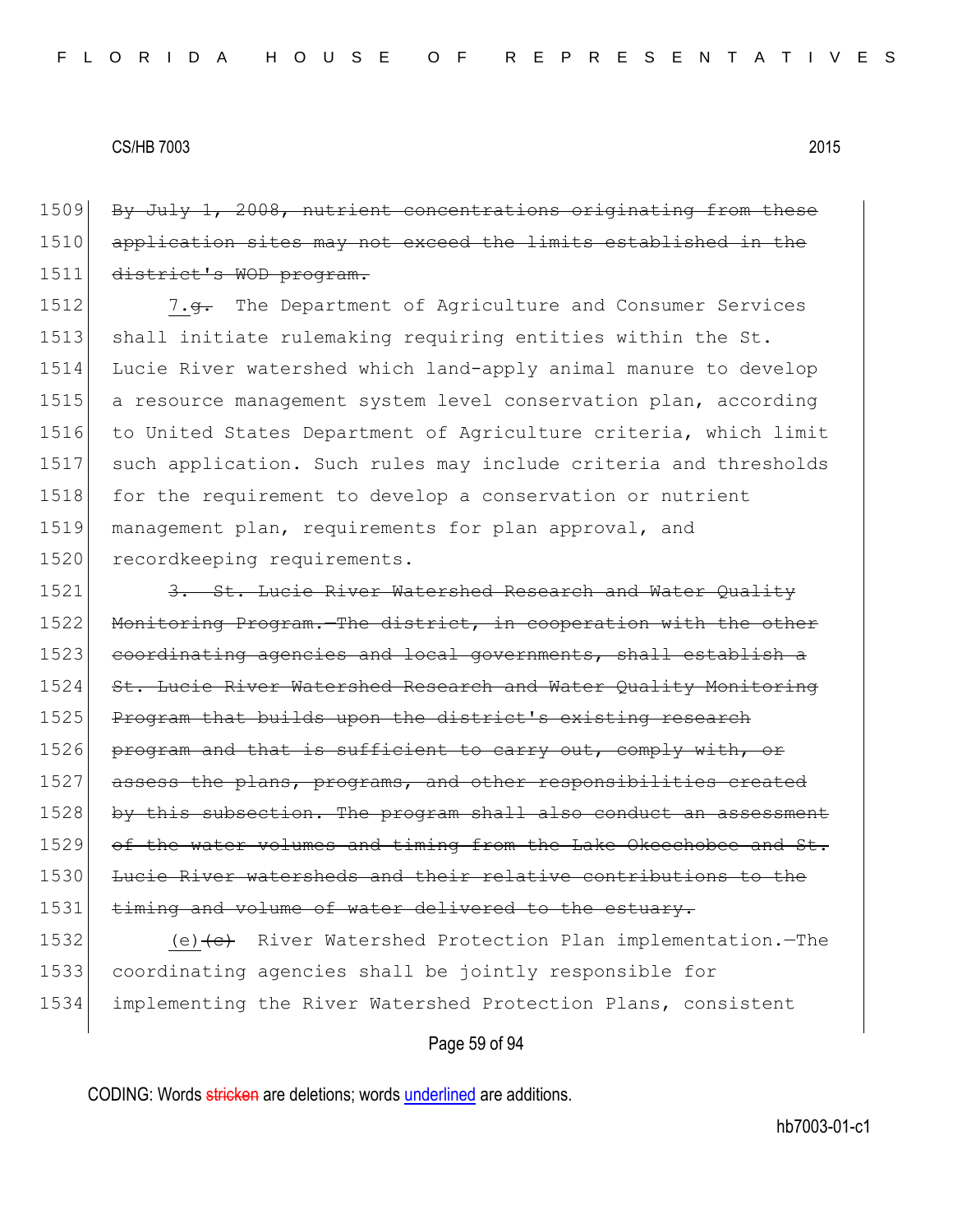1535 with the statutory authority and responsibility of each agency. 1536 Annual funding priorities shall be jointly established, and the 1537 highest priority shall be assigned to programs and projects that 1538 have the greatest potential for achieving the goals and 1539 objectives of the plans. In determining funding priorities, the 1540 coordinating agencies shall also consider the need for 1541 regulatory compliance, the extent to which the program or 1542 project is ready to proceed, and the availability of federal or 1543 local government matching funds. Federal and other nonstate 1544 funding shall be maximized to the greatest extent practicable.

1545  $(f)$   $(d)$  Evaluation.—Beginning By March 1, 2020 2012, and 1546 every 5 3 years thereafter concurrent with the updates of the 1547 basin management action plans adopted pursuant to s. 403.067, 1548 the district, in cooperation with the other coordinating 1549 agencies, shall conduct an evaluation of any pollutant load 1550 reduction goals, as well as any other specific objectives and 1551 goals, as stated in the River Watershed Protection Programs 1552 P<del>lans. Additionally,</del> The district shall identify modifications 1553 to facilities of the River Watershed Construction Projects, as 1554 appropriate, or any other elements of the River Watershed 1555 Protection Programs Plans. The evaluation shall be included in 1556 the annual progress report submitted pursuant to this section.

1557 (g) $(e)$  Priorities and implementation schedules. -The 1558 coordinating agencies are authorized and directed to establish 1559 priorities and implementation schedules for the achievement of 1560 total maximum daily loads, the requirements of s. 403.067, and

# Page 60 of 94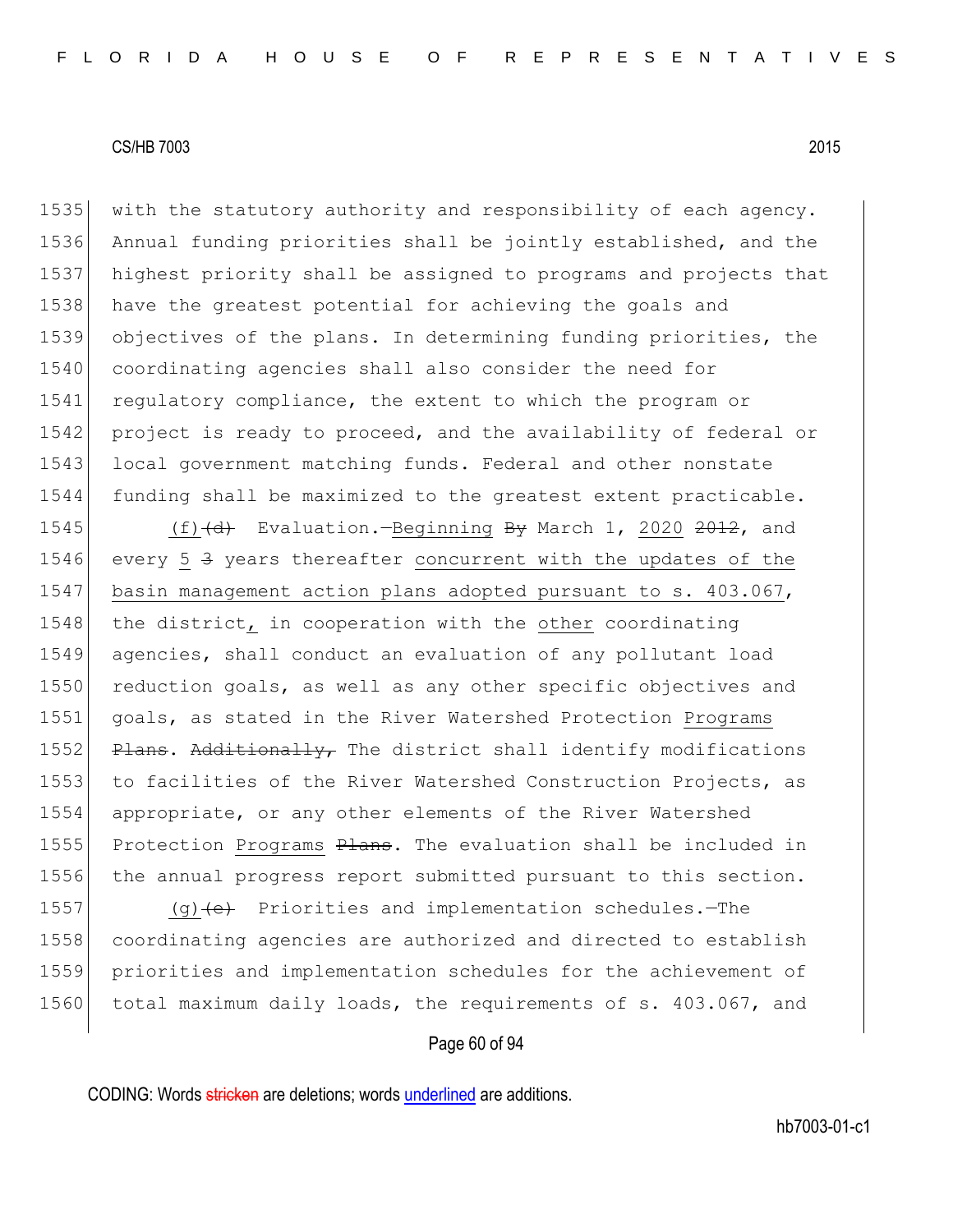1561 compliance with applicable water quality standards within the 1562 waters and watersheds subject to this section. 1563  $(f)$  Legislative ratification.—The coordinating agencies 1564 shall submit the River Watershed Protection Plans developed 1565 pursuant to paragraphs (a) and (b) to the President of the 1566 Senate and the Speaker of the House of Representatives prior to 1567 the 2009 legislative session for review. If the Legislature 1568 takes no action on the plan during the 2009 legislative session, 1569 the plan is deemed approved and may be implemented. 1570 (5) ADOPTION AND IMPLEMENTATION OF TOTAL MAXIMUM DAILY 1571 LOADS AND DEVELOPMENT OF BASIN MANAGEMENT ACTION PLANS.—The 1572 department is directed to expedite development and adoption of 1573 total maximum daily loads for the Caloosahatchee River and 1574 estuary. The department is further directed to, no later than 1575 December 31, 2008, propose for final agency action total maximum 1576 daily loads for nutrients in the tidal portions of the 1577 Caloosahatchee River and estuary. The department shall initiate 1578 development of basin management action plans for Lake 1579 Okeechobee, the Caloosahatchee River watershed and estuary, and 1580 the St. Lucie River watershed and estuary as provided in s. 1581 403.067  $403.067$   $(7)$   $(a)$  as follows: 1582 (a) Basin management action plans shall be developed as 1583 soon as practicable as determined necessary by the department to 1584 achieve the total maximum daily loads established for the Lake 1585 Okeechobee watershed and the estuaries. 1586 (b) The Phase II technical plan development pursuant to

# Page 61 of 94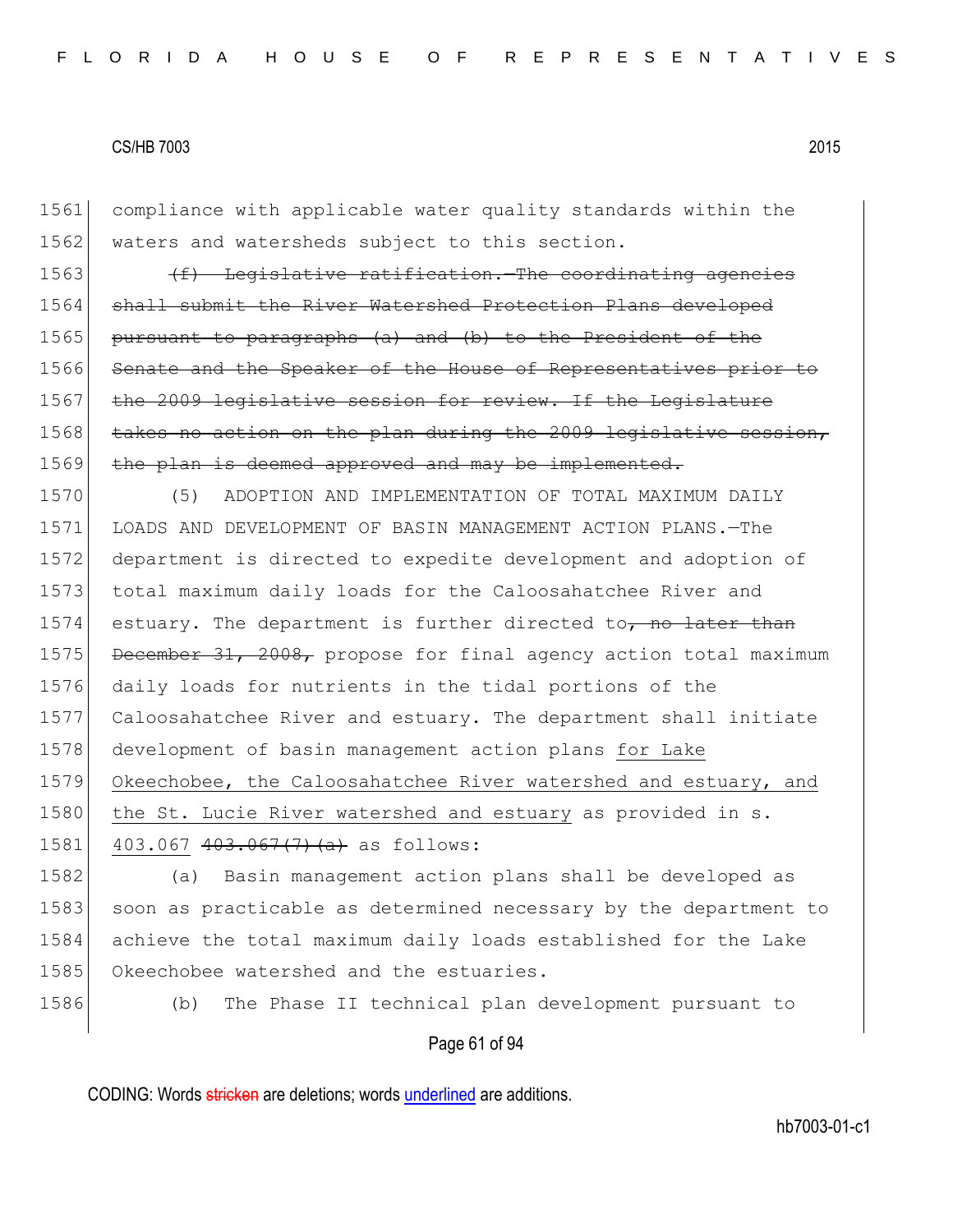1587 paragraph (3)(a) $\left(3\right)$  (b), and the River Watershed Protection Plans 1588 developed pursuant to paragraphs  $(4)$  (a) and (c) $\left(\frac{b}{b}\right)$ , shall 1589 provide the basis for basin management action plans developed by 1590 the department.

1591 (c) As determined necessary by the department in order to 1592 achieve the total maximum daily loads, additional or modified 1593 projects or programs that complement those in the legislatively 1594 ratified plans may be included during the development of the 1595 basin management action plan.

1596 (d) As provided in s. 403.067, management strategies and 1597 pollution reduction requirements set forth in a basin management 1598 action plan subject to permitting by the department under 1599 subsection (7) must be completed pursuant to the schedule set 1600 forth in the basin management action plan, as amended. The 1601 implementation schedule may extend beyond the 5-year permit 1602 term.

1603 (e) As provided in s. 403.067, management strategies and 1604 pollution reduction requirements set forth in a basin management 1605 action plan for a specific pollutant of concern are not subject 1606 to challenge under chapter 120 at the time they are 1607 incorporated, in an identical form, into a department or 1608 district issued permit or a permit modification issued in 1609 accordance with subsection (7). 1610 (d) Development of basin management action plans that

1611 implement the provisions of the legislatively ratified plans

1612 shall be initiated by the department no later than September 30

Page 62 of 94

CODING: Words stricken are deletions; words underlined are additions.

hb7003-01-c1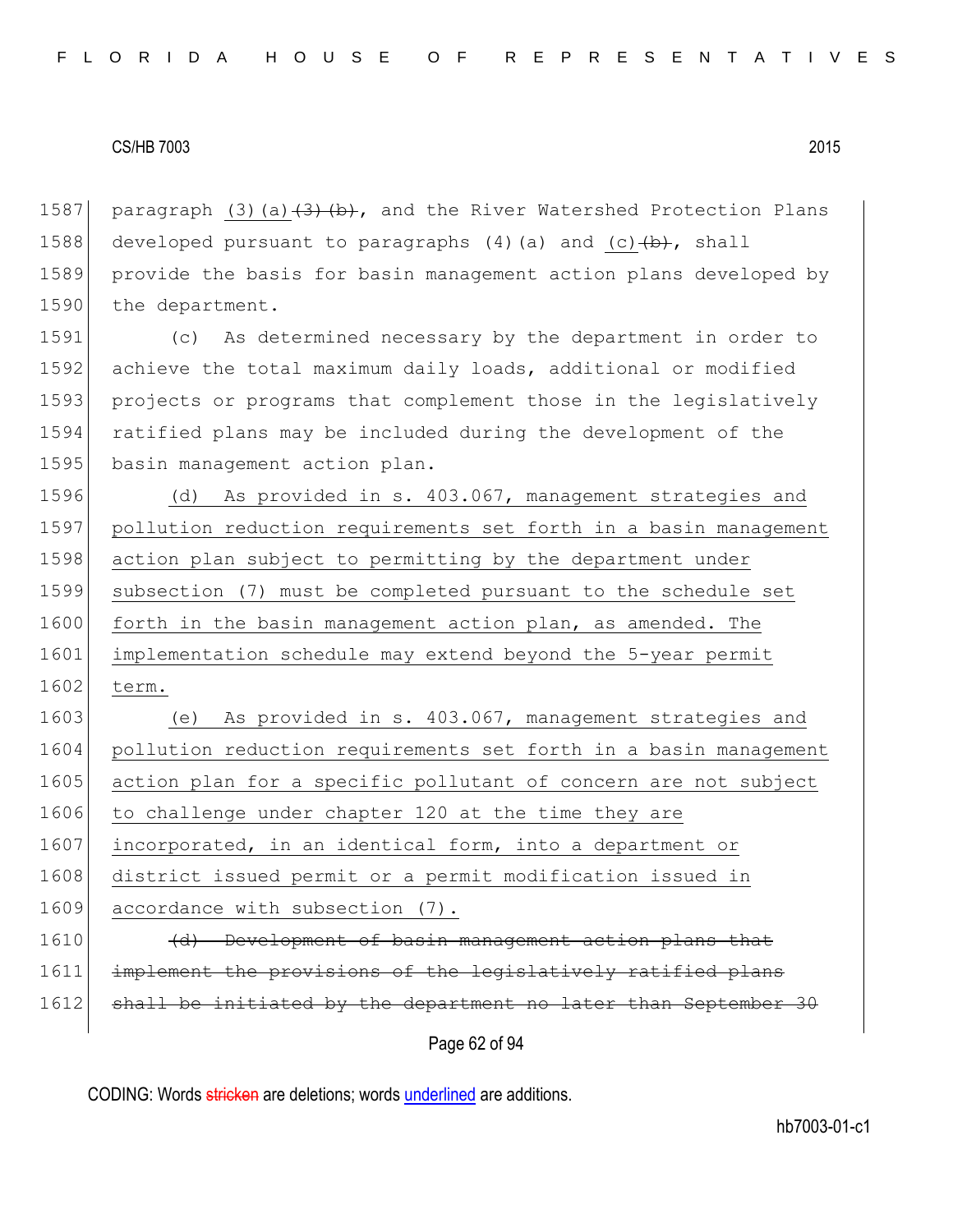1613 of the year in which the applicable plan is ratified. Where a 1614 total maximum daily load has not been established at the time of 1615 plan ratification, development of basin management action plans 1616 shall be initiated no later than 90 days following adoption of 1617 the applicable total maximum daily load.

1618 (6) ANNUAL PROGRESS REPORT.—Each March 1 the district, in 1619 cooperation with the other coordinating agencies, shall report 1620 on implementation of this section as part of the consolidated 1621 annual report required in s. 373.036(7). The annual report shall 1622 include a summary of the conditions of the hydrology, water 1623 quality, and aquatic habitat in the northern Everglades based on 1624 the results of the Research and Water Quality Monitoring 1625 Programs, the status of the Lake Okeechobee Watershed 1626 Construction Project, the status of the Caloosahatchee River 1627 Watershed Construction Project, and the status of the St. Lucie 1628 River Watershed Construction Project. In addition, the report 1629 shall contain an annual accounting of the expenditure of funds 1630 from the Save Our Everglades Trust Fund. At a minimum, the 1631 annual report shall provide detail by program and plan, 1632 including specific information concerning the amount and use of 1633 funds from federal, state, or local government sources. In 1634 detailing the use of these funds, the district shall indicate 1635 those designated to meet requirements for matching funds. The 1636 district shall prepare the report in cooperation with the other 1637 coordinating agencies and affected local governments. The 1638 department shall report on the status of the Lake Okeechobee

# Page 63 of 94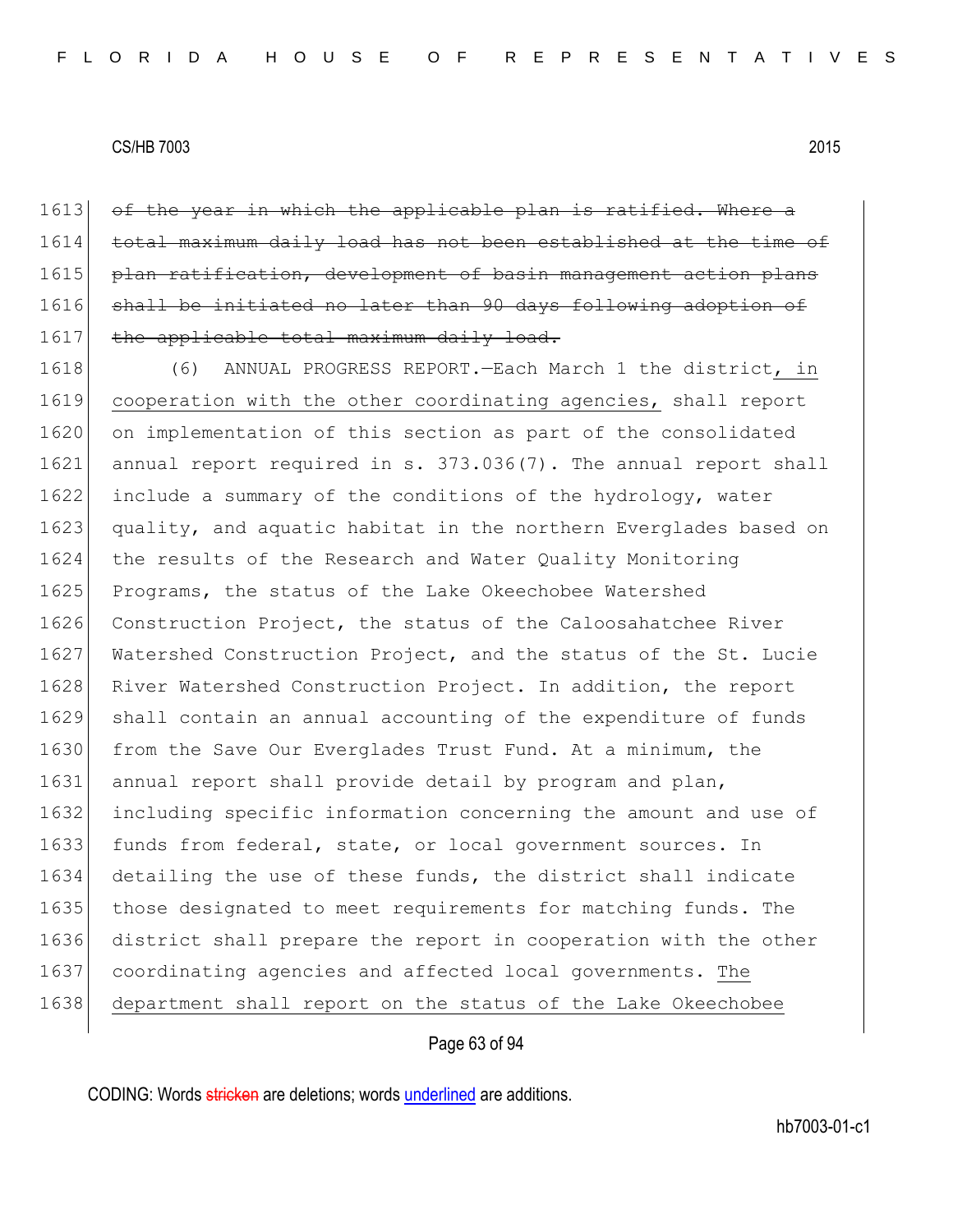1639 Basin Management Action Plan, the Caloosahatchee Estuary Basin 1640 Management Action Plan, and the St. Lucie River and Estuary 1641 Basin Management Action Plan. The Department of Agriculture and 1642 Consumer Services shall report on the status of the 1643 implementation of the agricultural nonpoint source best 1644 management practices.

1645 (7) LAKE OKEECHOBEE PROTECTION PERMITS.—

1646 (a) The Legislature finds that the Lake Okeechobee 1647 Watershed Protection Program will benefit Lake Okeechobee and 1648 downstream receiving waters and is in consistent with the public 1649 interest. The Lake Okeechobee Watershed Construction Project, 1650 and structures discharging into or from Lake Okeechobee shall be 1651 constructed, operated, and maintained in accordance with this 1652 section.

1653 (b) Permits obtained pursuant to this section are in lieu 1654 of all other permits under this chapter or chapter 403, except 1655 those issued under s. 403.0885, if applicable. No Additional 1656 permits are not required for the Lake Okeechobee Watershed 1657 Construction Project, or structures discharging into or from 1658 Lake Okeechobee, if such projects or structures are permitted 1659 under this section. Construction activities related to 1660 implementation of the Lake Okeechobee Watershed Construction 1661 Project may be initiated before prior to final agency action, or 1662 notice of intended agency action, on any permit from the 1663 department under this section.

1664 (c)1. Within 90 days of completion of the diversion plans

Page 64 of 94

CODING: Words stricken are deletions; words underlined are additions.

hb7003-01-c1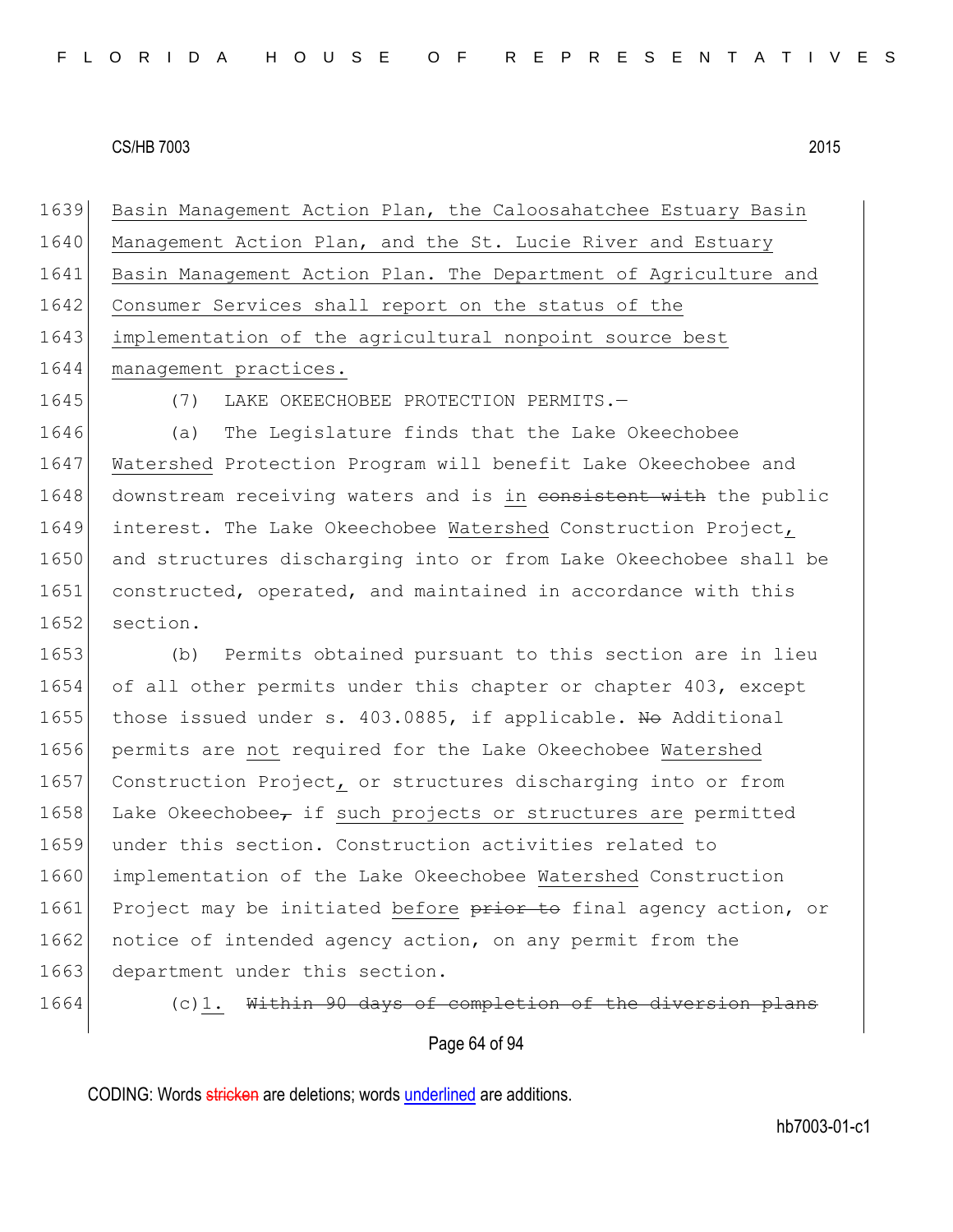| 1665 | set forth in Department Consent Orders 91-0694, 91-0707, 91-          |
|------|-----------------------------------------------------------------------|
| 1666 | 0706, 91-0705, and RT50-205564, Owners or operators of existing       |
| 1667 | structures which discharge into or from Lake Okeechobee that          |
| 1668 | were subject to Department Consent Orders 91-0694, 91-0707, 91-       |
| 1669 | 0706, 91-0705, and RT50-205564 and that are subject to the            |
| 1670 | provisions of s. 373.4592(4) (a) do not require a permit under        |
| 1671 | this section and shall be governed by permits issued under apply      |
| 1672 | for a permit from the department to operate and maintain such         |
| 1673 | structures. By September 1, 2000, owners or operators of all          |
| 1674 | other existing structures which discharge into or from Lake           |
| 1675 | Okeechobee shall apply for a permit from the department to            |
| 1676 | operate and maintain such structures. The department shall issue      |
| 1677 | one or more such permits for a term of 5 years upon the               |
| 1678 | demonstration of reasonable assurance that schedules and              |
| 1679 | strategies to achieve and maintain compliance with water quality      |
| 1680 | standards have been provided for, to the maximum extent               |
| 1681 | practicable, and that operation of the structures otherwise           |
| 1682 | complies with provisions of ss. 373.413 and 373.416 and the Lake      |
| 1683 | Okeechobee Basin Management Action Plan adopted pursuant to s.        |
| 1684 | 403.067.                                                              |
| 1685 | 1. Permits issued under this paragraph shall also contain             |
| 1686 | reasonable conditions to ensure that discharges of waters             |
| 1687 | through structures:                                                   |
| 1688 | Are adequately and accurately monitored;                              |
| 1689 | Will not degrade existing Lake Okeechobee water quality<br>$\theta$ . |
| 1690 | and will result in an overall reduction of phosphorus input into      |
|      | Page 65 of 94                                                         |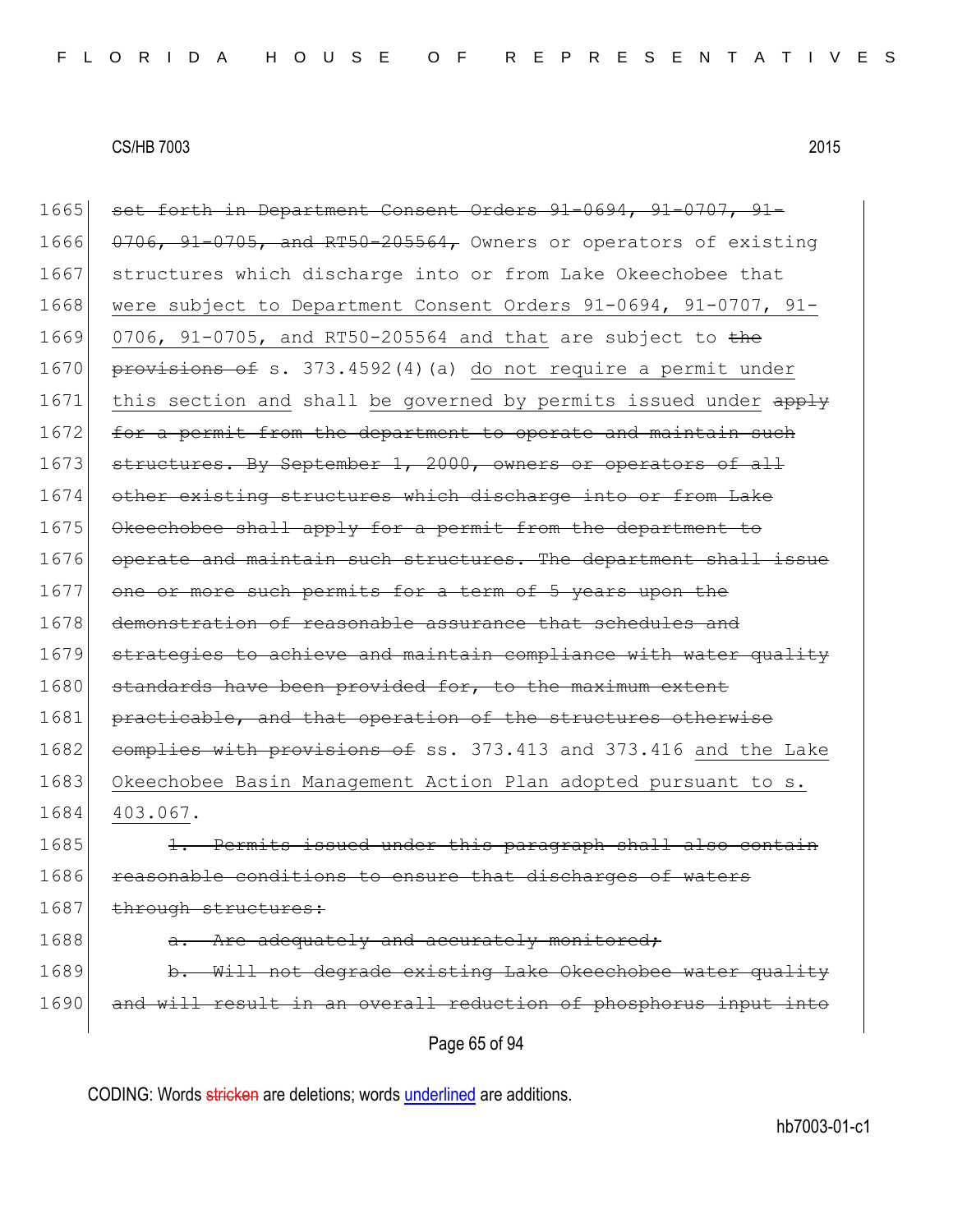1691 Lake Okeechobee, as set forth in the district's Technical 1692 Publication 81-2 and the total maximum daily load established in 1693 accordance with s. 403.067, to the maximum extent practicable; 1694 and

1695 c. Do not pose a serious danger to public health, safety,  $1696$  or welfare.

1697 2. For the purposes of this paragraph, owners and 1698 operators of existing structures which are subject to the 1699 provisions of s. 373.4592(4)(a) and which discharge into or from 1700 Lake Okeechobee shall be deemed in compliance with this 1701 paragraph the term "maximum extent practicable" if they are in 1702 full compliance with the conditions of permits under chapter 1703 chapters 40E-61 and 40E-63, Florida Administrative Code.

1704 3. By January 1, 2004, The district shall obtain from 1705 submit to the department a permit modification to the Lake 1706 Okeechobee structure permits to incorporate proposed changes 1707 necessary to ensure that discharges through the structures 1708 covered by this permit are consistent with the basin management 1709 action plan adopted pursuant to achieve state water quality 1710 standards, including the total maximum daily load established in 1711 accordance with s. 403.067. These changes shall be designed to 1712 achieve such compliance with state water quality standards no 1713 <del>later than January 1, 2015.</del>

1714 (d) The department shall require permits for district 1715 regional projects that are part of the Lake Okeechobee Watershed 1716 Construction Project facilities. However, projects identified in

#### Page 66 of 94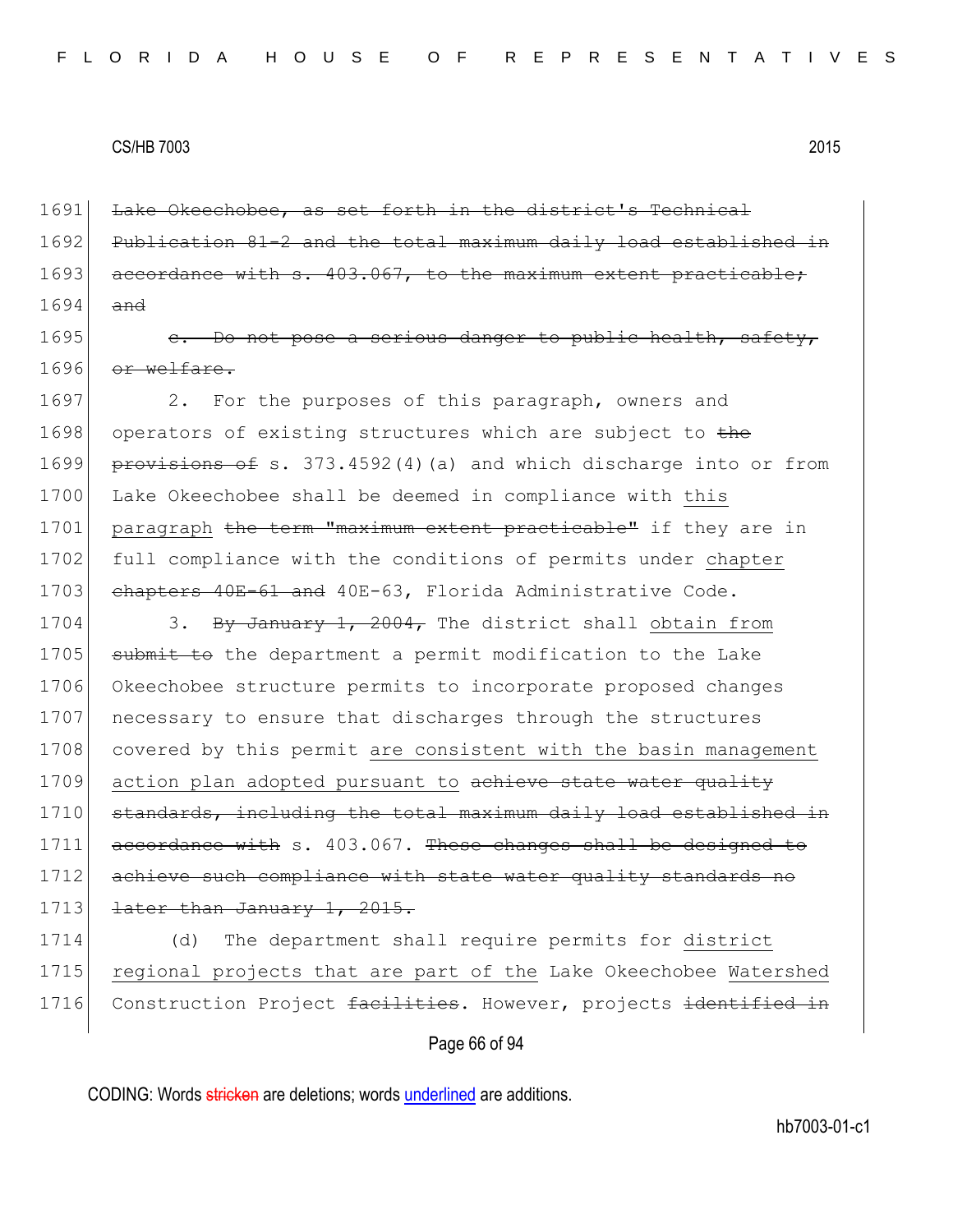1717  $\rightarrow$  sub-subparagraph (3) (b) 1.b. that qualify as exempt pursuant to 1718 s. 373.406 do shall not require need permits under this section. 1719 Such permits shall be issued for a term of 5 years upon the 1720 demonstration of reasonable assurances that:

1721 1. District regional projects that are part of the Lake 1722 Okeechobee Watershed Construction Project facility, based upon 1723 the conceptual design documents and any subsequent detailed 1724 design documents developed by the district, will shall achieve 1725 the design objectives for phosphorus required in subparagraph 1726 (3)(a)1.  $\frac{\text{b}}{\text{b}}$  (3)(b);

1727 2. For water quality standards other than phosphorus, the 1728 quality of water discharged from the facility is of equal or 1729 better quality than the inflows;

1730 3. Discharges from the facility do not pose a serious 1731 danger to public health, safety, or welfare; and

 4. Any impacts on wetlands or state-listed species resulting from implementation of that facility of the Lake Okeechobee Construction Project are minimized and mitigated, as 1735 appropriate.

1736 (e) At least 60 days before prior to the expiration of any 1737 permit issued under this section, the permittee may apply for a 1738 renewal thereof for a period of 5 years.

1739 (f) Permits issued under this section may include any 1740 standard conditions provided by department rule which are 1741 appropriate and consistent with this section.

1742 (g) Permits issued under pursuant to this section may be

# Page 67 of 94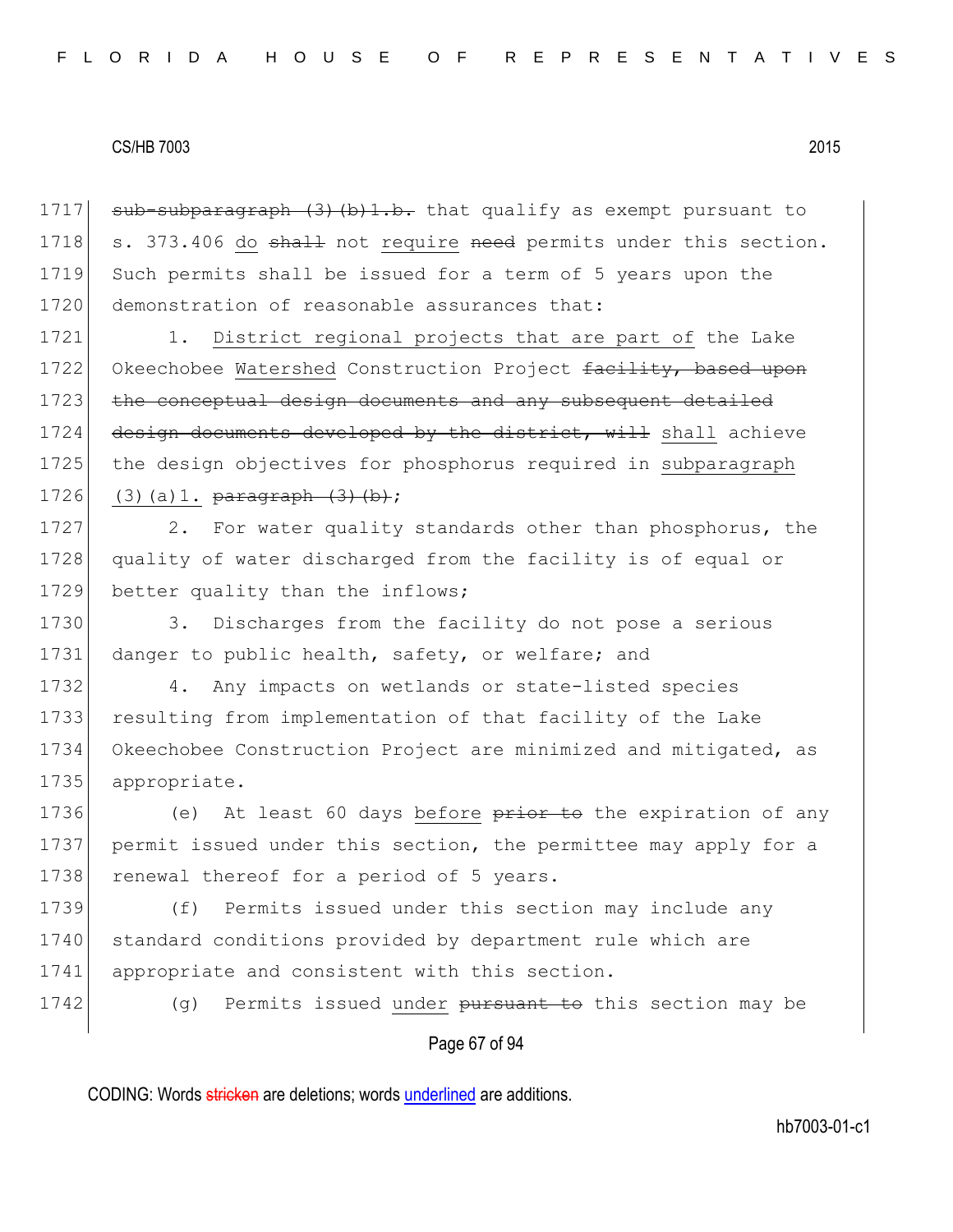1743 modified, as appropriate, upon review and approval by the 1744 department.

1745 Section 9. Paragraphs (a) and (b) of subsection (6) of 1746 section 373.536, Florida Statutes, are amended to read:

1747 373.536 District budget and hearing thereon.-

1748 (6) FINAL BUDGET; ANNUAL AUDIT; CAPITAL IMPROVEMENTS PLAN; 1749 WATER RESOURCE DEVELOPMENT WORK PROGRAM.—

1750 (a) Each district must, by the date specified for each 1751 item, furnish copies of the following documents to the Governor, 1752 the President of the Senate, the Speaker of the House of 1753 Representatives, the chairs of all legislative committees and 1754 subcommittees having substantive or fiscal jurisdiction over the 1755 districts, as determined by the President of the Senate or the 1756 Speaker of the House of Representatives as applicable, the 1757 secretary of the department, and the governing board of each 1758 county in which the district has jurisdiction or derives any 1759 funds for the operations of the district:

1760 1. The adopted budget, to be furnished within 10 days 1761 after its adoption.

1762 2. A financial audit of its accounts and records, to be 1763 furnished within 10 days after its acceptance by the governing 1764 board. The audit must be conducted in accordance with s. 11.45 1765 and the rules adopted thereunder. In addition to the entities 1766 named above, the district must provide a copy of the audit to 1767 | the Auditor General within 10 days after its acceptance by the 1768 governing board.

# Page 68 of 94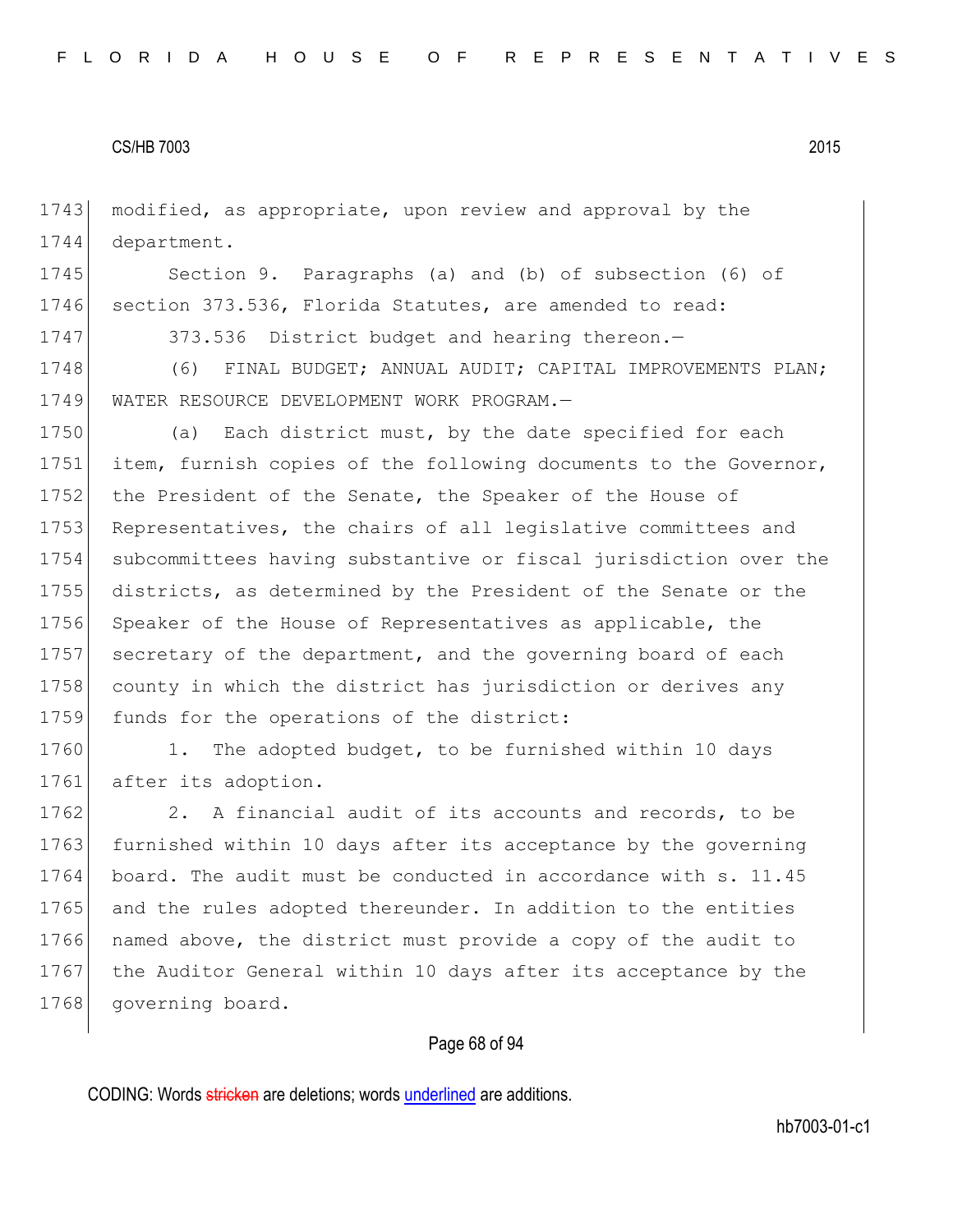1769 3. A 5-year capital improvements plan, to be included in 1770 the consolidated annual report required by s. 373.036(7). The 1771 plan must include expected sources of revenue for planned 1772 improvements and must be prepared in a manner comparable to the 1773 fixed capital outlay format set forth in s. 216.043. 1774 4. A 5-year water resource development work program to be 1775 furnished within 30 days after the adoption of the final budget. 1776 The program must describe the district's implementation strategy 1777 and include an annual funding plan for each of the 5 years 1778 included in the plan for the water resource and, water supply, 1779 development components, including and alternative water supply 1780 development, components of each approved regional water supply 1781 plan developed or revised under s. 373.709. The work program 1782 must address all the elements of the water resource development 1783 component in the district's approved regional water supply 1784 plans, as well as the water supply projects proposed for 1785 district funding and assistance. The annual funding plan shall 1786 identify both anticipated available district funding and 1787 additional funding needs for the second through fifth years of 1788 the funding plan. The work program and must identify projects in 1789 the work program which will provide water; explain how each 1790 water resource, and water supply, and alternative water supply 1791 development project will produce additional water available for 1792 consumptive uses; estimate the quantity of water to be produced 1793 by each project; and provide an assessment of the contribution 1794 of the district's regional water supply plans in supporting the

# Page 69 of 94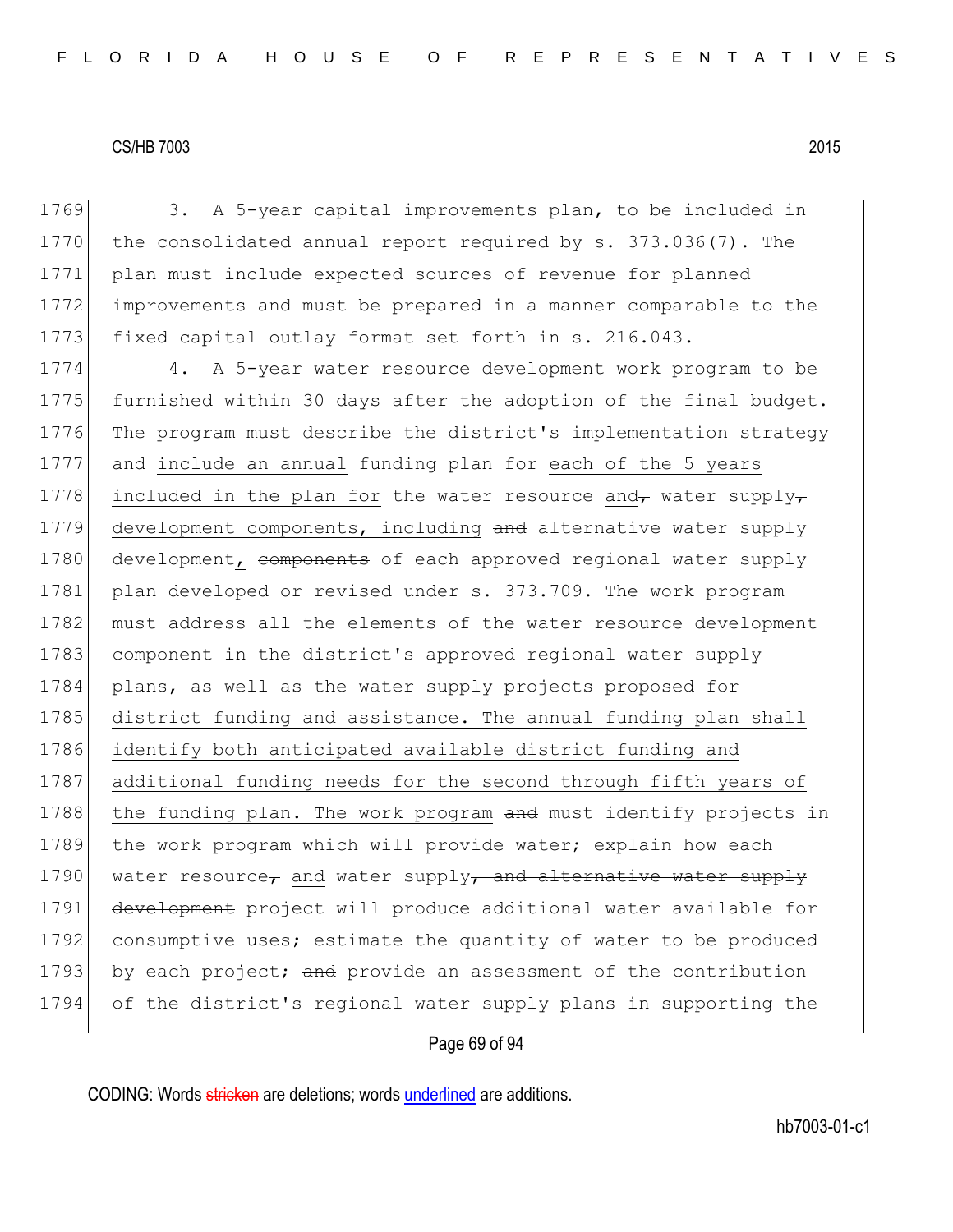implementation of minimum flows and levels and reservations; and 1796 ensure providing sufficient water is available needed to timely meet the water supply needs of existing and future reasonable- beneficial uses for a 1-in-10-year drought event and to avoid the adverse effects of competition for water supplies.

1800 (b) Within 30 days after its submittal, the department 1801 shall review the proposed work program and submit its findings, 1802 questions, and comments to the district. The review must include 1803 a written evaluation of the program's consistency with the 1804 furtherance of the district's approved regional water supply 1805 plans, and the adequacy of proposed expenditures. As part of the 1806 review, the department shall post the work program on its 1807 website and give interested parties the opportunity to provide 1808 | written comments on each district's proposed work program. 1809 Within 45 days after receipt of the department's evaluation, the 1810 governing board shall state in writing to the department which 1811 of the changes recommended in the evaluation it will incorporate 1812 into its work program submitted as part of the March 1 1813 consolidated annual report required by s. 373.036(7) or specify 1814 the reasons for not incorporating the changes. The department 1815 shall include the district's responses in a final evaluation 1816 report and shall submit a copy of the report to the Governor, 1817 the President of the Senate, and the Speaker of the House of 1818 Representatives.

1819 Section 10. Subsection (9) of section 373.703, Florida 1820 Statutes, is amended to read:

#### Page 70 of 94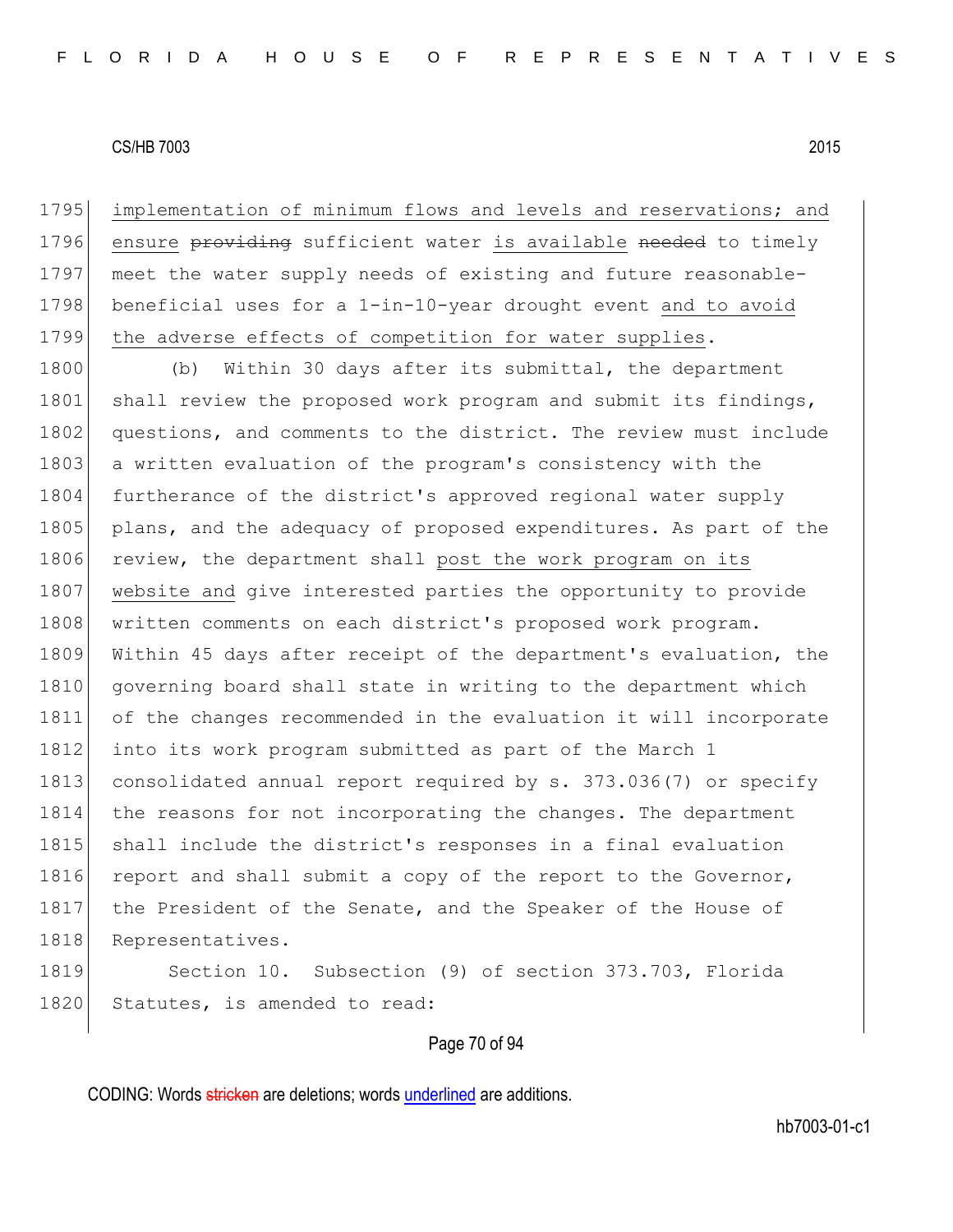1821 373.703 Water production; general powers and duties. - In 1822 the performance of, and in conjunction with, its other powers 1823 and duties, the governing board of a water management district 1824 existing pursuant to this chapter:

1825 (9) May join with one or more other water management 1826 districts, counties, municipalities, special districts, publicly 1827 owned or privately owned water utilities, multijurisdictional 1828 water supply entities, regional water supply authorities, 1829 private landowners, or self-suppliers for the purpose of 1830 carrying out its powers, and may contract with such other 1831 entities to finance acquisitions, construction, operation, and 1832 maintenance, provided that such contracts are consistent with 1833 the public interest. The contract may provide for contributions 1834 to be made by each party to the contract for the division and 1835 apportionment of the expenses of acquisitions, construction, 1836 operation, and maintenance, and for the division and 1837 apportionment of resulting benefits, services, and products. The 1838 contracts may contain other covenants and agreements necessary 1839 and appropriate to accomplish their purposes.

1840 Section 11. Paragraph (b) of subsection (2), subsection 1841 (3), and paragraph (b) of subsection (4) of section 373.705, 1842 Florida Statutes, are amended to read:

1843 373.705 Water resource development; water supply 1844 development.-

- 1845 (2) It is the intent of the Legislature that:
- 1846 (b) Water management districts take the lead in

Page 71 of 94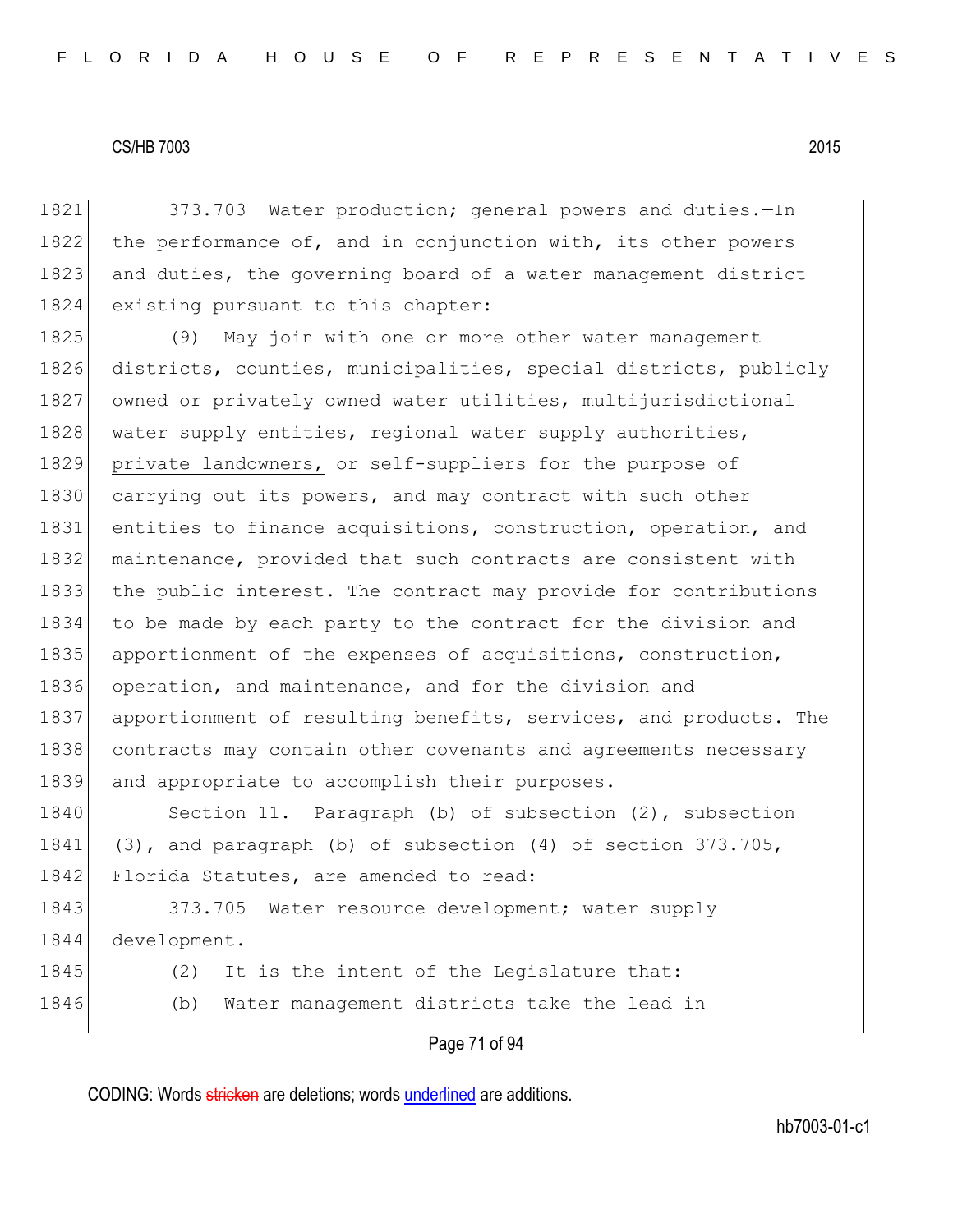1847 identifying and implementing water resource development 1848 projects, and be responsible for securing necessary funding for 1849 regionally significant water resource development projects, 1850 including regionally significant projects that prevent or limit 1851 adverse water resource impacts, avoid competition among water 1852 users, or support the provision of new water supplies in order 1853 to help implement a minimum flow or level or water reservation.

1854 (3)(a) The water management districts shall fund and 1855 implement water resource development as defined in s. 373.019. 1856 The water management districts are encouraged to implement water 1857 resource development as expeditiously as possible in areas 1858 subject to regional water supply plans.

1859 (b) Each governing board shall include in its annual 1860 budget submittals required under this chapter:

1861 1. The amount of funds for each project in the annual 1862 funding plan developed pursuant to  $s. 373.536(6)(a)4.$ 

1863 2. The total amount needed for the fiscal year to 1864 implement water resource development projects, as prioritized in 1865 its regional water supply plans.

1866 (4)

1867 (b) Water supply development projects that meet the 1868 criteria in paragraph (a) and that meet one or more of the 1869 following additional criteria shall be given first consideration 1870 for state or water management district funding assistance: 1871 1. The project brings about replacement of existing

1872 sources in order to help implement a minimum flow or level;  $\theta$ re

#### Page 72 of 94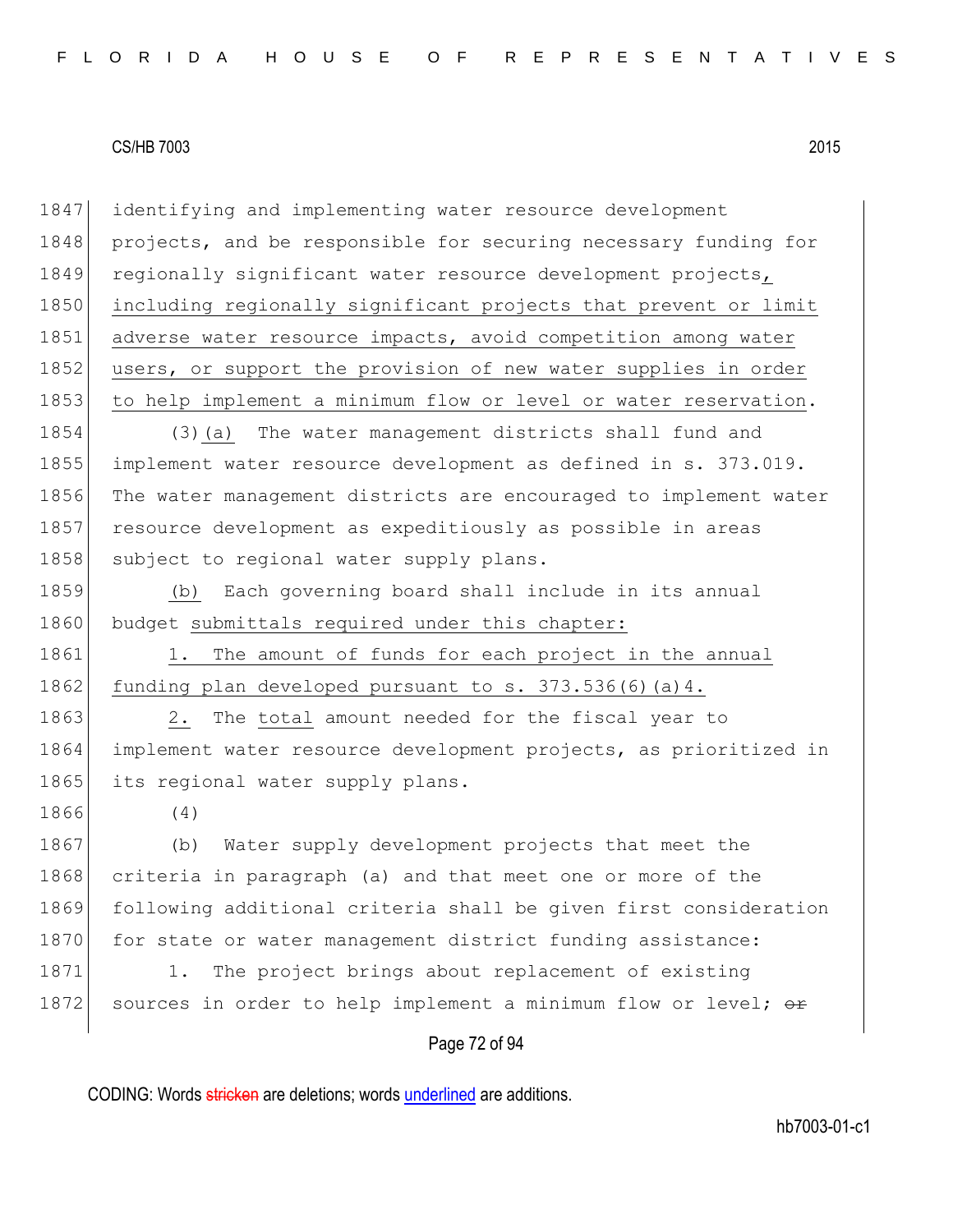Page 73 of 94 1873 2. The project implements reuse that assists in the 1874 elimination of domestic wastewater ocean outfalls as provided in 1875 s. 403.086(9); or 1876 3. The project reduces or eliminates the adverse effects 1877 of competition between legal users and the natural system. 1878 Section 12. Paragraph (f) of subsection (3), paragraph (a) 1879 of subsection (6), and paragraph (e) of subsection (8) of 1880 section 373.707, Florida Statutes, are amended to read: 1881 373.707 Alternative water supply development. 1882 (3) The primary roles of the water management districts in 1883 water resource development as it relates to supporting 1884 alternative water supply development are: 1885 (f) The provision of technical and financial assistance to 1886 local governments, self-suppliers, and publicly owned and 1887 privately owned water utilities for alternative water supply 1888 projects. 1889 (6)(a) Where state The statewide funds are provided 1890 through specific appropriation or pursuant to the Water 1891 Protection and Sustainability Program, such funds serve to 1892 supplement existing water management district or basin board 1893 funding for alternative water supply development assistance and 1894 should not result in a reduction of such funding. For each 1895 project identified in the plans prepared pursuant to s. 1896 373.536(6)(a)4. Therefore, the water management districts shall 1897 include in the annual tentative and adopted budget submittals 1898 required under this chapter the amount of funds allocated for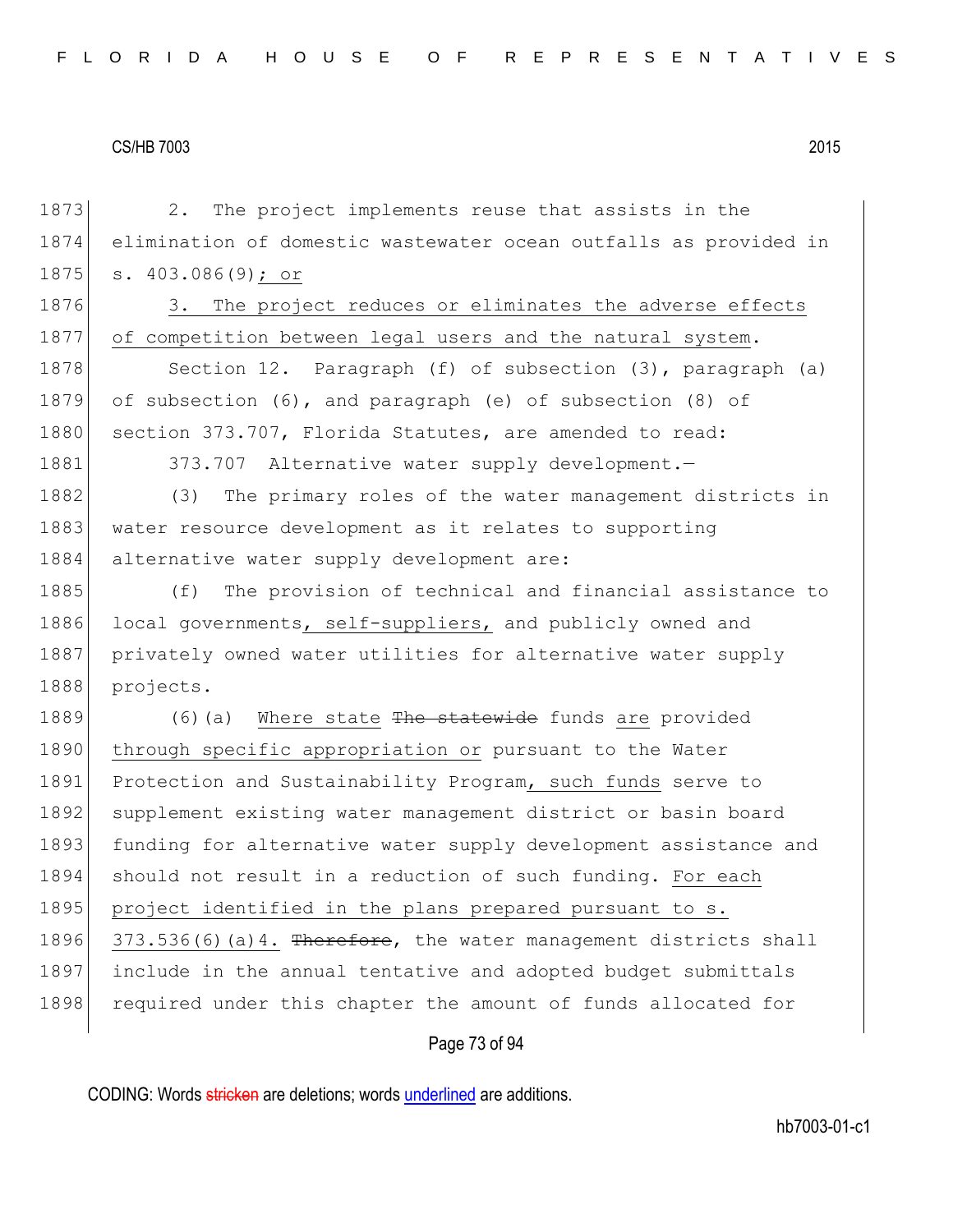1899 water resource development that supports alternative water 1900 supply development and the funds allocated for alternative water 1901 supply projects selected for inclusion in the Water Protection 1902 and Sustainability Program. It shall be the goal of each water 1903 management district and basin boards that the combined funds 1904 allocated annually for these purposes be, at a minimum, the 1905 equivalent of 100 percent of the state funding provided to the 1906 water management district for alternative water supply 1907 development. If this goal is not achieved, the water management 1908 district shall provide in the budget submittal an explanation of 1909 the reasons or constraints that prevent this goal from being 1910 met, an explanation of how the goal will be met in future years, 1911 and affirmation of match is required during the budget review 1912 process as established under s. 373.536(5). The Suwannee River 1913 Water Management District and the Northwest Florida Water 1914 Management District shall not be required to meet the match 1915 requirements of this paragraph; however, they shall try to 1916 achieve the match requirement to the greatest extent 1917 practicable.

1918 (8)

1919 (e) Applicants for projects that may receive funding 1920 assistance pursuant to the Water Protection and Sustainability 1921 Program shall, at a minimum, be required to pay 60 percent of 1922 the project's construction costs. The water management districts 1923 may, at their discretion, totally or partially waive this 1924 requirement for projects sponsored by:

#### Page 74 of 94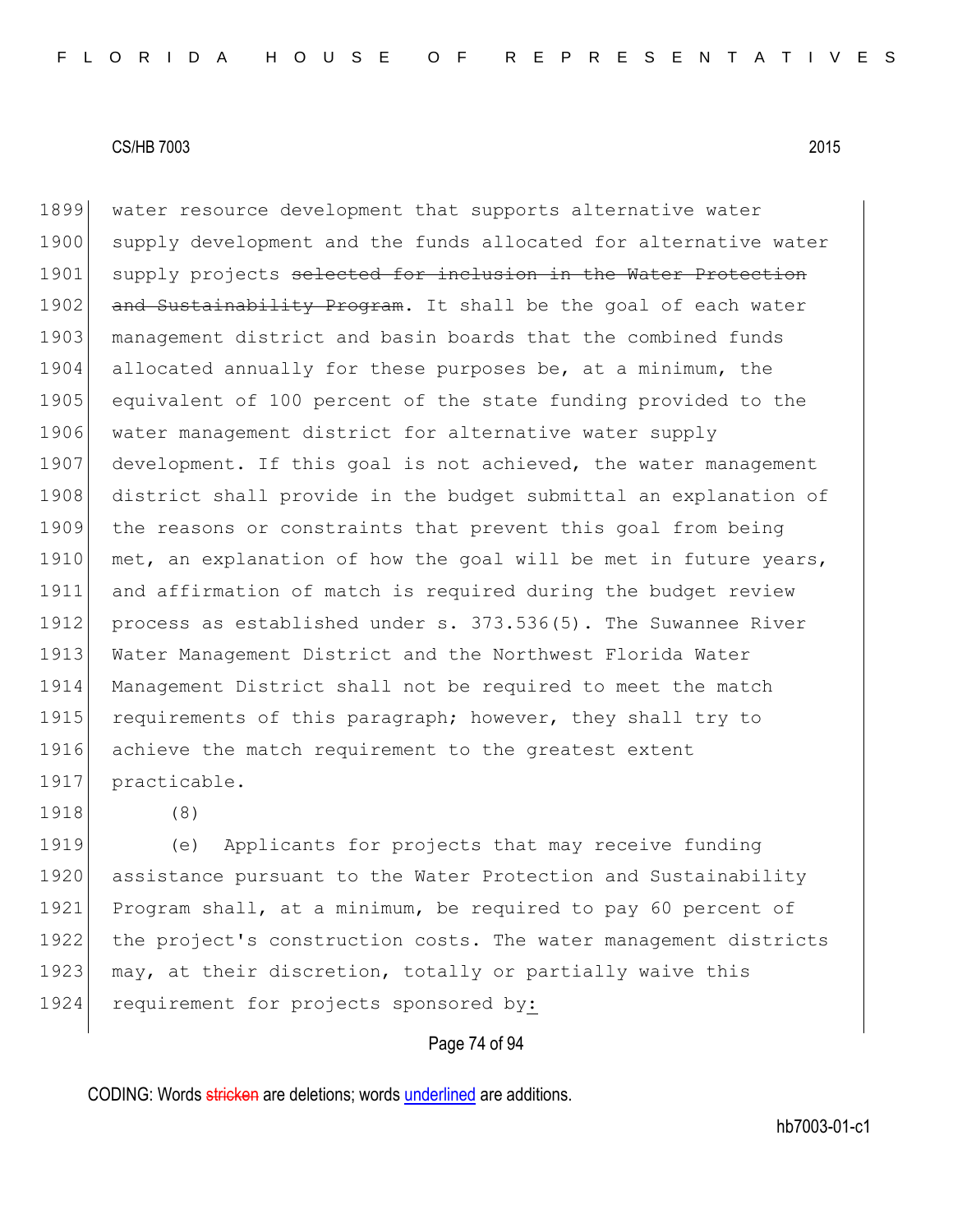| FLORIDA HOUSE OF REPRESENTATIVES |  |  |  |  |  |  |  |  |  |  |  |  |  |  |  |  |  |  |  |  |  |  |  |  |
|----------------------------------|--|--|--|--|--|--|--|--|--|--|--|--|--|--|--|--|--|--|--|--|--|--|--|--|
|----------------------------------|--|--|--|--|--|--|--|--|--|--|--|--|--|--|--|--|--|--|--|--|--|--|--|--|

1925 1. Financially disadvantaged small local governments as 1926 defined in former s. 403.885(5); or 1927 2. Water users for projects determined by a water 1928 | management district governing board to be in the public interest 1929 pursuant to paragraph  $(1)$  (f), if the projects are not otherwise 1930 financially feasible. 1931 1932 The water management districts or basin boards may, at their 1933 discretion, use ad valorem or federal revenues to assist a 1934 project applicant in meeting the requirements of this paragraph. 1935 Section 13. Paragraph (a) of subsection (2) and paragraphs 1936 (a) and (e) of subsection (6) of section 373.709, Florida 1937 Statutes, are amended to read: 1938 373.709 Regional water supply planning. 1939 (2) Each regional water supply plan must be based on at 1940 least a 20-year planning period and must include, but need not 1941 be limited to: 1942 (a) A water supply development component for each water 1943 supply planning region identified by the district which 1944 includes: 1945 1. A quantification of the water supply needs for all 1946 existing and future reasonable-beneficial uses within the 1947 planning horizon. The level-of-certainty planning goal 1948 associated with identifying the water supply needs of existing 1949 and future reasonable-beneficial uses must be based upon meeting 1950 those needs for a 1-in-10-year drought event.

# Page 75 of 94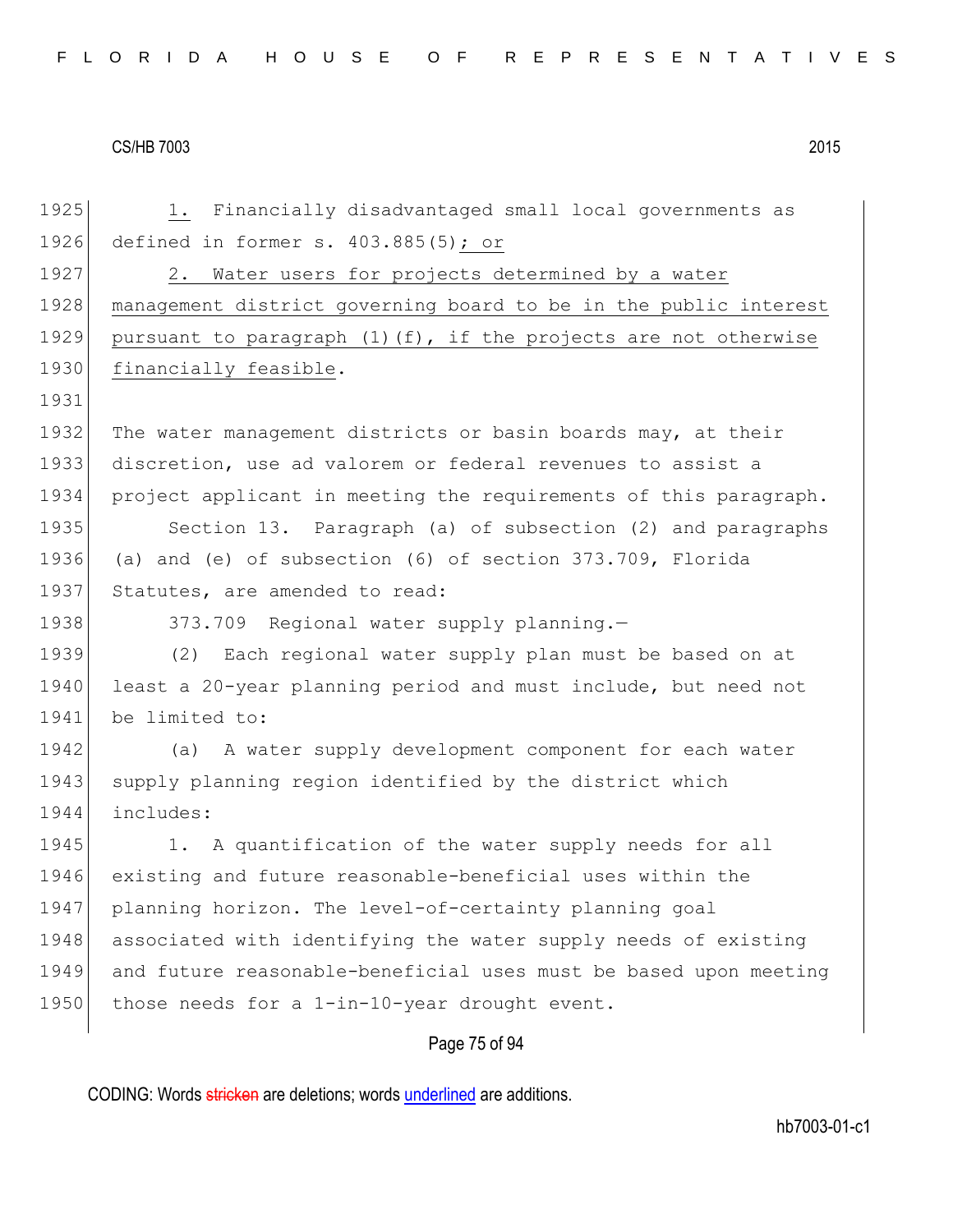1951 a. Population projections used for determining public 1952 water supply needs must be based upon the best available data. 1953 In determining the best available data, the district shall 1954 consider the University of Florida Florida's Bureau of Economic 1955 and Business Research (BEBR) medium population projections and 1956 population projection data and analysis submitted by a local 1957 government pursuant to the public workshop described in 1958 subsection (1) if the data and analysis support the local 1959 government's comprehensive plan. Any adjustment of or deviation 1960 from the BEBR projections must be fully described, and the 1961 original BEBR data must be presented along with the adjusted 1962 data.

1963 b. Agricultural demand projections used for determining 1964 the needs of agricultural self-suppliers must be based upon the 1965 best available data. In determining the best available data for 1966 agricultural self-supplied water needs, the district shall 1967 consider the data indicative of future water supply demands 1968 provided by the Department of Agriculture and Consumer Services 1969 pursuant to s. 570.93 and agricultural demand projection data 1970 and analysis submitted by a local government pursuant to the 1971 public workshop described in subsection (1), if the data and 1972 analysis support the local government's comprehensive plan. Any 1973 adjustment of or deviation from the data provided by the 1974 Department of Agriculture and Consumer Services must be fully 1975 described, and the original data must be presented along with 1976 the adjusted data.

# Page 76 of 94

CODING: Words stricken are deletions; words underlined are additions.

hb7003-01-c1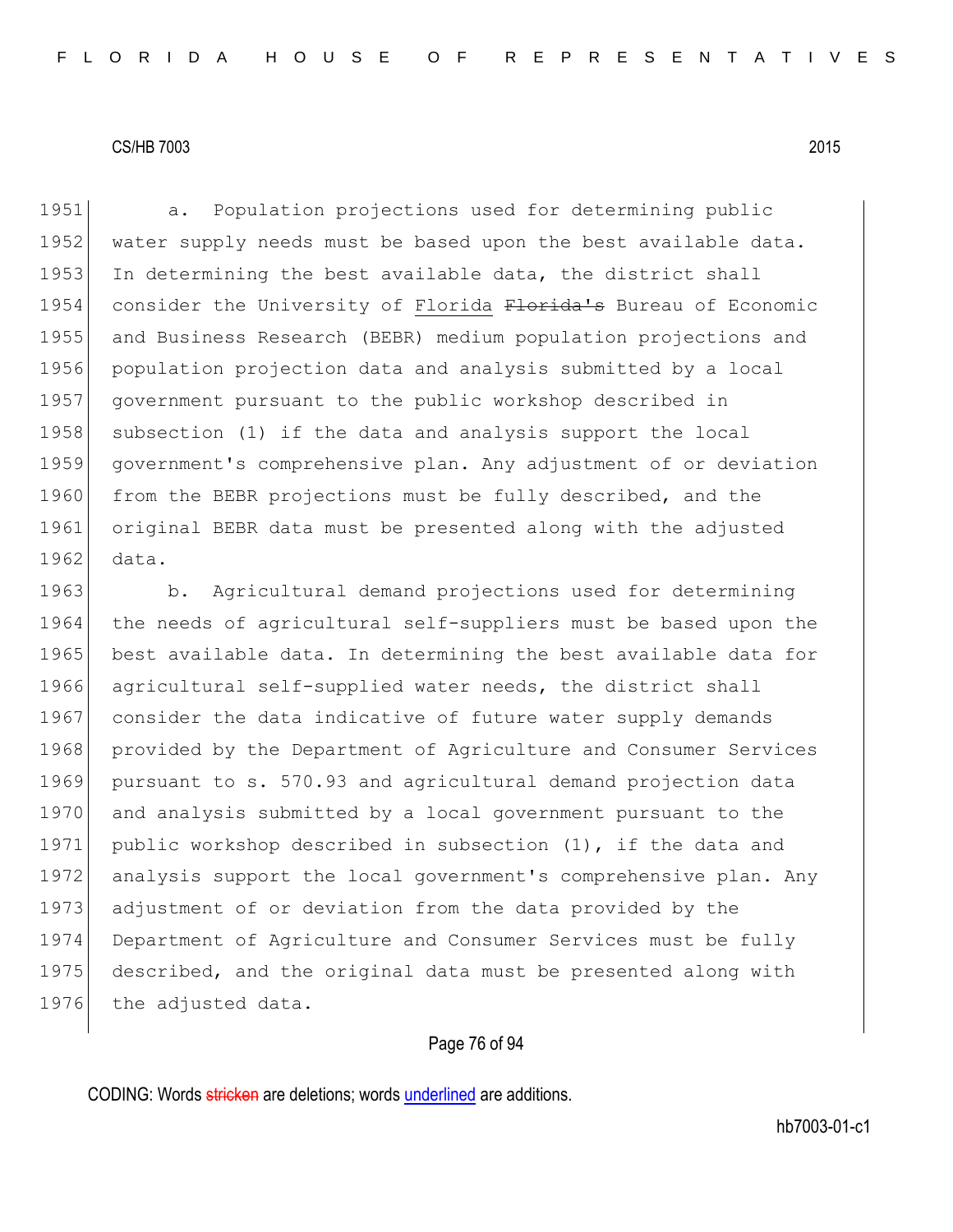1977 2. A list of water supply development project options, 1978 including traditional and alternative water supply project 1979 options that are technically and financially feasible, from 1980 which local government, government-owned and privately owned 1981 utilities, regional water supply authorities, 1982 multijurisdictional water supply entities, self-suppliers, and 1983 others may choose for water supply development. In addition to 1984 projects listed by the district, such users may propose specific 1985 projects for inclusion in the list of alternative water supply 1986 projects. If such users propose a project to be listed as an 1987 alternative water supply project, the district shall determine 1988 whether it meets the goals of the plan, and, if so, it shall be 1989 included in the list. The total capacity of the projects 1990 included in the plan must exceed the needs identified in 1991 subparagraph 1. and take into account water conservation and 1992 other demand management measures, as well as water resources 1993 constraints, including adopted minimum flows and levels and 1994 water reservations. Where the district determines it is 1995 appropriate, the plan should specifically identify the need for 1996 multijurisdictional approaches to project options that, based on 1997 planning level analysis, are appropriate to supply the intended 1998 uses and that, based on such analysis, appear to be permittable 1999 and financially and technically feasible. The list of water 2000 supply development options must contain provisions that 2001 recognize that alternative water supply options for agricultural 2002 self-suppliers are limited.

# Page 77 of 94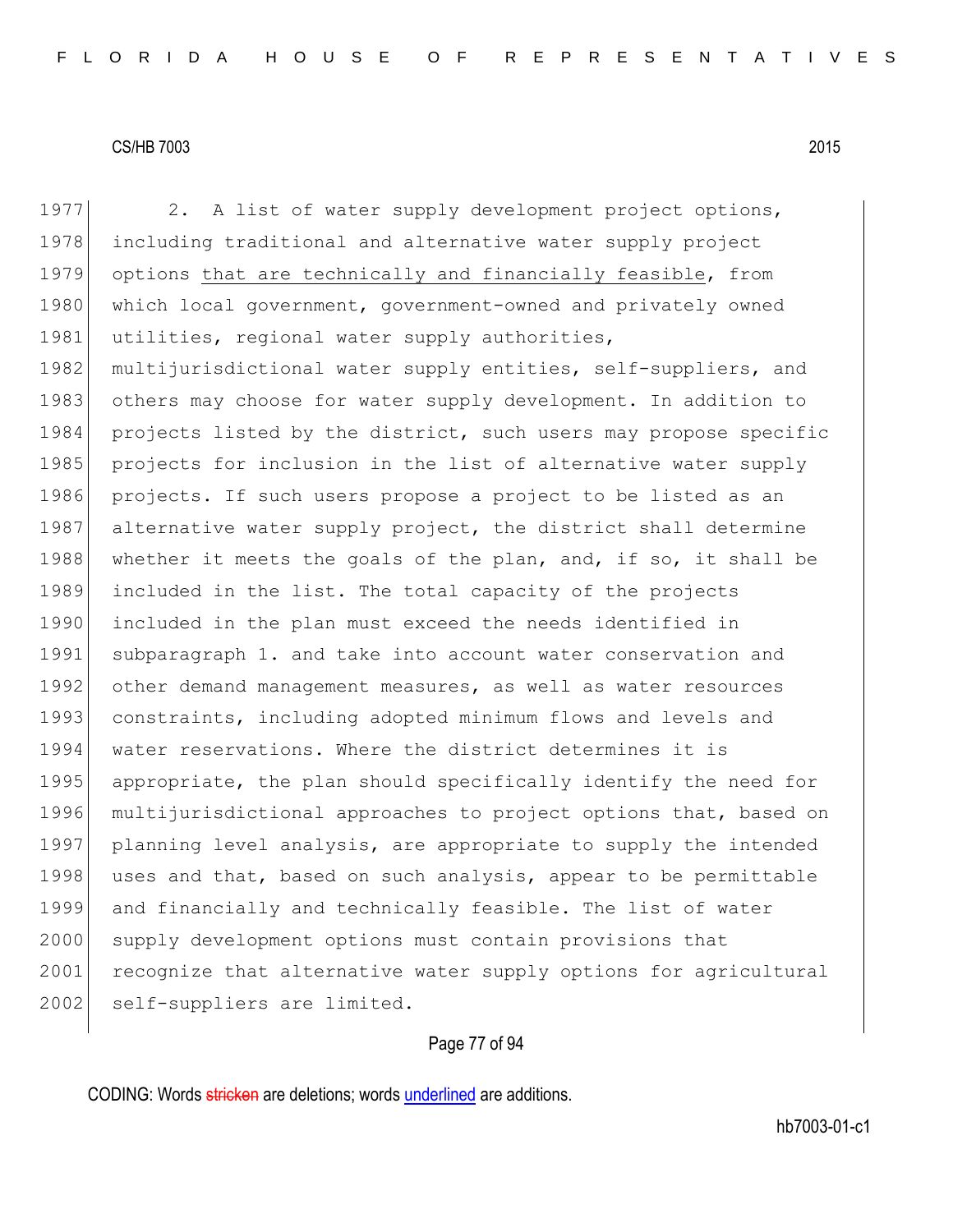2003 3. For each project option identified in subparagraph 2., 2004 the following must be provided:

2005 a. An estimate of the amount of water to become available 2006 through the project.

2007 b. The timeframe in which the project option should be 2008 implemented and the estimated planning-level costs for capital 2009 investment and operating and maintaining the project.

2010 c. An analysis of funding needs and sources of possible 2011 funding options. For alternative water supply projects, the 2012 water management districts shall provide funding assistance 2013 pursuant to s. 373.707(8).

2014 d. Identification of the entity that should implement each 2015 project option and the current status of project implementation.

2016 (6) Annually and in conjunction with the reporting 2017 requirements of s.  $373.536(6)(a)4$ ., the department shall submit 2018 to the Governor and the Legislature a report on the status of 2019 regional water supply planning in each district. The report 2020 shall include:

 $2021$  (a) A compilation of the estimated costs  $\theta$  f and an 2022 analysis of the sufficiency of potential sources of funding from 2023 all sources for water resource development and water supply 2024 development projects as identified in the water management 2025 district regional water supply plans.

2026 (e) An overall assessment of the progress being made to 2027 develop water supply in each district, including, but not 2028 limited to, an explanation of how each project in the 5-year

#### Page 78 of 94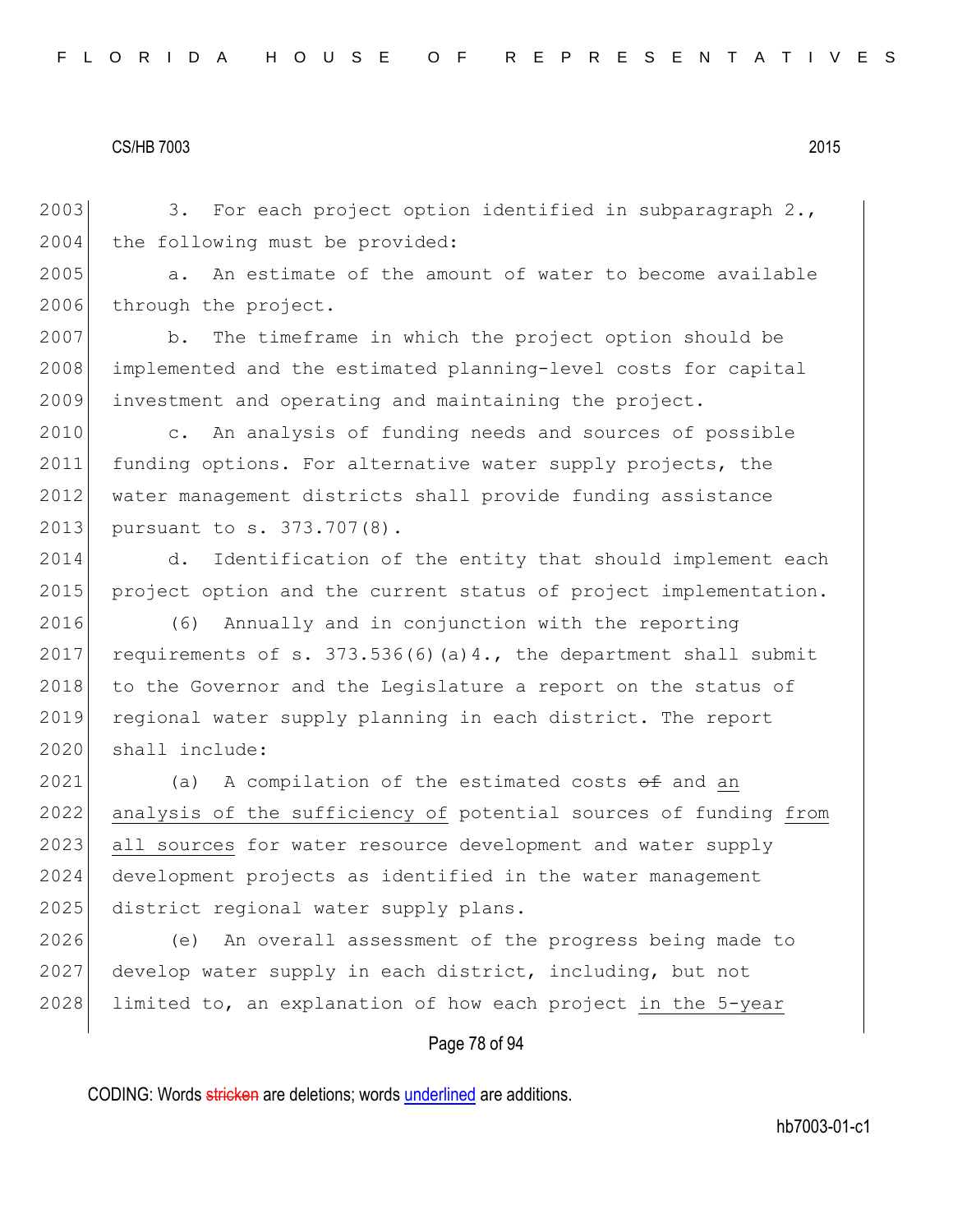| 2029 | water resource development work program in s. $373.536(6)(a)4.$        |
|------|------------------------------------------------------------------------|
| 2030 | either alternative or traditional, will produce, contribute to,        |
| 2031 | or account for additional water being made available for               |
| 2032 | consumptive uses, minimum flows and levels, or water                   |
| 2033 | reservations; an estimate of the quantity of water to be               |
| 2034 | produced by each project; $\tau$ and an assessment of the contribution |
| 2035 | of the district's regional water supply plan in providing              |
| 2036 | sufficient water to meet the needs of existing and future              |
| 2037 | reasonable-beneficial uses for a 1-in-10-year drought event, as        |
| 2038 | well as the needs of the natural systems.                              |
| 2039 | Section 14. Part VIII of chapter 373, Florida Statutes,                |
| 2040 | consisting of ss. 373.801-373.809, is created to read:                 |
| 2041 | PART VIII                                                              |
| 2042 | FLORIDA SPRINGS AND AQUIFER ACT                                        |
| 2043 | Legislative findings and intent.-<br>373.801                           |
| 2044 | The Legislature finds that:<br>(1)                                     |
| 2045 | Springs are a unique part of this state's scenic<br>(a)                |
| 2046 | beauty. Springs provide critical habitat for plants and animals,       |
| 2047 | including many endangered or threatened species, as well as            |
| 2048 | immeasurable natural, recreational, economic, and inherent             |
| 2049 | value.                                                                 |
| 2050 | Springs provide recreational opportunities for<br>(b)                  |
| 2051 | swimming, canoeing, wildlife watching, fishing, cave diving, and       |
| 2052 | many other activities. Such recreational opportunities and the         |
| 2053 | accompanying tourism benefit state and local economies.                |
| 2054 | Springs are of great scientific importance in<br>(C)                   |
|      | Page 79 of 94                                                          |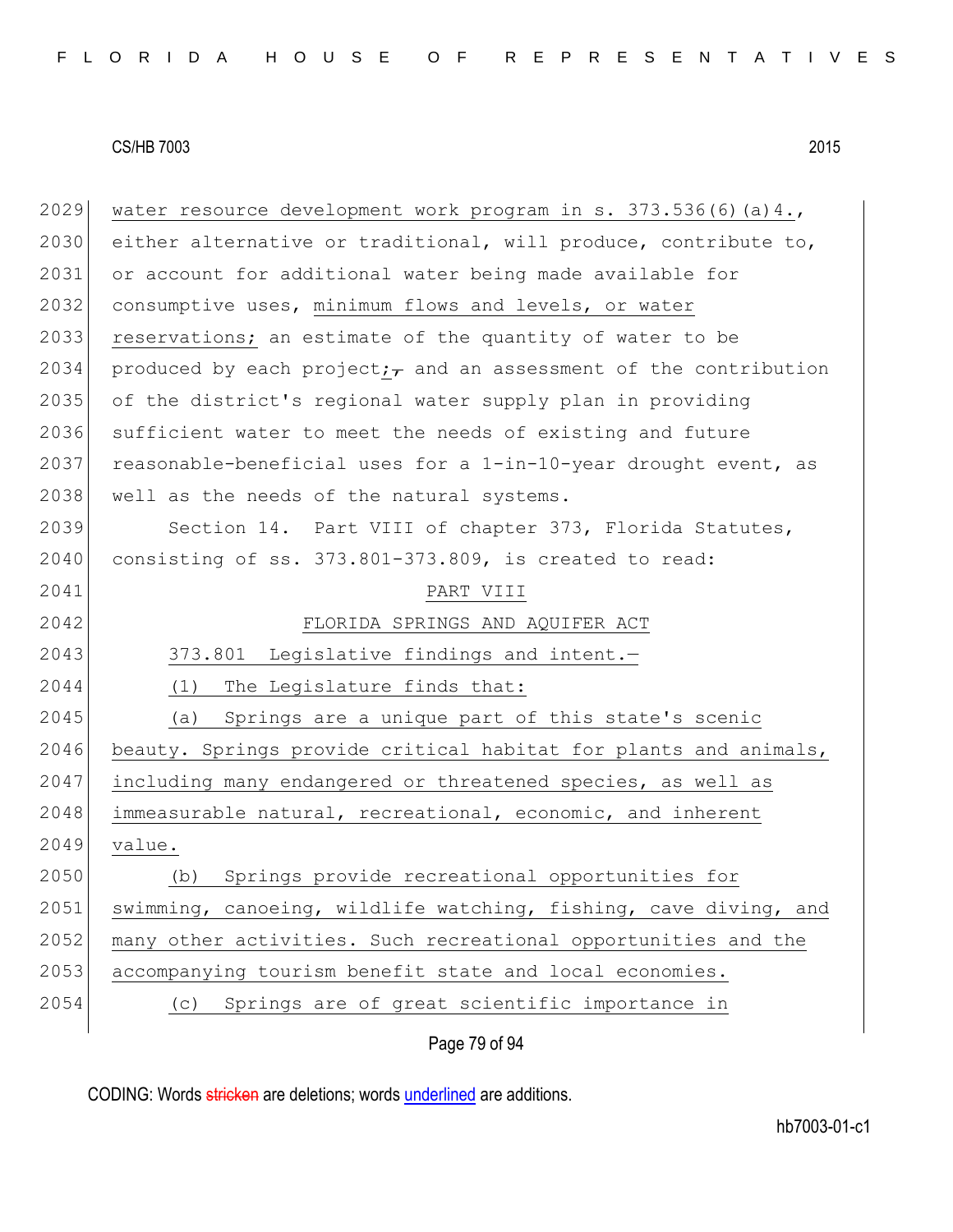| FLORIDA HOUSE OF REPRESENTATIVES |  |  |  |  |  |  |  |  |  |  |  |  |  |  |  |  |  |  |  |  |  |  |  |  |
|----------------------------------|--|--|--|--|--|--|--|--|--|--|--|--|--|--|--|--|--|--|--|--|--|--|--|--|
|----------------------------------|--|--|--|--|--|--|--|--|--|--|--|--|--|--|--|--|--|--|--|--|--|--|--|--|

| 2055 | understanding the diverse functions of aquatic ecosystems. Water |
|------|------------------------------------------------------------------|
| 2056 | quality of springs is an indicator of local conditions of the    |
| 2057 | Floridan Aquifer, which is the source of drinking water for many |
| 2058 | residents of this state. Water flows in springs reflect regional |
| 2059 | aquifer conditions.                                              |
| 2060 | It is the intent of the Legislature:<br>(2)                      |
| 2061 | That springs basin management action plans for<br>(a)            |
| 2062 | Priority Florida Springs are expeditiously developed and         |
| 2063 | implemented.                                                     |
| 2064 | That recovery strategies for Priority Florida Springs<br>(b)     |
| 2065 | that are not meeting minimum flows and levels are expeditiously  |
| 2066 | developed and implemented.                                       |
| 2067 | To prioritize the development of minimum flows and<br>(C)        |
| 2068 | levels for Priority Florida Springs and implementation of        |
| 2069 | recovery or prevention strategies for Priority Florida Springs   |
| 2070 | as applicable.                                                   |
| 2071 | To prioritize the assessment of all Priority Florida<br>(d)      |
| 2072 | Springs for potential nutrient impairment through the Florida    |
| 2073 | total maximum daily load program.                                |
| 2074 | To prioritize the adoption of total maximum daily<br>(e)         |
| 2075 | loads for impaired Priority Florida Springs.                     |
| 2076 | (f)<br>To prioritize the implementation of basin management      |
| 2077 | action plans to restore impaired Priority Florida Springs.       |
| 2078 | Definitions. - As used in this part, the term:<br>373.802        |
| 2079 | "Best management practice" means a practice or<br>(1)            |
| 2080 | combination of practices based on research, field-testing, and   |
|      |                                                                  |

Page 80 of 94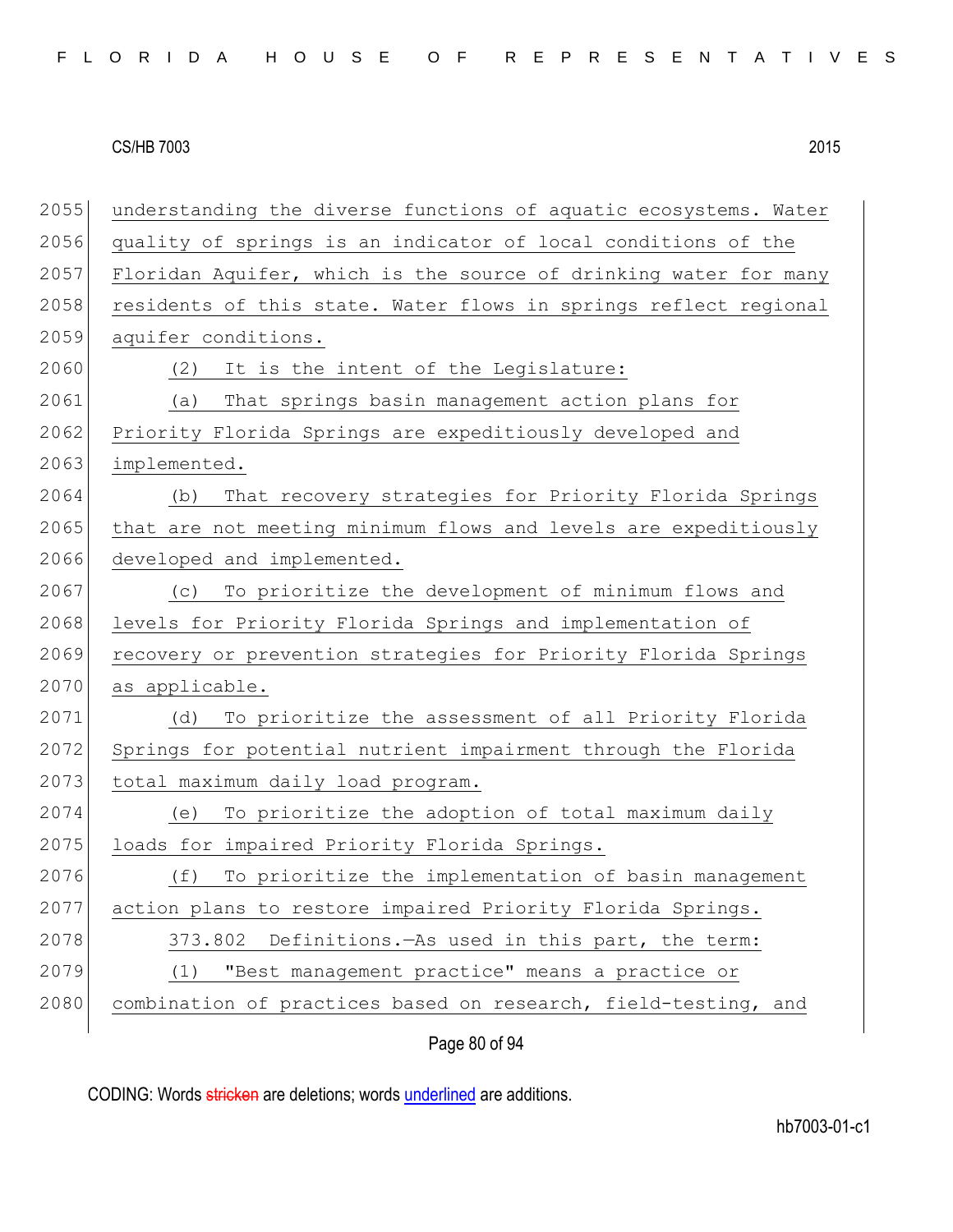| 2081 | expert review, to be the most effective and practicable on-      |
|------|------------------------------------------------------------------|
| 2082 | location means, including economic and technological             |
| 2083 | considerations, for improving water quality in agricultural and  |
| 2084 | urban discharges and improving efficiencies in the use and       |
| 2085 | management of water.                                             |
| 2086 | (2) "Department" means the Department of Environmental           |
| 2087 | Protection, which includes the Florida Geological Survey or its  |
| 2088 | successor agency or agencies.                                    |
| 2089 | (3) "Priority Florida Springs" includes all first                |
| 2090 | magnitude springs in the state and all second magnitude springs  |
| 2091 | within state or federally owned lands purchased for conservation |
| 2092 | purposes.                                                        |
| 2093 | 373.803 Priority Florida Springs; generally.-                    |
| 2094 | (1) The department, the water management districts, and          |
| 2095 | the Department of Agriculture and Consumer Services shall work   |
| 2096 | together in a coordinated manner to restore and maintain the     |
| 2097 | water quantity and water quality of Priority Florida Springs.    |
| 2098 | With respect to Florida springs:<br>(2)                          |
| 2099 | The department has primary responsibility for water<br>(a)       |
| 2100 | quality protection through the establishment of basin management |
| 2101 | action plans and other water quality regulations.                |
| 2102 | The water management districts have primary<br>(b)               |
| 2103 | responsibility for the hydrologic recovery of spring flow        |
| 2104 | through the establishment of minimum flows and levels and        |
| 2105 | recovery plans.                                                  |
| 2106 | The Department of Agriculture and Consumer Services<br>(C)       |
|      | Page 81 of 94                                                    |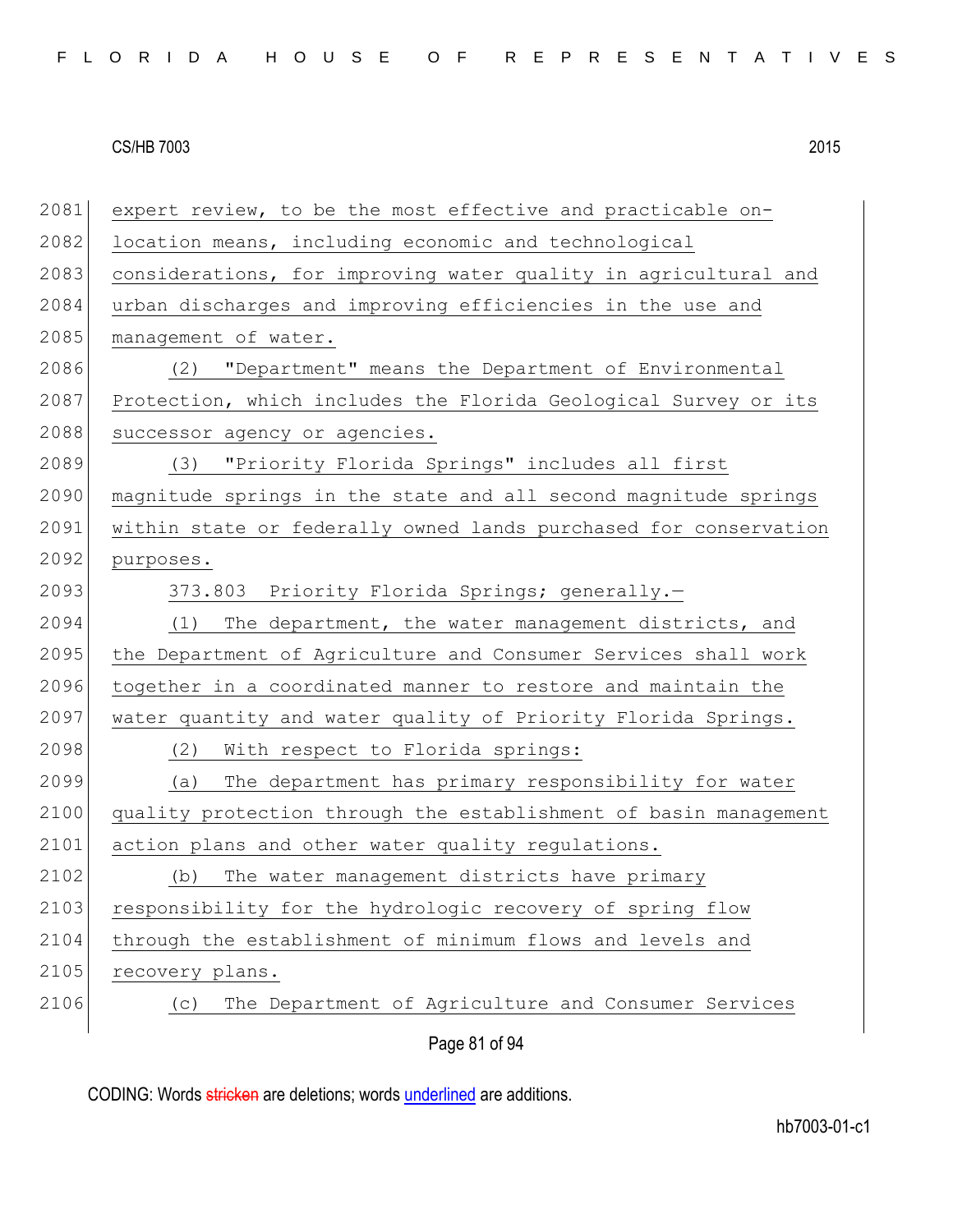| 2107 | has primary responsibility for the development and               |
|------|------------------------------------------------------------------|
| 2108 | implementation of best management practices for agricultural     |
| 2109 | nonpoint sources.                                                |
| 2110 | Local governments have primary responsibility for<br>(d)         |
| 2111 | providing urban stormwater management services pursuant to the   |
| 2112 | provisions of their separate municipal storm sewer system        |
| 2113 | permits and the operation of wastewater collection and treatment |
| 2114 | facilities.                                                      |
| 2115 | The department, the water management districts, and<br>(3)       |
| 2116 | the Department of Agriculture and Consumer Services shall        |
| 2117 | prioritize the implementation of financial assistance and        |
| 2118 | community outreach programs for springs protection that support  |
| 2119 | actions to reduce nutrient loading to the environment and        |
| 2120 | prevent or abate nutrient over-enrichment of springs. Such       |
| 2121 | actions shall include implementing agricultural best management  |
| 2122 | practices and may include connecting centralized sewer systems   |
| 2123 | to densely populated areas presently served by onsite treatment  |
| 2124 | and disposal systems, stormwater management improvements, and    |
| 2125 | supporting implementation of ordinances consistent with the      |
| 2126 | department's Model Ordinance for Florida-Friendly Fertilizer Use |
| 2127 | on Urban Landscapes referenced in s. 403.9337.                   |
| 2128 | 373.805<br>Recovery or prevention strategies for Priority        |
| 2129 | Florida Springs.-                                                |
| 2130 | Recovery or prevention strategies for Priority Florida<br>(1)    |
| 2131 | Springs shall be developed as follows:                           |
| 2132 | For any minimum flow or level initially adopted after<br>(a)     |
|      | Page 82 of 94                                                    |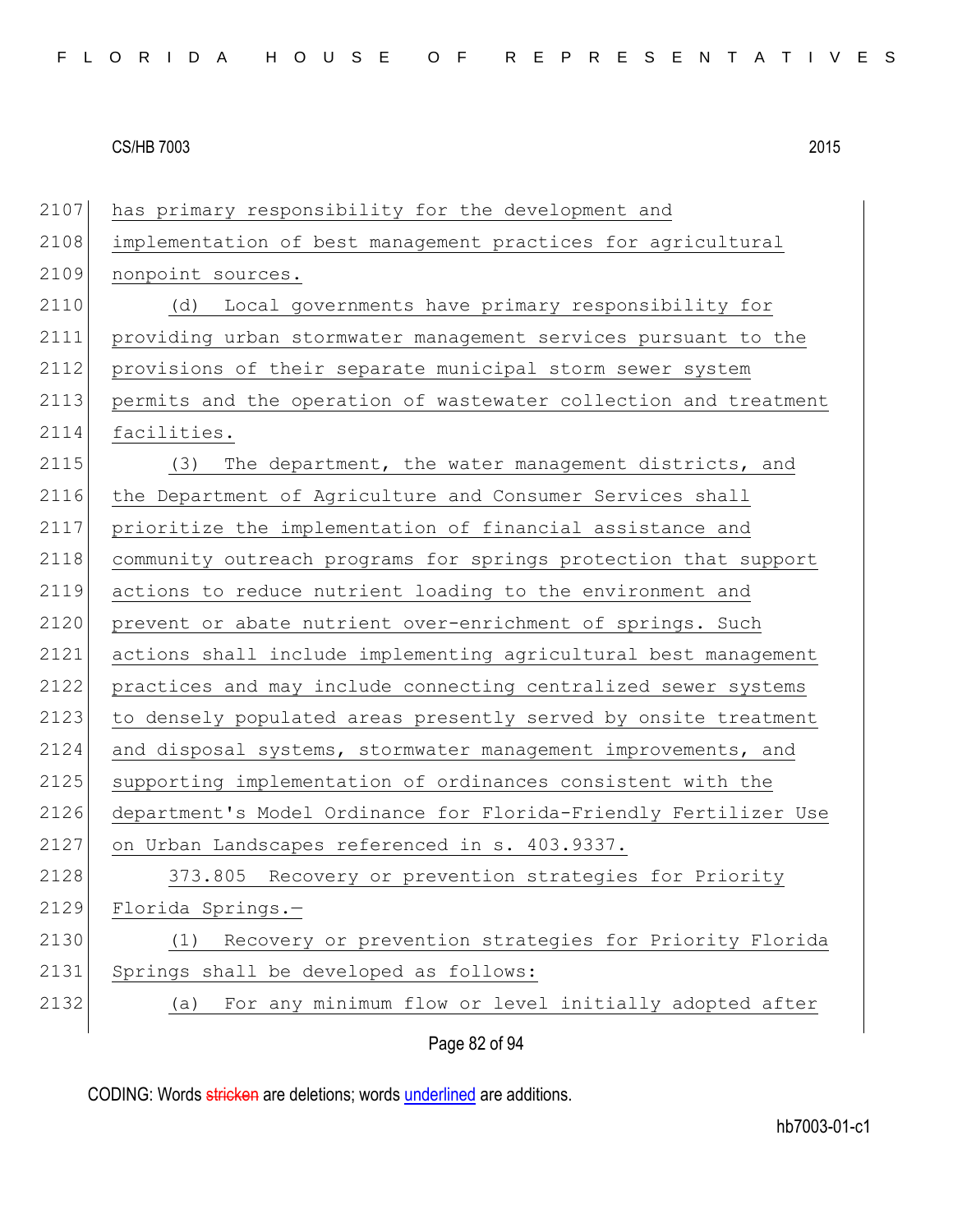2133 July 1, 2015, if the Priority Florida Spring is below or is 2134 projected to fall within 20 years below the initial minimum flow 2135 or level, the water management district shall simultaneously 2136 approve the recovery or prevention strategy required by s.  $2137$   $373.0421(2)$ . 2138 (b) When an adopted minimum flow or level is revised, if 2139 the Priority Florida Spring is below or is projected within 20 2140 years to fall below the revised minimum flow or level, the water 2141 management district shall simultaneously approve the recovery or 2142 prevention strategy required by s.  $373.0421(2)$  or modify an 2143 existing recovery or prevention strategy. 2144 (c) For Priority Florida Springs with an adopted minimum 2145 flow or level but without a prevention or recovery strategy as 2146 of July 1, 2015, when the water management district determines 2147 the Priority Florida Spring has fallen below or is projected 2148 within 20 years to fall below the adopted minimum flow or level, 2149 the water management district shall expeditiously approve a 2150 recovery or prevention strategy. 2151 (2) A recovery or prevention strategy for a Priority 2152 Florida Spring must include, at a minimum: 2153 (a) A prioritized list of specific projects necessary to 2154 achieve the minimum flow or level. 2155 (b) The capital cost, operating cost, and measures of cost 2156 benefit for each listed project. 2157 (c) The source and amount of financial assistance from the 2158 water management districts for each project.

Page 83 of 94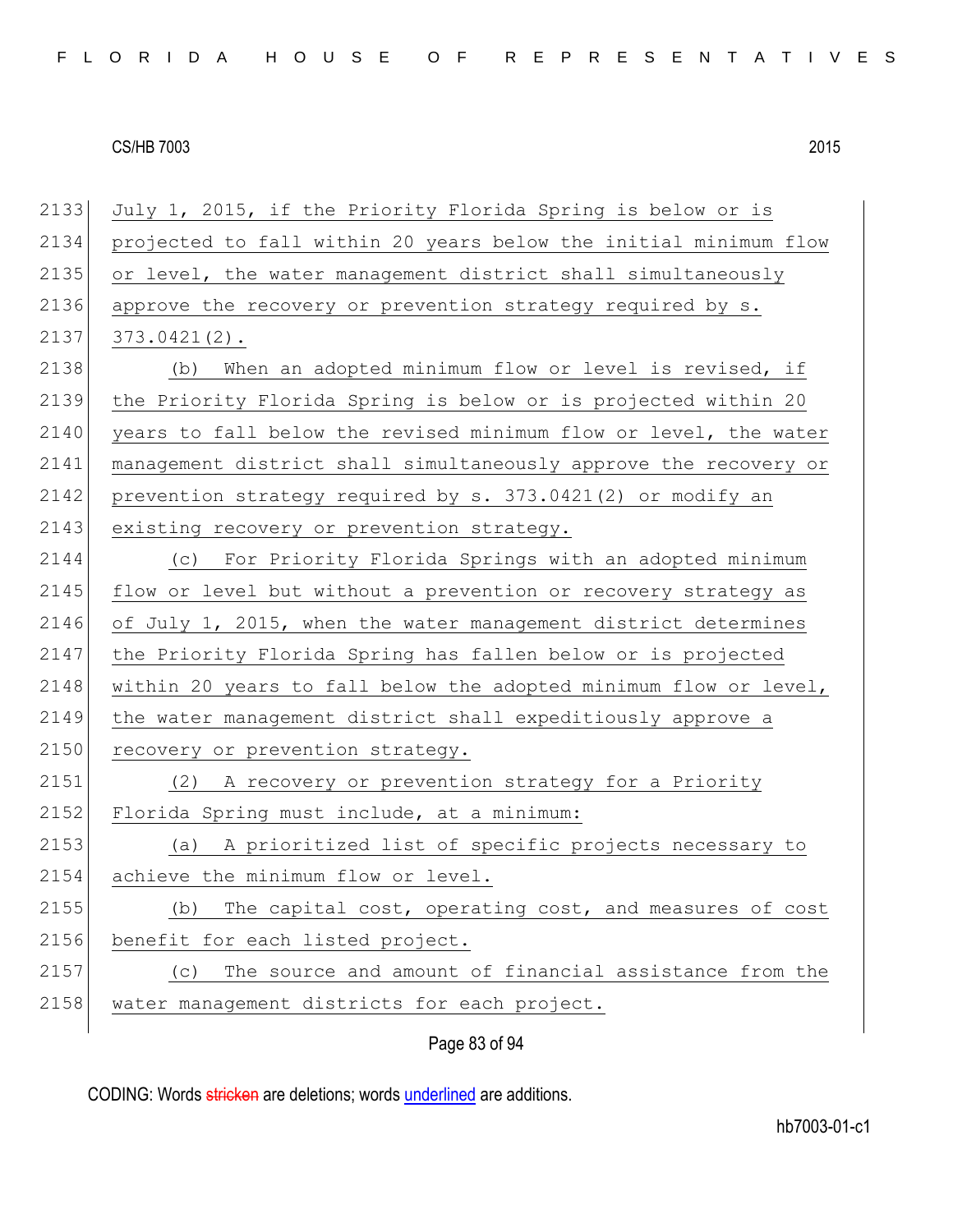| 2159 | (d)<br>Provisions otherwise required by law.                    |
|------|-----------------------------------------------------------------|
| 2160 | 373.807 Protection of water quality in Priority Florida         |
| 2161 | Springs.-                                                       |
| 2162 | As expeditiously as practicable, but by December 1,<br>(1)      |
| 2163 | 2018, the department or the department in conjunction with a    |
| 2164 | water management district shall, for Priority Florida Springs:  |
| 2165 | Complete an assessment pursuant to s. 403.067 of<br>(a)         |
| 2166 | Priority Florida Springs for which an impairment determination  |
| 2167 | has not been made under the numeric nutrient criteria in effect |
| 2168 | for spring vents.                                               |
| 2169 | Establish a total maximum daily load for nutrients<br>(b)       |
| 2170 | pursuant to s. 403.067 for Priority Florida Springs determined  |
| 2171 | by the department to be impaired.                               |
| 2172 | (c) Establish basin management action plans pursuant to s.      |
| 2173 | 403.067 that include the impaired Priority Florida Springs that |
| 2174 | are subject to a total maximum daily load.                      |
| 2175 | If a Priority Florida Spring is determined to be<br>(2)         |
| 2176 | impaired after December 1, 2018, the department shall establish |
| 2177 | a basin management action plan to include the impaired spring   |
| 2178 | within 2 years after the determination of impairment.           |
| 2179 | Basin management action plans for Priority Florida<br>(3)       |
| 2180 | Springs must include, at a minimum:                             |
| 2181 | 1. A priority listing of all specific projects identified       |
| 2182 | for implementation of the basin management action plan.         |
| 2183 | The capital cost, operating cost, and measures of cost<br>2.    |
| 2184 | benefit for each listed project.                                |
|      | Page 84 of 94                                                   |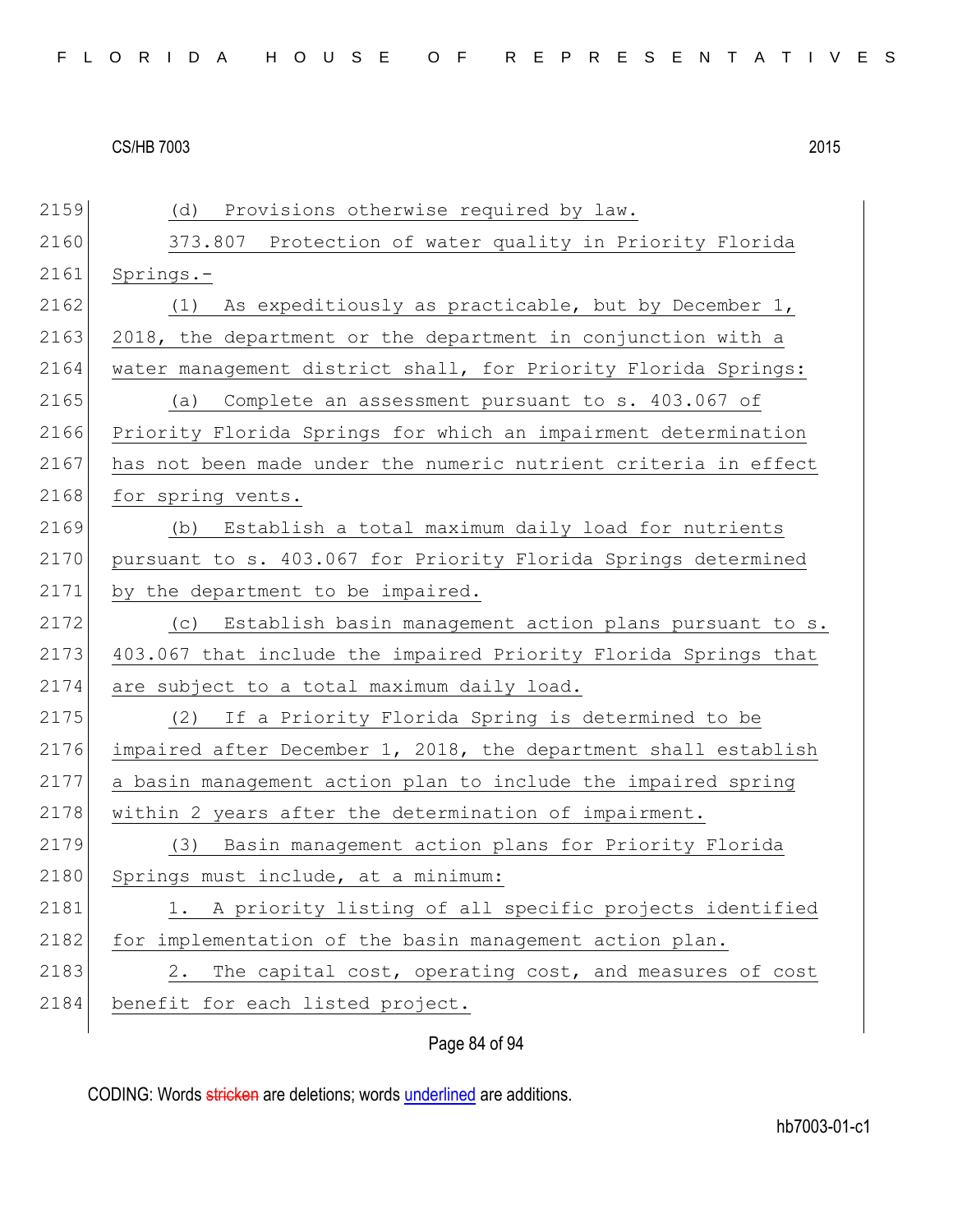2185 3. The source and amount of financial assistance, if any, 2186 from the water management districts, the department, and the 2187 Department of Agriculture and Consumer Services for each 2188 project. 2189 4. Provisions otherwise required by law. 2190 373.809 Agricultural best management practices for springs 2191 protection.— 2192 (1) Best management practices for agricultural discharges 2193 shall reflect a balance between water quality improvements in 2194 Priority Florida Springs and agricultural productivity. 2195 (2) Subject to the availability of funds, the Department 2196 of Agriculture and Consumer Services, in cooperation with the 2197 department and the water management districts, shall provide 2198 technical and financial assistance for implementation of 2199 agricultural best management practices pursuant to this section. 2200 (3) The department shall conduct monitoring at 2201 representative sites to verify the effectiveness of agricultural 2202 best management practices in accordance with s. 403.067. 2203 (4) Where water quality problems are detected in a 2204 Priority Florida Spring despite the appropriate implementation 2205 of adopted agricultural best management practices, a 2206 reevaluation of the agricultural best management practices shall 2207 be conducted pursuant to s.  $403.067(7)(c)4$ . 2208 (5) Each person engaged in the occupation of agriculture 2209 within the geographic area encompassed by a basin management 2210 action plan that includes a Priority Florida Spring must either

Page 85 of 94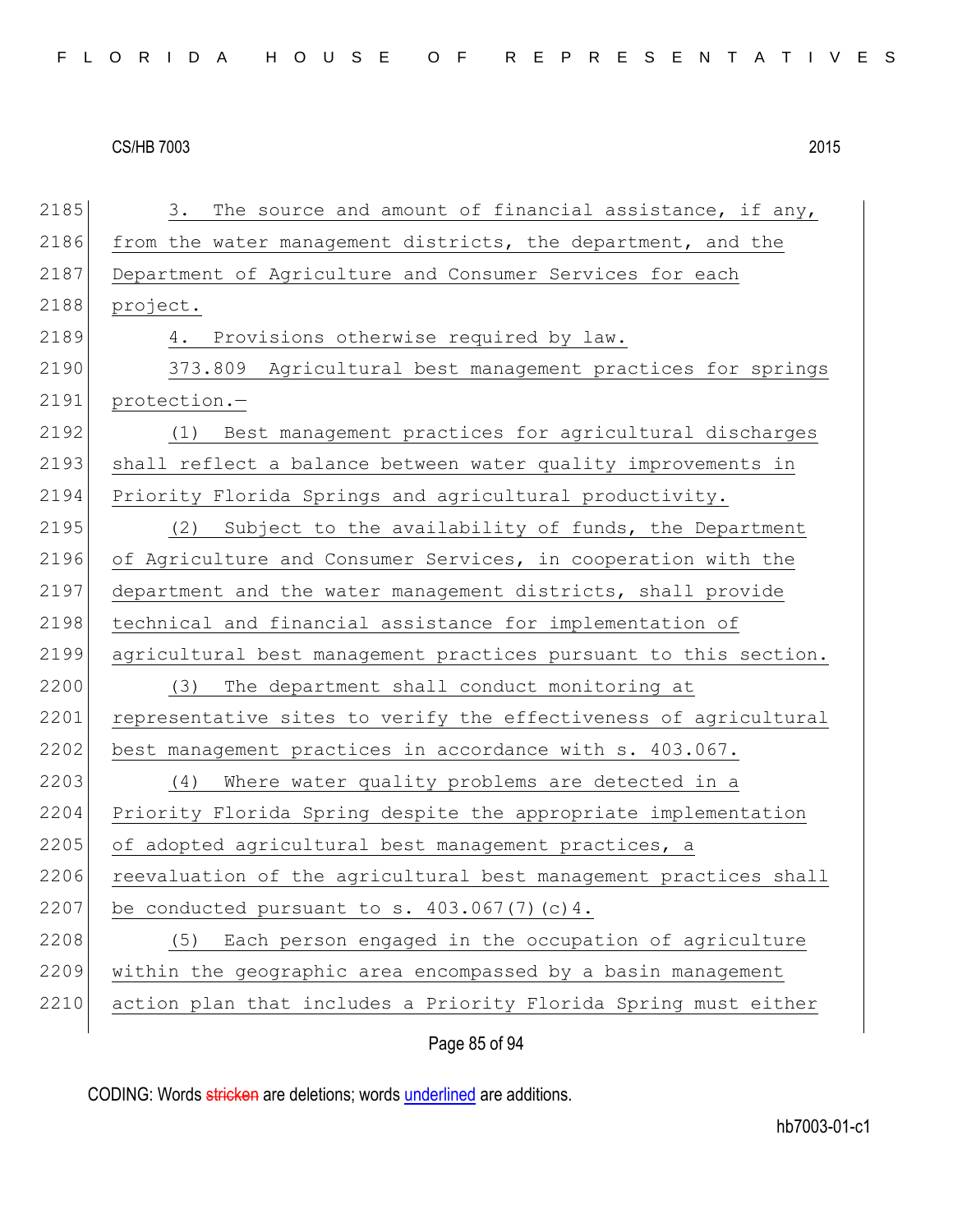2211 implement agricultural best management practices in accordance 2212 with the rules of the Department of Agriculture and Consumer 2213 Services or conduct water quality monitoring prescribed by the 2214 department or water management district according to the 2215 following schedule: 2216 (a) If a basin management action plan that includes a 2217 Priority Florida Spring was established before July 1, 2015, 2218 each person engaged in the occupation of agriculture within the 2219 geographic area encompassed by the basin management action plan 2220 must, by December 31, 2015, notify the Department of Agriculture 2221 and Consumer Services of his or her intent to either implement 2222 agricultural best management practices or conduct water quality 2223 monitoring prescribed by the department or water management 2224 district. 2225 (b) If a basin management action plan that includes a 2226 Priority Florida Spring is established on or after July 1, 2015, 2227 each person engaged in the occupation of agriculture within the 2228 geographic area encompassed by the basin management action plan 2229 must, within 180 days after establishment of the basin 2230 management action plan, notify the Department of Agriculture and 2231 Consumer Services of his or her intent to either implement 2232 agricultural best management practices or conduct water quality 2233 monitoring prescribed by the department or water management 2234 district. 2235 Section 15. Subsection (29) of section 403.061, Florida 2236 Statutes, is amended to read:

Page 86 of 94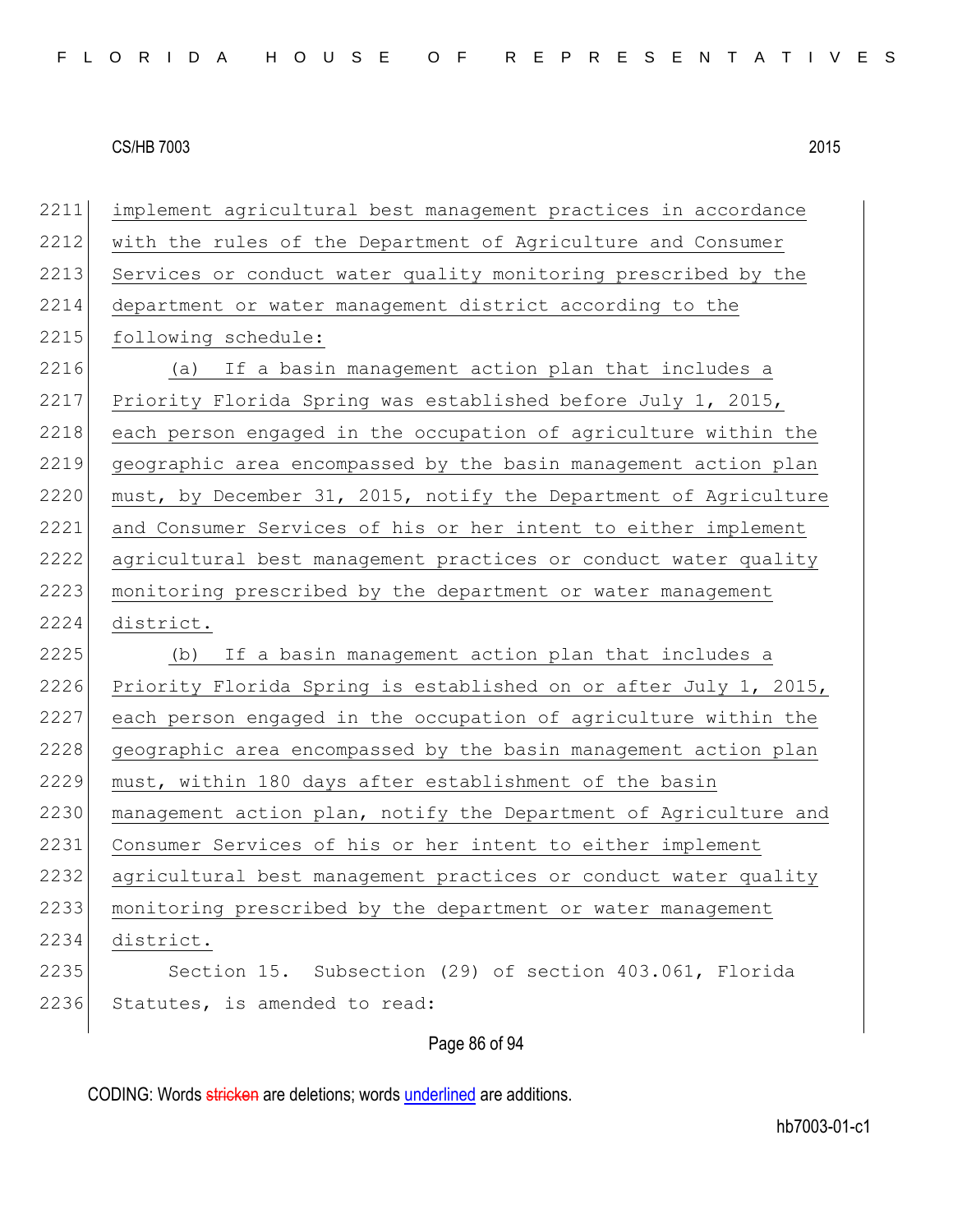| 2237 | 403.061 Department; powers and duties. The department            |
|------|------------------------------------------------------------------|
| 2238 | shall have the power and the duty to control and prohibit        |
| 2239 | pollution of air and water in accordance with the law and rules  |
| 2240 | adopted and promulgated by it and, for this purpose, to:         |
| 2241 | (29) (a) Adopt by rule special criteria to protect Class II      |
| 2242 | and Class III shellfish harvesting waters. Such rules may        |
| 2243 | include special criteria for approving docking facilities that   |
| 2244 | have 10 or fewer slips if the construction and operation of such |
| 2245 | facilities will not result in the closure of shellfish waters.   |
| 2246 | (b) Adopt by rule a specific surface water classification        |
| 2247 | to protect surface waters used for treated potable water supply. |
| 2248 | These designated surface waters shall have the same water        |
| 2249 | quality criteria protections as waters designated for fish       |
| 2250 | consumption, recreation, and the propagation and maintenance of  |
| 2251 | a healthy, well-balanced population of fish and wildlife, and    |
| 2252 | shall be free from discharged substances at a concentration      |
| 2253 | that, alone or in combination with other discharged substances,  |
| 2254 | would require significant alteration of permitted treatment      |
| 2255 | processes at the permitted treatment facility or that would      |
| 2256 | otherwise prevent compliance with applicable state drinking      |
| 2257 | water standards in the treated water. Notwithstanding this       |
| 2258 | classification, a surface water used for treated potable water   |
| 2259 | supply may be reclassified as waters designated for potable      |
| 2260 | water supply.                                                    |
| 2261 |                                                                  |
| 2262 | The department shall implement such programs in conjunction with |

# Page 87 of 94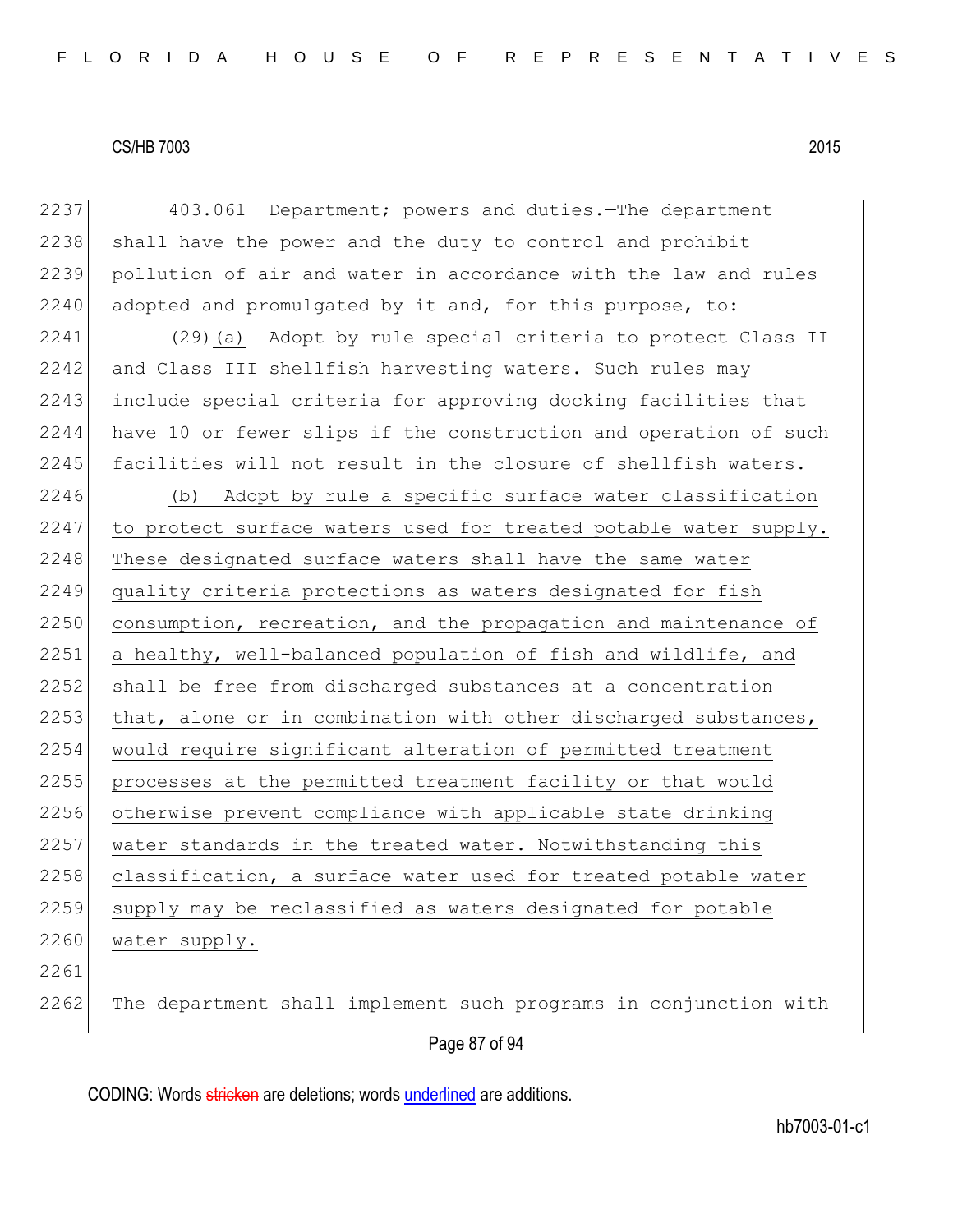2263 its other powers and duties and shall place special emphasis on 2264 reducing and eliminating contamination that presents a threat to  $2265$  humans, animals or plants, or to the environment.

2266 Section 16. Paragraph (a) of subsection (7) of section  $2267$  403.067, Florida Statutes, is amended to read:

2268 403.067 Establishment and implementation of total maximum  $2269$  daily loads.-

2270 (7) DEVELOPMENT OF BASIN MANAGEMENT PLANS AND 2271 IMPLEMENTATION OF TOTAL MAXIMUM DAILY LOADS.—

2272 (a) Basin management action plans.-

2273 1. In developing and implementing the total maximum daily  $2274$  load for a water body, the department, or the department in  $2275$  conjunction with a water management district, may develop a 2276 basin management action plan that addresses some or all of the 2277 watersheds and basins tributary to the water body. Such plan 2278 must integrate the appropriate management strategies available 2279 to the state through existing water quality protection programs 2280 to achieve the total maximum daily loads and may provide for 2281 phased implementation of these management strategies to promote 2282 timely, cost-effective actions as provided for in s. 403.151. 2283 The plan must establish a schedule implementing the management 2284 strategies, establish a basis for evaluating the plan's 2285 effectiveness, and identify feasible funding strategies for 2286 implementing the plan's management strategies. The management 2287 strategies may include regional treatment systems or other 2288 public works, where appropriate, and voluntary trading of water

#### Page 88 of 94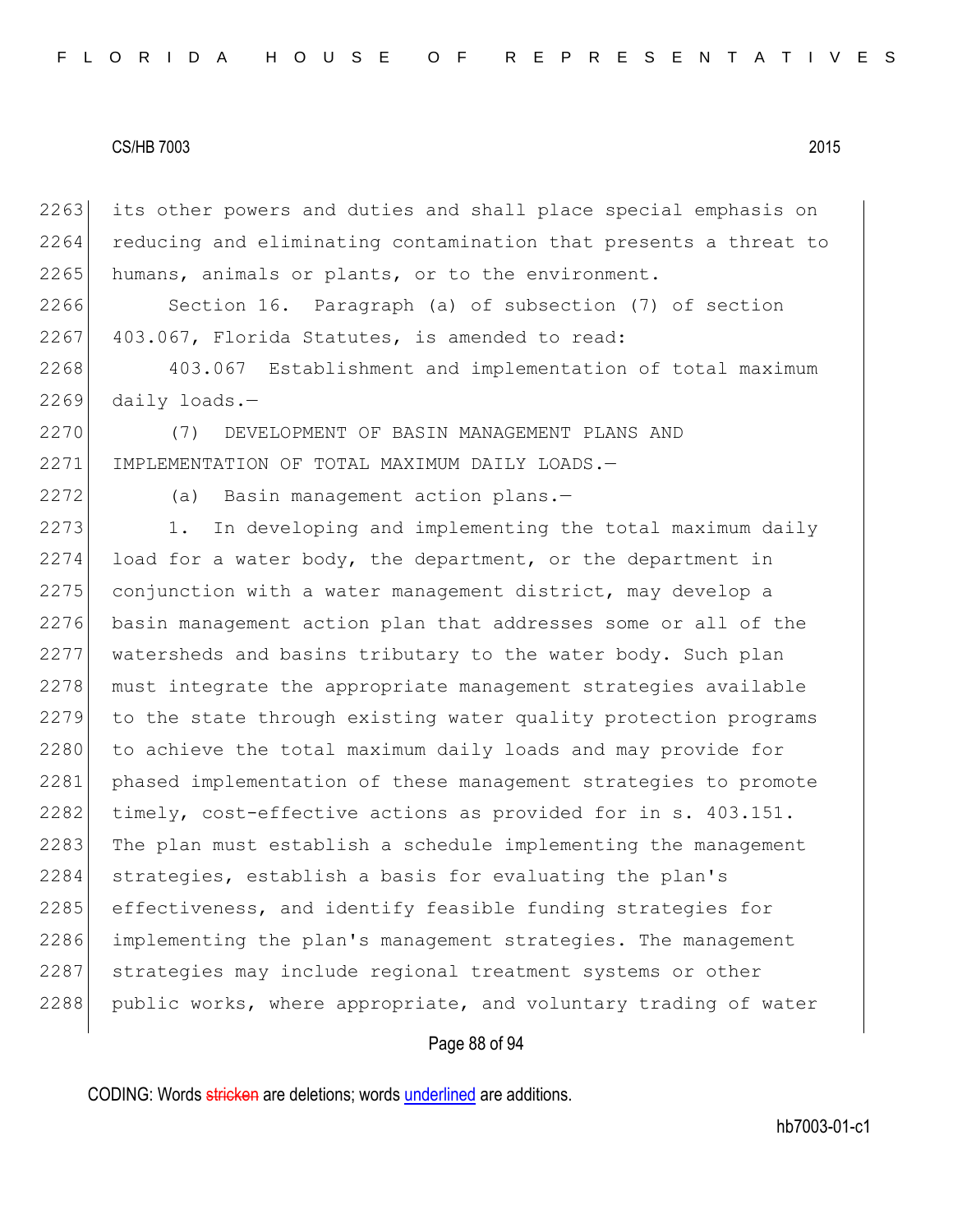2289 quality credits to achieve the needed pollutant load reductions.  $2290$  2. A basin management action plan must equitably allocate, 2291 pursuant to paragraph  $(6)$  (b), pollutant reductions to individual 2292 basins, as a whole to all basins, or to each identified point 2293 source or category of nonpoint sources, as appropriate. For 2294 nonpoint sources for which best management practices have been 2295 adopted, the initial requirement specified by the plan must be 2296 those practices developed pursuant to paragraph  $(c)$ . Where 2297 appropriate, the plan may take into account the benefits of 2298 pollutant load reduction achieved by point or nonpoint sources 2299 that have implemented management strategies to reduce pollutant 2300 loads, including best management practices, before the 2301 development of the basin management action plan. The plan must 2302 also identify the mechanisms that will address potential future 2303 increases in pollutant loading.

2304 3. The basin management action planning process is 2305 intended to involve the broadest possible range of interested 2306 parties, with the objective of encouraging the greatest amount 2307 of cooperation and consensus possible. In developing a basin 2308 management action plan, the department shall assure that key 2309 stakeholders, including, but not limited to, applicable local 2310 governments, water management districts, the Department of 2311 Agriculture and Consumer Services, other appropriate state 2312 agencies, local soil and water conservation districts, 2313 environmental groups, regulated interests, and affected 2314 pollution sources, are invited to participate in the process.

#### Page 89 of 94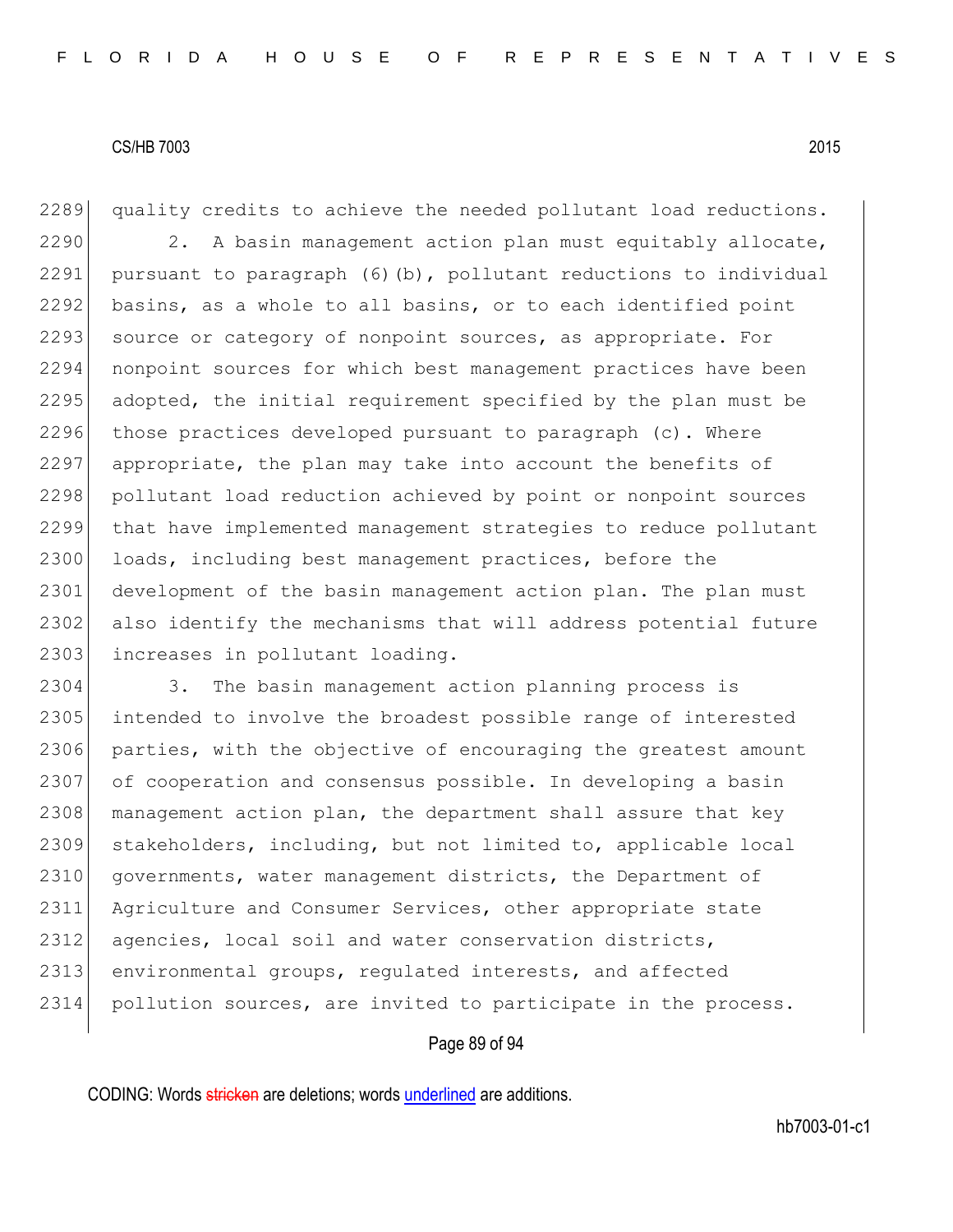2315 The department shall hold at least one public meeting in the vicinity of the watershed or basin to discuss and receive comments during the planning process and shall otherwise 2318 encourage public participation to the greatest practicable extent. Notice of the public meeting must be published in a 2320 newspaper of general circulation in each county in which the watershed or basin lies not less than 5 days nor more than 15 days before the public meeting. A basin management action plan does not supplant or otherwise alter any assessment made under subsection (3) or subsection (4) or any calculation or initial allocation.

2326 4. The department shall adopt all or any part of a basin 2327 management action plan and any amendment to such plan by 2328 secretarial order pursuant to chapter 120 to implement the 2329 provisions of this section.

2330 5. The basin management action plan must include 2331 milestones for implementation and water quality improvement, and 2332 an associated water quality monitoring component sufficient to 2333 evaluate whether reasonable progress in pollutant load 2334 reductions is being achieved over time. An assessment of 2335 progress toward these milestones shall be conducted every 5 2336 years, and revisions to the plan shall be made as appropriate. 2337 Revisions to the basin management action plan shall be made by 2338 the department in cooperation with basin stakeholders. Revisions 2339 to the management strategies required for nonpoint sources must 2340 follow the procedures set forth in subparagraph  $(c)$ 4. Revised

#### Page 90 of 94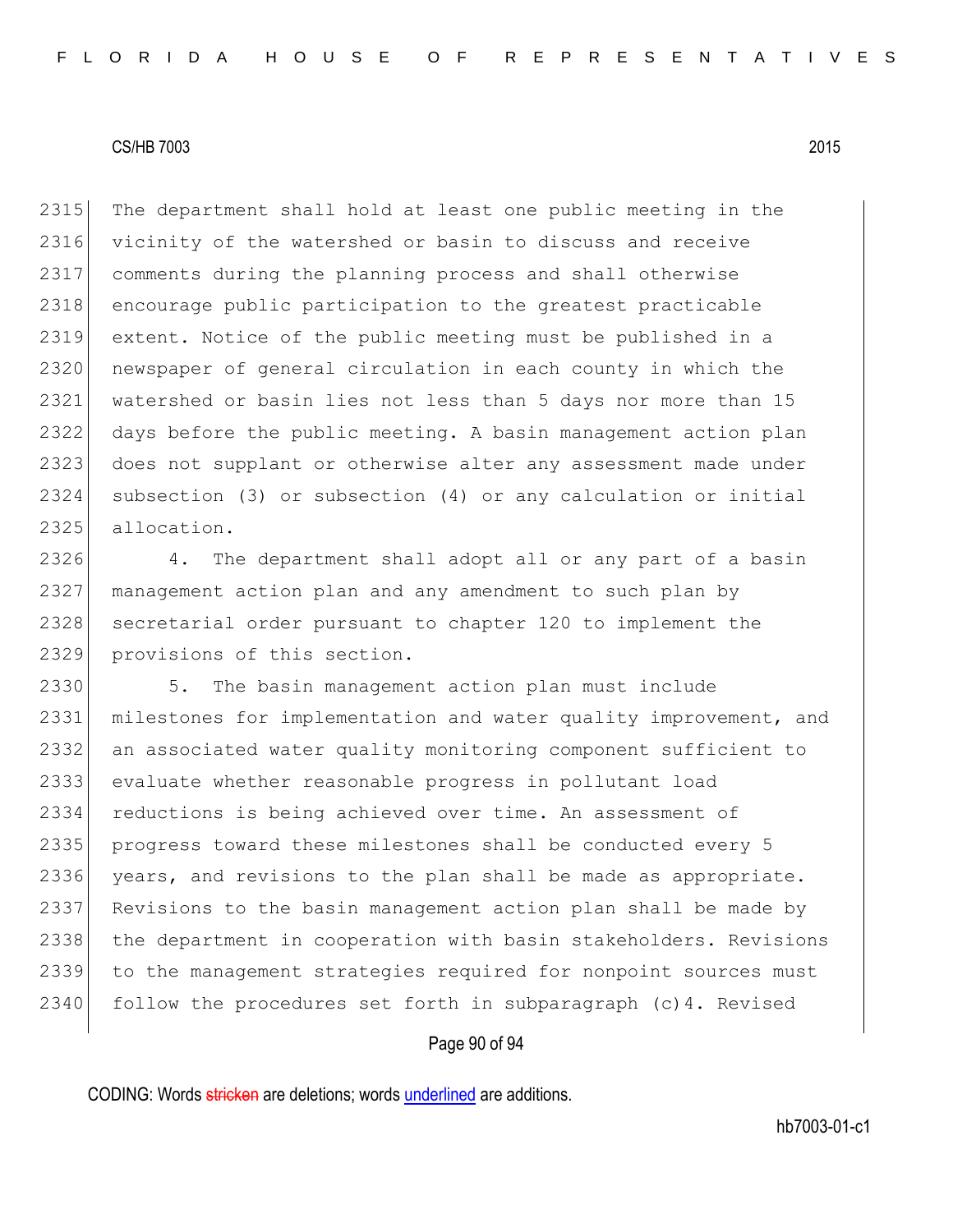2341 basin management action plans must be adopted pursuant to 2342 subparagraph 4.

2343 6. In accordance with procedures adopted by rule under 2344 paragraph  $(9)(c)$ , basin management action plans, and other 2345 pollution control programs under local, state, or federal 2346 authority as provided in subsection (4), may allow point or 2347 nonpoint sources that will achieve greater pollutant reductions 2348 than required by an adopted total maximum load or wasteload 2349 allocation to generate, register, and trade water quality 2350 credits for the excess reductions to enable other sources to 2351 achieve their allocation; however, the generation of water 2352 quality credits does not remove the obligation of a source or 2353 activity to meet applicable technology requirements or adopted 2354 best management practices. Such plans must allow trading between 2355 NPDES permittees, and trading that may or may not involve NPDES 2356 permittees, where the generation or use of the credits involve 2357 an entity or activity not subject to department water discharge 2358 permits whose owner voluntarily elects to obtain department 2359 authorization for the generation and sale of credits.

2360 7. The provisions of the department's rule relating to the 2361 equitable abatement of pollutants into surface waters do not 2362 apply to water bodies or water body segments for which a basin 2363 management plan that takes into account future new or expanded 2364 activities or discharges has been adopted under this section.

2365 8. The department shall establish a working group in areas 2366 where sewage treatment and disposal systems represent a source

#### Page 91 of 94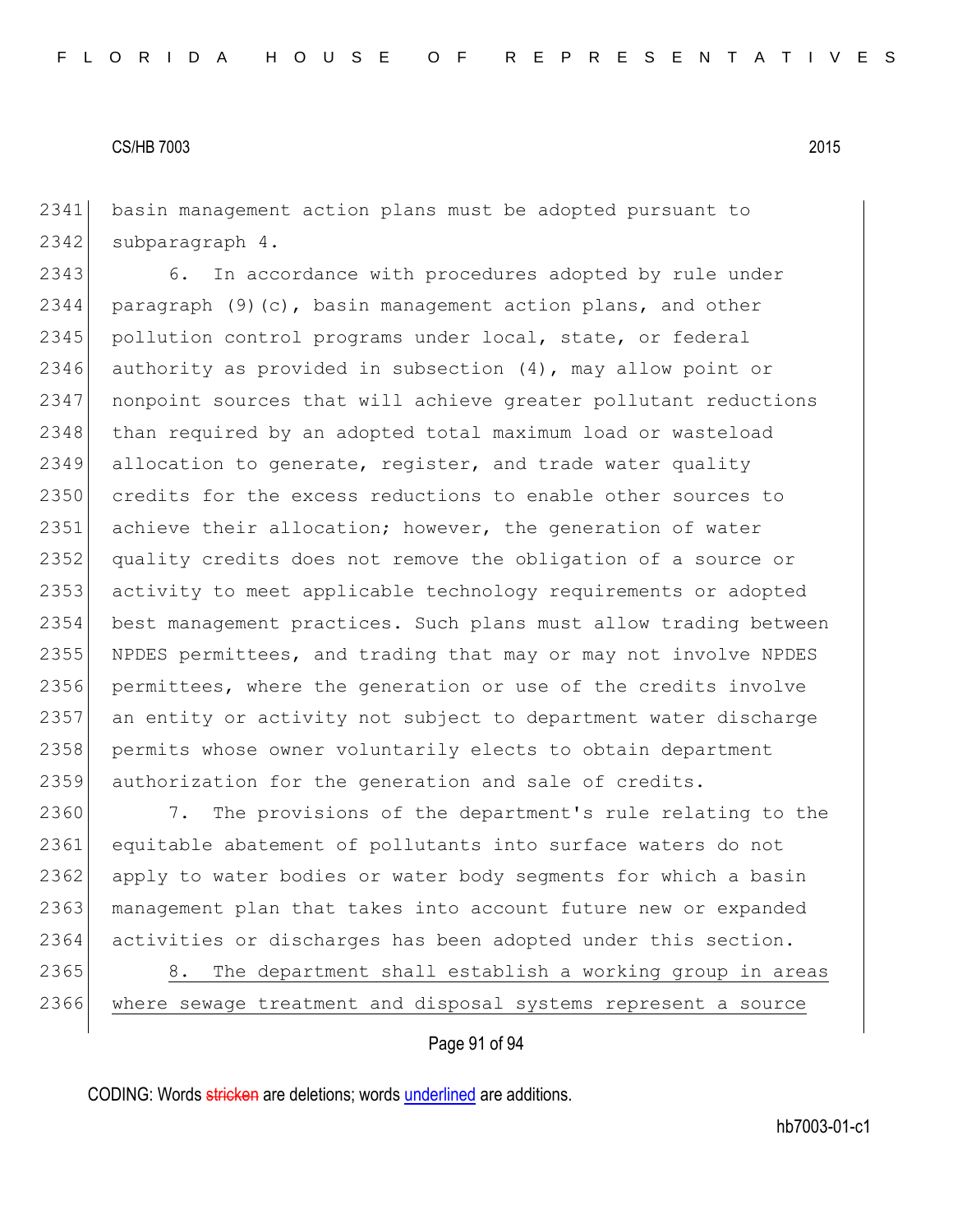2367 of excess nitrate-nitrite in springs or spring systems that must 2368 be controlled in order to meet a total maximum daily load 2369 adopted under subsection (6). The working group shall consist of 2370 not more than nine active members and shall include 2371 representatives from the department, the Department of Health, 2372 relevant local governments, and relevant local public and 2373 private wastewater utilities. The working group is responsible 2374 for: 2375 a. Collecting and evaluating credible scientific 2376 information on the effects of nutrients, particularly forms of 2377 nitrogen, on springs and spring systems. 2378 b. Developing and implementing a public education plan to 2379 provide area residents with reliable, understandable information 2380 about onsite sewage treatment and disposal systems and springs. 2381 c. Developing projects necessary to reduce the nutrient 2382 impacts from onsite sewage treatment and disposal systems. 2383 2384 The department shall award funds to implement this subparagraph 2385 contingent on a specific appropriation in the General 2386 Appropriations Act, which may include all or part of the costs 2387 associated with public education, construction of central 2388 wastewater facilities, construction of property owner connection 2389 to central wastewater facilities, one-time impact fees 2390 associated with property owner connection to central wastewater 2391 facilities, or the addition of effective nitrate-nitrite 2392 reducing features to existing onsite sewage treatment and

Page 92 of 94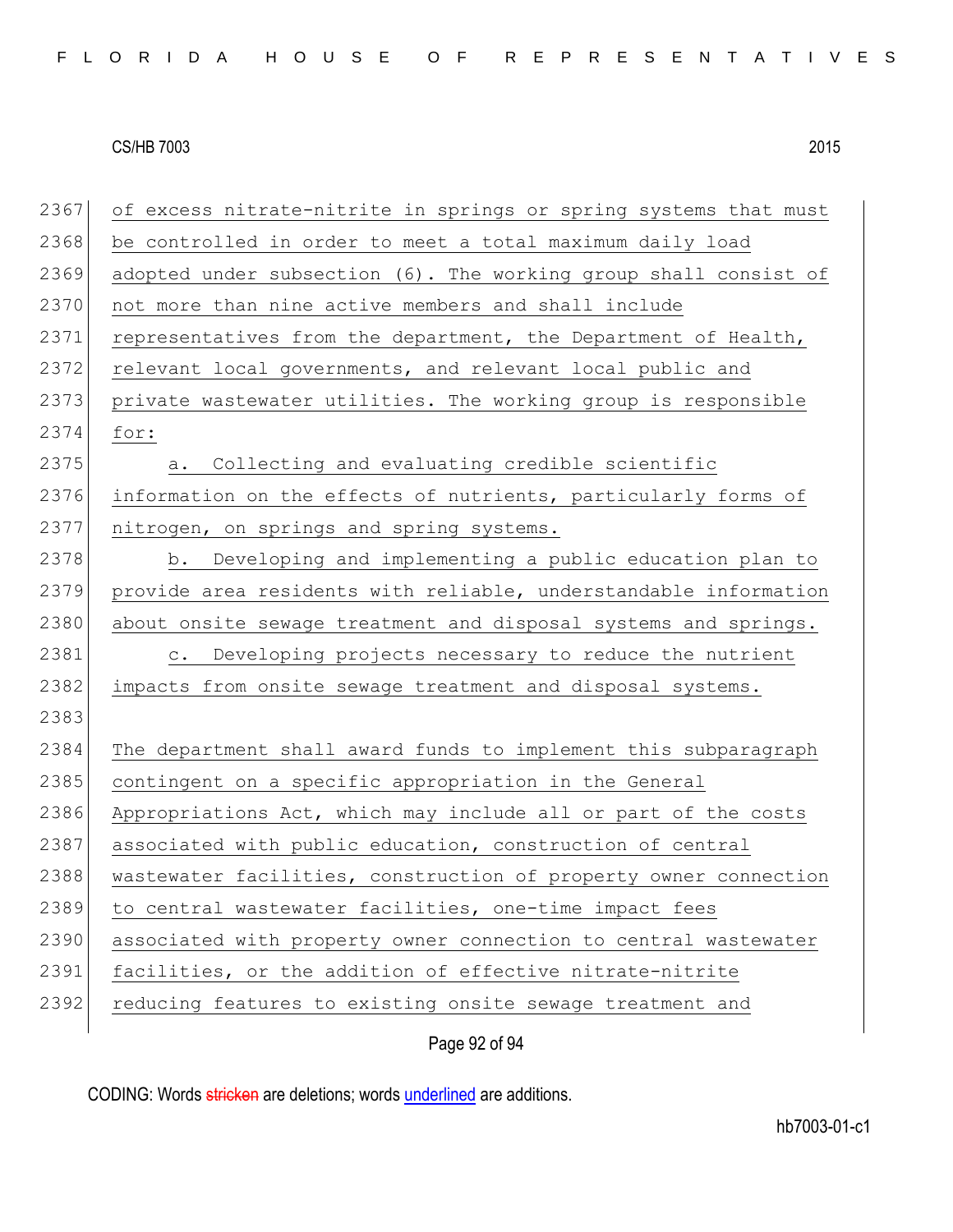2393 disposal systems. In awarding funds for fixed capital outlay 2394 projects, the department may consider expected nutrient 2395 reduction benefit per unit cost, size and scope of the project, 2396 relative local financial contribution to the project, income 2397 levels of affected customers and other measures of community 2398 financial impact, and other considerations necessary to assure 2399 prudent and timely expenditure of funds and successful project 2400 outcomes. 2401 Section 17. Subsection (21) is added to section 403.861, 2402 Florida Statutes, to read: 2403 403.861 Department; powers and duties. The department 2404 shall have the power and the duty to carry out the provisions 2405 and purposes of this act and, for this purpose, to: 2406 (21) Establish rules in accordance with this subsection 2407 concerning the use of surface waters for public water supply. 2408 (a) Any permit applicant applying to construct a public 2409 water system to provide potable public water supply using a 2410 surface water of the state that, at the time of the permit 2411 application, does not include potable water supply as a 2412 designated use by the department, shall petition to reclassify 2413 the surface water to include potable water supplies as a 2414 designated use or shall certify in the permit application that 2415 the public water supply utility will provide potable water to  $2416$  the public that, at a minimum, meets primary drinking water 2417 standards adopted in accordance with s. 403.853. An existing 2418 permittee may elect to file a certification in accordance with

Page 93 of 94